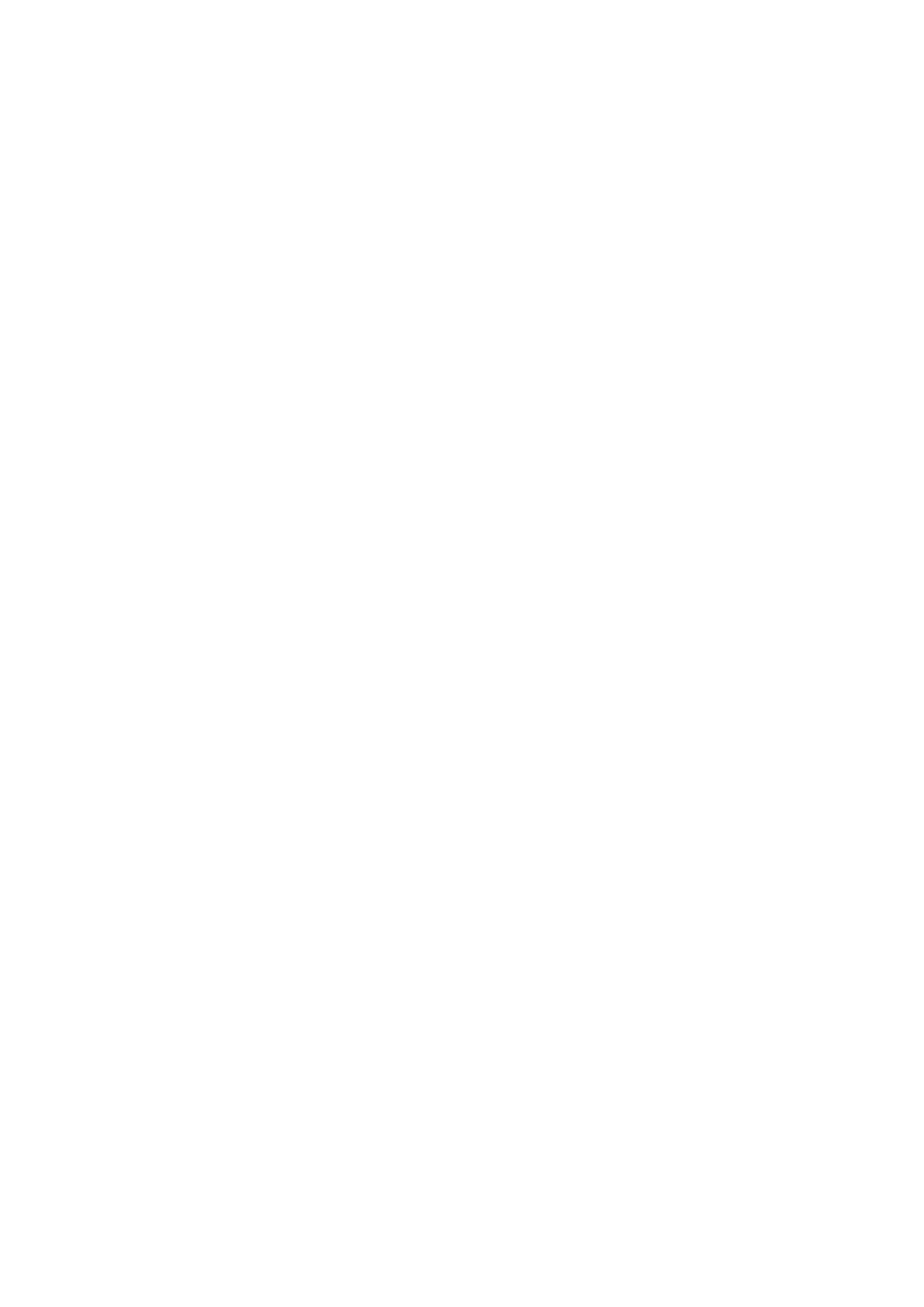

**Queensland** 

### **Criminal Law (Criminal Organisations Disruption) Amendment Bill 2013**

|                |                 |                                                                                            |                                                                                             | Page |  |  |  |
|----------------|-----------------|--------------------------------------------------------------------------------------------|---------------------------------------------------------------------------------------------|------|--|--|--|
| Part 1         | Preliminary     |                                                                                            |                                                                                             |      |  |  |  |
| $\mathbf{1}$   |                 |                                                                                            |                                                                                             | 10   |  |  |  |
| Part 2         |                 |                                                                                            | <b>Amendment of Bail Act 1980</b>                                                           |      |  |  |  |
| $\overline{c}$ |                 |                                                                                            |                                                                                             | 10   |  |  |  |
| 3              |                 |                                                                                            | Amendment of s 6 (Definitions)                                                              | 10   |  |  |  |
| 4              |                 | Amendment of s 16 (Refusal of bail)                                                        |                                                                                             |      |  |  |  |
| Part 3         |                 | <b>Amendment of Crime and Misconduct Act 2001</b>                                          |                                                                                             |      |  |  |  |
| 5              |                 |                                                                                            |                                                                                             | 12   |  |  |  |
| 6              |                 | Replacement of ch 2, pt 2 hdg (Major crime)                                                |                                                                                             |      |  |  |  |
| 7              |                 | Replacement of ch 2, pt 2, div 1 hdg (Major crime function)                                |                                                                                             |      |  |  |  |
| 8              |                 | Replacement of s 25 (Commission's major crime function)                                    |                                                                                             |      |  |  |  |
|                | 25              |                                                                                            |                                                                                             |      |  |  |  |
| 9              |                 | Amendment of s 32 (Police task forces and other operational                                |                                                                                             |      |  |  |  |
| 10             |                 |                                                                                            | Amendment of s 53 (Intelligence functions)                                                  | 13   |  |  |  |
| 11             |                 |                                                                                            |                                                                                             |      |  |  |  |
|                | Division 2A     |                                                                                            | Particular authorisations by reference<br>committee                                         |      |  |  |  |
|                | 55A             |                                                                                            | Authorising the commission                                                                  | 13   |  |  |  |
|                | 55B             | Matters to which the reference committee must<br>consider before granting an authorisation |                                                                                             |      |  |  |  |
|                | 55C             |                                                                                            | Reference committee may give commission<br>directions about intelligence operations         | 15   |  |  |  |
|                |                 | Division 2B<br>Public safety                                                               |                                                                                             |      |  |  |  |
|                | 55 <sub>D</sub> |                                                                                            | Immediate response function to threats to public<br>safety involving criminal organisations | 16   |  |  |  |
|                | 55E             | function                                                                                   | How commission performs its immediate response                                              | 16   |  |  |  |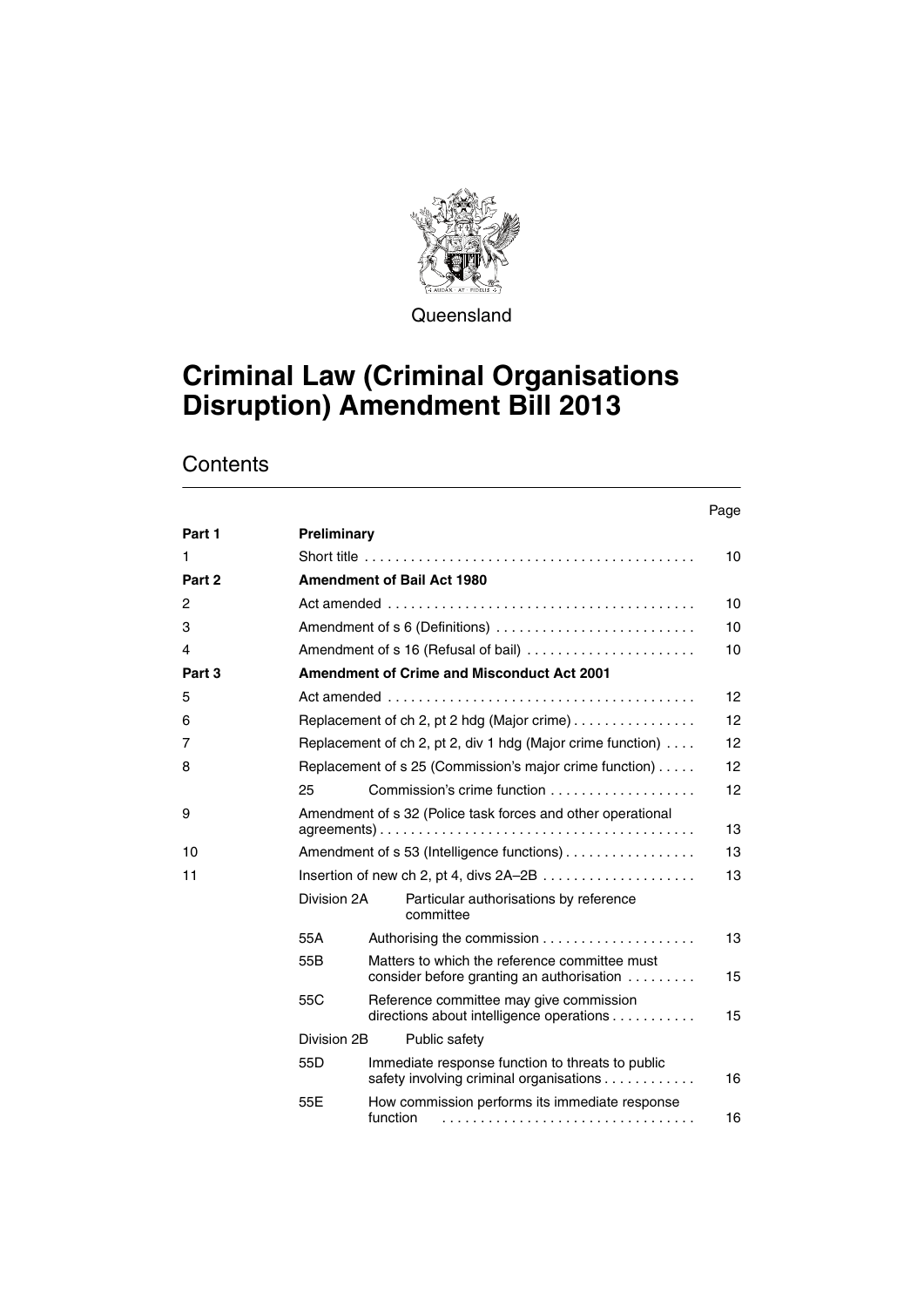|    | 55F                                                                                                                                  | 17 |
|----|--------------------------------------------------------------------------------------------------------------------------------------|----|
| 12 | Amendment of s 75A (Application of div 2A)                                                                                           | 17 |
| 13 | Amendment of s 75B (Power to require immediate production)                                                                           | 18 |
| 14 | Amendment of s 82 (Notice to attend hearing—general)                                                                                 | 18 |
| 15 | Amendment of s 85 (Notices requiring immediate attendance<br>may be issued only by or with the approval of a Supreme Court<br>judge) | 19 |
| 16 | Amendment of s 167 (Arrest warrant application)                                                                                      | 20 |
| 17 | Amendment of s 168 (Issue of arrest warrant)                                                                                         | 20 |
| 18 | Amendment of s 176 (Commission may hold hearings).                                                                                   | 21 |
| 19 | Amendment of ch 4, pt 2, div 2, sdiv 1, hdg (Crime investigations                                                                    | 21 |
| 20 | Amendment of s 184 (Application of sdiv 1).                                                                                          | 21 |
| 21 | Amendment of s 185 (Refusal to produce-claim of reasonable<br>excuse)                                                                | 21 |
| 22 | Amendment of ch 4, pt 2, div 3, sdiv 1 hdg (Crime investigations                                                                     | 22 |
| 23 | Amendment of s 189 (Application of sdiv 1).                                                                                          | 22 |
| 24 | Amendment of s 190 (Refusal to answer question)                                                                                      | 22 |
| 25 | Amendment of ch 4, pt 2, div 4, sdiv 1 hdg (Crime investigations                                                                     | 23 |
| 26 | Amendment of s 193 (Application of sdiv 1).                                                                                          | 23 |
| 27 | Amendment of s 197 (Restriction on use of privileged answers,<br>documents, things or statements disclosed or produced under         | 24 |
| 28 | Amendment of s 198 (Contempt of person conducting                                                                                    |    |
|    |                                                                                                                                      | 24 |
| 29 |                                                                                                                                      | 24 |
|    | 198A<br>Person in contempt may be detained                                                                                           | 25 |
| 30 | Amendment of s 199 (Punishment of contempt)                                                                                          | 25 |
| 31 | Amendment of s 201 (Commission must give evidence to<br>defence unless court certifies otherwise)                                    | 27 |
| 32 | Amendment of s 205 (Legal assistance for crime investigations)                                                                       | 27 |
| 33 | Amendment of s 270 (Delegation-chairperson)                                                                                          | 27 |
| 34 | Amendment of s 275 (Functions of reference committee)                                                                                | 27 |
| 35 | Amendment of s 277 (Reference committee may obtain<br>information from commission)                                                   | 28 |
| 36 | Amendment of s 278 (Membership of reference committee)                                                                               | 29 |
| 37 | Amendment of s 348 (Regulation-making power)                                                                                         | 29 |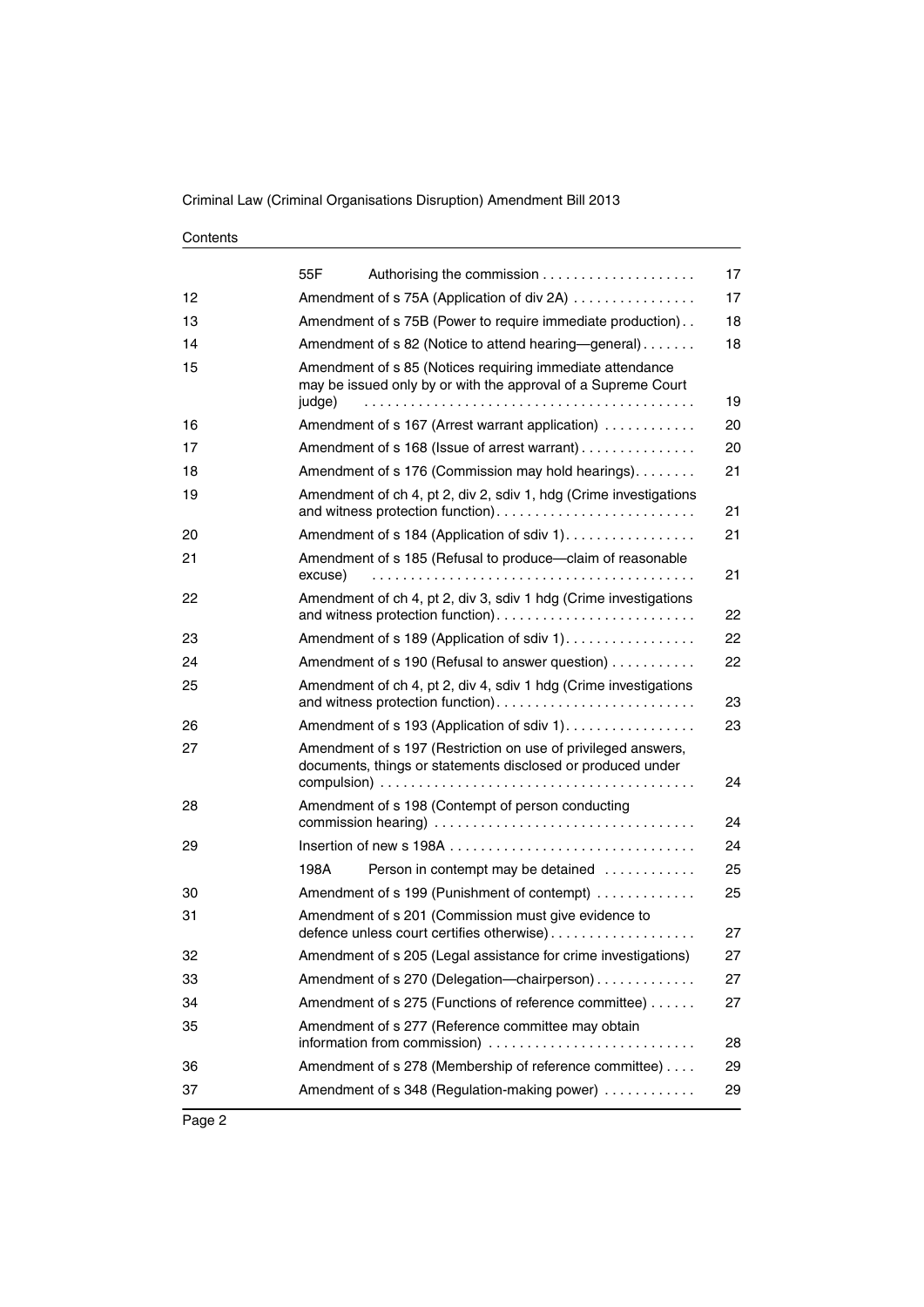| 38     |      |                                                                                                        | 30 |  |  |  |  |  |
|--------|------|--------------------------------------------------------------------------------------------------------|----|--|--|--|--|--|
|        | 348A | Criteria for recommending an entity be declared a<br>criminal organisation                             | 30 |  |  |  |  |  |
| 39     |      | Amendment of sch 2 (Dictionary)                                                                        |    |  |  |  |  |  |
| Part 4 |      | <b>Amendment of Criminal Code</b>                                                                      |    |  |  |  |  |  |
| 40     |      |                                                                                                        |    |  |  |  |  |  |
| 41     |      | Amendment of s 1 (Definitions)                                                                         | 33 |  |  |  |  |  |
| 42     |      |                                                                                                        | 34 |  |  |  |  |  |
|        | 60A  | Participants in criminal organisation being knowingly<br>present in public places                      | 34 |  |  |  |  |  |
|        | 60B  | Participants in criminal organisation entering<br>prescribed places and attending prescribed events    | 35 |  |  |  |  |  |
|        | 60C  | Participants in criminal organisation recruiting<br>persons to become participants in the organisation | 36 |  |  |  |  |  |
| 43     |      | Amendment of s 72 (Affray)                                                                             | 37 |  |  |  |  |  |
| 44     |      | Amendment of s 92A (Misconduct in relation to public office)                                           | 38 |  |  |  |  |  |
| 45     |      | Amendment of s 320 (Grievous bodily harm)                                                              | 38 |  |  |  |  |  |
| 46     |      | Amendment of s 340 (Serious assaults)                                                                  |    |  |  |  |  |  |
| 47     |      | Amendment of s 408D (Obtaining or dealing with identification                                          |    |  |  |  |  |  |
| 48     |      | Amendment of s 552D (When Magistrates Court must abstain                                               |    |  |  |  |  |  |
| 49     |      |                                                                                                        |    |  |  |  |  |  |
|        | 708A | Criteria for recommending an entity be declared a<br>criminal organisation                             | 40 |  |  |  |  |  |
| Part 5 |      | <b>Amendment of Penalties and Sentences Act 1992</b>                                                   |    |  |  |  |  |  |
| 50     |      |                                                                                                        | 42 |  |  |  |  |  |
| 51     |      | Amendment of s 160A (Application of ss 160B-160D)                                                      | 42 |  |  |  |  |  |
| 52     |      | Amendment of s 187 (Disqualification from holding Queensland                                           | 42 |  |  |  |  |  |
| Part 6 |      | Amendment of Police Powers and Responsibilities Act 2000                                               |    |  |  |  |  |  |
| 53     |      |                                                                                                        | 44 |  |  |  |  |  |
| 54     |      | Amendment of s 29 (Searching persons without warrant)                                                  | 44 |  |  |  |  |  |
| 55     |      | Amendment of s 32 (Prescribed circumstances for searching                                              | 44 |  |  |  |  |  |
| 56     |      | Amendment of s 40 (Person may be required to state name and                                            | 44 |  |  |  |  |  |
| 57     |      | Amendment of s 41 (Prescribed circumstances for requiring                                              | 45 |  |  |  |  |  |
|        |      |                                                                                                        |    |  |  |  |  |  |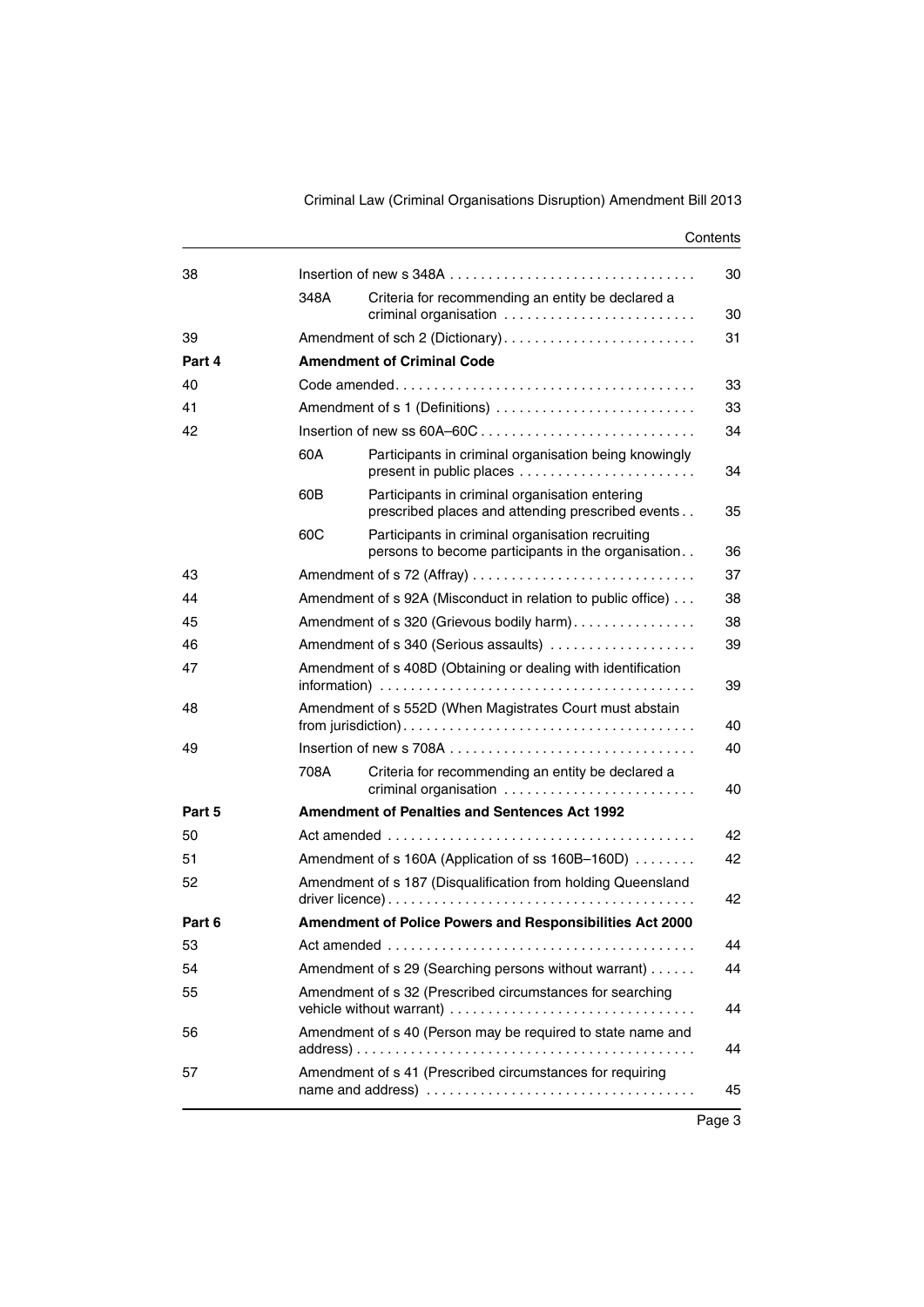| 58 |               | Amendment of s 42 (Power for age-related offences and for particular                        |    |  |  |  |
|----|---------------|---------------------------------------------------------------------------------------------|----|--|--|--|
|    |               | motor vehicle related purposes)                                                             |    |  |  |  |
| 59 |               | Amendment of s 60 (Stopping vehicles for prescribed purposes)                               | 46 |  |  |  |
| 60 |               |                                                                                             | 46 |  |  |  |
|    | Chapter 4A    | Motor vehicle forfeiture for particular criminal<br>organisation offences                   |    |  |  |  |
|    | Part 1        | Preliminary                                                                                 |    |  |  |  |
|    | Division 1    | Interpretation                                                                              |    |  |  |  |
|    | 123A          |                                                                                             | 47 |  |  |  |
|    | 123B          | Meaning of criminal organisation offence                                                    | 48 |  |  |  |
|    | 123C          | References to motor vehicle includes motorbike                                              | 48 |  |  |  |
|    | 123D          | When a person is charged for this chapter in relation<br>to a criminal organisation offence | 49 |  |  |  |
|    | 123E          | Punishment under this chapter is in addition to other<br>punishment for the same offence    | 49 |  |  |  |
|    | Division 2    | Relationship with other legislation                                                         |    |  |  |  |
|    | 123F          |                                                                                             | 49 |  |  |  |
|    | Part 2        | Impounding motor vehicles and forfeiture of<br>motor vehicles                               |    |  |  |  |
|    | Division 1    | Impounding powers and forfeiture of vehicles<br>in particular circumstances                 |    |  |  |  |
|    | 123G          | Impounding motor vehicles for criminal organisation<br>offence                              | 50 |  |  |  |
|    | 123H          | Forfeiture of motor vehicles if driver found guilty of                                      | 51 |  |  |  |
|    | Division 2    | Immobilising powers                                                                         |    |  |  |  |
|    | Subdivision 1 | Preliminary                                                                                 |    |  |  |  |
|    | 1231          | Purpose of div 2                                                                            | 52 |  |  |  |
|    | 123J          | References to impounding a motor vehicle includes<br>reference to immobilising vehicle      | 52 |  |  |  |
|    | Subdivision 2 | Removal and confiscation of number plate<br>powers                                          |    |  |  |  |
|    | 123K          | Power to remove and confiscate number plates.                                               | 52 |  |  |  |
|    | 123L          | Moving motor vehicle to which number plate<br>confiscation notice is attached               | 53 |  |  |  |
|    | Subdivision 3 | Immobilising device powers                                                                  |    |  |  |  |
|    | 123M          | Power to attach immobilising device.                                                        | 53 |  |  |  |
|    | Division 3    | Vehicle production notices                                                                  |    |  |  |  |
|    | 123N          | Power to require motor vehicle to be produced                                               | 54 |  |  |  |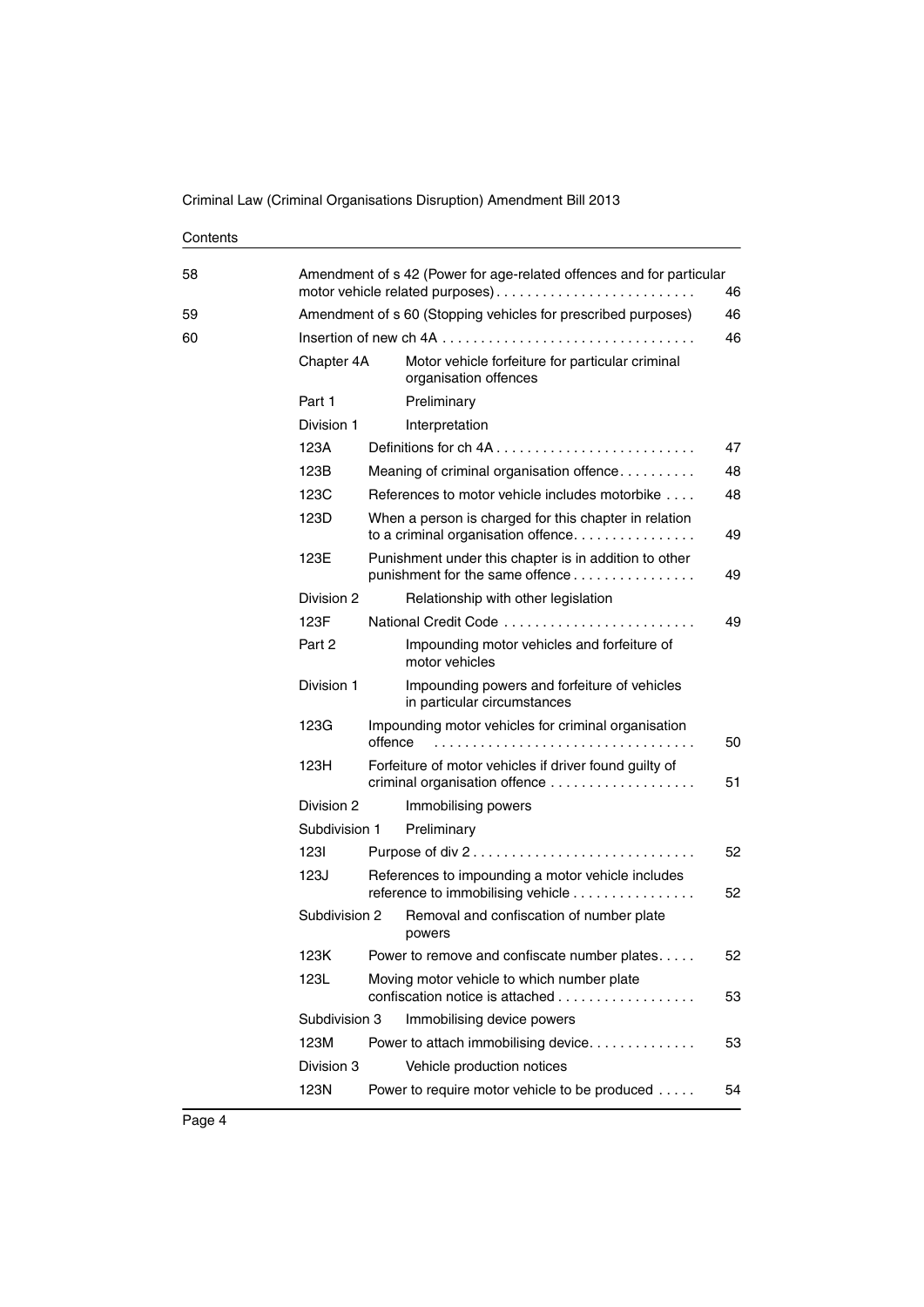| 1230          | Impoundment starts when motor vehicle produced                                                                                               | 55 |
|---------------|----------------------------------------------------------------------------------------------------------------------------------------------|----|
| 123P          | Vehicle production notices generally                                                                                                         | 55 |
| Division 4    | General provisions relating to impounding<br>motor vehicles                                                                                  |    |
| 123Q          | Particular powers for impounding motor vehicles                                                                                              | 56 |
| 123R          | Release of motor vehicle in particular circumstances                                                                                         | 57 |
| 123S          | Police officer may authorise tow                                                                                                             | 58 |
| 123T          | Impounding notice or immobilising notice                                                                                                     | 58 |
| Division 5    | Other provisions relating to impounded motor<br>vehicles                                                                                     |    |
| Subdivision 1 | Preliminary                                                                                                                                  |    |
| 123U          |                                                                                                                                              | 61 |
| 123V          | Application of div 5                                                                                                                         | 62 |
| Subdivision 2 | Application for release of impounded motor<br>vehicle                                                                                        |    |
| 123W          | Application for release of impounded motor vehicle                                                                                           | 63 |
| 123X          | Decision on application for release of impounded<br>motor vehicle on basis of severe hardship                                                | 63 |
| 123Y          | Application for release of impounded motor vehicle on<br>basis criminal organisation offence happened without                                | 66 |
| 123Z          | Decision on application for release of impounded<br>motor vehicle on basis criminal organisation offence<br>happened without owner's consent | 66 |
| 123ZA         | Application for release of impounded motor vehicle on<br>basis that offender not a participant in a criminal                                 | 68 |
| 123ZB         | Decision on application for release of impounded<br>motor vehicle on basis that offender not a participant in                                |    |
|               |                                                                                                                                              | 68 |
| 123ZC         | Impoundment ends if application for release of motor<br>vehicle granted                                                                      | 70 |
|               | Subdivision 3 Appeals                                                                                                                        |    |
| 123ZD         |                                                                                                                                              | 70 |
| 123ZE         | How to start appeal                                                                                                                          | 70 |
| 123ZF         |                                                                                                                                              | 71 |
| 123ZG         | Commissioner has right of appearance                                                                                                         | 71 |
| 123ZH         |                                                                                                                                              | 71 |
| 123ZI         | Powers of Magistrates Court                                                                                                                  | 72 |
|               |                                                                                                                                              |    |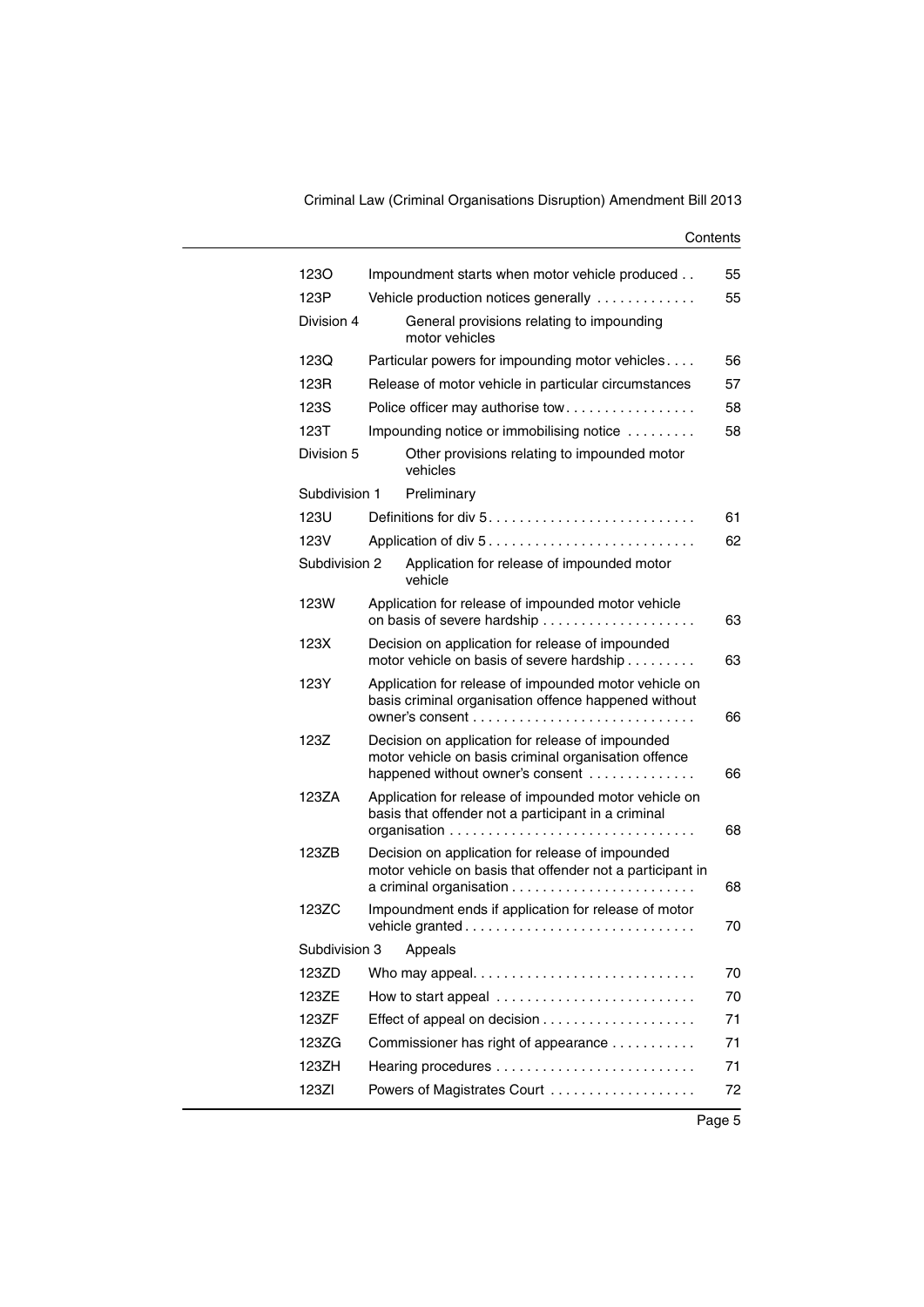| Subdivision 4 | Miscellaneous                                                                                                            |    |
|---------------|--------------------------------------------------------------------------------------------------------------------------|----|
| 123ZJ         | Power to take certain action if breach of condition                                                                      | 72 |
| Part 3        | Offences                                                                                                                 |    |
| 123ZK         | Offence to remove vehicle from holding yard                                                                              | 73 |
| 123ZL         | Failure to comply with requirement to produce motor<br>vehicle                                                           | 73 |
| 123ZM         | Offence to operate vehicle to which number plate<br>confiscation notice attached                                         | 73 |
| 123ZN         | Offence to remove, tamper with or modify number<br>plate confiscation notice                                             | 73 |
| 123ZO         | Offence to remove, tamper with or modify<br>immobilising device                                                          | 74 |
| 123ZP         | Offence to operate motor vehicle if immobilising<br>device unlawfully removed, tampered with or modified                 | 74 |
| 123ZQ         | Offence to breach condition made on release of<br>motor vehicle $\ldots, \ldots, \ldots, \ldots, \ldots, \ldots, \ldots$ | 74 |
| 123ZR         | Offence to modify, sell or dispose of motor vehicle<br>subject to vehicle production notice                              | 74 |
| Part 4        | Other provisions                                                                                                         |    |
| Division 1    | Liability for cost of impounding                                                                                         |    |
| 123ZS         | State's liability to pay costs of impounding                                                                             | 75 |
| 123ZT         | Liability to pay costs of impounding—adult driver                                                                        | 76 |
| 123ZU         | Liability to pay costs of impounding-child driver                                                                        | 76 |
| 123ZV         | Payment of costs if motor vehicle not recovered                                                                          | 78 |
| 123ZW         | Registration of costs under State Penalties                                                                              | 79 |
| Division 2    | Release of impounded vehicle                                                                                             |    |
| 123ZX         | Release of motor vehicle if driver found not guilty etc.                                                                 | 80 |
| Division 3    | Sale, transfer or disposal of impounded or<br>forfeited motor vehicle                                                    |    |
| 123ZY         | Sale of motor vehicle if not recovered after impounding<br>ends                                                          | 81 |
| 12377         | Sale of impounded motor vehicle if driver fails to appear                                                                | 82 |
| 123ZZA        | Disposal of forfeited motor vehicle                                                                                      | 83 |
| 123ZZB        | Application of proceeds of sale                                                                                          | 83 |
| 123ZZC        | Compensation for disposal of motor vehicle if driver<br>found not guilty etc.                                            | 84 |
| Division 4    | Other provisions                                                                                                         |    |
| 123ZZD        |                                                                                                                          | 85 |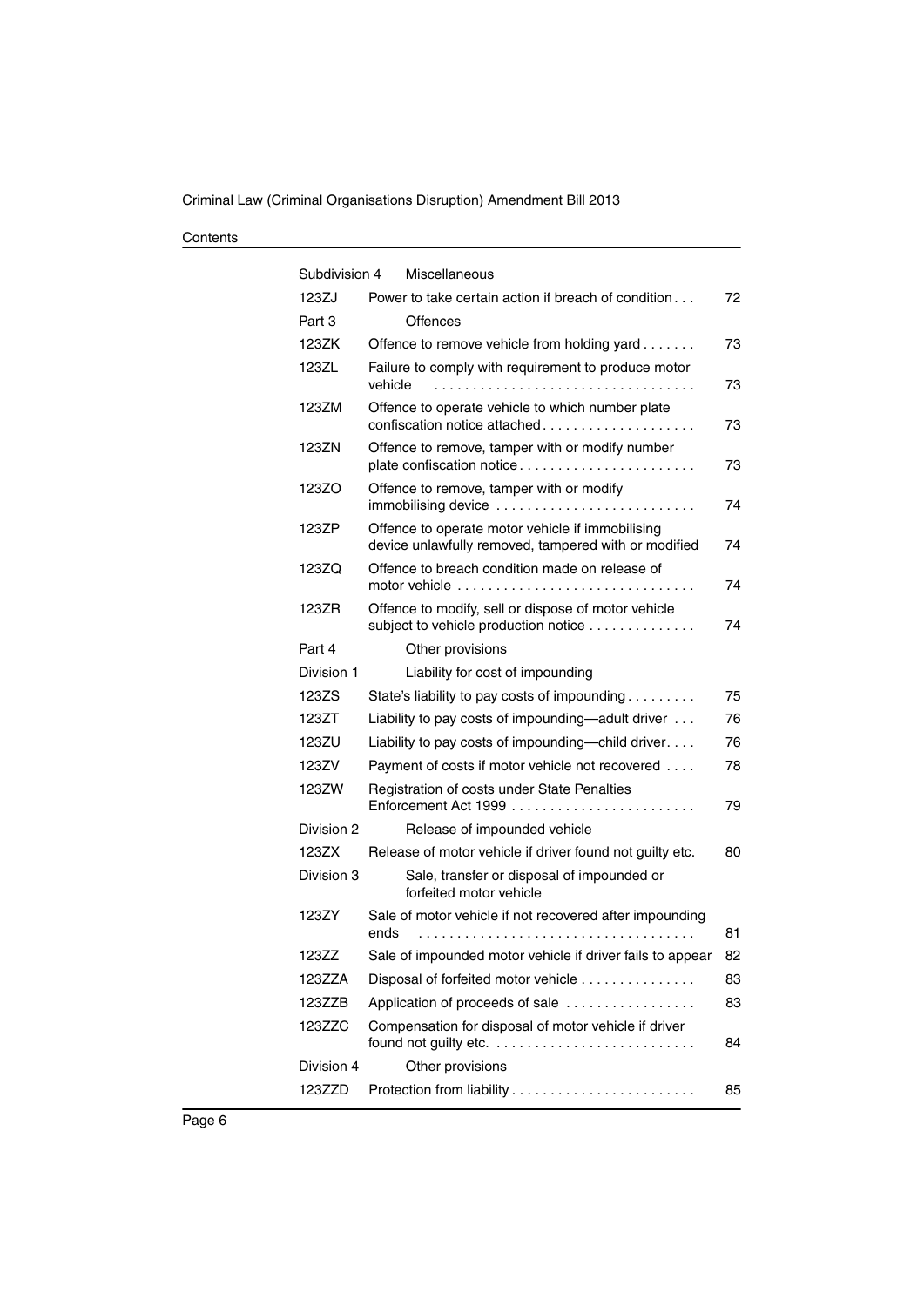|                   | 123ZZE               | Third party protection relating to forfeiture                    | 85 |  |  |  |  |  |
|-------------------|----------------------|------------------------------------------------------------------|----|--|--|--|--|--|
|                   | 123ZZF               | Delegation-commissioner                                          | 87 |  |  |  |  |  |
| 61                |                      | Amendment of s 150 (Search warrant application)                  | 88 |  |  |  |  |  |
| 62                |                      | Amendment of s 156 (What search warrant must state)<br>88        |    |  |  |  |  |  |
| 63                |                      | Amendment of s 686 (Application of pt 3)                         |    |  |  |  |  |  |
| 64                |                      | Amendment of s 754 (Offence for driver of motor vehicle to<br>88 |    |  |  |  |  |  |
| 65                |                      | Amendment of s 809 (Regulation-making power)                     | 89 |  |  |  |  |  |
| 66                |                      | Amendment of sch 6 (Dictionary)<br>89                            |    |  |  |  |  |  |
| Part 7            |                      | <b>Amendment of Tow Truck Act 1973</b>                           |    |  |  |  |  |  |
| 67                |                      |                                                                  | 90 |  |  |  |  |  |
| 68                |                      | Amendment of s 38 (Exemptions)                                   |    |  |  |  |  |  |
| 69                |                      | Amendment of s 43 (Regulation-making power)                      |    |  |  |  |  |  |
| Part 8            | <b>Other matters</b> |                                                                  |    |  |  |  |  |  |
| 70                | 2013                 | Making of Criminal Code (Criminal Organisations) Regulation      | 91 |  |  |  |  |  |
| 71                |                      |                                                                  | 91 |  |  |  |  |  |
| 72                |                      |                                                                  | 91 |  |  |  |  |  |
| <b>Schedule 1</b> |                      | Criminal Code (Criminal Organisations) Regulation 2013           | 92 |  |  |  |  |  |
| 1                 |                      |                                                                  | 92 |  |  |  |  |  |
| 2                 |                      | Entities declared to be criminal organisations                   | 92 |  |  |  |  |  |
| 3                 |                      | Places declared to be prescribed places                          | 93 |  |  |  |  |  |
| <b>Schedule 2</b> |                      | Other amendments                                                 | 96 |  |  |  |  |  |
| 1                 |                      |                                                                  | 96 |  |  |  |  |  |
| $\mathbf{2}$      |                      |                                                                  | 96 |  |  |  |  |  |
|                   | 18                   | Entities declared to be criminal organisations                   | 96 |  |  |  |  |  |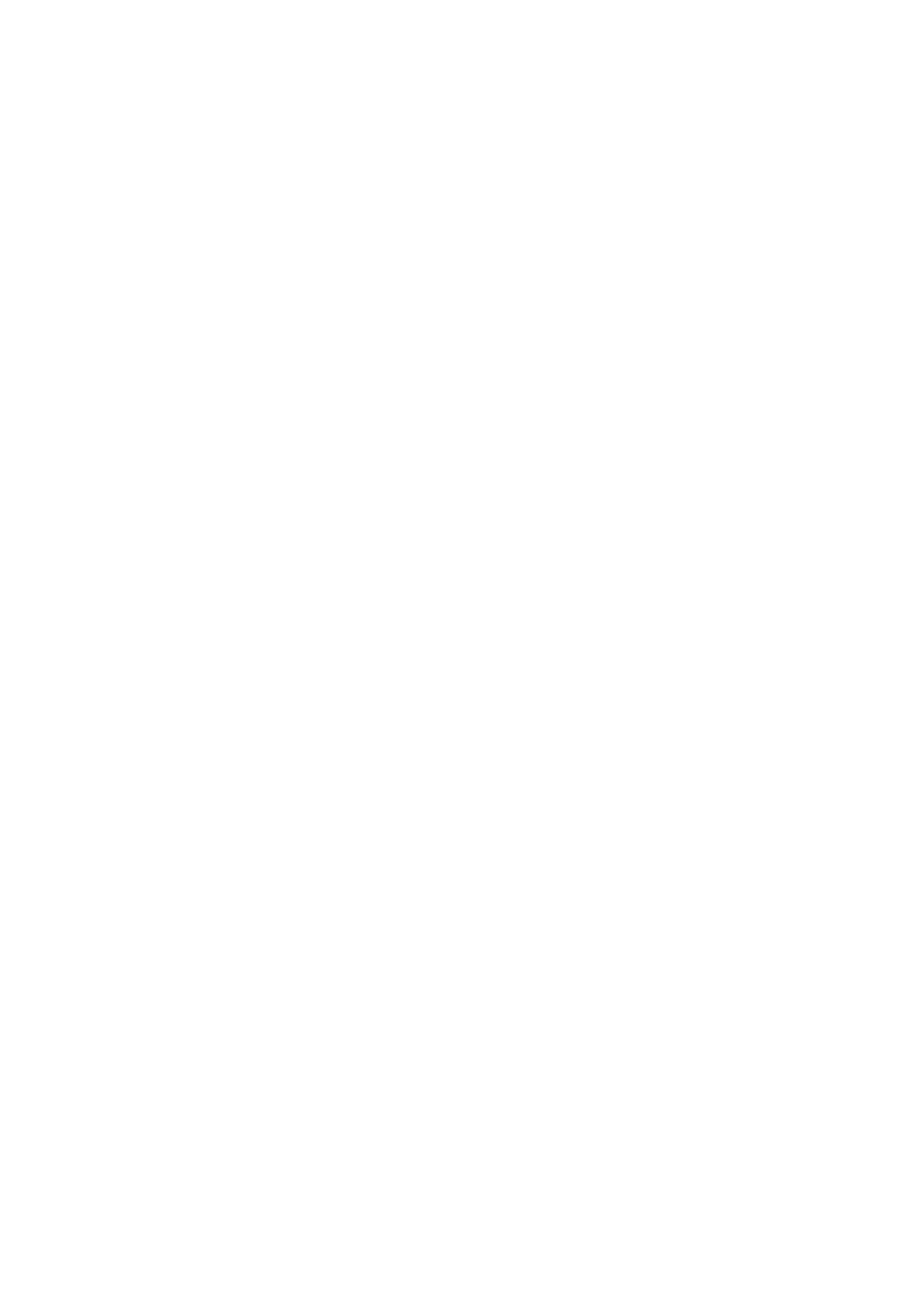### **2013**

# **A Bill**

for

**An Act to amend the** *Bail Act 1980***, the** *Crime and Misconduct Act 2001***, the Criminal Code, the** *Penalties and Sentences Act 1992***, the** *Police Powers and Responsibilities Act 2000* **and the**  *Tow Truck Act 1973* **for particular purposes, to make a regulation under the Criminal Code and to amend the** *Crime and Misconduct Regulation 2005* **for particular purposes**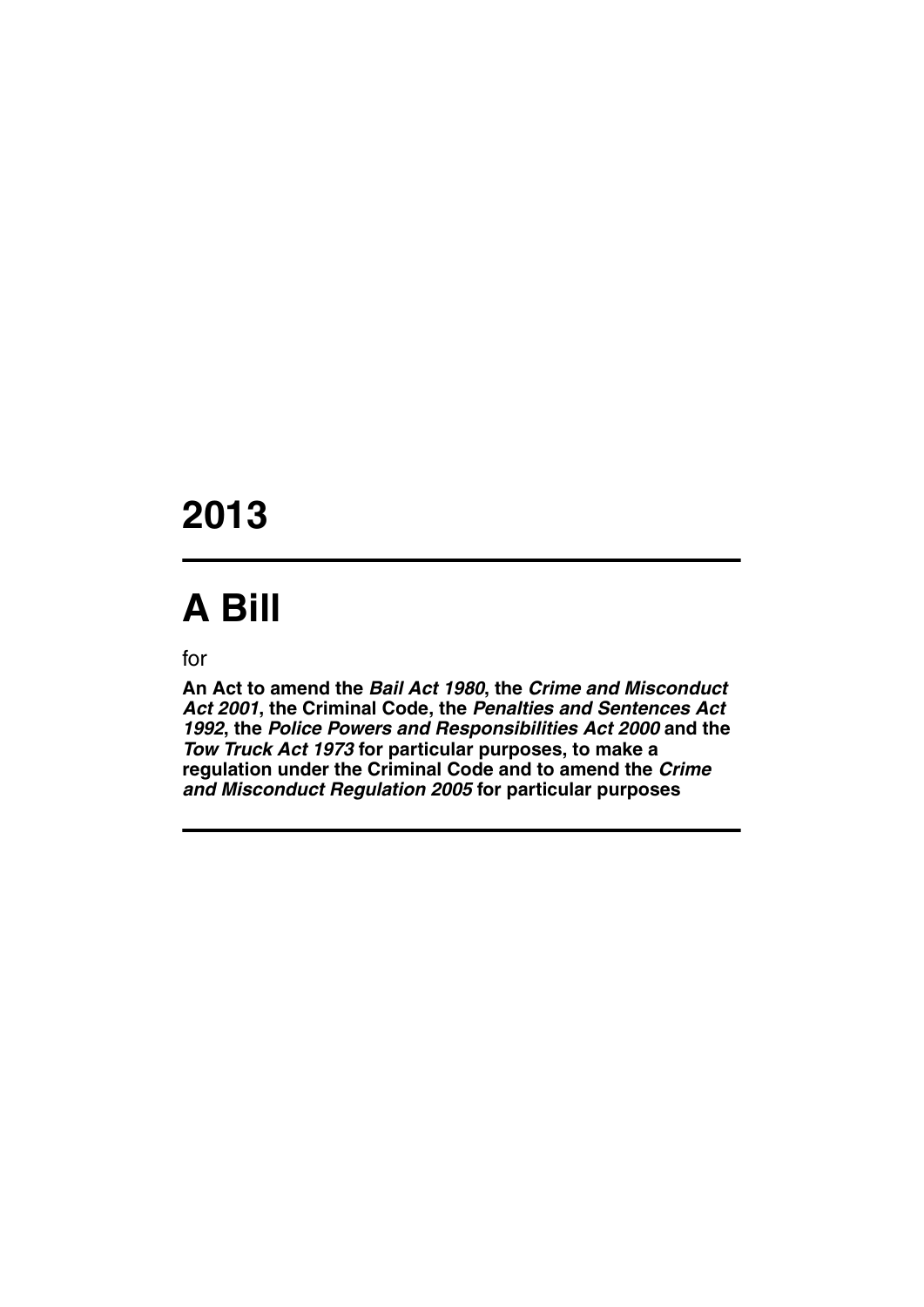Criminal Law (Criminal Organisations Disruption) Amendment Bill 2013 Part 1 Preliminary

[s 1]

<span id="page-11-5"></span><span id="page-11-4"></span><span id="page-11-3"></span><span id="page-11-2"></span><span id="page-11-1"></span><span id="page-11-0"></span>

|                 |        |     |                    | The Parliament of Queensland enacts-                                                                 | 1                        |
|-----------------|--------|-----|--------------------|------------------------------------------------------------------------------------------------------|--------------------------|
|                 | Part 1 |     |                    | <b>Preliminary</b>                                                                                   | $\overline{2}$           |
| <b>Clause</b>   | 1      |     | <b>Short title</b> | This Act may be cited as the Criminal Law (Criminal<br>Organisations Disruption) Amendment Act 2013. | 3<br>$\overline{4}$<br>5 |
|                 | Part 2 |     |                    | <b>Amendment of Bail Act 1980</b>                                                                    | 6                        |
| <b>Clause 2</b> |        |     | <b>Act amended</b> |                                                                                                      | 7                        |
|                 |        |     |                    | This part amends the <i>Bail Act 1980</i> .                                                          | 8                        |
| Clause 3        |        |     |                    | <b>Amendment of s 6 (Definitions)</b>                                                                | 9                        |
|                 |        |     | Section 6-         |                                                                                                      | 10                       |
|                 |        |     | insert—            |                                                                                                      | 11                       |
|                 |        |     |                    | criminal organisation see the Criminal Code,<br>section 1.                                           | 12<br>13                 |
|                 |        |     |                    | <i>participant</i> , in a criminal organisation, see the<br>Criminal Code, section 60A.              | 14<br>15                 |
| <b>Clause</b>   | 4      |     |                    | Amendment of s 16 (Refusal of bail)                                                                  | 16                       |
|                 |        | (1) | Section 16-        |                                                                                                      | 17                       |
|                 |        |     | $insert-$          |                                                                                                      | 18                       |
|                 |        |     | (3A)               | If the defendant is a participant in a criminal<br>organisation, the court or police officer must—   | 19<br>20                 |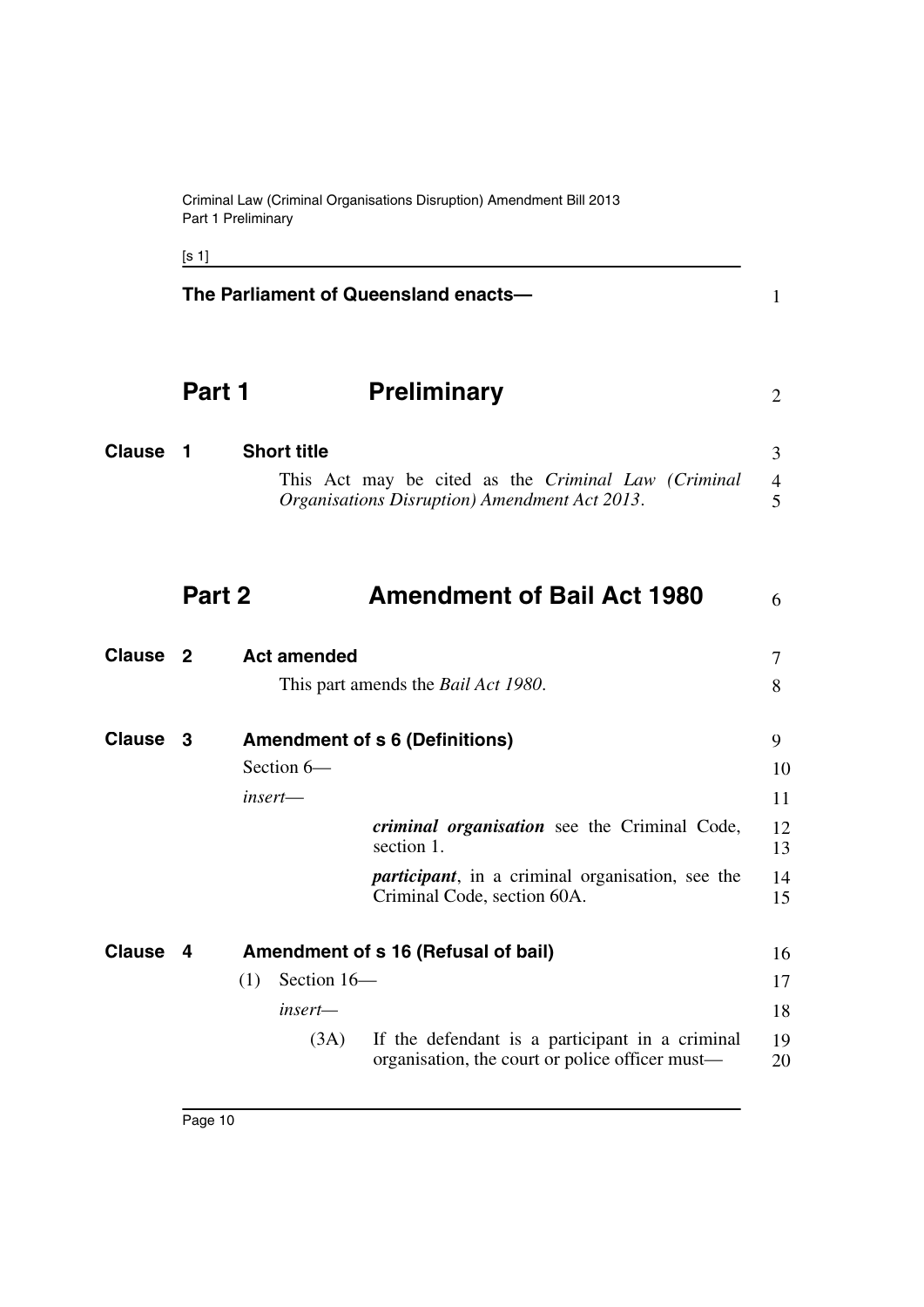Criminal Law (Criminal Organisations Disruption) Amendment Bill 2013 Part 2 Amendment of Bail Act 1980

[s 4]

|     |                              | (a) |                                                                                                                                                                                                                                                        |  |                | refuse to grant bail unless the defendant<br>shows cause why the defendant's detention<br>in custody is not justified; and |  |  |  | $\mathbf{1}$<br>$\overline{2}$<br>3 |
|-----|------------------------------|-----|--------------------------------------------------------------------------------------------------------------------------------------------------------------------------------------------------------------------------------------------------------|--|----------------|----------------------------------------------------------------------------------------------------------------------------|--|--|--|-------------------------------------|
|     |                              | (b) |                                                                                                                                                                                                                                                        |  |                | if bail is granted or the defendant is released<br>under section 11A-                                                      |  |  |  | 4<br>5                              |
|     |                              |     | (i)                                                                                                                                                                                                                                                    |  |                | require the defendant to surrender the<br>defendant's current passport; and                                                |  |  |  | 6<br>7                              |
|     |                              |     | (ii)                                                                                                                                                                                                                                                   |  | the defendant. | include in the order a statement of the<br>reasons for granting bail or releasing                                          |  |  |  | 8<br>9<br>10                        |
|     | (3B)                         |     | If the defendant is required to surrender the<br>defendant's current passport under subsection<br>$(3A)(b)(i)$ , the court or police officer must order<br>that the defendant be detained in custody-                                                  |  |                |                                                                                                                            |  |  |  | 11<br>12<br>13<br>14                |
|     |                              | (a) |                                                                                                                                                                                                                                                        |  |                | until the court or police officer is satisfied<br>about whether the defendant is the holder of<br>a current passport; and  |  |  |  | 15<br>16<br>17                      |
|     |                              | (b) |                                                                                                                                                                                                                                                        |  |                | if the defendant is the holder of a current<br>passport—the passport is surrendered.                                       |  |  |  | 18<br>19                            |
|     | (3C)                         |     | For subsection (3A), it does not matter whether<br>the offence with which the defendant is charged<br>is an indictable offence, a simple offence or a<br>regulatory offence.                                                                           |  |                |                                                                                                                            |  |  |  | 20<br>21<br>22<br>23                |
|     | (3D)                         |     | Subsection (3A) does not apply if the defendant<br>proves that the criminal organisation is not an<br>organisation whose participants have as their<br>purpose, or 1 of their purposes, engaging in, or<br>conspiring to engage in, criminal activity. |  |                |                                                                                                                            |  |  |  | 24<br>25<br>26<br>27<br>28          |
| (2) | Section 16(4), after $(3)$ — |     |                                                                                                                                                                                                                                                        |  |                |                                                                                                                            |  |  |  | 29                                  |
|     | insert—                      |     |                                                                                                                                                                                                                                                        |  |                |                                                                                                                            |  |  |  | 30                                  |
|     | or $(3A)$                    |     |                                                                                                                                                                                                                                                        |  |                |                                                                                                                            |  |  |  | 31                                  |
|     |                              |     |                                                                                                                                                                                                                                                        |  |                |                                                                                                                            |  |  |  |                                     |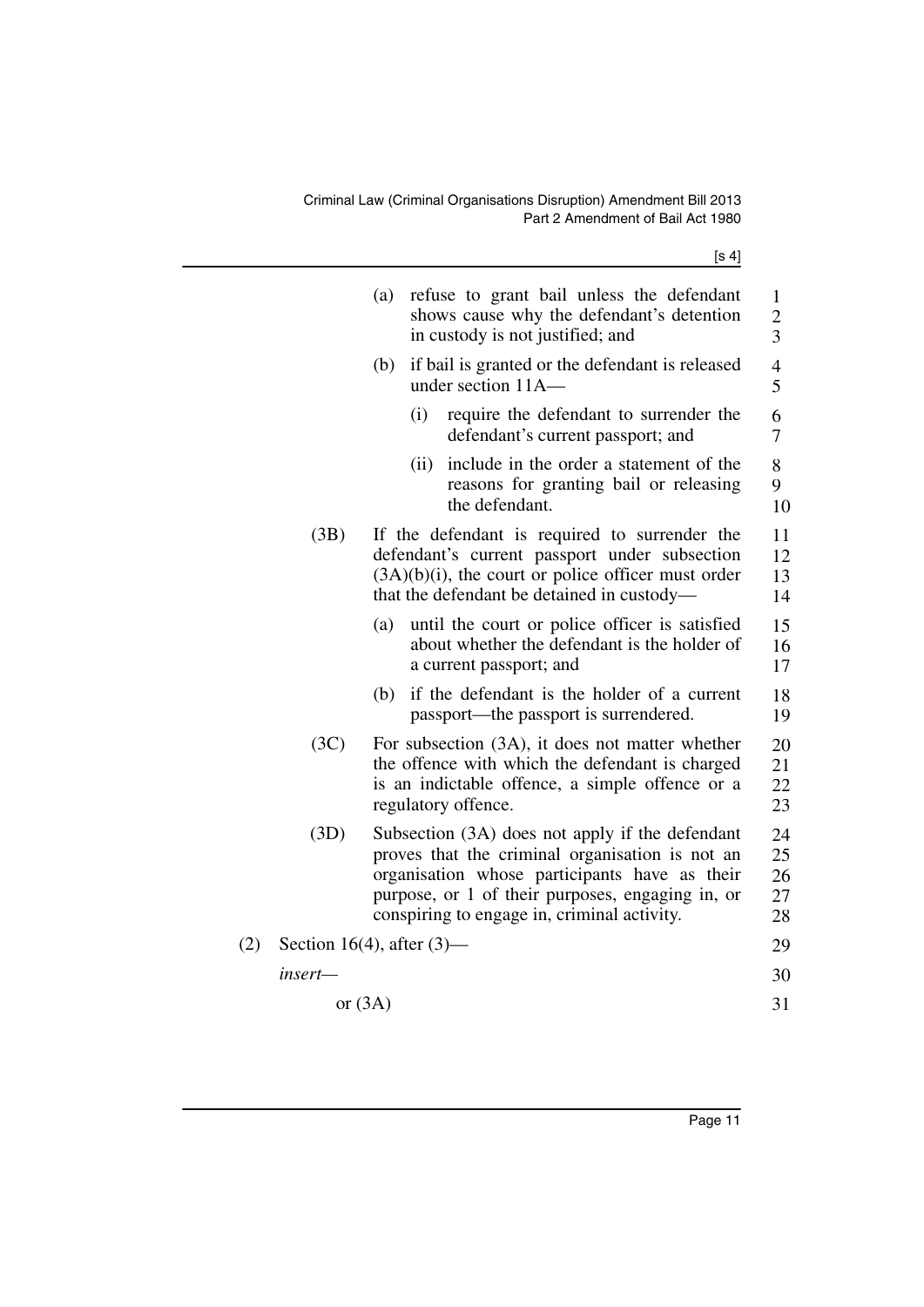<span id="page-13-1"></span><span id="page-13-0"></span>[s 5]

<span id="page-13-5"></span><span id="page-13-4"></span><span id="page-13-3"></span><span id="page-13-2"></span>

|                 | Part 3 | <b>Amendment of Crime and</b><br><b>Misconduct Act 2001</b>                                                                                                                                                                                                                                                                                                                                                                                                                                              | 1<br>2                                                                     |
|-----------------|--------|----------------------------------------------------------------------------------------------------------------------------------------------------------------------------------------------------------------------------------------------------------------------------------------------------------------------------------------------------------------------------------------------------------------------------------------------------------------------------------------------------------|----------------------------------------------------------------------------|
| <b>Clause 5</b> |        | <b>Act amended</b><br>This part amends the <i>Crime and Misconduct Act 2001</i> .                                                                                                                                                                                                                                                                                                                                                                                                                        | 3<br>$\overline{4}$                                                        |
| Clause          | - 6    | Replacement of ch 2, pt 2 hdg (Major crime)<br>Chapter 2, part 2, heading—<br>omit, insert-<br>Part 2<br><b>Crime</b>                                                                                                                                                                                                                                                                                                                                                                                    | 5<br>6<br>$\tau$<br>8                                                      |
| Clause          | - 7    | Replacement of ch 2, pt 2, div 1 hdg (Major crime<br>function)<br>Chapter 2, part 2, division 1, heading—<br>omit, insert-<br><b>Crime function</b><br>Division 1                                                                                                                                                                                                                                                                                                                                        | 9<br>10<br>11<br>12<br>13                                                  |
| Clause 8        |        | Replacement of s 25 (Commission's major crime<br>function)<br>Section 25-<br>omit, insert-<br>25 Commission's crime function<br>The commission has a function (its <i>crime function</i> )—<br>(a) to investigate major crime referred to it,<br>under division 2, by the reference<br>committee; and<br>to investigate, under an authorisation under<br>(b)<br>incidents<br>section<br>55F,<br>criminal<br>a<br>organisation or participants in criminal<br>organisations have engaged in,<br>or<br>are | 14<br>15<br>16<br>17<br>18<br>19<br>20<br>21<br>22<br>23<br>24<br>25<br>26 |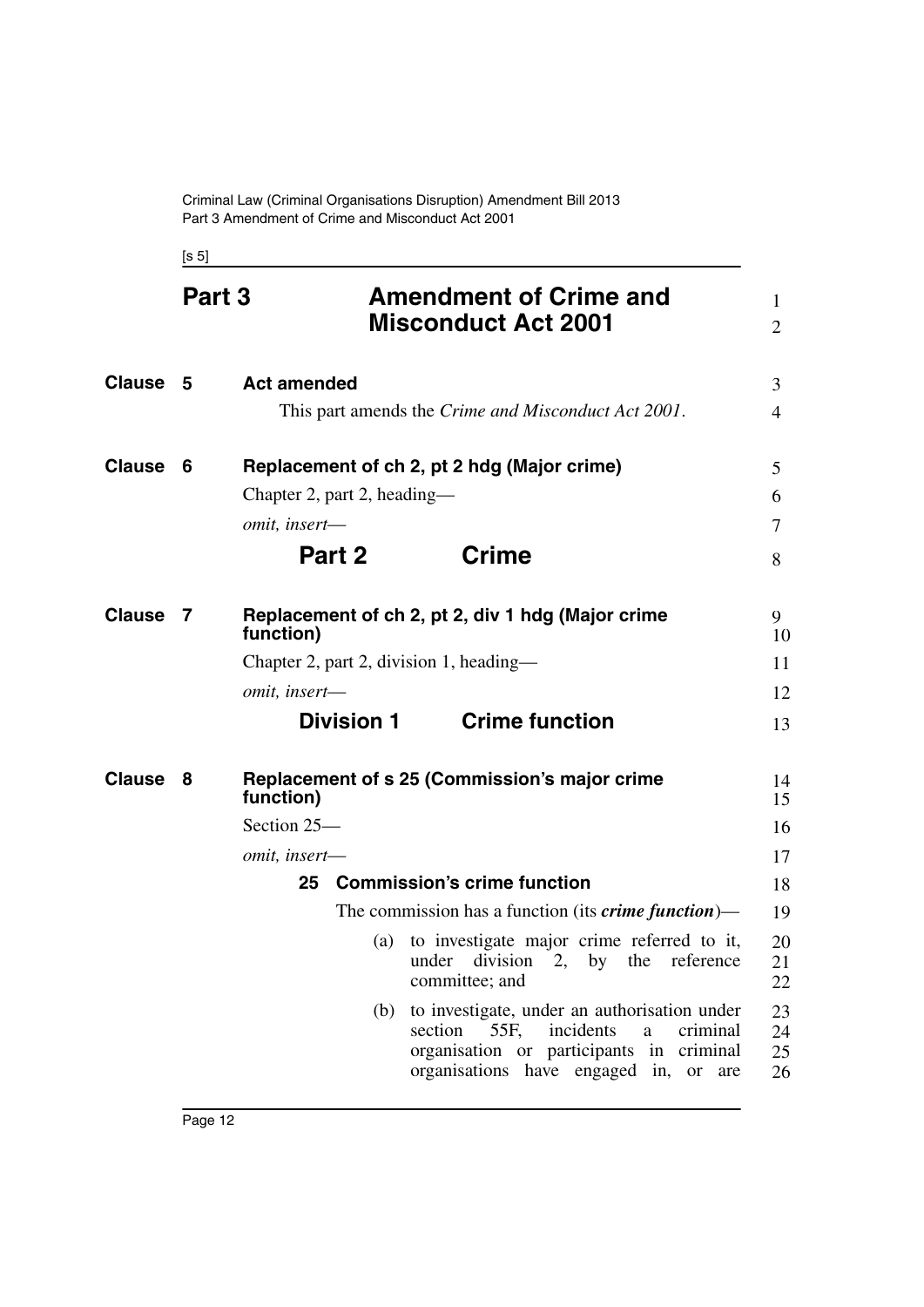<span id="page-14-4"></span><span id="page-14-3"></span><span id="page-14-2"></span><span id="page-14-1"></span><span id="page-14-0"></span>

|               |       | [s 9]                                                                                                      |                     |
|---------------|-------|------------------------------------------------------------------------------------------------------------|---------------------|
|               |       | planning to engage in, that threatened or<br>may threaten public safety.                                   | 1<br>$\overline{2}$ |
| <b>Clause</b> | 9     | Amendment of s 32 (Police task forces and other<br>operational agreements)                                 | 3<br>$\overline{4}$ |
|               |       | Section 32(3), 'section $275(b)$ '—                                                                        | 5                   |
|               |       | omit, insert-                                                                                              | 6                   |
|               |       | section $275(d)$                                                                                           | 7                   |
| <b>Clause</b> | 10    | Amendment of s 53 (Intelligence functions)                                                                 | 8                   |
|               |       | Section 53(a), after 'activities'—<br>(1)                                                                  | 9                   |
|               |       | insert—                                                                                                    | 10                  |
|               |       | including specific intelligence<br>operations<br>authorised by the reference committee,                    | 11<br>12            |
|               |       | (2)<br>Section 53(b), (c) and (d)—                                                                         | 13                  |
|               |       | <i>renumber</i> as section $53(c)$ , (d) and (e).                                                          | 14                  |
|               |       | Section 53-<br>(3)                                                                                         | 15                  |
|               |       | insert-                                                                                                    | 16                  |
|               |       | to hold intelligence function hearings under<br>(b)<br>an authorisation under section 55F;                 | 17<br>18            |
| <b>Clause</b> | $-11$ | Insertion of new ch 2, pt 4, divs 2A–2B                                                                    | 19                  |
|               |       | After chapter 2, part 4, division 2—                                                                       | 20                  |
|               |       | insert-                                                                                                    | 21                  |
|               |       | <b>Division 2A</b><br><b>Particular authorisations</b><br>by reference committee                           | 22<br>23            |
|               |       | 55A Authorising the commission                                                                             | 24                  |
|               |       | (1)<br>The section applies if the reference committee is<br>satisfied that there are reasonable grounds to | 25<br>26            |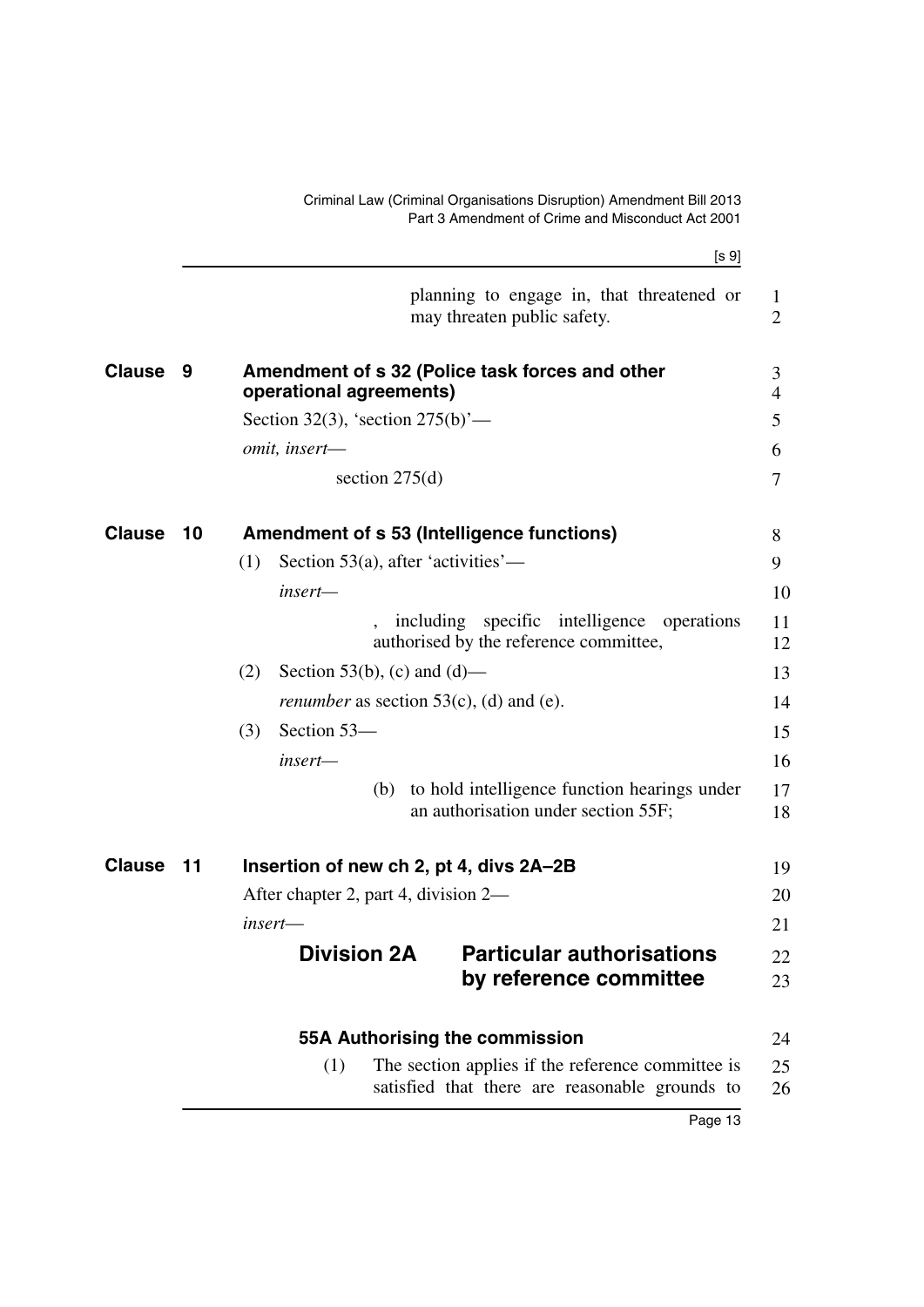[s 11]

|     | suspect that—                                                                                                                                                                                                                                         | $\mathbf{1}$                                            |
|-----|-------------------------------------------------------------------------------------------------------------------------------------------------------------------------------------------------------------------------------------------------------|---------------------------------------------------------|
|     | a criminal organisation, or a participant in a<br>(a)<br>criminal organisation, has engaged in, is<br>engaging in, or is planning to engage in,<br>criminal activity; or                                                                              | $\overline{2}$<br>$\mathfrak{Z}$<br>$\overline{4}$<br>5 |
|     | a person, regardless of whether the person<br>(b)<br>holds an appointment, has engaged in, is<br>engaging in, or is planning to engage in<br>misconduct to support or help a criminal<br>organisation or a participant in a criminal<br>organisation. | 6<br>$\tau$<br>8<br>9<br>10<br>11                       |
| (2) | The reference committee may authorise the<br>commission to undertake a specific intelligence<br>operation, including by holding hearings.                                                                                                             | 12<br>13<br>14                                          |
| (3) | The authorisation must be in writing<br>and<br>identify—                                                                                                                                                                                              | 15<br>16                                                |
|     | the criminal organisation or participant to be<br>(a)<br>investigated by the commission; and                                                                                                                                                          | 17<br>18                                                |
|     | (b)<br>the<br>suspected criminal activity<br>or<br>misconduct; and                                                                                                                                                                                    | 19<br>20                                                |
|     | the purpose of the intelligence operation.<br>(c)                                                                                                                                                                                                     | 21                                                      |
| (4) | authorisation<br>The<br>relate<br>may<br>to<br>any<br>circumstances implying, or any allegations, that<br>particular criminal activity or misconduct, is<br>reasonably suspected.                                                                     | 22<br>23<br>24<br>25                                    |
| (5) | The authorisation may be made by the reference<br>committee-                                                                                                                                                                                          | 26<br>27                                                |
|     | (a)<br>on its own initiative; or                                                                                                                                                                                                                      | 28                                                      |
|     | (b) if asked by the assistant commissioner,<br>or the<br>assistant commissioner,<br>crime<br>misconduct.                                                                                                                                              | 29<br>30<br>31                                          |
| (6) | In this section-                                                                                                                                                                                                                                      | 32                                                      |
|     | <i>criminal activity</i> means any act or omission that<br>involves the commission of an offence.                                                                                                                                                     | 33<br>34                                                |
|     |                                                                                                                                                                                                                                                       |                                                         |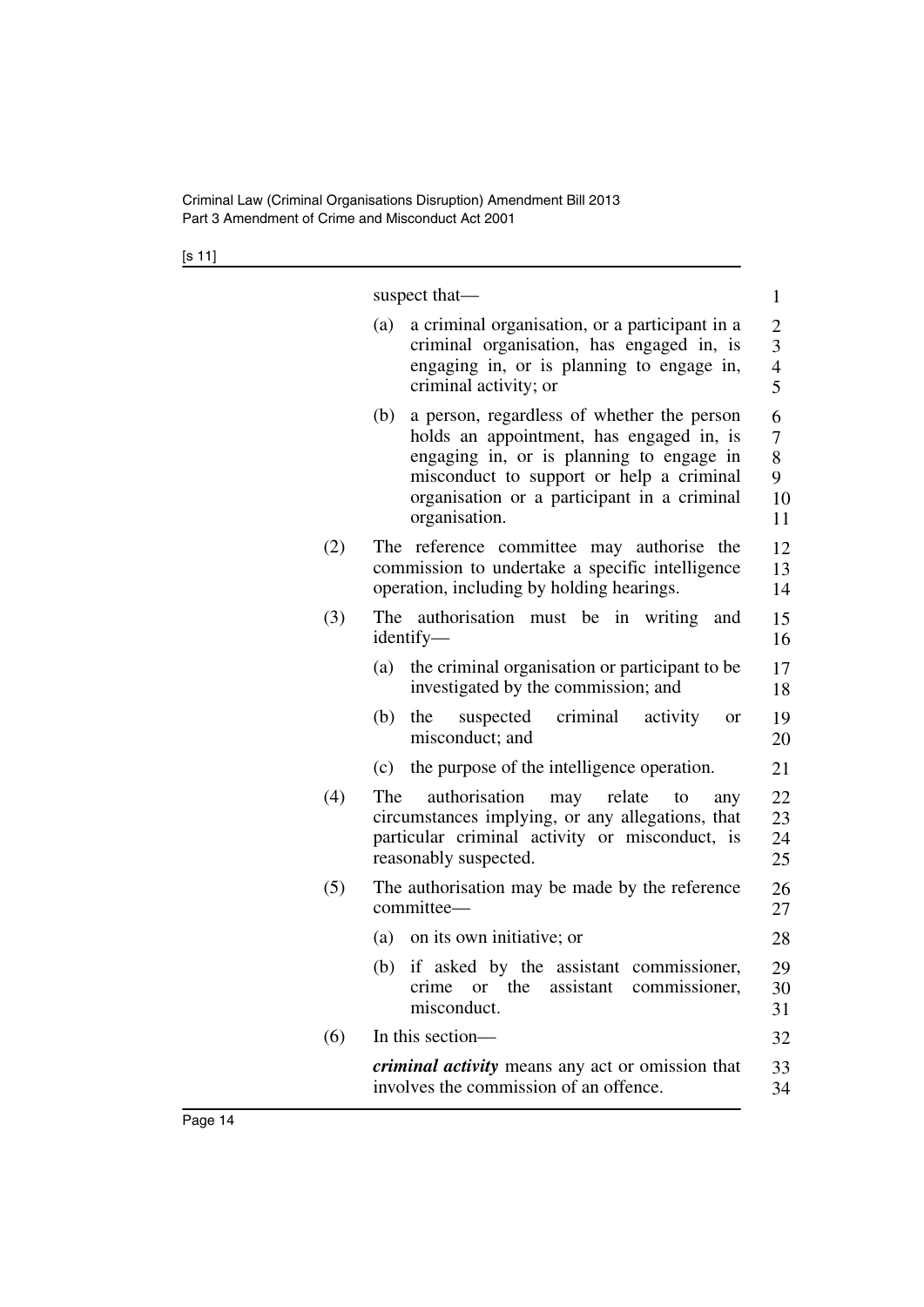<span id="page-16-0"></span>

|     | [s 11]                                                                                                                                                                                                                                                                                     |                                  |
|-----|--------------------------------------------------------------------------------------------------------------------------------------------------------------------------------------------------------------------------------------------------------------------------------------------|----------------------------------|
|     | <i>hold an appointment</i> means hold an appointment<br>in a unit of public administration.                                                                                                                                                                                                | $\mathbf{1}$<br>$\overline{2}$   |
|     | 55B Matters to which the reference committee<br>must consider before granting an<br>authorisation                                                                                                                                                                                          | 3<br>$\overline{4}$<br>5         |
| (1) | The reference committee may authorise the<br>commission to undertake a specific intelligence<br>operation under section 55A only if it is<br>satisfied-                                                                                                                                    | 6<br>7<br>8<br>9                 |
|     | as required under the section; and<br>(a)                                                                                                                                                                                                                                                  | 10                               |
|     | (b)<br>it is in the public interest to authorise the<br>commission to<br>undertake<br>the<br>specific<br>intelligence operation.                                                                                                                                                           | 11<br>12<br>13                   |
| (2) | In considering the public interest, the reference<br>committee may also have regard to the likely<br>effectiveness of an investigation into criminal<br>activity or misconduct without the use of powers<br>available to the commission under this division.                               | 14<br>15<br>16<br>17<br>18       |
| (3) | In this section—                                                                                                                                                                                                                                                                           | 19                               |
|     | <i>criminal activity</i> means any act or omission that<br>involves the commission of an offence.                                                                                                                                                                                          | 20<br>21                         |
|     | 55C Reference committee may give commission<br>directions about intelligence operations                                                                                                                                                                                                    | 22<br>23                         |
| (1) | committee<br>The<br>reference<br>may give<br>the<br>commission directions imposing limitations on<br>the commission's intelligence operation under an<br>under section 55A,<br>authorisation<br>including<br>limitations on the exercise of the commission's<br>powers for the operations. | 24<br>25<br>26<br>27<br>28<br>29 |

<span id="page-16-1"></span>(2) The reference committee may also direct the commission to end a specific intelligence operation under an authorisation if the committee considers— 30 31 32 33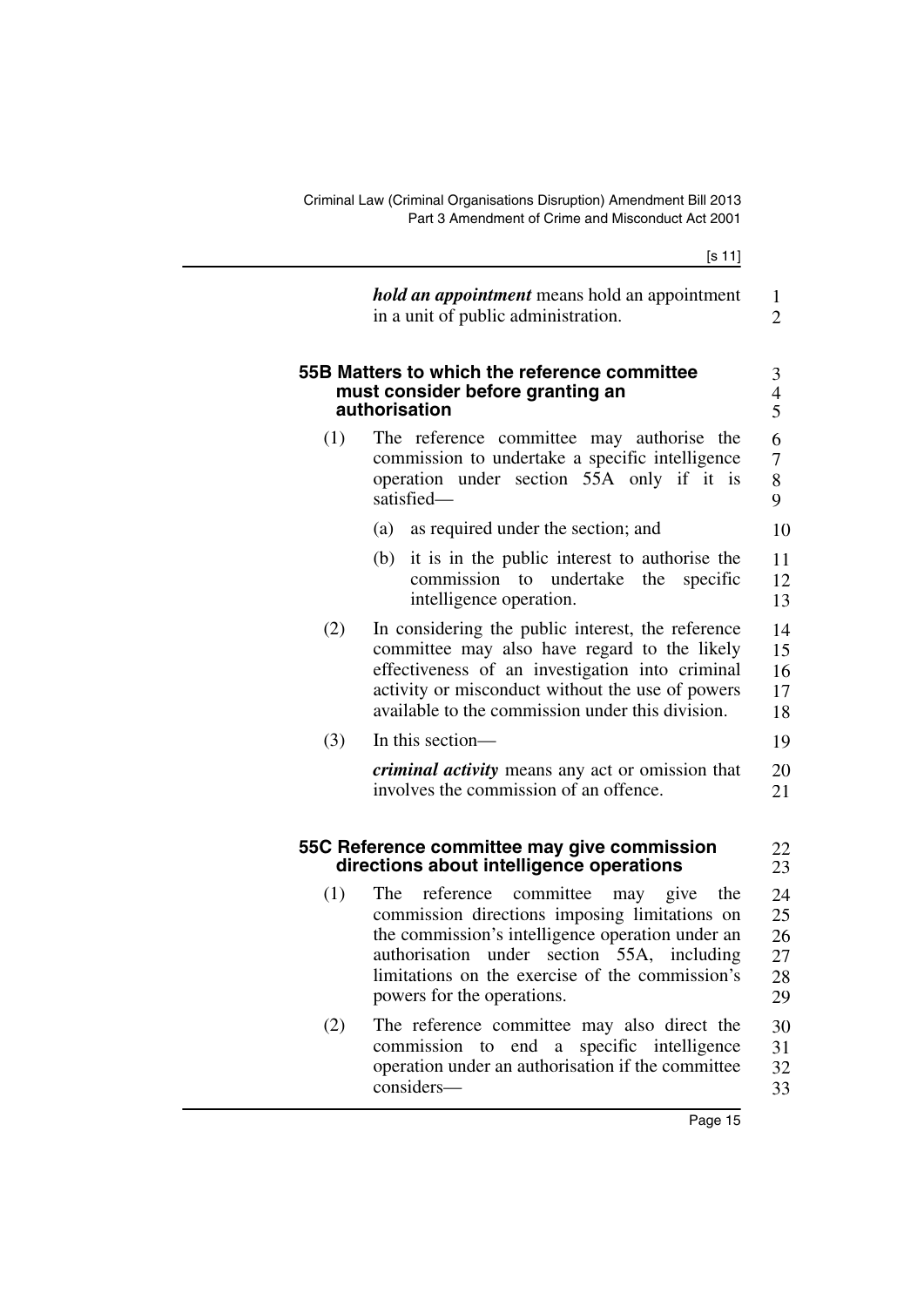[s 11]

|                    | it may be more appropriate for another<br>(a)<br>undertake<br>entity<br>the<br>intelligence<br>to<br>operation; or                                                                         | $\mathbf{1}$<br>$\overline{c}$<br>3 |
|--------------------|--------------------------------------------------------------------------------------------------------------------------------------------------------------------------------------------|-------------------------------------|
|                    | (b)<br>it may be more effective for another entity to<br>undertake the intelligence operation; or                                                                                          | $\overline{4}$<br>5                 |
|                    | undertaking an intelligence operation is not<br>(c)<br>a justifiable use of the commission's<br>resources; or                                                                              | 6<br>7<br>8                         |
|                    | the commission undertaking an intelligence<br>(d)<br>operation is not in the public interest.                                                                                              | 9<br>10                             |
| (3)                | The commission must comply with a direction<br>given under subsection $(1)$ or $(2)$ .                                                                                                     | 11<br>12                            |
| (4)                | The reference committee may amend the terms of<br>an authorisation on its own initiative or if asked<br>by the assistant commissioner, crime or the<br>assistant commissioner, misconduct. | 13<br>14<br>15<br>16                |
| (5)                | any doubt, it is declared that<br>To remove<br>subsection $(2)(d)$ is not limited by section<br>$55B(2)$ .                                                                                 | 17<br>18<br>19                      |
| <b>Division 2B</b> | <b>Public safety</b>                                                                                                                                                                       | 20                                  |
|                    | 55D Immediate response function to threats to<br>public safety involving criminal organisations                                                                                            | 21<br>22                            |
|                    | The commission has an immediate response function                                                                                                                                          | 23                                  |
|                    | in relation to an incident that threatened or may                                                                                                                                          | 24                                  |
|                    | threaten public safety under an authorisation under                                                                                                                                        | 25                                  |
|                    | section 55F.                                                                                                                                                                               | 26                                  |

<span id="page-17-2"></span><span id="page-17-1"></span><span id="page-17-0"></span>

| 55E How commission performs its immediate<br>response function                       |  |  |  |  |  |  |  |  |
|--------------------------------------------------------------------------------------|--|--|--|--|--|--|--|--|
| The commission performs its immediate response<br>function by exercising its powers— |  |  |  |  |  |  |  |  |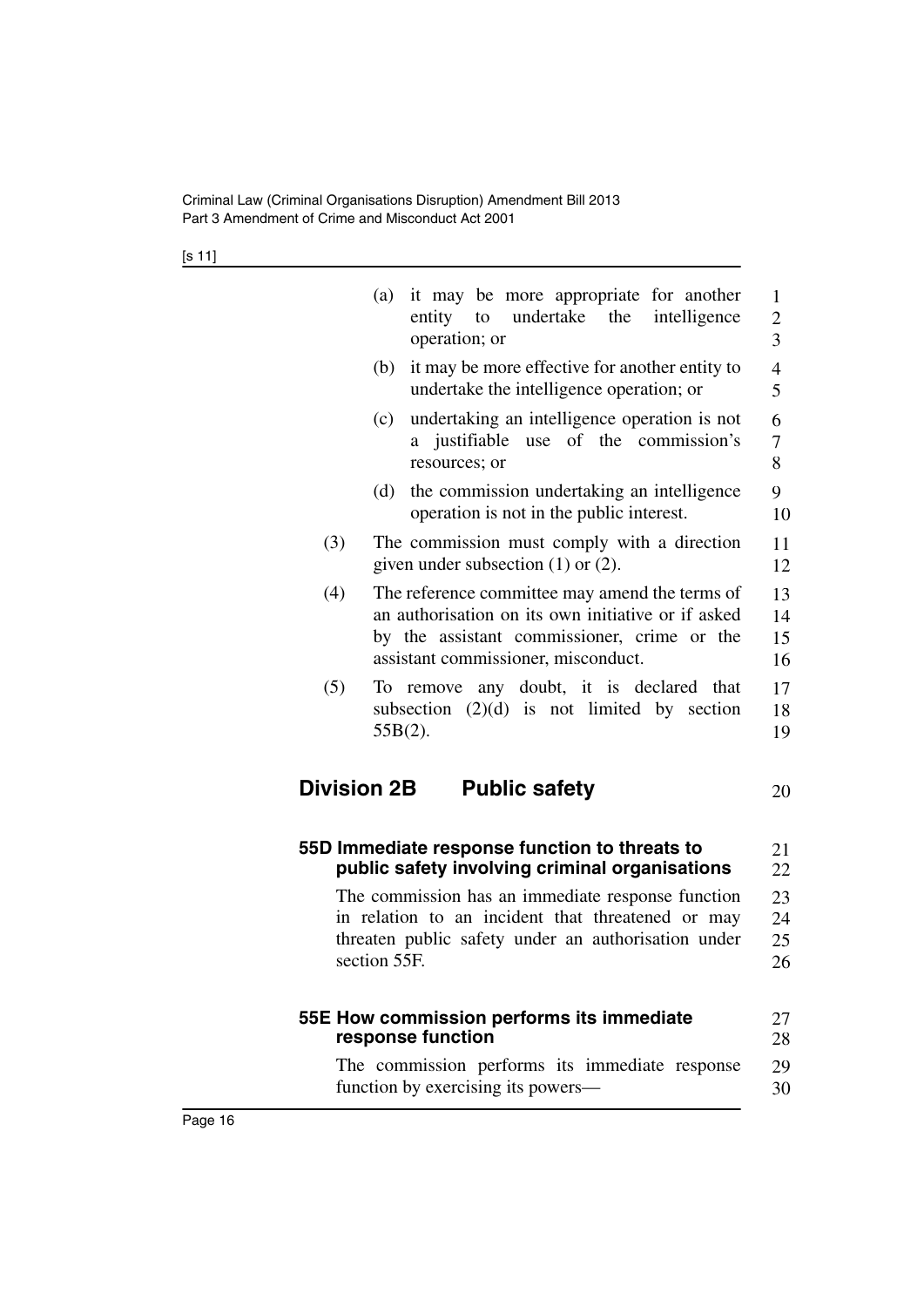<span id="page-18-1"></span><span id="page-18-0"></span>

|        |    |                         |     | [s 12]                                                                                                                                                                                                                                 |                                |
|--------|----|-------------------------|-----|----------------------------------------------------------------------------------------------------------------------------------------------------------------------------------------------------------------------------------------|--------------------------------|
|        |    |                         | (a) | undertake<br>crime<br>investigations<br>to<br>as<br>authorised under section 55F; and                                                                                                                                                  | 1<br>$\overline{2}$            |
|        |    |                         | (b) | to hold intelligence function hearings under<br>authorisations under section 55F.                                                                                                                                                      | 3<br>$\overline{4}$            |
|        |    |                         |     | 55F Authorising the commission                                                                                                                                                                                                         | 5                              |
|        |    | (1)                     |     | This section applies if the chairperson is<br>satisfied-                                                                                                                                                                               | 6<br>$\tau$                    |
|        |    |                         | (a) | there are reasonable grounds to suspect a<br>criminal organisation or a participant in a<br>criminal organisation has engaged in, or is<br>planning to engage in, an incident that<br>threatened or may threaten public safety;<br>and | 8<br>9<br>10<br>11<br>12<br>13 |
|        |    |                         | (b) | it is in the public interest for the commission<br>to conduct a crime investigation or hold an<br>intelligence function hearing in response to,<br>or to prevent, the threat to public safety.                                         | 14<br>15<br>16<br>17           |
|        |    | (2)                     |     | The chairperson may authorise the crime<br>investigation or the holding of an intelligence<br>hearing (or both) in response to, or to prevent, the<br>threat to public safety.                                                         | 18<br>19<br>20<br>21           |
|        |    | (3)                     |     | The authorisation must be in writing<br>and<br>identify—                                                                                                                                                                               | 22<br>23                       |
|        |    |                         | (a) | the incident or anticipated incident; and                                                                                                                                                                                              | 24                             |
|        |    |                         | (b) | the criminal organisation or participant; and                                                                                                                                                                                          | 25                             |
|        |    |                         | (c) | the purpose of the crime investigation or<br>intelligence function hearing.                                                                                                                                                            | 26<br>27                       |
| Clause | 12 |                         |     | Amendment of s 75A (Application of div 2A)                                                                                                                                                                                             | 28                             |
|        |    | Section 75A, from 'or'- |     |                                                                                                                                                                                                                                        | 29                             |
|        |    | omit, insert-           |     |                                                                                                                                                                                                                                        | 30                             |
|        |    |                         |     |                                                                                                                                                                                                                                        |                                |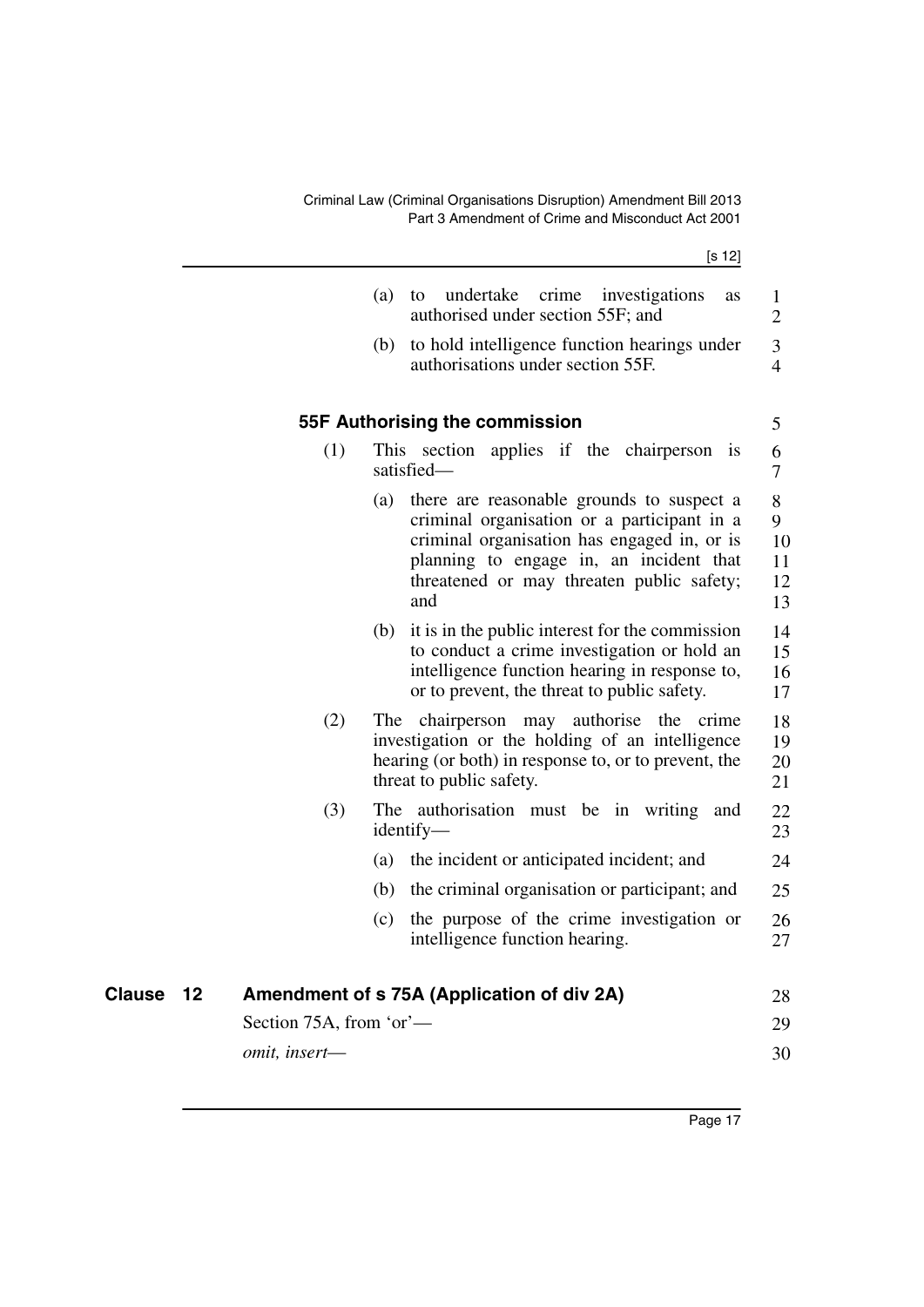[s 13]

<span id="page-19-1"></span><span id="page-19-0"></span>

|               |    | a misconduct investigation or an intelligence<br>function hearing.                                                                                                                                  | $\mathbf{1}$<br>$\overline{2}$ |
|---------------|----|-----------------------------------------------------------------------------------------------------------------------------------------------------------------------------------------------------|--------------------------------|
| <b>Clause</b> | 13 | Amendment of s 75B (Power to require immediate<br>production)                                                                                                                                       | 3<br>$\overline{4}$            |
|               |    | Section 75B(1), note, after 'crime investigation'—                                                                                                                                                  | 5                              |
|               |    | insert-                                                                                                                                                                                             | 6                              |
|               |    | or intelligence function hearing                                                                                                                                                                    | $\overline{7}$                 |
| <b>Clause</b> | 14 | Amendment of s 82 (Notice to attend hearing-general)                                                                                                                                                | 8                              |
|               |    | Section $82(1)$ —<br>(1)                                                                                                                                                                            | 9                              |
|               |    | $insert-$                                                                                                                                                                                           | 10                             |
|               |    | for an intelligence function hearing—<br>(c)                                                                                                                                                        | 11                             |
|               |    | to give evidence; or<br>(i)                                                                                                                                                                         | 12                             |
|               |    | (ii) to produce a stated document or thing.                                                                                                                                                         | 13                             |
|               |    | (2)<br>Section $82(2)(a)(iii)$ —                                                                                                                                                                    | 14                             |
|               |    | omit, insert-                                                                                                                                                                                       | 15                             |
|               |    | (iii) a misconduct investigation; or                                                                                                                                                                | 16                             |
|               |    | (iv) the intelligence function; and                                                                                                                                                                 | 17                             |
|               |    | (3)<br>Section $82(4)$ —                                                                                                                                                                            | 18                             |
|               |    | insert-                                                                                                                                                                                             | 19                             |
|               |    | for an attendance notice issued in the<br>(c)<br>of<br>intelligence<br>context<br>function<br>an<br>hearing—any matter that relates to the<br>matter for which the attendance notice was<br>issued. | 20<br>21<br>22<br>23<br>24     |
|               |    | (4)<br>Section $82(6)$ —                                                                                                                                                                            | 25                             |
|               |    | omit, insert-                                                                                                                                                                                       | 26                             |
|               |    | A prescribed person's fear, whether genuinely<br>(6)<br>held or not, of-                                                                                                                            | 27<br>28                       |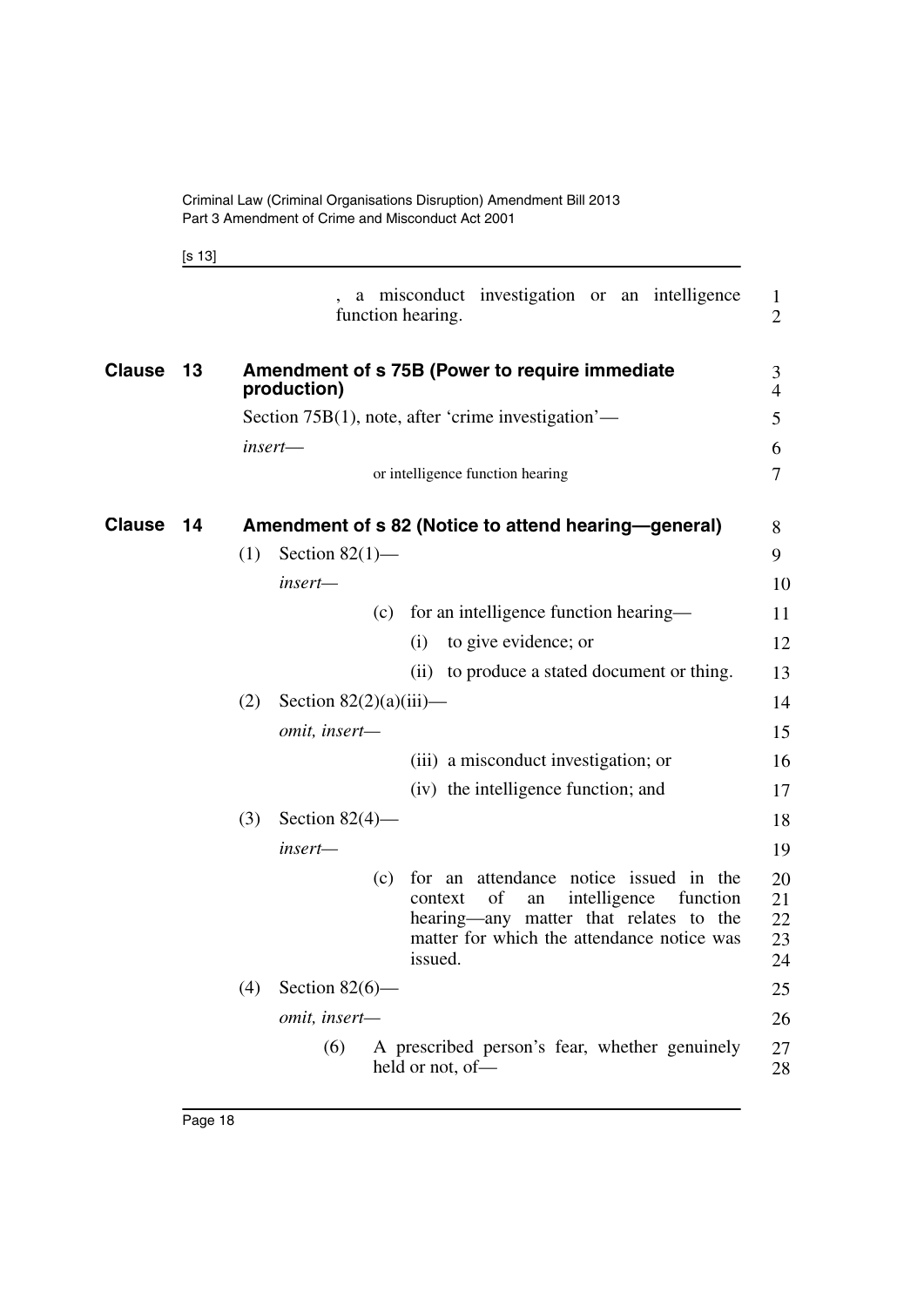[s 15]

<span id="page-20-0"></span>

|         | personal physical harm or damage to the<br>(a)<br>person's property; or                                                                                                                                                                                                                 | 1<br>$\overline{2}$                                                                                                                                       |
|---------|-----------------------------------------------------------------------------------------------------------------------------------------------------------------------------------------------------------------------------------------------------------------------------------------|-----------------------------------------------------------------------------------------------------------------------------------------------------------|
|         | (b) physical harm to someone else, or damage<br>to the property of someone else, with whom<br>the person has a connection or bond;                                                                                                                                                      | 3<br>$\overline{4}$<br>5                                                                                                                                  |
|         | is not a reasonable excuse to fail to comply with<br>the attendance notice for a hearing in relation to a<br>crime investigation or the intelligence function if<br>the investigation or function relates to a criminal<br>organisation or a participant in a criminal<br>organisation. | 6<br>$\overline{7}$<br>8<br>9<br>10<br>11                                                                                                                 |
| (7)     | If the commission hearing is being held under an<br>authorisation under section 55F, the chairperson<br>may issue an attendance notice requiring a person<br>to attend immediately at the commission hearing<br>at a stated place.                                                      | 12<br>13<br>14<br>15<br>16                                                                                                                                |
| (8)     | This section, other than subsection $(7)$ , is subject<br>to section 85.                                                                                                                                                                                                                | 17<br>18                                                                                                                                                  |
| (9)     | In this section-                                                                                                                                                                                                                                                                        | 19                                                                                                                                                        |
|         | <i>prescribed person</i> means a person who is a<br>participant in a criminal organisation.                                                                                                                                                                                             | 20<br>21                                                                                                                                                  |
|         |                                                                                                                                                                                                                                                                                         | 22<br>23<br>24                                                                                                                                            |
| (1)     |                                                                                                                                                                                                                                                                                         | 25                                                                                                                                                        |
| insert— |                                                                                                                                                                                                                                                                                         | 26                                                                                                                                                        |
|         | for a notice issued in the context of an<br>(c)<br>intelligence function hearing under<br>an<br>authorisation under section 55A, delay in<br>attendance might result in the loss of an<br>opportunity to obtain timely intelligence—<br>(i)<br>in advance of a significant event; or    | 27<br>28<br>29<br>30<br>31<br>32                                                                                                                          |
|         |                                                                                                                                                                                                                                                                                         | Amendment of s 85 (Notices requiring immediate<br>attendance may be issued only by or with the approval of<br>a Supreme Court judge)<br>Section $85(2)$ — |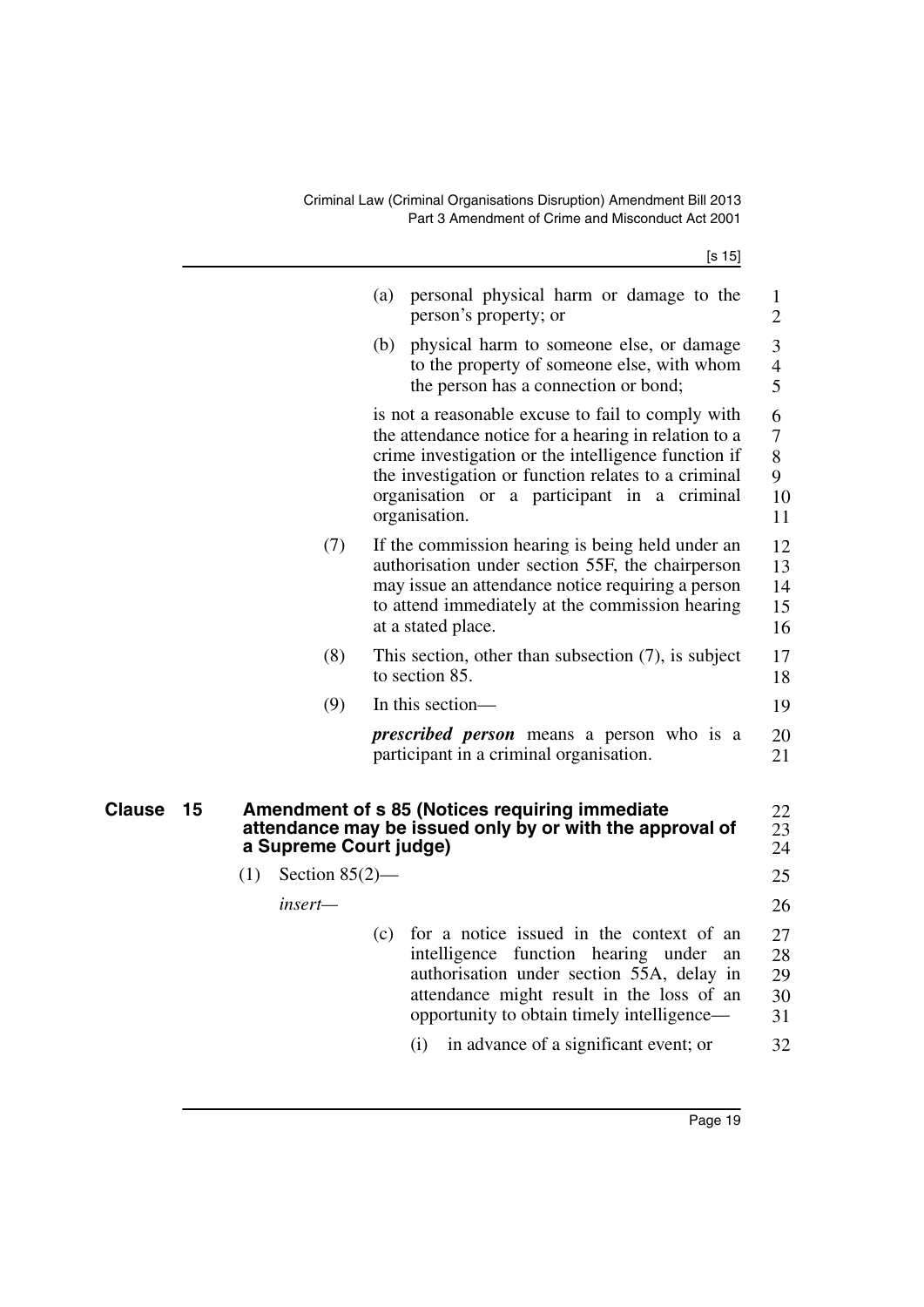[s 16]

<span id="page-21-1"></span><span id="page-21-0"></span>

|        |    |               |                              |               | (ii) that may help prevent a risk to public<br>safety.                                                                                                                                                                                                                                                                                                               | 1<br>$\overline{c}$                    |
|--------|----|---------------|------------------------------|---------------|----------------------------------------------------------------------------------------------------------------------------------------------------------------------------------------------------------------------------------------------------------------------------------------------------------------------------------------------------------------------|----------------------------------------|
|        |    |               |                              | Note—         |                                                                                                                                                                                                                                                                                                                                                                      | 3                                      |
|        |    |               |                              |               | An attendance notice issued under section $82(7)$<br>that requires the immediate attendance of<br>someone at a commission hearing does not require<br>the court's approval under this section.                                                                                                                                                                       | 4<br>5<br>6<br>7                       |
|        |    | (2)           | Section $85(3)$ —            |               |                                                                                                                                                                                                                                                                                                                                                                      | 8                                      |
|        |    |               | omit, insert-                |               |                                                                                                                                                                                                                                                                                                                                                                      | 9                                      |
|        |    |               | (3)                          |               | Subsection (3A) applies to an attendance notice<br>issued in the context of a crime investigation or<br>misconduct investigation or the performance of<br>the intelligence function under an authorisation<br>under section 55A.                                                                                                                                     | 10<br>11<br>12<br>13<br>14             |
|        |    |               | (3A)                         |               | The notice need not state the general nature of the<br>matters about which the person may be<br>questioned if the chairperson is satisfied that, in<br>the particular circumstances of the investigation<br>or the performance of the function, stating the<br>matters would prejudice the effectiveness of the<br>investigation or the performance of the function. | 15<br>16<br>17<br>18<br>19<br>20<br>21 |
| Clause | 16 |               |                              |               | Amendment of s 167 (Arrest warrant application)                                                                                                                                                                                                                                                                                                                      | 22                                     |
|        |    | (1)           |                              |               | Section 167(1), 'Supreme Court judge'—                                                                                                                                                                                                                                                                                                                               | 23                                     |
|        |    |               | omit, insert-                |               |                                                                                                                                                                                                                                                                                                                                                                      | 24                                     |
|        |    |               |                              | 'magistrate'. |                                                                                                                                                                                                                                                                                                                                                                      | 25                                     |
|        |    | (2)           | Section 167(3). 'judge'—     |               |                                                                                                                                                                                                                                                                                                                                                                      | 26                                     |
|        |    |               | omit, insert-                |               |                                                                                                                                                                                                                                                                                                                                                                      |                                        |
|        |    |               |                              |               |                                                                                                                                                                                                                                                                                                                                                                      | 27                                     |
|        |    |               |                              | 'magistrate'. |                                                                                                                                                                                                                                                                                                                                                                      | 28                                     |
| Clause | 17 |               |                              |               | Amendment of s 168 (Issue of arrest warrant)                                                                                                                                                                                                                                                                                                                         | 29                                     |
|        |    |               | Section 168 $(1)$ , 'judge'— |               |                                                                                                                                                                                                                                                                                                                                                                      | 30                                     |
|        |    | omit, insert- |                              |               |                                                                                                                                                                                                                                                                                                                                                                      | 31                                     |
|        |    |               |                              |               |                                                                                                                                                                                                                                                                                                                                                                      |                                        |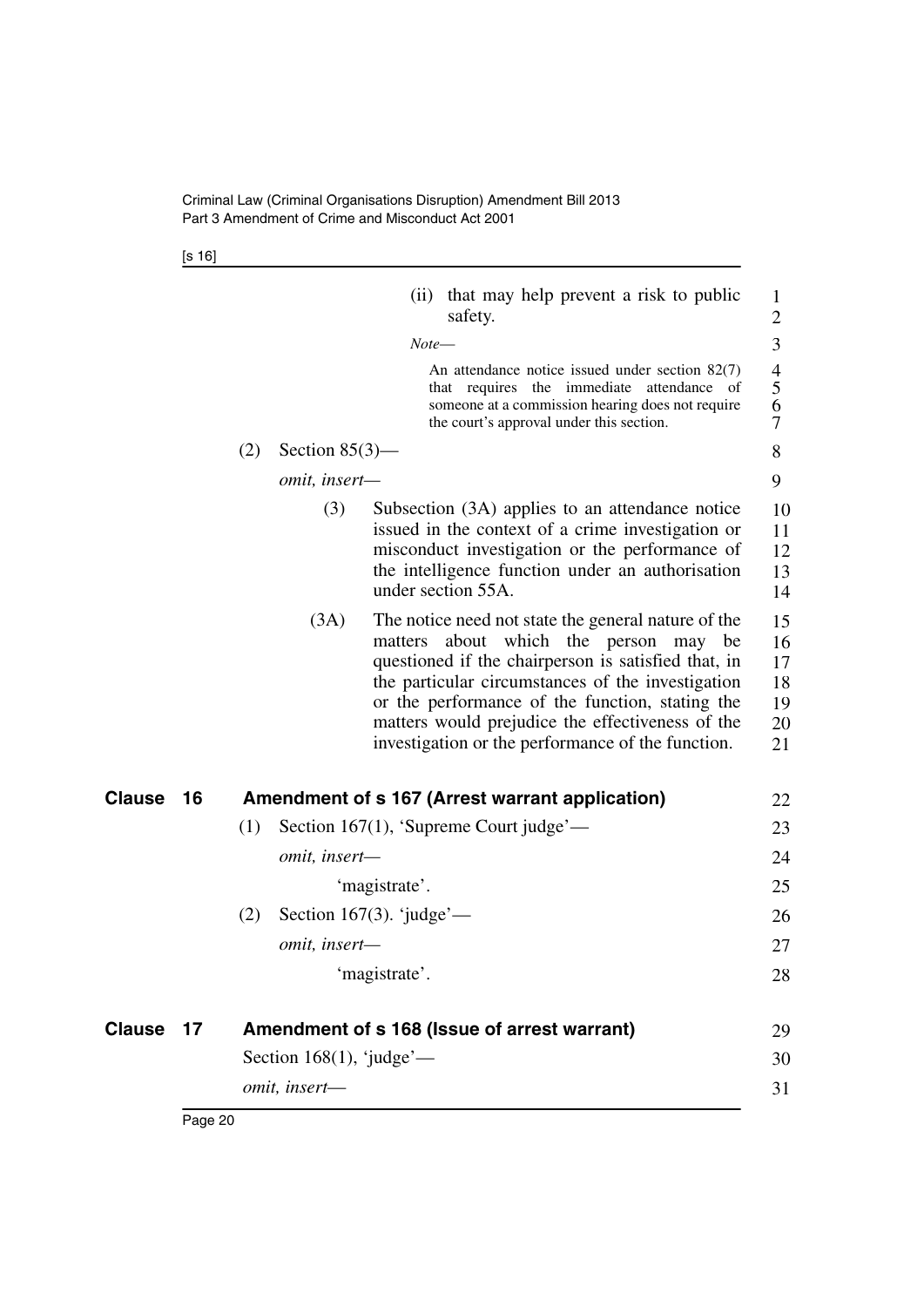<span id="page-22-3"></span><span id="page-22-2"></span><span id="page-22-1"></span><span id="page-22-0"></span>

|               |    | [s 18]                                                                                                                                                                                     |                       |
|---------------|----|--------------------------------------------------------------------------------------------------------------------------------------------------------------------------------------------|-----------------------|
|               |    | 'magistrate'.                                                                                                                                                                              | $\mathbf{1}$          |
| <b>Clause</b> | 18 | Amendment of s 176 (Commission may hold hearings)                                                                                                                                          | $\overline{2}$        |
|               |    | Section 176-                                                                                                                                                                               | 3                     |
|               |    | insert—                                                                                                                                                                                    | $\overline{4}$        |
|               |    | (3)<br>The commission may hold a hearing in relation to<br>the performance of its intelligence function if the<br>hearing is permitted under an authorisation under<br>section 55A or 55F. | 5<br>6<br>$\tau$<br>8 |
| <b>Clause</b> | 19 | Amendment of ch 4, pt 2, div 2, sdiv 1, hdg (Crime<br>investigations and witness protection function)                                                                                      | 9<br>10               |
|               |    | Chapter 4, part 2, division 2, subdivision 1, heading, from 'and'—                                                                                                                         | 11                    |
|               |    | omit, insert-                                                                                                                                                                              | 12                    |
|               |    | and intelligence and witness protection functions                                                                                                                                          | 13                    |
| <b>Clause</b> | 20 | Amendment of s 184 (Application of sdiv 1)                                                                                                                                                 | 14                    |
|               |    | (1)<br>Section $184(b)$ —                                                                                                                                                                  | 15                    |
|               |    | <i>renumber</i> as section $184(c)$ .                                                                                                                                                      | 16                    |
|               |    | Section 184-<br>(2)                                                                                                                                                                        | 17                    |
|               |    | $insert-$                                                                                                                                                                                  | 18                    |
|               |    | (b) an intelligence function hearing; or                                                                                                                                                   | 19                    |
| <b>Clause</b> | 21 | Amendment of s 185 (Refusal to produce-claim of<br>reasonable excuse)                                                                                                                      | 20<br>21              |
|               |    | Section 185-<br>(1)                                                                                                                                                                        | 22                    |
|               |    | insert—                                                                                                                                                                                    | 23                    |
|               |    | (3A)<br>A prescribed person's fear, whether genuinely<br>held or not, of-                                                                                                                  | 24<br>25              |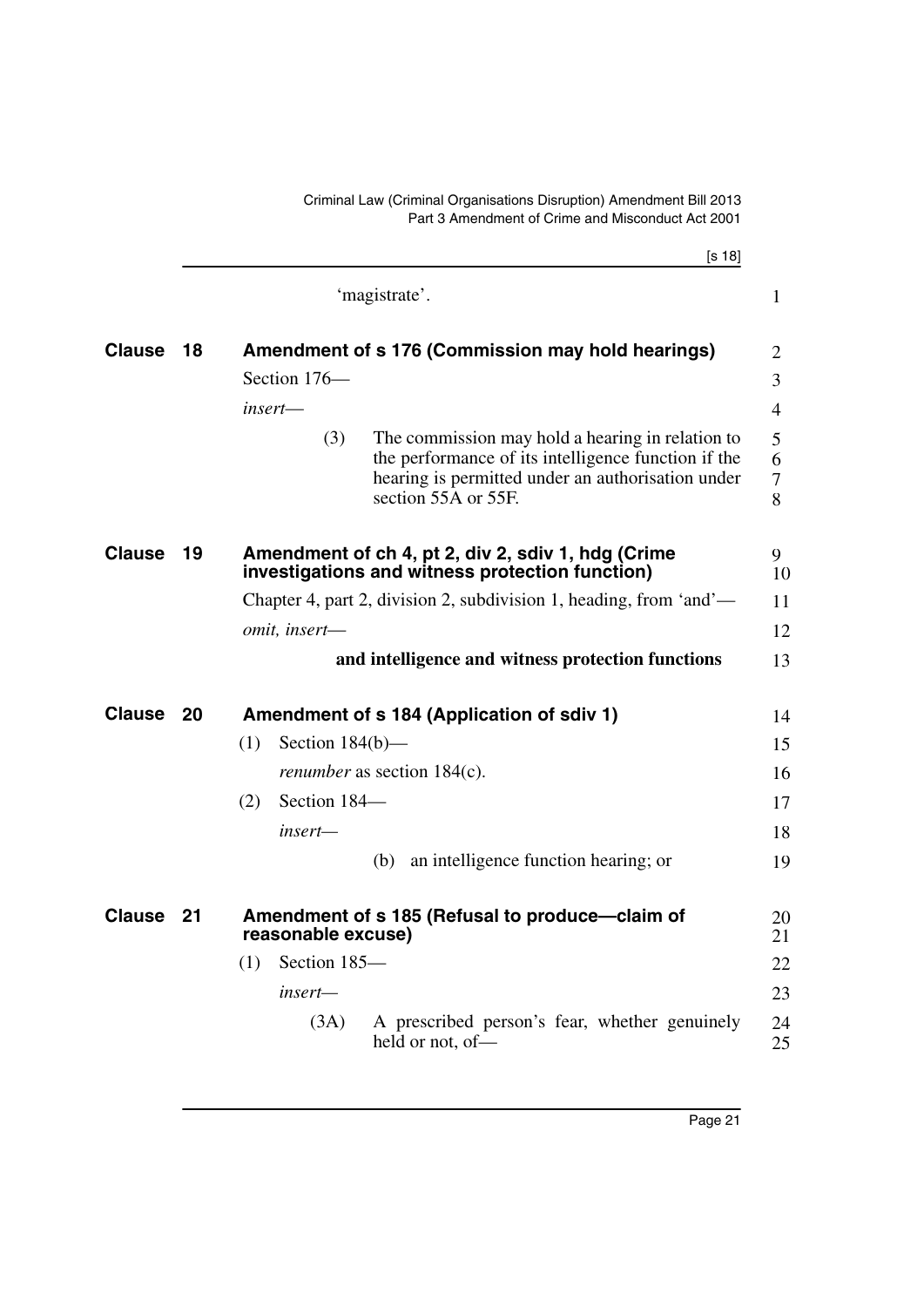[s 22]

<span id="page-23-2"></span><span id="page-23-1"></span><span id="page-23-0"></span>

|                  |    | (a) personal physical harm or damage to the<br>person's property; or                                                                                                                                                    | 1<br>$\overline{2}$      |
|------------------|----|-------------------------------------------------------------------------------------------------------------------------------------------------------------------------------------------------------------------------|--------------------------|
|                  |    | physical harm to someone else, or damage<br>(b)<br>to the property of someone else, with whom<br>the person has a connection or bond;                                                                                   | 3<br>$\overline{4}$<br>5 |
|                  |    | is not a reasonable excuse to fail to comply with<br>an attendance notice or requirement made under<br>section 75B if the hearing relates to a criminal<br>organisation or a participant in a criminal<br>organisation. | 6<br>7<br>8<br>9<br>10   |
|                  |    | Section 185-<br>(2)                                                                                                                                                                                                     | 11                       |
|                  |    | insert—                                                                                                                                                                                                                 | 12                       |
|                  |    | (10)<br>In this section-                                                                                                                                                                                                | 13                       |
|                  |    | <i>prescribed person</i> means a person who is a<br>participant in a criminal organisation.                                                                                                                             | 14<br>15                 |
| Clause           | 22 | Amendment of ch 4, pt 2, div 3, sdiv 1 hdg (Crime<br>investigations and witness protection function)                                                                                                                    | 16<br>17                 |
|                  |    | Chapter 4, part 2, division 3, subdivision 1, heading, from 'and'—                                                                                                                                                      | 18                       |
|                  |    | omit, insert-                                                                                                                                                                                                           | 19                       |
|                  |    | and intelligence and witness protection functions                                                                                                                                                                       | 20                       |
| <b>Clause 23</b> |    | Amendment of s 189 (Application of sdiv 1)                                                                                                                                                                              | 21                       |
|                  |    | (1)<br>Section $189(b)$ —                                                                                                                                                                                               | 22                       |
|                  |    | <i>renumber</i> as section 189(c).                                                                                                                                                                                      | 23                       |
|                  |    | Section 189-<br>(2)                                                                                                                                                                                                     | 24                       |
|                  |    | insert-                                                                                                                                                                                                                 | 25                       |
|                  |    | (b) an intelligence function hearing; or                                                                                                                                                                                | 26                       |
| Clause           | 24 | Amendment of s 190 (Refusal to answer question)                                                                                                                                                                         | 27                       |
|                  |    | Section 190(1), after 'officer'—<br>(1)                                                                                                                                                                                 | 28                       |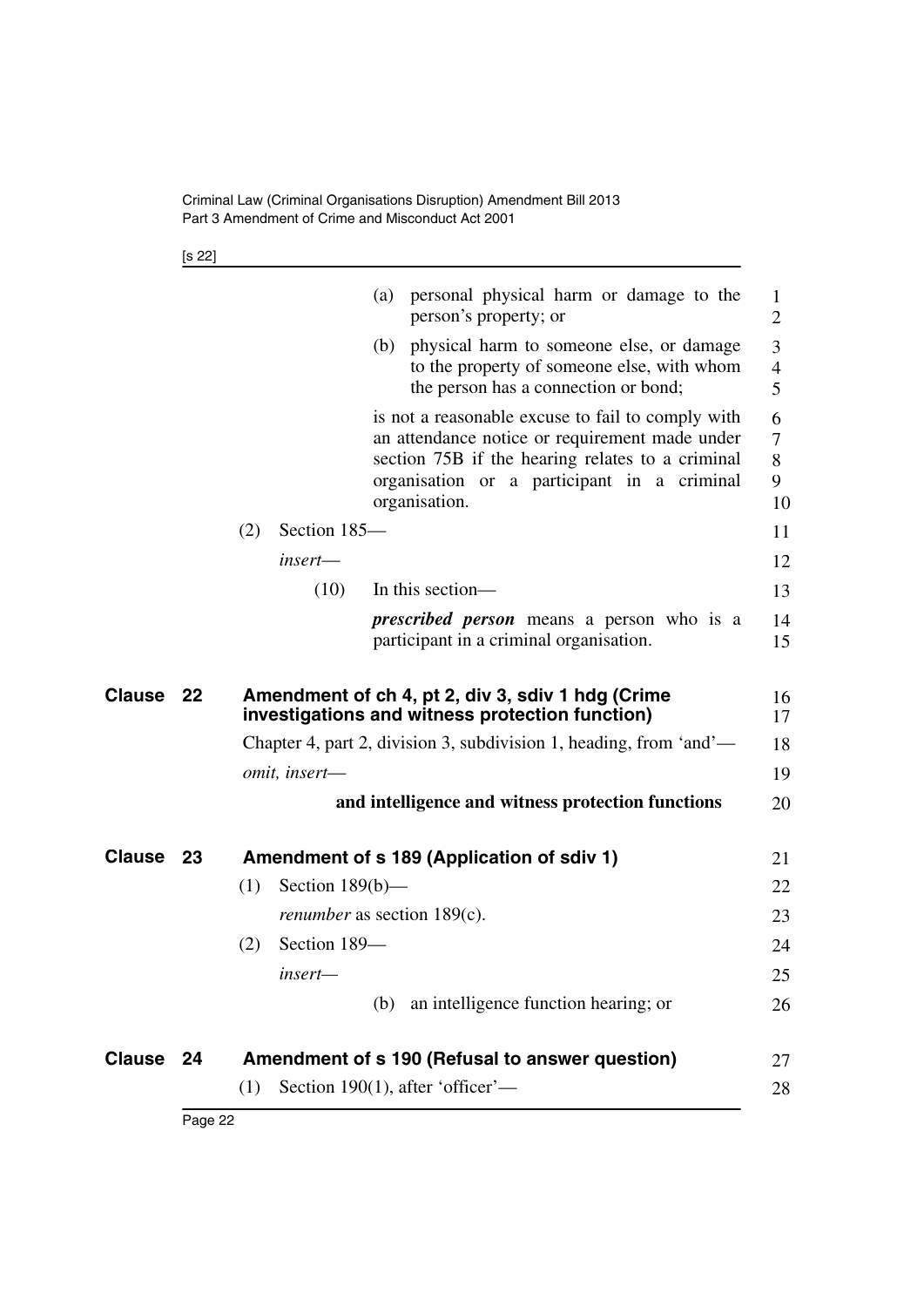[s 25]

<span id="page-24-1"></span><span id="page-24-0"></span>

|        |    |     | insert-                                     |     |                                                                                                                                                                                               | $\mathbf{1}$         |  |
|--------|----|-----|---------------------------------------------|-----|-----------------------------------------------------------------------------------------------------------------------------------------------------------------------------------------------|----------------------|--|
|        |    |     | , unless the person has a reasonable excuse |     |                                                                                                                                                                                               |                      |  |
|        |    | (2) | Section 190-                                |     |                                                                                                                                                                                               | 3                    |  |
|        |    |     | insert-                                     |     |                                                                                                                                                                                               | $\overline{4}$       |  |
|        |    |     | (4)                                         |     | A prescribed person's fear, whether genuinely<br>held or not, of-                                                                                                                             | 5<br>6               |  |
|        |    |     |                                             |     | (a) personal physical harm or damage to the<br>person's property; or                                                                                                                          | 7<br>8               |  |
|        |    |     |                                             |     | (b) physical harm to someone else, or damage<br>to the property of someone else, with whom<br>the person has a connection or bond;                                                            | 9<br>10<br>11        |  |
|        |    |     |                                             |     | is not a reasonable excuse to fail to answer a<br>question if the investigation or intelligence<br>hearing relates to a criminal organisation or a<br>participant in a criminal organisation. | 12<br>13<br>14<br>15 |  |
|        |    |     | (5)                                         |     | In this section—                                                                                                                                                                              | 16                   |  |
|        |    |     |                                             |     | <i>prescribed person</i> means a person who is a<br>participant in a criminal organisation.                                                                                                   | 17<br>18             |  |
| Clause | 25 |     |                                             |     | Amendment of ch 4, pt 2, div 4, sdiv 1 hdg (Crime<br>investigations and witness protection function)                                                                                          | 19<br>20             |  |
|        |    |     |                                             |     | Chapter 4, part 2, division 4, subdivision 1, heading, from 'and'—                                                                                                                            | 21                   |  |
|        |    |     | omit, insert-                               |     |                                                                                                                                                                                               | 22                   |  |
|        |    |     |                                             |     | and intelligence and witness protection functions                                                                                                                                             | 23                   |  |
| Clause | 26 |     |                                             |     | Amendment of s 193 (Application of sdiv 1)                                                                                                                                                    | 24                   |  |
|        |    |     | $(1)$ Section 193(b)-                       |     |                                                                                                                                                                                               | 25                   |  |
|        |    |     |                                             |     | renumber as section 193(c).                                                                                                                                                                   | 26                   |  |
|        |    | (2) | Section 193-                                |     |                                                                                                                                                                                               | 27                   |  |
|        |    |     | insert-                                     |     |                                                                                                                                                                                               | 28                   |  |
|        |    |     |                                             | (b) | an intelligence function hearing;                                                                                                                                                             | 29                   |  |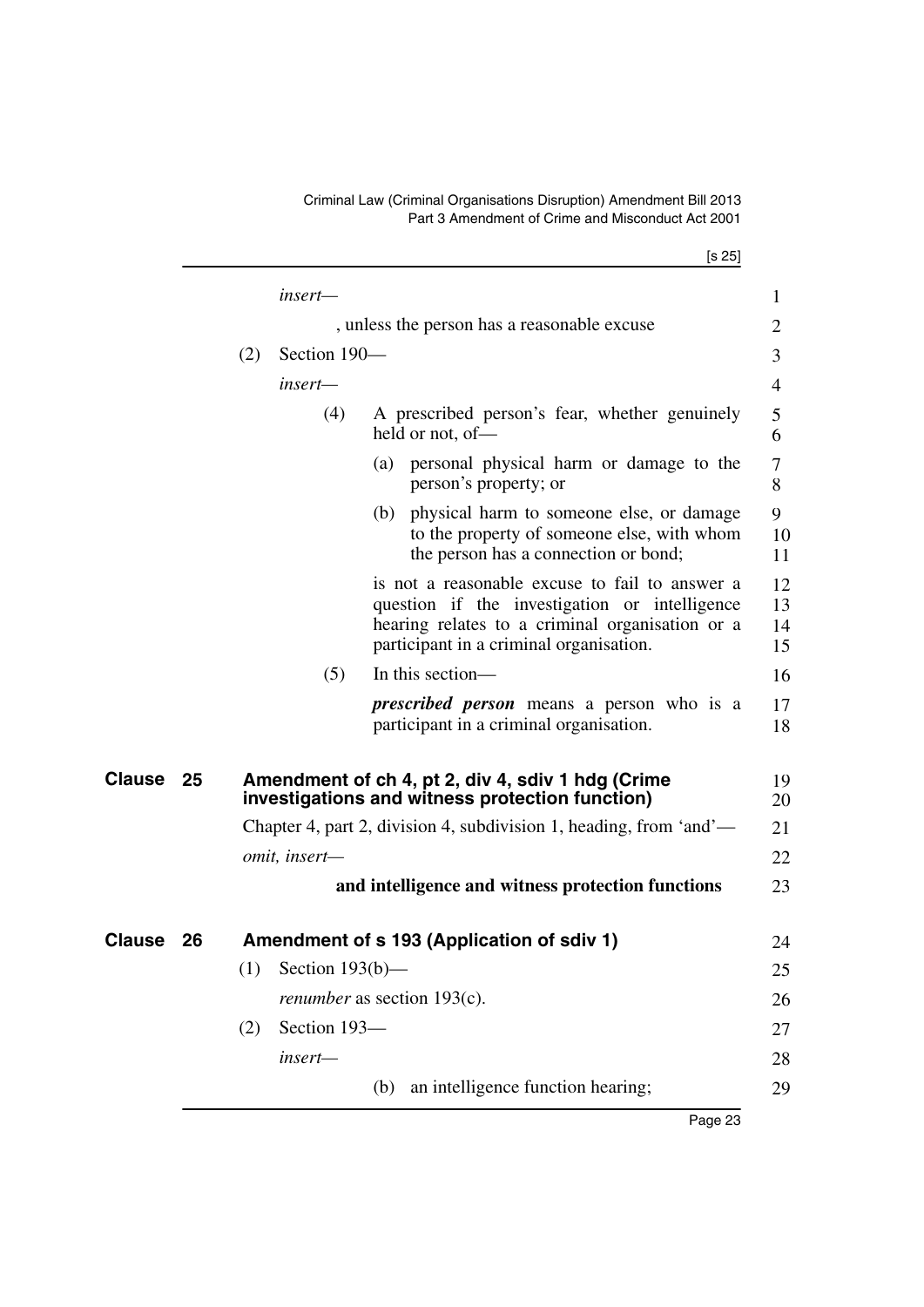<span id="page-25-0"></span>[s 27]

<span id="page-25-1"></span>

| <b>Clause</b> | 27   | Amendment of s 197 (Restriction on use of privileged<br>answers, documents, things or statements disclosed or<br>produced under compulsion) |     |                                                                                                                                                                                                                                               |                                  |
|---------------|------|---------------------------------------------------------------------------------------------------------------------------------------------|-----|-----------------------------------------------------------------------------------------------------------------------------------------------------------------------------------------------------------------------------------------------|----------------------------------|
|               |      | Section $197(3)$ —                                                                                                                          |     |                                                                                                                                                                                                                                               | 4                                |
|               |      | insert—                                                                                                                                     |     |                                                                                                                                                                                                                                               | 5                                |
|               |      |                                                                                                                                             | (c) | if the proceeding is a proceeding, other than<br>a proceeding for the prosecution of an<br>offence, under the Confiscation Act.                                                                                                               | 6<br>$\tau$<br>8                 |
| Clause 28     |      | commission hearing)                                                                                                                         |     | Amendment of s 198 (Contempt of person conducting                                                                                                                                                                                             | 9<br>10                          |
|               |      | Section 198-                                                                                                                                |     |                                                                                                                                                                                                                                               | 11                               |
|               |      | insert—                                                                                                                                     |     |                                                                                                                                                                                                                                               | 12                               |
|               |      | (4)                                                                                                                                         |     | To remove any doubt, it is declared that the<br>following contraventions relating to a hearing<br>may be certified in writing to the Supreme Court<br>under section 199 as a contempt of the presiding<br>officer-                            | 13<br>14<br>15<br>16<br>17       |
|               |      |                                                                                                                                             | (a) | a failure by a person, under section 183, to<br>take an oath when required by the presiding<br>officer;                                                                                                                                       | 18<br>19<br>20                   |
|               |      |                                                                                                                                             | (b) | a failure by a person, under section 185 or<br>188, to produce a stated document or thing<br>commission<br>hearing<br>under<br>at<br>a<br>an<br>attendance notice or a requirement made<br>without reasonable<br>under section 75B<br>excuse; | 21<br>22<br>23<br>24<br>25<br>26 |
|               |      |                                                                                                                                             | (c) | a failure by a person, under section 190 or<br>192, to answer a question put to the person<br>at the hearing by the presiding officer<br>without reasonable or lawful excuse.                                                                 | 27<br>28<br>29<br>30             |
| <b>Clause</b> | - 29 | Insertion of new s 198A                                                                                                                     |     |                                                                                                                                                                                                                                               | 31                               |
|               |      | After section 198—                                                                                                                          |     |                                                                                                                                                                                                                                               | 32                               |

<span id="page-25-2"></span>After section 198—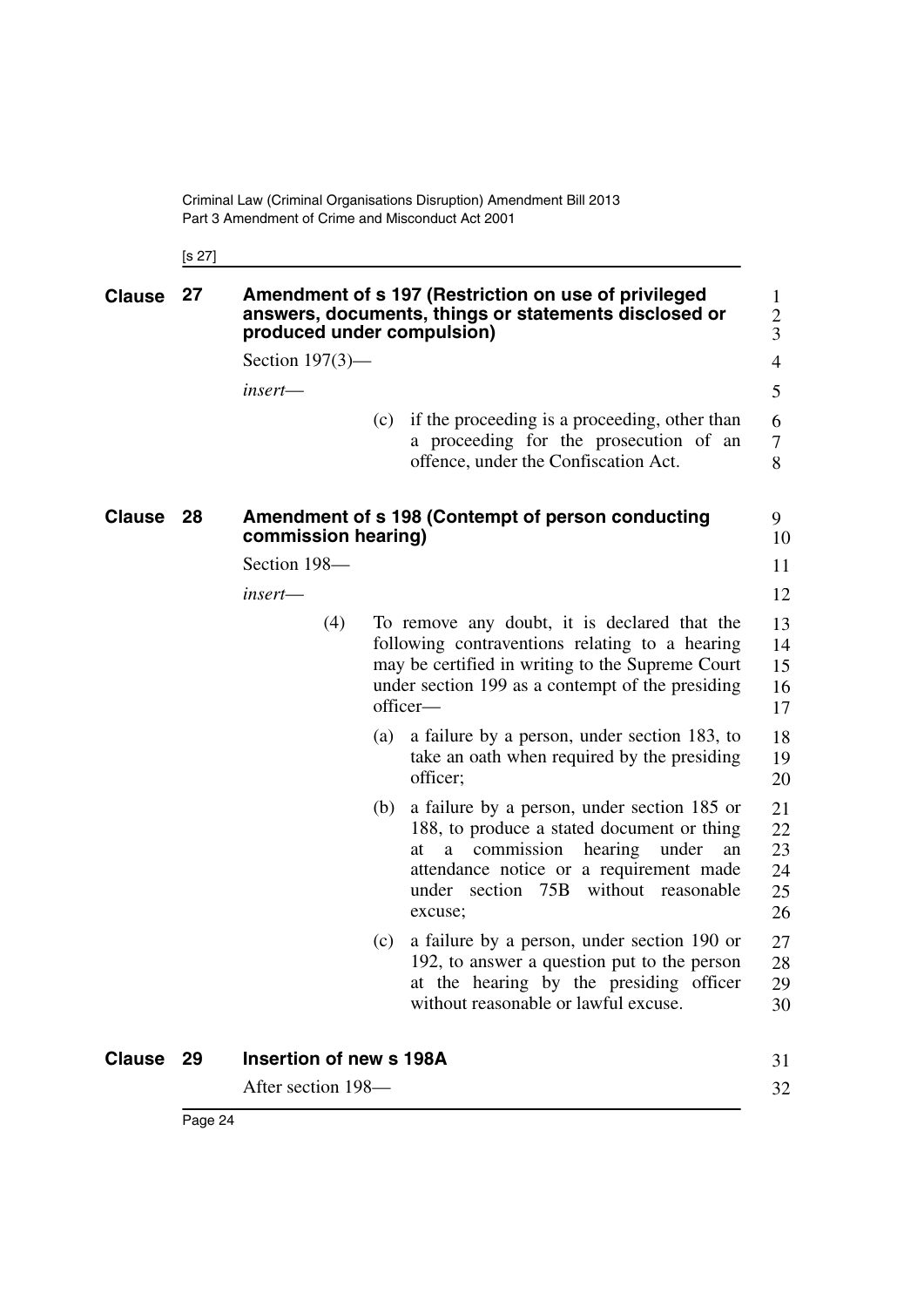[s 30]

<span id="page-26-1"></span><span id="page-26-0"></span>

|              | insert-      |     |                                                                                                                                                                                                                                                                                                                                          | 1                                            |
|--------------|--------------|-----|------------------------------------------------------------------------------------------------------------------------------------------------------------------------------------------------------------------------------------------------------------------------------------------------------------------------------------------|----------------------------------------------|
|              |              |     | 198A Person in contempt may be detained                                                                                                                                                                                                                                                                                                  | $\overline{2}$                               |
|              | (1)          |     | If the presiding officer expresses an intention at<br>the hearing to certify the contempt in writing to<br>the Supreme Court, the presiding officer may,<br>during the hearing, direct a police officer to<br>detain the person for the purpose of bringing the<br>person before the Supreme Court to be dealt with<br>according to law. | 3<br>$\overline{4}$<br>5<br>6<br>7<br>8<br>9 |
|              | (2)          |     | If the person is detained under subsection $(1)$ , the<br>person must be brought before the court as soon<br>as practicable.                                                                                                                                                                                                             | 10<br>11<br>12                               |
| Clause<br>30 |              |     | Amendment of s 199 (Punishment of contempt)                                                                                                                                                                                                                                                                                              | 13                                           |
|              | Section 199- |     |                                                                                                                                                                                                                                                                                                                                          | 14                                           |
|              | insert—      |     |                                                                                                                                                                                                                                                                                                                                          | 15                                           |
|              | (8A)         |     | However, if-                                                                                                                                                                                                                                                                                                                             | 16                                           |
|              |              | (a) | the contempt that is certified is—                                                                                                                                                                                                                                                                                                       | 17                                           |
|              |              |     | (i)<br>a failure by a person, under section<br>183, to take an oath when required by<br>the presiding officer; or                                                                                                                                                                                                                        | 18<br>19<br>20                               |
|              |              |     | a failure by a person, under section 185<br>(ii)<br>or 188, to produce a stated document or<br>thing at a commission hearing under an<br>attendance notice or a requirement<br>made under section 75B<br>without<br>reasonable excuse; or                                                                                                | 21<br>22<br>23<br>24<br>25<br>26             |
|              |              |     | (iii) a failure by a person, under section 190<br>or 192, to answer a question put to the<br>person at the hearing by the presiding<br>officer without reasonable or lawful<br>excuse; and                                                                                                                                               | 27<br>28<br>29<br>30<br>31                   |
|              |              | (b) | the<br>court is satisfied the person has<br>committed the contempt;                                                                                                                                                                                                                                                                      | 32<br>33                                     |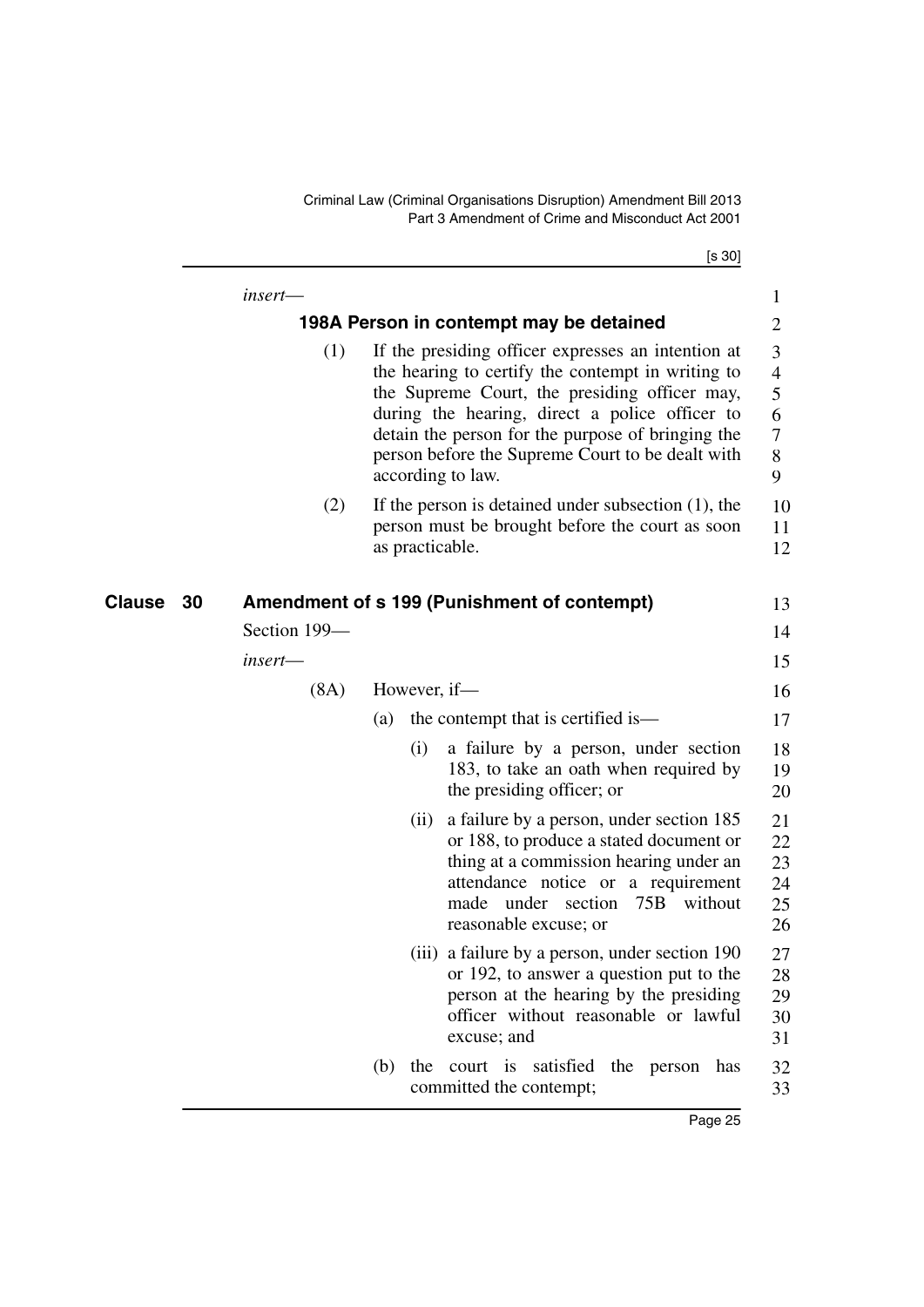[s 30]

|      | the court must punish the person in contempt by<br>imprisonment to be served wholly in a corrective<br>services facility.                                                                                                                         | 1<br>$\overline{c}$<br>$\overline{3}$ |
|------|---------------------------------------------------------------------------------------------------------------------------------------------------------------------------------------------------------------------------------------------------|---------------------------------------|
| (BB) | The minimum punishment the court must impose<br>$i s$ —                                                                                                                                                                                           | $\overline{4}$<br>5                   |
|      | for a first contempt—imprisonment for the<br>(a)<br>term decided by the court; or                                                                                                                                                                 | 6<br>7                                |
|      | (b)<br>for a second contempt relating to a hearing<br>dealing with the same subject matter as that<br>dealt with in a hearing in which the person's<br>contempt was first certified—2 years and 6<br>months imprisonment; or                      | 8<br>9<br>10<br>11<br>12              |
|      | (c)<br>for a third or subsequent contempt relating<br>to a hearing dealing with the same subject<br>matter as that dealt with in at least 2<br>hearings in each of which the person's<br>certified-5<br>contempt<br>was<br>years<br>imprisonment. | 13<br>14<br>15<br>16<br>17<br>18      |
| (8C) | The maximum punishment the court may impose.<br>is at the discretion of the court.                                                                                                                                                                | 19<br>20                              |
| (8D) | A person punished by imprisonment under<br>subsection (8A) may be brought before the<br>commission to ascertain whether the person<br>wishes to purge the contempt.                                                                               | 21<br>22<br>23<br>24                  |
| (8E) | A person imprisoned under subsection (8A) may<br>be brought before the Supreme Court, on the<br>person's or the commission's application, for a<br>that the person has purged the<br>declaration<br>contempt.                                     | 25<br>26<br>27<br>28<br>29            |
| (8F) | The court may order the person's discharge from<br>prison before the end of the term-                                                                                                                                                             | 30<br>31                              |
|      | if it is satisfied that the person has purged<br>(a)<br>the contempt; and                                                                                                                                                                         | 32<br>33                              |
|      |                                                                                                                                                                                                                                                   |                                       |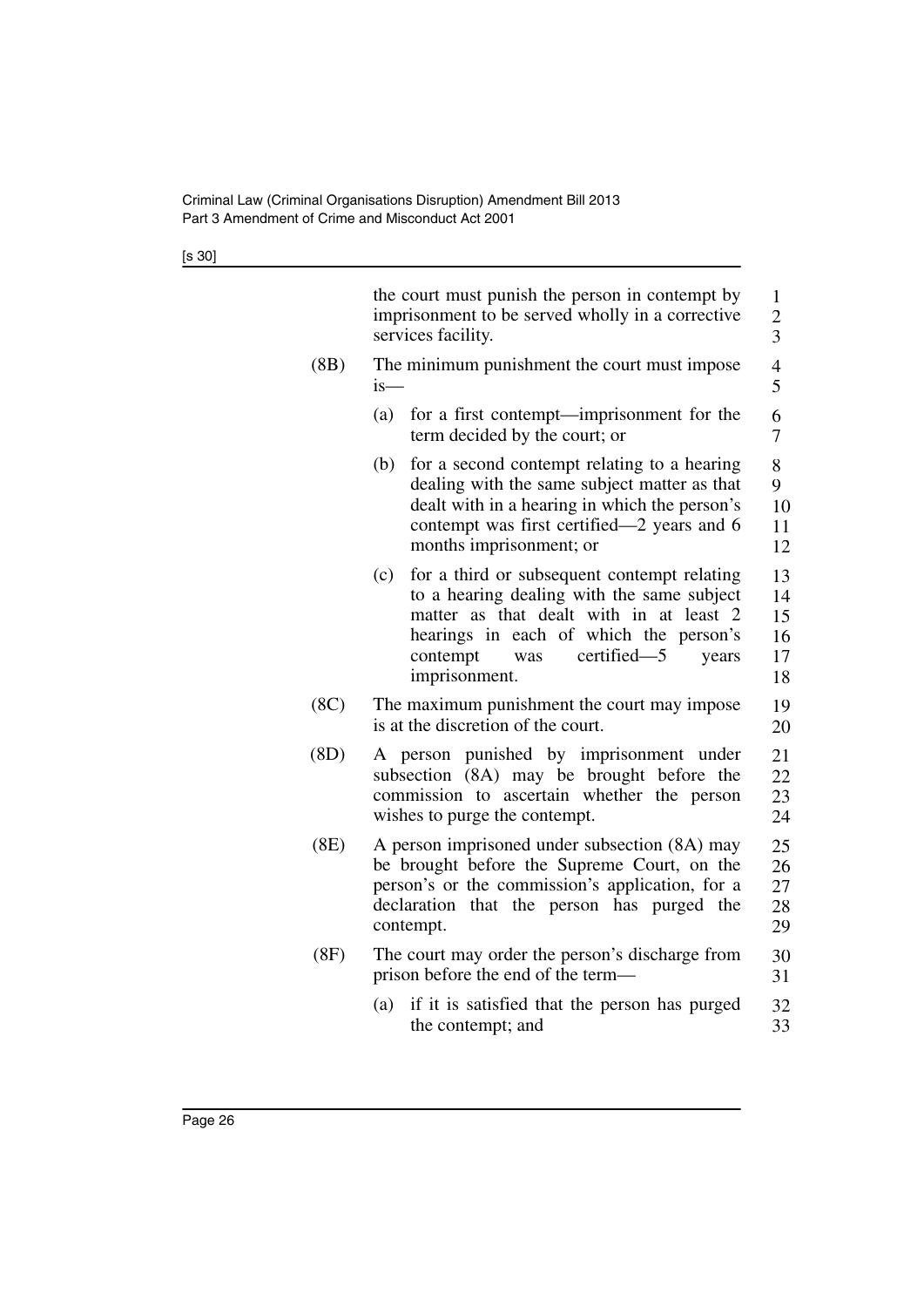<span id="page-28-3"></span><span id="page-28-2"></span><span id="page-28-1"></span><span id="page-28-0"></span>

|               |      |                    | [s 31]                                                                                                                               |                                     |
|---------------|------|--------------------|--------------------------------------------------------------------------------------------------------------------------------------|-------------------------------------|
|               |      |                    | (b) it has heard the commission's submissions<br>in relation to the application and the<br>person's discharge from prison.           | $\mathbf{1}$<br>$\overline{c}$<br>3 |
| <b>Clause</b> | - 31 |                    | Amendment of s 201 (Commission must give evidence to<br>defence unless court certifies otherwise)                                    | 4<br>5                              |
|               |      | Section 201-       |                                                                                                                                      | 6                                   |
|               |      | $insert$ —         |                                                                                                                                      | 7                                   |
|               |      | (1A)               | This section does not apply to evidence obtained<br>by the commission at an intelligence function<br>hearing.                        | 8<br>9<br>10                        |
| Clause 32     |      | investigations)    | Amendment of s 205 (Legal assistance for crime                                                                                       | 11<br>12                            |
|               |      | Section 205-       |                                                                                                                                      | 13                                  |
|               |      | insert-            |                                                                                                                                      | 14                                  |
|               |      | (1A)               | This<br>section<br>does<br>not<br>apply<br>to<br>crime<br>investigations authorised under section 55F.                               | 15<br>16                            |
| <b>Clause</b> | - 33 |                    | Amendment of s 270 (Delegation-chairperson)                                                                                          | 17                                  |
|               |      | Section $270(2)$ — |                                                                                                                                      | 18                                  |
|               |      | omit, insert-      |                                                                                                                                      | 19                                  |
|               |      | (2)                | However-                                                                                                                             | 20                                  |
|               |      |                    | the chairperson's powers under section 55F<br>(a)<br>or $82(7)$ , may only be delegated to the<br>assistant commissioner, crime; and | 21<br>22<br>23                      |
|               |      |                    | the chairperson's powers under section 272<br>(b)<br>may only be delegated to an assistant<br>commissioner.                          | 24<br>25<br>26                      |
| Clause 34     |      |                    | Amendment of s 275 (Functions of reference committee)                                                                                | 27                                  |
|               |      | (1)                | Section 275(b) and $(c)$ —                                                                                                           | 28                                  |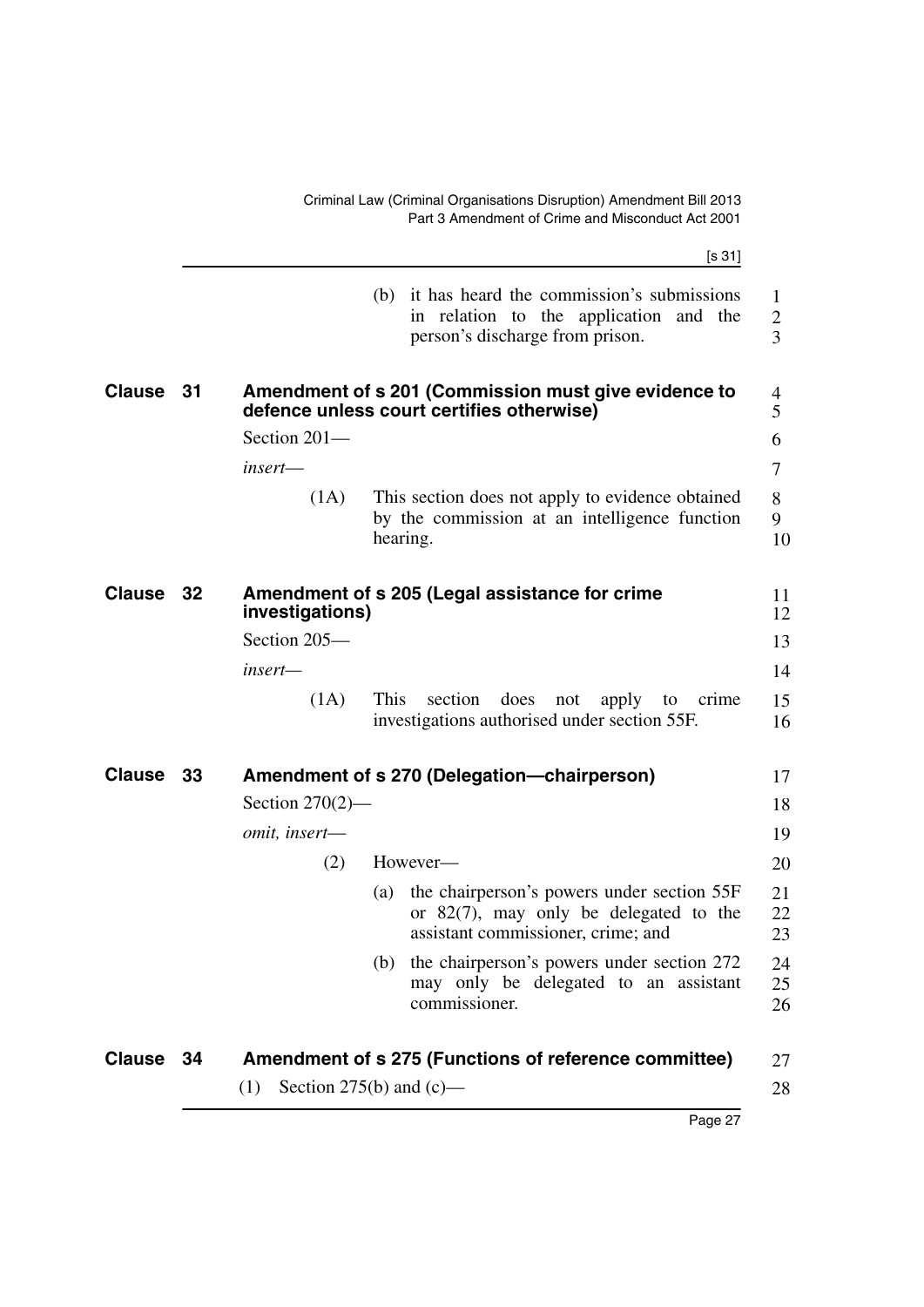[s 35]

<span id="page-29-0"></span>

|              |     |                              |                            |      | <i>renumber</i> as section $275(c)$ and (d).                                                                                                                                                                                                                                                                                                                        | 1                                            |
|--------------|-----|------------------------------|----------------------------|------|---------------------------------------------------------------------------------------------------------------------------------------------------------------------------------------------------------------------------------------------------------------------------------------------------------------------------------------------------------------------|----------------------------------------------|
|              | (2) | Section 275-                 |                            |      |                                                                                                                                                                                                                                                                                                                                                                     | 2                                            |
|              |     | insert—                      |                            |      |                                                                                                                                                                                                                                                                                                                                                                     | 3                                            |
|              |     |                              |                            |      | (b) to authorise the commission, as provided<br>under chapter 2, part 4, division 2A, to<br>undertake specific intelligence operations;                                                                                                                                                                                                                             | $\overline{4}$<br>5<br>6                     |
| Clause<br>35 |     | information from commission) |                            |      | Amendment of s 277 (Reference committee may obtain                                                                                                                                                                                                                                                                                                                  | 7<br>8                                       |
|              | (1) |                              |                            |      | Section $277(1)(a)$ , from 'major crime'—                                                                                                                                                                                                                                                                                                                           | 9                                            |
|              |     | omit, insert-                |                            |      |                                                                                                                                                                                                                                                                                                                                                                     | 10                                           |
|              |     |                              |                            |      |                                                                                                                                                                                                                                                                                                                                                                     | 11                                           |
|              |     |                              |                            | (i)  | major crime; or                                                                                                                                                                                                                                                                                                                                                     | 12                                           |
|              |     |                              |                            | (ii) | an authorisation under section 55A to<br>undertake<br>specific<br>intelligence<br>operations, including any hearing held<br>under the authorisation; and                                                                                                                                                                                                            | 13<br>14<br>15<br>16                         |
|              | (2) | Section 277-                 |                            |      |                                                                                                                                                                                                                                                                                                                                                                     | 17                                           |
|              |     | insert—                      |                            |      |                                                                                                                                                                                                                                                                                                                                                                     | 18                                           |
|              |     | (2A)                         | operations<br>commission's |      | The assistant commissioner, misconduct must<br>keep the reference committee informed of the<br>general conduct of the assistant commissioner's<br>performance<br>in<br>the<br>of<br>the<br>function<br>in<br>relation<br>to<br>authorisations under section 55A to undertake<br>specific intelligence operations if the operation<br>involves suspected misconduct. | 19<br>20<br>21<br>22<br>23<br>24<br>25<br>26 |
|              | (3) |                              |                            |      | Section $277(3)(a)$ , after 'major crime'—                                                                                                                                                                                                                                                                                                                          | 27                                           |
|              |     | insert-                      |                            |      |                                                                                                                                                                                                                                                                                                                                                                     | 28                                           |
|              |     |                              |                            |      | or an authorisation under section 55A to<br>undertake specific intelligence operations                                                                                                                                                                                                                                                                              | 29<br>30                                     |
|              |     |                              |                            |      | under the authorisation; and                                                                                                                                                                                                                                                                                                                                        | 31                                           |
|              |     |                              |                            |      |                                                                                                                                                                                                                                                                                                                                                                     |                                              |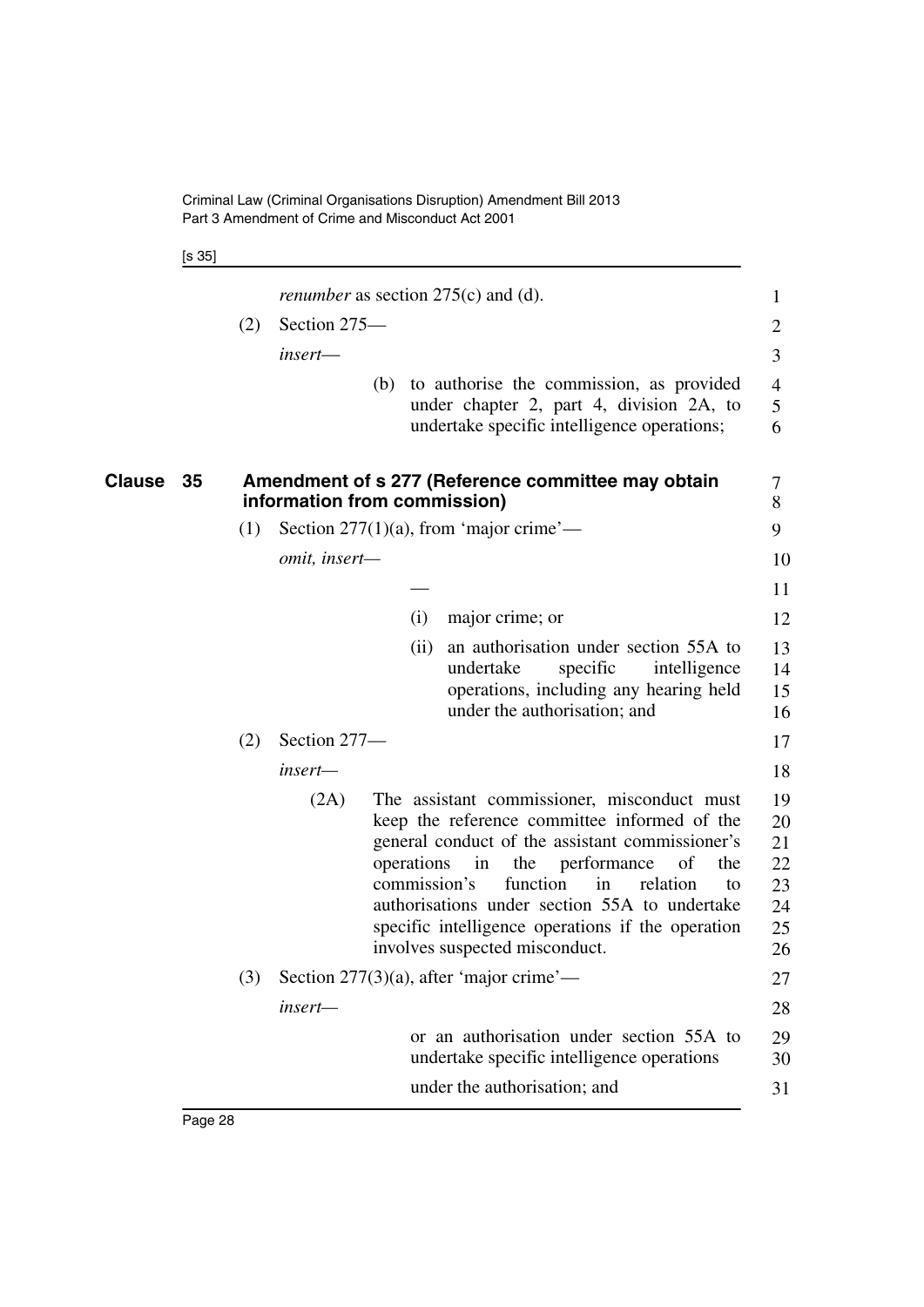[s 36]

<span id="page-30-1"></span><span id="page-30-0"></span>

|        |    | (4) | Section 277-       |                                                                                                                                                                                                                                                                            | $\mathbf{1}$                            |
|--------|----|-----|--------------------|----------------------------------------------------------------------------------------------------------------------------------------------------------------------------------------------------------------------------------------------------------------------------|-----------------------------------------|
|        |    |     | insert—            |                                                                                                                                                                                                                                                                            | $\overline{2}$                          |
|        |    |     | (4A)               | Subsection<br>(4B)<br>applies if the<br>reference<br>committee<br>asks the assistant commissioner,<br>misconduct to give it information concerning a<br>specific intelligence operation authorised under<br>section 55A if the operation involves suspected<br>misconduct. | 3<br>$\overline{4}$<br>5<br>6<br>7<br>8 |
|        |    |     | (4B)               | The assistant commissioner, misconduct must<br>comply with the request and give the help the<br>reference committee needs to consider the<br>information.                                                                                                                  | 9<br>10<br>11<br>12                     |
| Clause | 36 |     | committee)         | Amendment of s 278 (Membership of reference                                                                                                                                                                                                                                | 13<br>14                                |
|        |    | (1) | Section $278(1)$ — |                                                                                                                                                                                                                                                                            | 15                                      |
|        |    |     | insert—            |                                                                                                                                                                                                                                                                            | 16                                      |
|        |    |     |                    | (ea) subject to subsection (1B), the assistant<br>commissioner, misconduct;                                                                                                                                                                                                | 17<br>18                                |
|        |    | (2) | Section 278-       |                                                                                                                                                                                                                                                                            | 19                                      |
|        |    |     | insert—            |                                                                                                                                                                                                                                                                            | 20                                      |
|        |    |     | (1B)               | The assistant commissioner, misconduct is a<br>member of the reference committee only when<br>the committee is performing a function that<br>relates to an authorisation under section 55A for<br>a matter involving suspected misconduct.                                 | 21<br>22<br>23<br>24<br>25              |
| Clause | 37 |     |                    | Amendment of s 348 (Regulation-making power)                                                                                                                                                                                                                               | 26                                      |
|        |    |     | Section $348(2)$ — |                                                                                                                                                                                                                                                                            | 27                                      |
|        |    |     | omit, insert-      |                                                                                                                                                                                                                                                                            | 28                                      |
|        |    |     | (2)                | Without limiting subsection (1), a regulation<br>$may$ —                                                                                                                                                                                                                   | 29<br>30                                |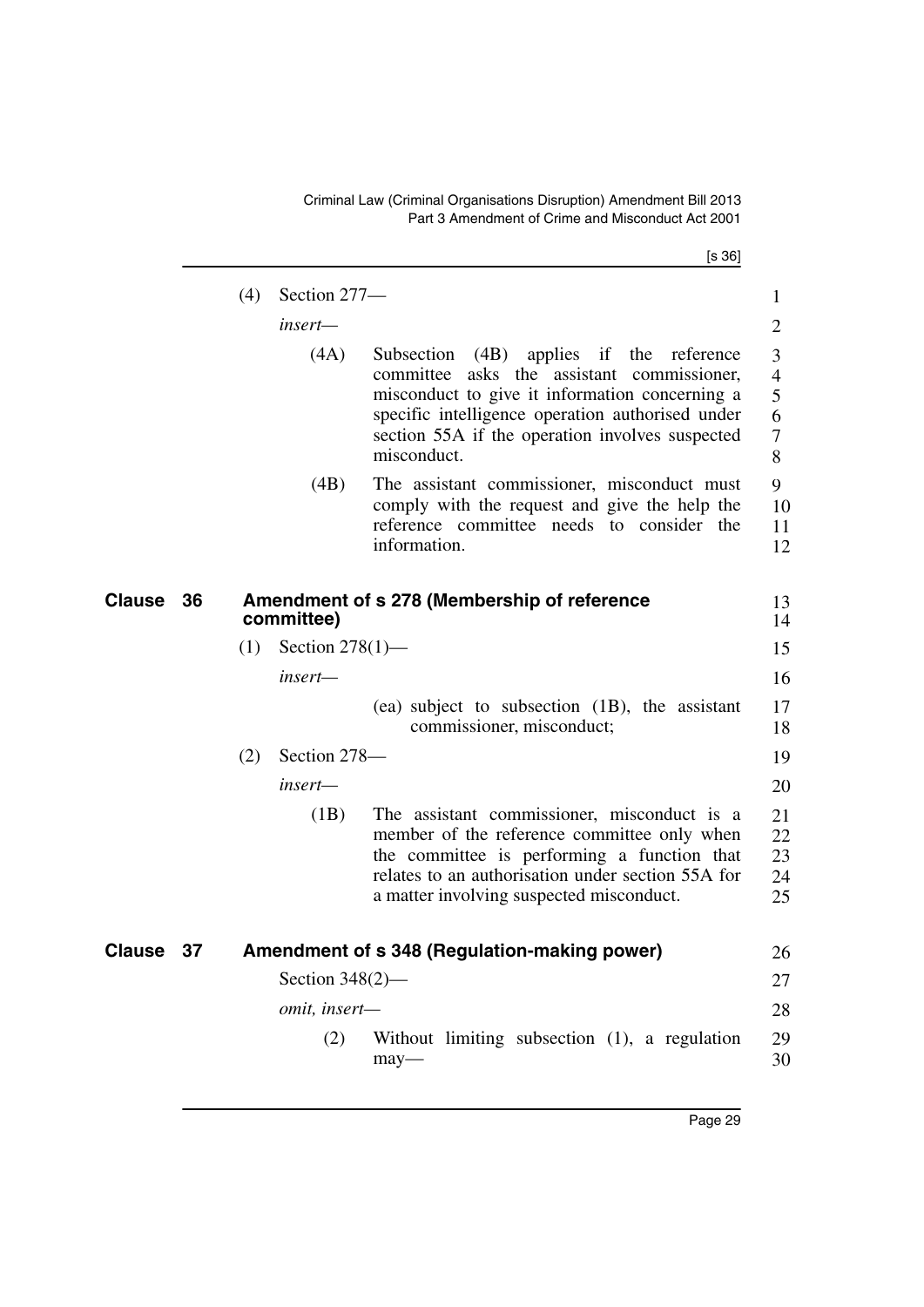[s 38]

<span id="page-31-1"></span><span id="page-31-0"></span>

| (a) provide for-<br>followed<br>procedures<br>be<br>(i)<br>to<br>in<br>proceedings before the commission; or<br>(ii) procedures<br>be<br>observed<br>to<br>by<br>commission officers and other persons<br>the<br>performing<br>commission's<br>1n<br>functions<br>exercising<br><b>or</b><br>the<br>commission's powers; or<br>declare<br>entity to<br>be a criminal<br>(b)<br>an<br>organisation.<br><b>Insertion of new s 348A</b><br>Clause<br>38<br>Chapter $7-$<br>insert—<br>348A Criteria for recommending an entity be<br>declared a criminal organisation<br>(1)<br>deciding whether to recommend<br>$\ln$<br>an<br>amendment of the Crime and Misconduct<br>Regulation 2005 to declare an entity to be a<br>criminal organisation, the Minister may have<br>regard to the following matters—<br>any information suggesting a link exists<br>(a)<br>between the entity and serious criminal<br>activity;<br>any convictions recorded in relation to-<br>(b)<br>current or former participants in the<br>(i)<br>entity; or<br>(ii) persons who associate,<br>or have<br>associated, with participants in the<br>entity;<br>any<br>- or |                            |                                |     |  |
|------------------------------------------------------------------------------------------------------------------------------------------------------------------------------------------------------------------------------------------------------------------------------------------------------------------------------------------------------------------------------------------------------------------------------------------------------------------------------------------------------------------------------------------------------------------------------------------------------------------------------------------------------------------------------------------------------------------------------------------------------------------------------------------------------------------------------------------------------------------------------------------------------------------------------------------------------------------------------------------------------------------------------------------------------------------------------------------------------------------------------------------------|----------------------------|--------------------------------|-----|--|
|                                                                                                                                                                                                                                                                                                                                                                                                                                                                                                                                                                                                                                                                                                                                                                                                                                                                                                                                                                                                                                                                                                                                                | 1                          |                                |     |  |
|                                                                                                                                                                                                                                                                                                                                                                                                                                                                                                                                                                                                                                                                                                                                                                                                                                                                                                                                                                                                                                                                                                                                                | 2<br>3                     |                                |     |  |
|                                                                                                                                                                                                                                                                                                                                                                                                                                                                                                                                                                                                                                                                                                                                                                                                                                                                                                                                                                                                                                                                                                                                                | 4<br>5<br>6<br>7<br>8      |                                |     |  |
|                                                                                                                                                                                                                                                                                                                                                                                                                                                                                                                                                                                                                                                                                                                                                                                                                                                                                                                                                                                                                                                                                                                                                | 9<br>10                    |                                |     |  |
|                                                                                                                                                                                                                                                                                                                                                                                                                                                                                                                                                                                                                                                                                                                                                                                                                                                                                                                                                                                                                                                                                                                                                | 11                         |                                |     |  |
|                                                                                                                                                                                                                                                                                                                                                                                                                                                                                                                                                                                                                                                                                                                                                                                                                                                                                                                                                                                                                                                                                                                                                | 12                         |                                |     |  |
|                                                                                                                                                                                                                                                                                                                                                                                                                                                                                                                                                                                                                                                                                                                                                                                                                                                                                                                                                                                                                                                                                                                                                | 13                         |                                |     |  |
|                                                                                                                                                                                                                                                                                                                                                                                                                                                                                                                                                                                                                                                                                                                                                                                                                                                                                                                                                                                                                                                                                                                                                | 14<br>15                   |                                |     |  |
|                                                                                                                                                                                                                                                                                                                                                                                                                                                                                                                                                                                                                                                                                                                                                                                                                                                                                                                                                                                                                                                                                                                                                | 16<br>17<br>18<br>19<br>20 |                                |     |  |
|                                                                                                                                                                                                                                                                                                                                                                                                                                                                                                                                                                                                                                                                                                                                                                                                                                                                                                                                                                                                                                                                                                                                                | 21<br>22<br>23             |                                |     |  |
|                                                                                                                                                                                                                                                                                                                                                                                                                                                                                                                                                                                                                                                                                                                                                                                                                                                                                                                                                                                                                                                                                                                                                | 24                         |                                |     |  |
|                                                                                                                                                                                                                                                                                                                                                                                                                                                                                                                                                                                                                                                                                                                                                                                                                                                                                                                                                                                                                                                                                                                                                | 25<br>26                   |                                |     |  |
|                                                                                                                                                                                                                                                                                                                                                                                                                                                                                                                                                                                                                                                                                                                                                                                                                                                                                                                                                                                                                                                                                                                                                | 27<br>28<br>29             |                                |     |  |
| former participants in the entity have been,<br>or are, involved in serious criminal activity<br>(whether directly or indirectly and whether                                                                                                                                                                                                                                                                                                                                                                                                                                                                                                                                                                                                                                                                                                                                                                                                                                                                                                                                                                                                   | 30<br>31<br>32<br>33       | information suggesting current | (c) |  |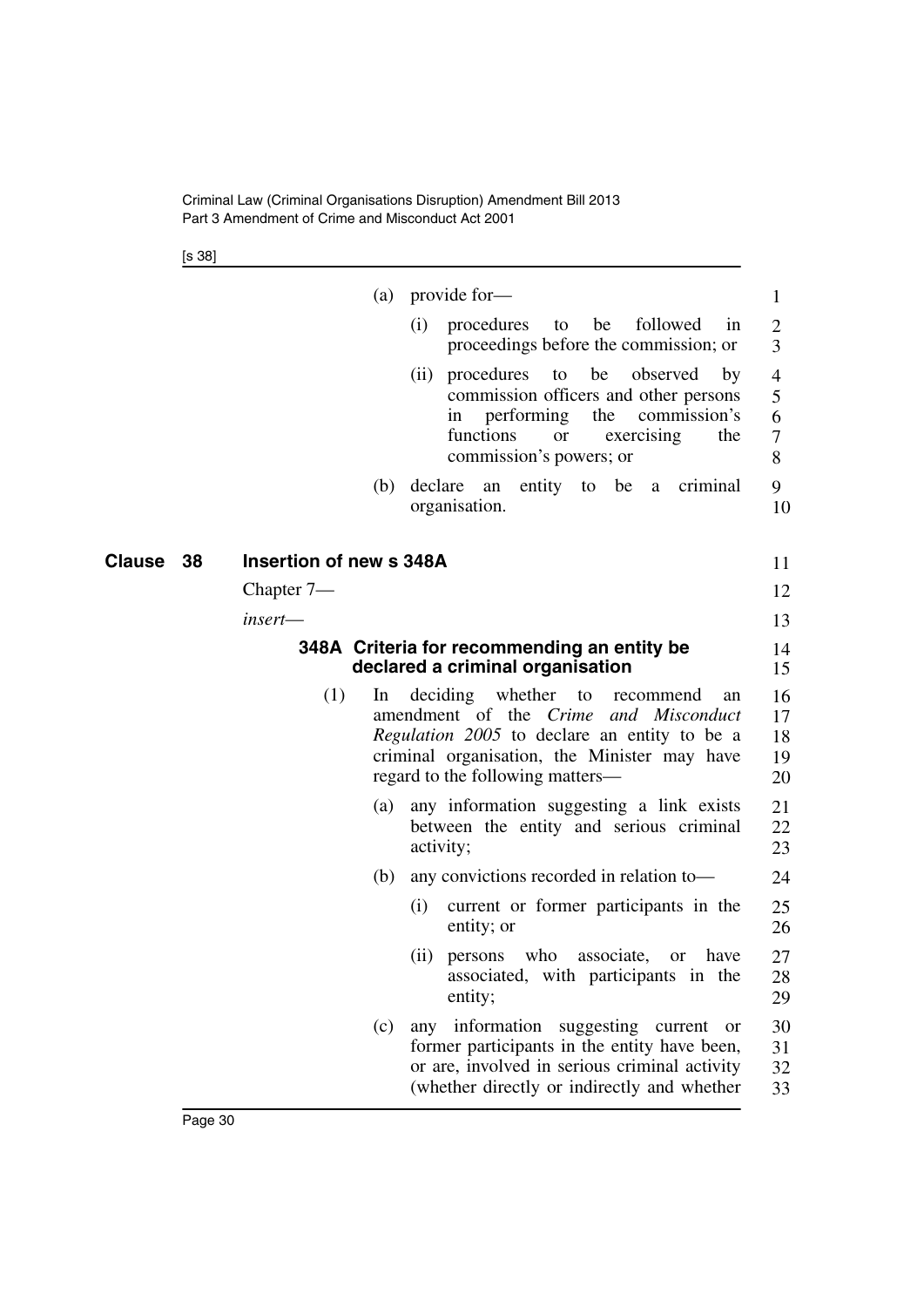| ×<br>i |  |
|--------|--|
|--------|--|

<span id="page-32-0"></span>

|           |                    | or not the involvement has resulted in any<br>convictions);                                                                                                                                                                                                                            | 1<br>$\overline{2}$                                    |
|-----------|--------------------|----------------------------------------------------------------------------------------------------------------------------------------------------------------------------------------------------------------------------------------------------------------------------------------|--------------------------------------------------------|
|           |                    | any information suggesting participants in<br>(d)<br>an interstate or overseas chapter or branch<br>(however described) of the entity have as<br>their purpose, or 1 of their purposes,<br>organising, planning, facilitating, supporting<br>or engaging in serious criminal activity; | 3<br>$\overline{4}$<br>5<br>6<br>$\boldsymbol{7}$<br>8 |
|           |                    | any other matter the Minister considers<br>(e)<br>relevant.                                                                                                                                                                                                                            | 9<br>10                                                |
|           | (2)                | In this section-                                                                                                                                                                                                                                                                       | 11                                                     |
|           |                    | <i>conviction</i> means a finding of guilt by a court, or<br>the acceptance of a plea of guilty by a court,<br>whether or not a conviction is recorded.                                                                                                                                | 12<br>13<br>14                                         |
|           |                    | serious criminal activity see the Criminal<br>Organisation Act 2009, section 6.                                                                                                                                                                                                        | 15<br>16                                               |
|           |                    | <i>participant</i> , in an entity, means a person who-                                                                                                                                                                                                                                 | 17                                                     |
|           |                    | (a) (whether by words or conduct, or in any<br>other way) asserts, declares or advertises his<br>or her membership of, or association with,<br>the entity; or                                                                                                                          | 18<br>19<br>20<br>21                                   |
|           |                    | (b) (whether by words or conduct, or in any<br>other way) seeks to be a member of, or to be<br>associated with, the entity; or                                                                                                                                                         | 22<br>23<br>24                                         |
|           |                    | has attended more than 1 meeting or<br>(c)<br>gathering of persons who participate in the<br>affairs of the entity in any way; or                                                                                                                                                      | 25<br>26<br>27                                         |
|           |                    | has taken part on any 1 or more occasions in<br>(d)<br>the affairs of the entity in any other way.                                                                                                                                                                                     | 28<br>29                                               |
| Clause 39 |                    | <b>Amendment of sch 2 (Dictionary)</b>                                                                                                                                                                                                                                                 | 30                                                     |
|           | Schedule 2-<br>(1) |                                                                                                                                                                                                                                                                                        | 31                                                     |
|           | insert-            |                                                                                                                                                                                                                                                                                        | 32                                                     |
|           |                    |                                                                                                                                                                                                                                                                                        |                                                        |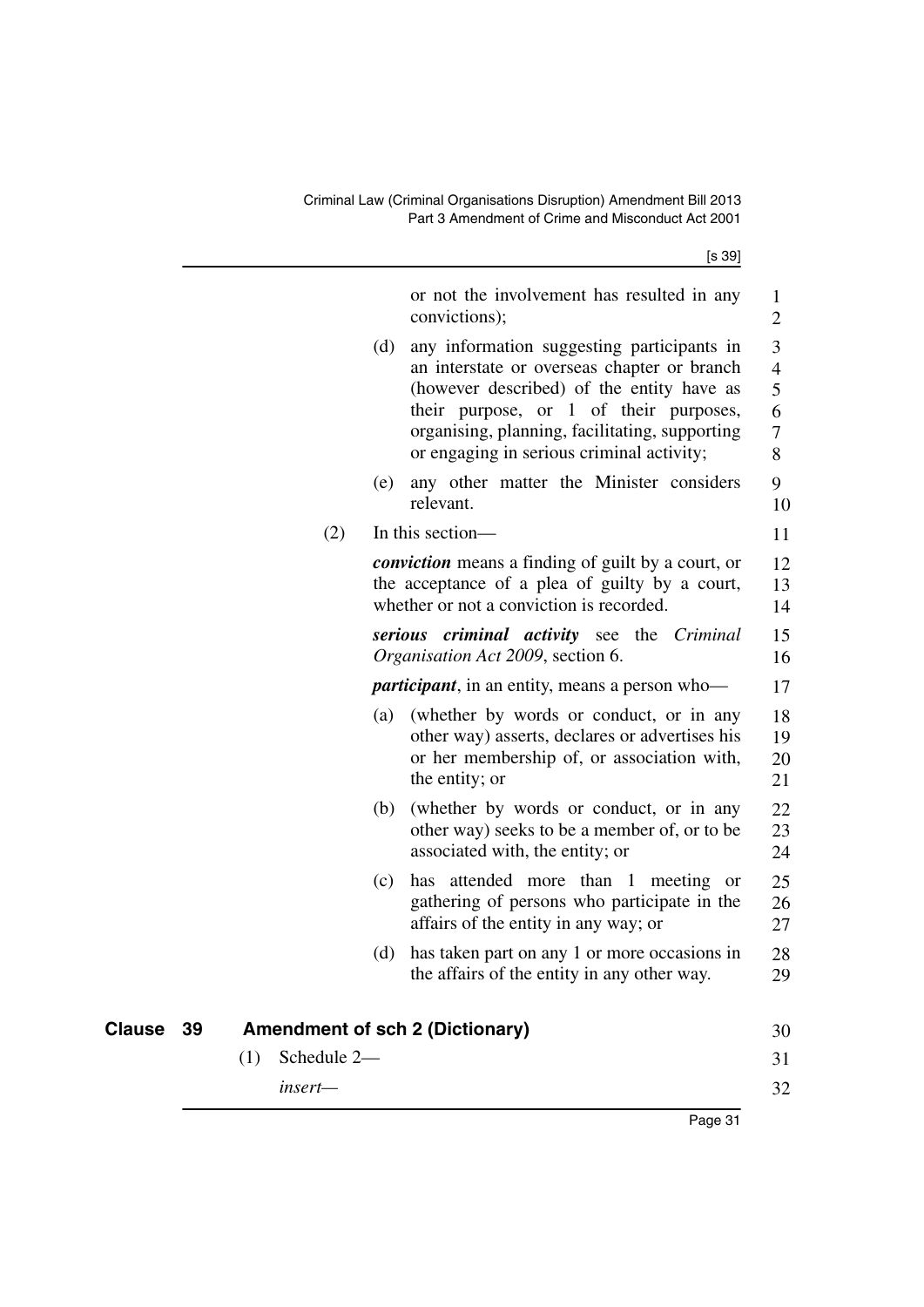[s 39]

|     |      | <i>criminal organisation</i> means—                                                                                                                                                                                                                                    | 1                                                         |
|-----|------|------------------------------------------------------------------------------------------------------------------------------------------------------------------------------------------------------------------------------------------------------------------------|-----------------------------------------------------------|
| (a) |      | an organisation of 3 or more persons—                                                                                                                                                                                                                                  | $\overline{2}$                                            |
|     | (i)  | who have as their purpose, or 1 of their<br>engaging in,<br>organising,<br>purposes,<br>planning, facilitating, supporting,<br>or<br>otherwise conspiring to engage<br>in,<br>serious criminal activity as defined<br>under the Criminal Organisation Act<br>2009; and | 3<br>$\overline{4}$<br>5<br>6<br>$\overline{7}$<br>8<br>9 |
|     | (ii) | who, by their association, represent an<br>unacceptable risk to the safety, welfare<br>or order of the community; or                                                                                                                                                   | 10<br>11<br>12                                            |
| (b) |      | a criminal organisation under the <i>Criminal</i><br>Organisation Act 2009; or                                                                                                                                                                                         | 13<br>14                                                  |
| (c) |      | an entity declared under a regulation to be a<br>criminal organisation.                                                                                                                                                                                                | 15<br>16                                                  |
|     |      | <i>intelligence function hearing</i> means a hearing<br>authorised under section 55A or 55F(2).                                                                                                                                                                        | 17<br>18                                                  |
|     |      | <i>participant</i> , in a criminal organisation, means—                                                                                                                                                                                                                | 19                                                        |
| (a) |      | if the organisation is a body corporate—a<br>director or officer of the body corporate; or                                                                                                                                                                             | 20<br>21                                                  |
| (b) |      | a person who (whether by words or conduct,<br>or in any other way) asserts, declares or<br>advertises his or her membership of, or<br>association with, the organisation; or                                                                                           | 22<br>23<br>24<br>25                                      |
| (c) | of,  | a person who (whether by words or conduct,<br>or in any other way) seeks to be a member<br>associated<br>to<br>be<br>with,<br>the<br><sub>or</sub><br>organisation; or                                                                                                 | 26<br>27<br>28<br>29                                      |
| (d) |      | a person who attends more than 1 meeting<br>or gathering of persons who participate in<br>the affairs of the organisation in any way; or                                                                                                                               | 30<br>31<br>32                                            |
| (e) |      | a person who takes part in the affairs of the<br>organisation in any other way.                                                                                                                                                                                        | 33<br>34                                                  |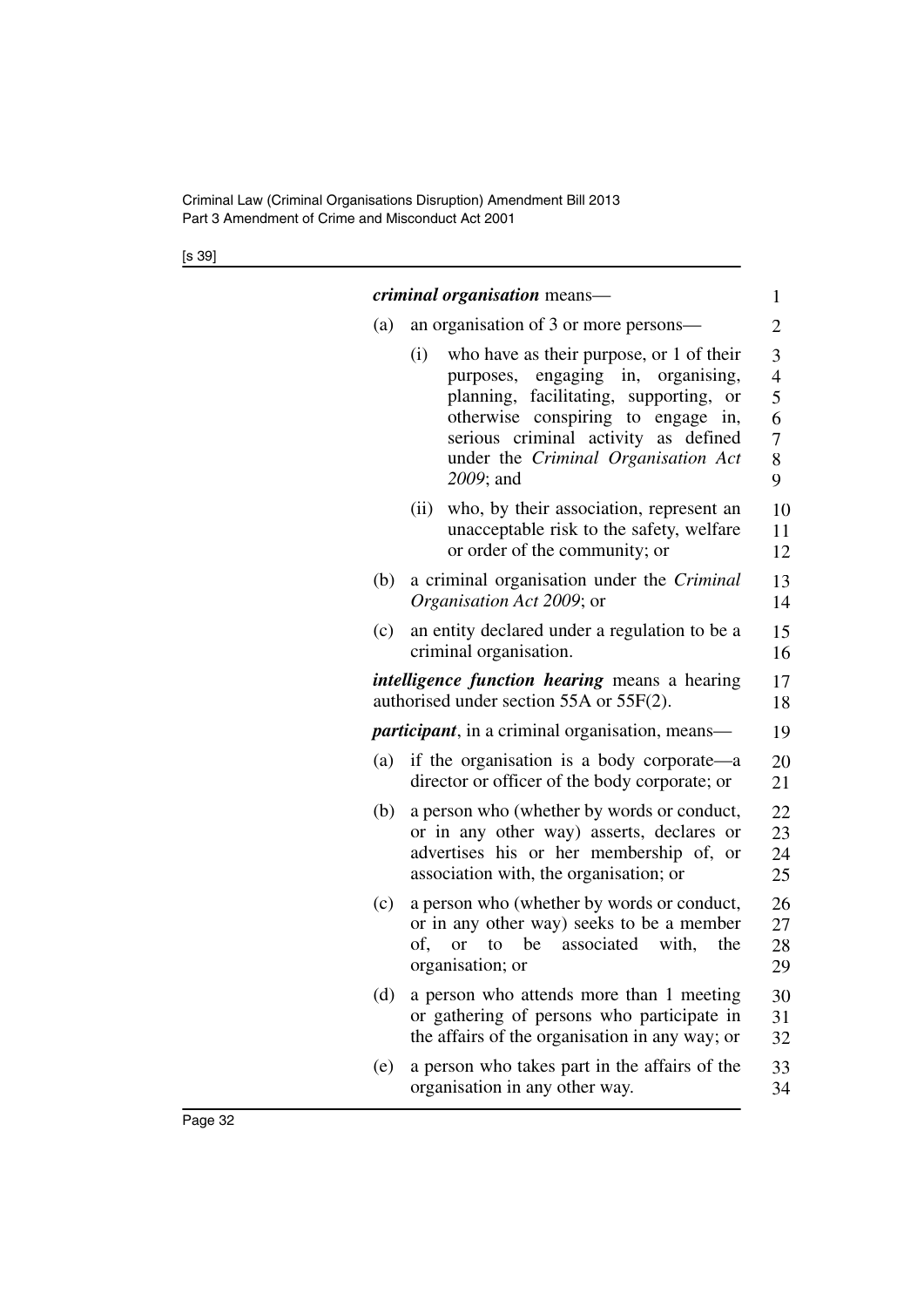Criminal Law (Criminal Organisations Disruption) Amendment Bill 2013 Part 4 Amendment of Criminal Code

[s 40]

| Part 4 | <b>Amendment of Criminal Code</b>                                                                                                             | 9                         |
|--------|-----------------------------------------------------------------------------------------------------------------------------------------------|---------------------------|
|        | or the intelligence or witness protection<br>functions—                                                                                       | $\overline{7}$            |
|        | omit, insert-                                                                                                                                 | 6                         |
| (2)    | Schedule 2, definition <i>privilege</i> , paragraph (a), 'or the witness<br>protection function'—                                             | $\frac{4}{5}$             |
|        | <i>specific intelligence operation</i> means a specific<br>intelligence operation authorised by the reference<br>committee under section 55A. | -1<br>$\overline{2}$<br>3 |
|        |                                                                                                                                               |                           |

<span id="page-34-2"></span><span id="page-34-1"></span><span id="page-34-0"></span>

| <b>Clause</b> | 40 | Code amended                                         |     |                                                                                                                                                                                                                                                            | 10                                     |
|---------------|----|------------------------------------------------------|-----|------------------------------------------------------------------------------------------------------------------------------------------------------------------------------------------------------------------------------------------------------------|----------------------------------------|
|               |    | This part amends the Criminal Code.                  |     |                                                                                                                                                                                                                                                            | 11                                     |
| <b>Clause</b> | 41 | <b>Amendment of s 1 (Definitions)</b>                |     |                                                                                                                                                                                                                                                            | 12                                     |
|               |    | Section 1, definition <i>criminal organisation</i> — |     |                                                                                                                                                                                                                                                            | 13                                     |
|               |    | omit, insert-                                        |     |                                                                                                                                                                                                                                                            | 14                                     |
|               |    |                                                      |     | <i>criminal organisation</i> means—                                                                                                                                                                                                                        | 15                                     |
|               |    | (a)                                                  |     | an organisation of 3 or more persons—                                                                                                                                                                                                                      | 16                                     |
|               |    |                                                      | (i) | who have as their purpose, or 1 of their<br>purposes, engaging in, organising,<br>planning, facilitating, supporting, or<br>otherwise conspiring to engage in,<br>serious criminal activity as defined<br>under the Criminal Organisation Act<br>2009; and | 17<br>18<br>19<br>20<br>21<br>22<br>23 |
|               |    |                                                      |     | (ii) who, by their association, represent an<br>unacceptable risk to the safety, welfare<br>or order of the community; or                                                                                                                                  | 24<br>25<br>26                         |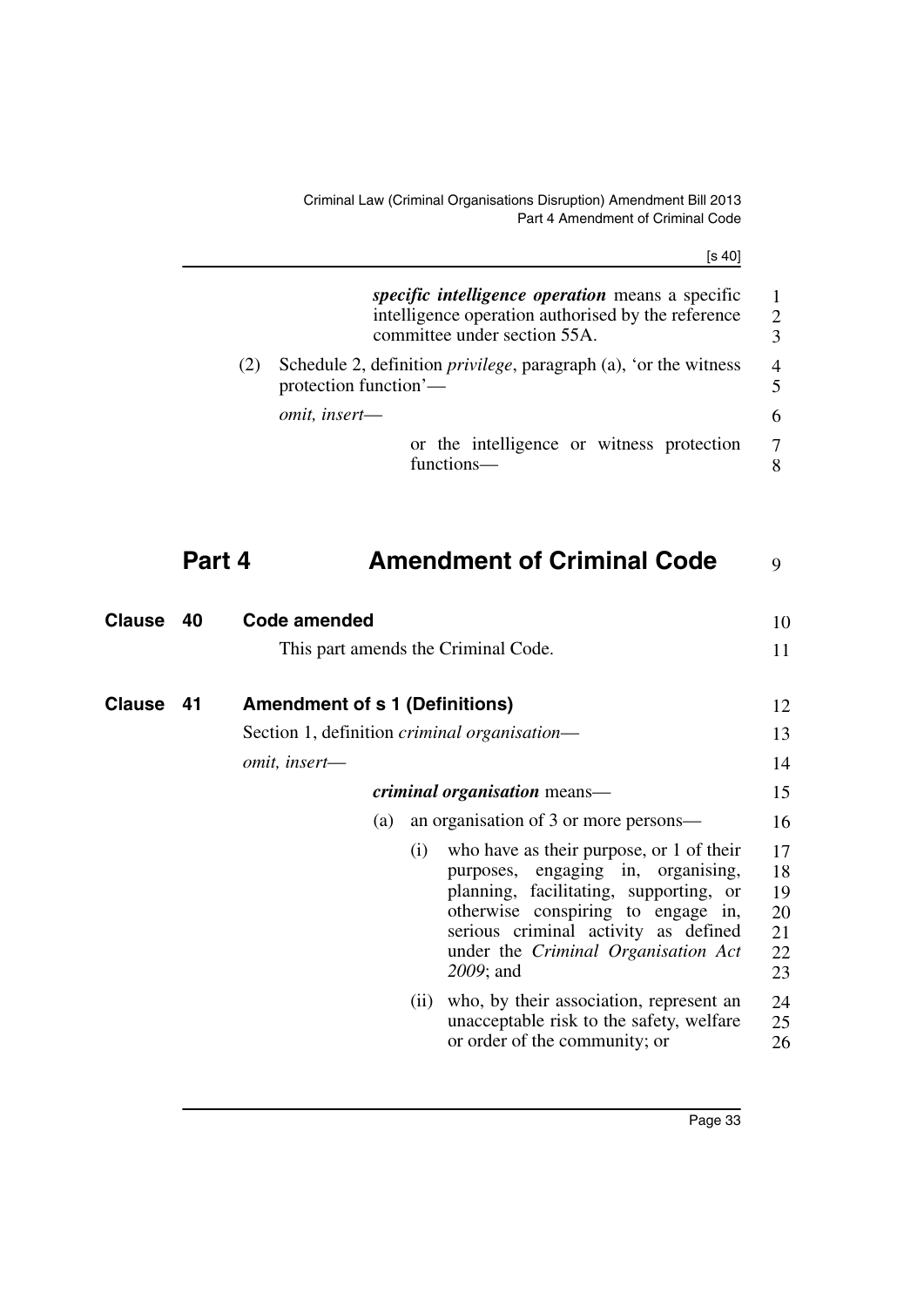[s 42]

<span id="page-35-1"></span><span id="page-35-0"></span>

|              |                             | (b) | a criminal organisation under the <i>Criminal</i><br>Organisation Act 2009;                                                                                                                                                                                                  | $\mathbf{1}$<br>$\overline{2}$   |
|--------------|-----------------------------|-----|------------------------------------------------------------------------------------------------------------------------------------------------------------------------------------------------------------------------------------------------------------------------------|----------------------------------|
|              |                             | (c) | an entity declared under a regulation to be a<br>criminal organisation.                                                                                                                                                                                                      | 3<br>$\overline{4}$              |
| Clause<br>42 | Insertion of new ss 60A-60C |     |                                                                                                                                                                                                                                                                              | 5                                |
|              | Chapter 9—                  |     |                                                                                                                                                                                                                                                                              | 6                                |
|              | insert-                     |     |                                                                                                                                                                                                                                                                              | 7                                |
|              |                             |     | 60A Participants in criminal organisation being<br>knowingly present in public places                                                                                                                                                                                        | 8<br>9                           |
|              | (1)                         |     | Any person who is a participant in a criminal<br>organisation and is knowingly present in a public<br>place with 2 or more other persons who are<br>participants in a criminal organisation commits<br>an offence.                                                           | 10<br>11<br>12<br>13<br>14       |
|              |                             |     | Minimum penalty—6 months imprisonment<br>served wholly in a corrective services facility.                                                                                                                                                                                    | 15<br>16                         |
|              |                             |     | Maximum penalty—3 years imprisonment.                                                                                                                                                                                                                                        | 17                               |
|              | (2)                         |     | It is a defence to a charge of an offence against<br>subsection (1) to prove that the criminal<br>organisation is not an organisation whose<br>participants have as their purpose, or 1 of their<br>purposes, engaging in, or conspiring to engage in,<br>criminal activity. | 18<br>19<br>20<br>21<br>22<br>23 |
|              | (3)                         |     | In this section-                                                                                                                                                                                                                                                             | 24                               |
|              |                             |     | <i>member</i> , of an organisation, includes an associate<br>member, or prospective member,<br>however<br>described.                                                                                                                                                         | 25<br>26<br>27                   |
|              |                             |     | <i>participant</i> , in a criminal organisation, means-                                                                                                                                                                                                                      | 28                               |
|              |                             | (a) | if the organisation is a body corporate—a<br>director or officer of the body corporate; or                                                                                                                                                                                   | 29<br>30                         |
|              |                             | (b) | a person who (whether by words or conduct,<br>or in any other way) asserts, declares or                                                                                                                                                                                      | 31<br>32                         |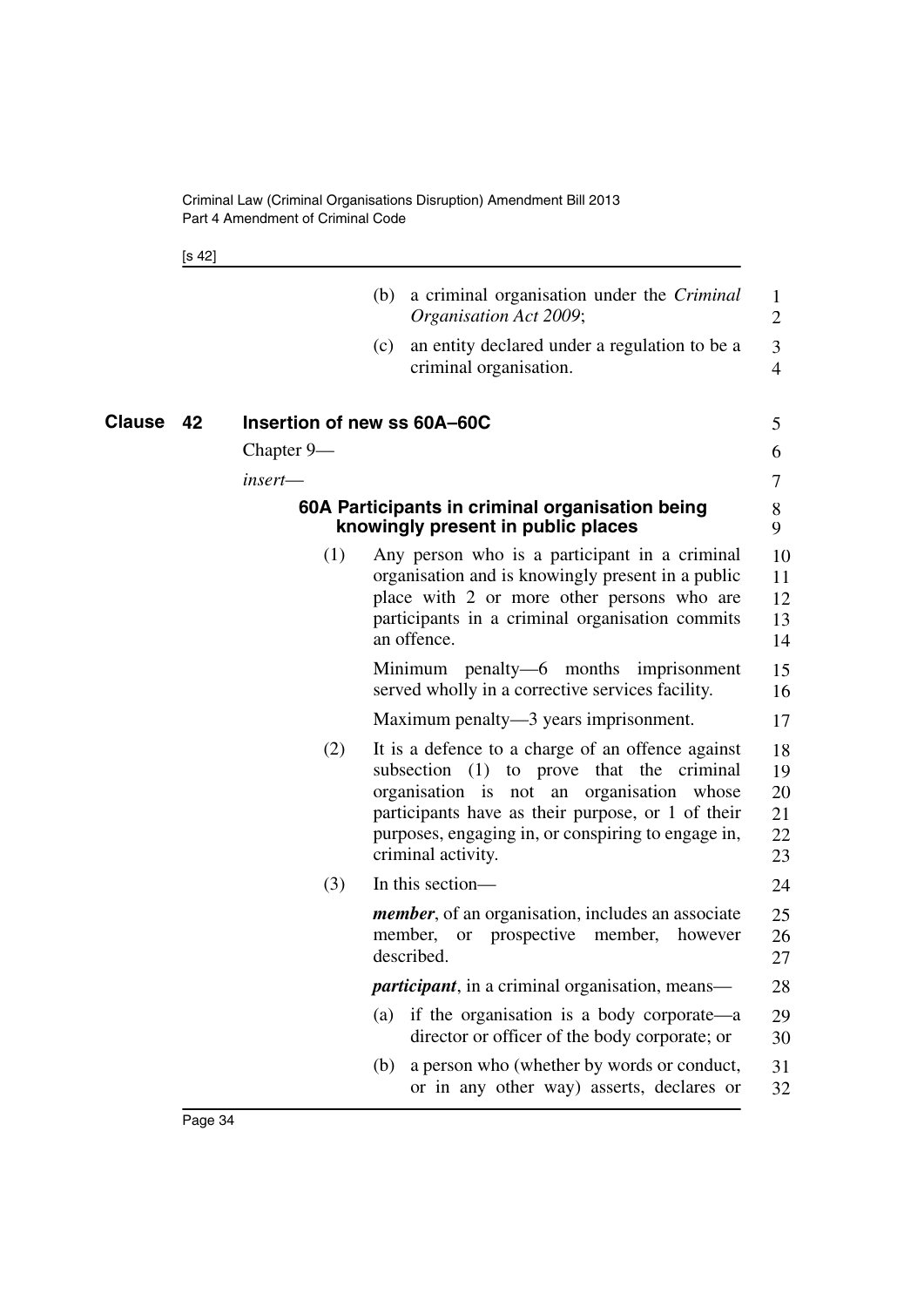Criminal Law (Criminal Organisations Disruption) Amendment Bill 2013 Part 4 Amendment of Criminal Code

[s 42]

|     |        | advertises his or her membership of, or<br>association with, the organisation; or                                                                                           | 1<br>$\overline{2}$           |
|-----|--------|-----------------------------------------------------------------------------------------------------------------------------------------------------------------------------|-------------------------------|
|     | (c)    | a person who (whether by words or conduct,<br>or in any other way) seeks to be a member<br>associated<br>to be<br>with,<br>of,<br><b>or</b><br>the<br>organisation; or      | 3<br>$\overline{4}$<br>5<br>6 |
|     | (d)    | a person who attends more than 1 meeting<br>or gathering of persons who participate in<br>the affairs of the organisation in any way; or                                    | $\boldsymbol{7}$<br>8<br>9    |
|     | (e)    | a person who takes part in the affairs of the<br>organisation in any other way.                                                                                             | 10<br>11                      |
|     |        | <i>public place</i> means—                                                                                                                                                  | 12                            |
|     | (a)    | a place, or part of a place, that the public is<br>entitled to use, is open to members of the<br>public or is used by the public, whether or<br>not on payment of money; or | 13<br>14<br>15<br>16          |
|     | (b)    | a place, or part of a place, the occupier of<br>which allows, whether or not on payment of<br>money, members of the public to enter.                                        | 17<br>18<br>19                |
|     | events | 60B Participants in criminal organisation entering<br>prescribed places and attending prescribed                                                                            | 20<br>21<br>22                |
| (1) |        | Any person who is a participant in a criminal<br>organisation and enters, or attempts to enter, a<br>prescribed place commits an offence.                                   | 23<br>24<br>25                |
|     |        | Minimum penalty—6 months<br>imprisonment<br>served wholly in a corrective services facility.                                                                                | 26<br>27                      |
|     |        | Maximum penalty-3 years imprisonment.                                                                                                                                       | 28                            |
| (2) |        | Any person who is a participant in a criminal<br>organisation and attends, or attempts to attend, a<br>prescribed event commits an offence.                                 | 29<br>30<br>31                |
|     |        | penalty—6 months imprisonment<br>Minimum<br>served wholly in a corrective services facility.                                                                                | 32<br>33                      |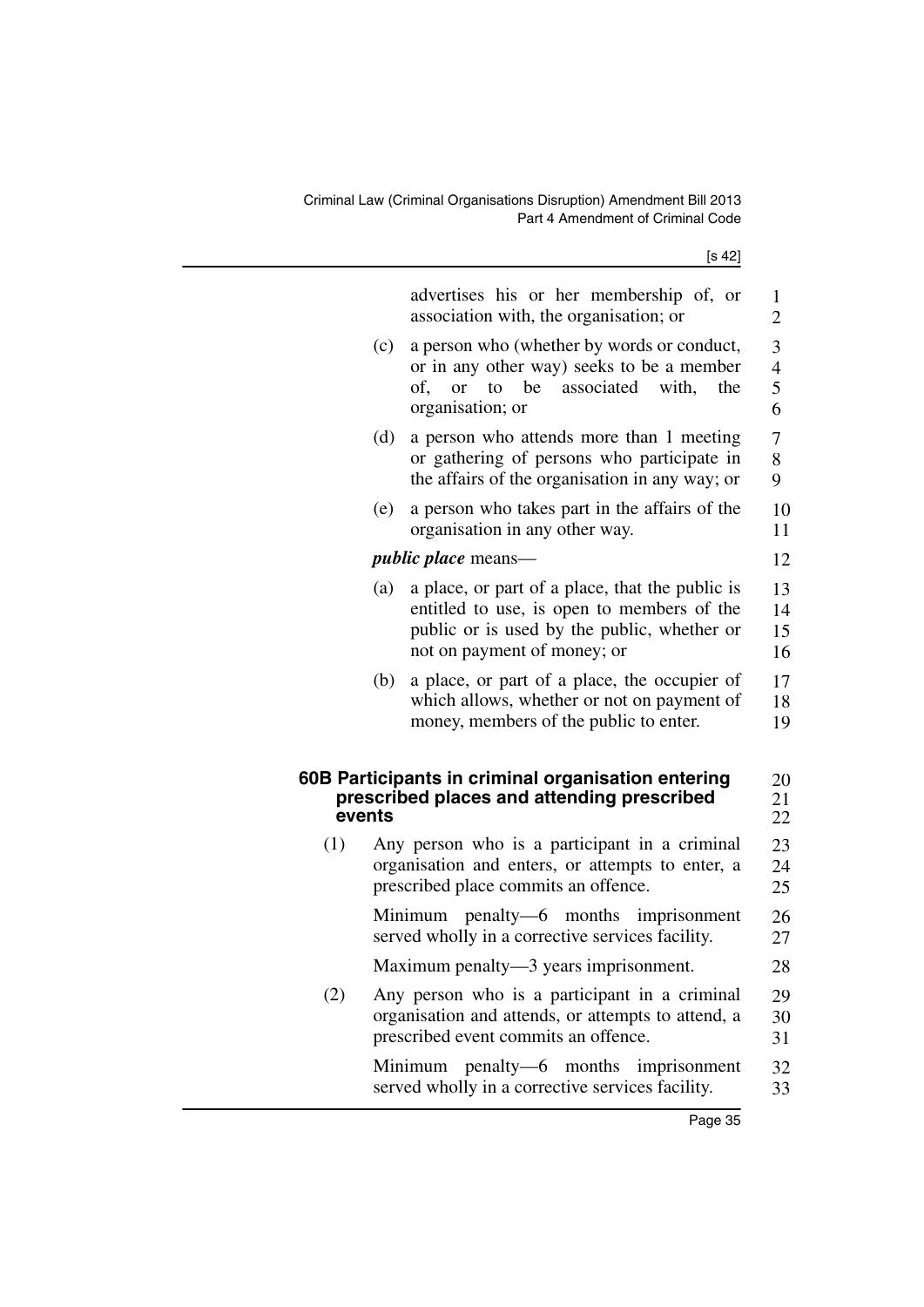[s 42]

|     | Maximum penalty—3 years imprisonment.                                                                                                                                                                                                                                                   | $\mathbf{1}$                                         |
|-----|-----------------------------------------------------------------------------------------------------------------------------------------------------------------------------------------------------------------------------------------------------------------------------------------|------------------------------------------------------|
| (3) | It is a defence to a charge of an offence against<br>subsection $(1)$ or $(2)$ to prove that the criminal<br>organisation is not an organisation whose<br>participants have as their purpose, or 1 of their<br>purposes, engaging in, or conspiring to engage in,<br>criminal activity. | $\overline{c}$<br>3<br>$\overline{4}$<br>5<br>6<br>7 |
| (4) | In this section-                                                                                                                                                                                                                                                                        | 8                                                    |
|     | <i>participant</i> , in a criminal organisation,<br>see<br>section 60A.                                                                                                                                                                                                                 | 9<br>10                                              |
|     | <i>prescribed event</i> means an event declared under a<br>regulation to be a prescribed event.                                                                                                                                                                                         | 11<br>12                                             |
|     | <i>prescribed place</i> means a place declared under a<br>regulation to be a prescribed place.                                                                                                                                                                                          | 13<br>14                                             |
|     |                                                                                                                                                                                                                                                                                         |                                                      |
|     | 60C Participants in criminal organisation recruiting<br>persons to become participants in the<br>organisation                                                                                                                                                                           | 15<br>16<br>17                                       |
| (1) | Any person who is a participant in a criminal<br>organisation and recruits, or attempts to recruit,<br>anyone to become a participant in a criminal<br>organisation commits an offence.                                                                                                 | 18<br>19<br>20<br>21                                 |
|     | Minimum penalty—6 months imprisonment<br>served wholly in a corrective services facility.                                                                                                                                                                                               | 22<br>23                                             |
|     | Maximum penalty—3 years imprisonment.                                                                                                                                                                                                                                                   | 24                                                   |
| (2) | It is a defence to a charge of an offence against<br>subsection (1) to prove that the criminal<br>organisation is not an organisation<br>whose<br>participants have as their purpose, or 1 of their<br>purposes, engaging in, or conspiring to engage in,<br>criminal activity.         | 25<br>26<br>27<br>28<br>29<br>30                     |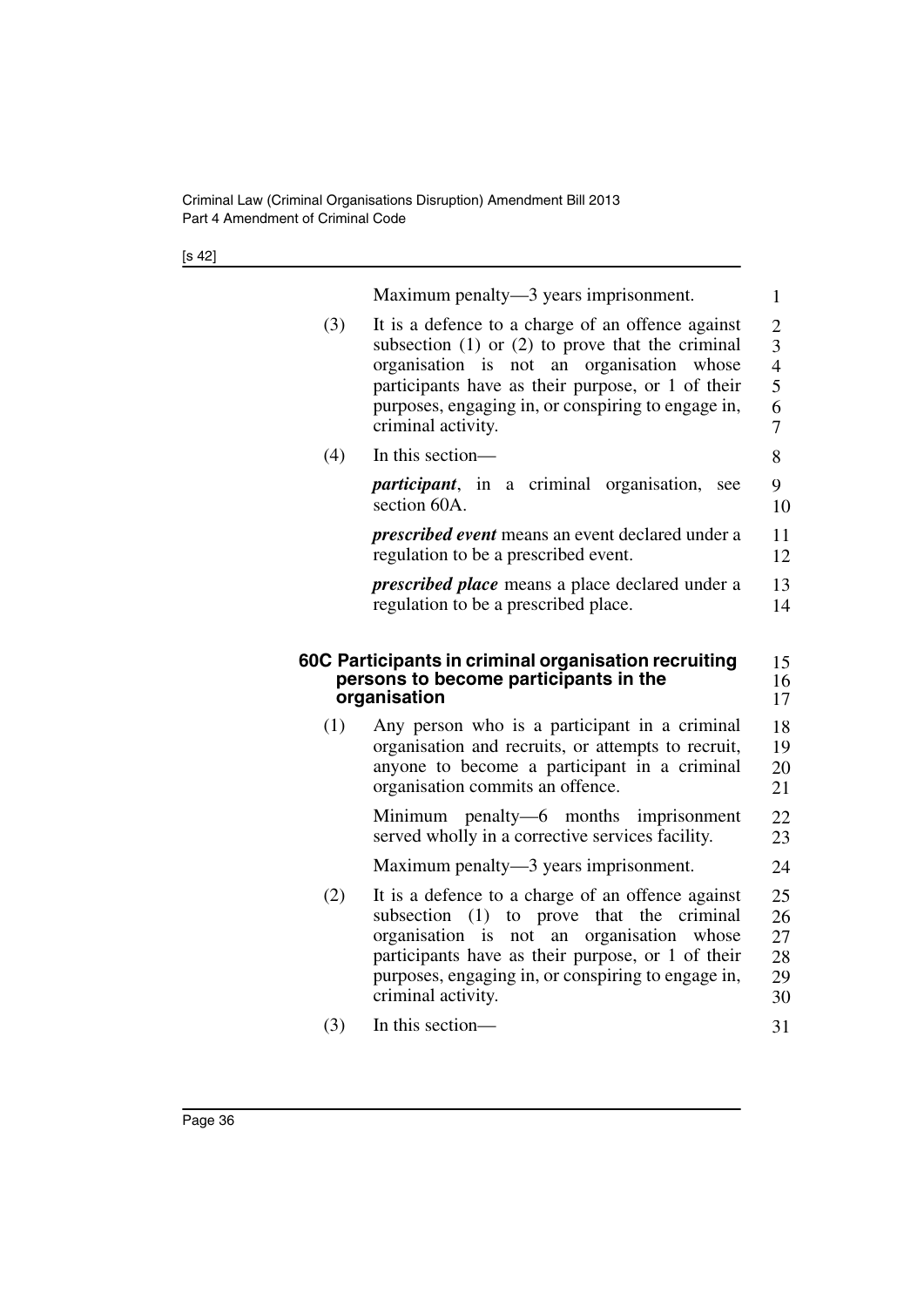Criminal Law (Criminal Organisations Disruption) Amendment Bill 2013 Part 4 Amendment of Criminal Code

[s 43]

|              |             | organisation<br>does<br>include<br>criminal<br>not<br>a<br>organisation<br>under<br>the<br>Criminal<br>criminal<br>Organisation Act 2009.                                                                                                                                                                                                                                                                         | 1<br>$\overline{2}$<br>3                     |
|--------------|-------------|-------------------------------------------------------------------------------------------------------------------------------------------------------------------------------------------------------------------------------------------------------------------------------------------------------------------------------------------------------------------------------------------------------------------|----------------------------------------------|
|              |             | <i>participant</i> , in a criminal organisation, see<br>section 60A.                                                                                                                                                                                                                                                                                                                                              | $\overline{4}$<br>5                          |
|              |             | <i>recruit</i> , a person, to become a participant in a<br>criminal organisation, includes counsel, procure,<br>solicit, incite and induce the person, including by<br>promoting the organisation,<br>to become<br>a<br>participant in the organisation.                                                                                                                                                          | 6<br>$\overline{7}$<br>8<br>9<br>10          |
| Clause<br>43 |             | Amendment of s 72 (Affray)                                                                                                                                                                                                                                                                                                                                                                                        | 11                                           |
|              | Section 72- |                                                                                                                                                                                                                                                                                                                                                                                                                   | 12                                           |
|              | insert-     |                                                                                                                                                                                                                                                                                                                                                                                                                   | 13                                           |
|              | (2)         | If the person convicted of an offence against<br>subsection (1) is a participant in a criminal<br>organisation, the offence is punishable<br>on<br>conviction as follows-                                                                                                                                                                                                                                         | 14<br>15<br>16<br>17                         |
|              |             | Minimum penalty—6 months imprisonment<br>served wholly in a corrective services facility;                                                                                                                                                                                                                                                                                                                         | 18<br>19                                     |
|              |             | Maximum penalty—7 years imprisonment.                                                                                                                                                                                                                                                                                                                                                                             | 20                                           |
|              | (3)         | For an offence defined in subsection (1) alleged<br>to have been committed with the circumstance of<br>aggravation mentioned in subsection $(2)$ , it is a<br>defence to the circumstance of aggravation to<br>prove that the criminal organisation is not an<br>organisation whose participants have as their<br>purpose, or 1 of their purposes, engaging in, or<br>conspiring to engage in, criminal activity. | 21<br>22<br>23<br>24<br>25<br>26<br>27<br>28 |
|              | (4)         | In this section-                                                                                                                                                                                                                                                                                                                                                                                                  | 29                                           |
|              |             | <i>participant</i> , in a criminal organisation,<br>see<br>section 60A.                                                                                                                                                                                                                                                                                                                                           | 30<br>31                                     |
|              |             |                                                                                                                                                                                                                                                                                                                                                                                                                   |                                              |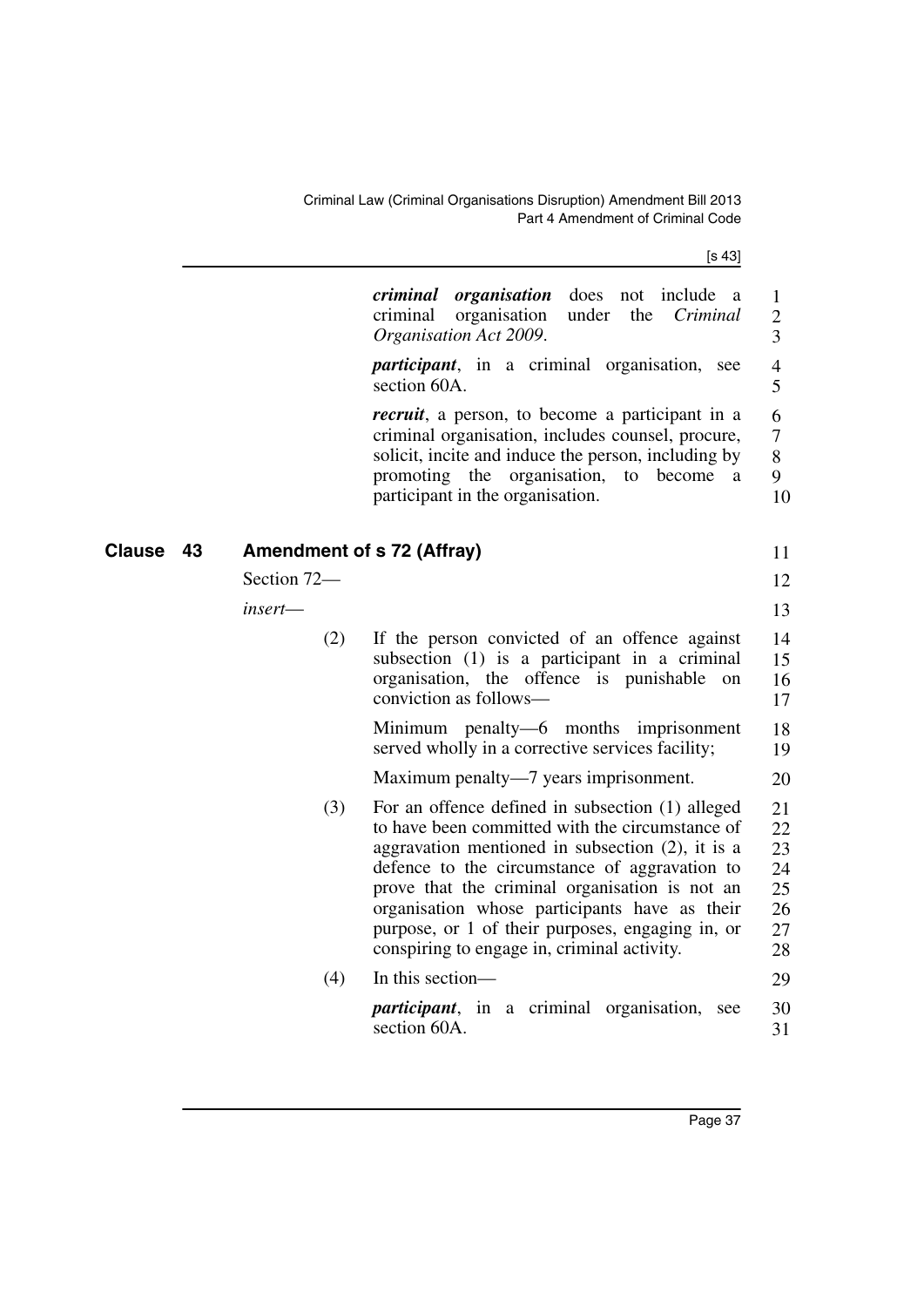[s 44]

| <b>Clause</b> | 44   | office) |                    | Amendment of s 92A (Misconduct in relation to public                                                                                                                                                                                                                                                                                                                                                                                | $\mathbf{1}$<br>$\overline{2}$                     |
|---------------|------|---------|--------------------|-------------------------------------------------------------------------------------------------------------------------------------------------------------------------------------------------------------------------------------------------------------------------------------------------------------------------------------------------------------------------------------------------------------------------------------|----------------------------------------------------|
|               |      | (1)     | Section 92A-       |                                                                                                                                                                                                                                                                                                                                                                                                                                     | 3                                                  |
|               |      |         | insert-            |                                                                                                                                                                                                                                                                                                                                                                                                                                     | $\overline{4}$                                     |
|               |      |         | (4A)               | The offender is liable to imprisonment for 14<br>years if, for an offence against subsection (1) or<br>(2), the person who dishonestly gained a benefit,<br>directly or indirectly, was a participant in a<br>criminal organisation.                                                                                                                                                                                                | 5<br>6<br>7<br>8<br>9                              |
|               |      |         | (4B)               | For an offence defined in subsection $(1)$ or $(2)$<br>alleged to have been committed with the<br>circumstance of aggravation mentioned<br>in<br>subsection (4A), it is a defence to<br>the<br>circumstance of aggravation to prove that the<br>criminal organisation is not an organisation<br>whose participants have as their purpose, or 1 of<br>their purposes, engaging in, or conspiring to<br>engage in, criminal activity. | 10<br>11<br>12<br>13<br>14<br>15<br>16<br>17<br>18 |
|               |      | (2)     | Section $92A(5)$ — |                                                                                                                                                                                                                                                                                                                                                                                                                                     | 19                                                 |
|               |      |         | insert-            |                                                                                                                                                                                                                                                                                                                                                                                                                                     | 20                                                 |
|               |      |         |                    | <i>participant</i> , in a criminal organisation, see<br>section 60A.                                                                                                                                                                                                                                                                                                                                                                | 21<br>22                                           |
| <b>Clause</b> | - 45 |         |                    | Amendment of s 320 (Grievous bodily harm)                                                                                                                                                                                                                                                                                                                                                                                           | 23                                                 |
|               |      |         | Section 320-       |                                                                                                                                                                                                                                                                                                                                                                                                                                     | 24                                                 |
|               |      |         | $insert-$          |                                                                                                                                                                                                                                                                                                                                                                                                                                     | 25                                                 |
|               |      |         | (2)                | If the offender is a participant in a criminal<br>organisation and unlawfully does grievous bodily<br>harm to a police officer while acting in the<br>execution of the officer's duty, the offender must<br>be imprisoned for 1 year with the imprisonment<br>served wholly in a corrective services facility.                                                                                                                      | 26<br>27<br>28<br>29<br>30<br>31                   |
|               |      |         | (3)                | It is a defence to the circumstance of aggravation<br>mentioned in subsection $(2)$ to prove that the                                                                                                                                                                                                                                                                                                                               | 32<br>33                                           |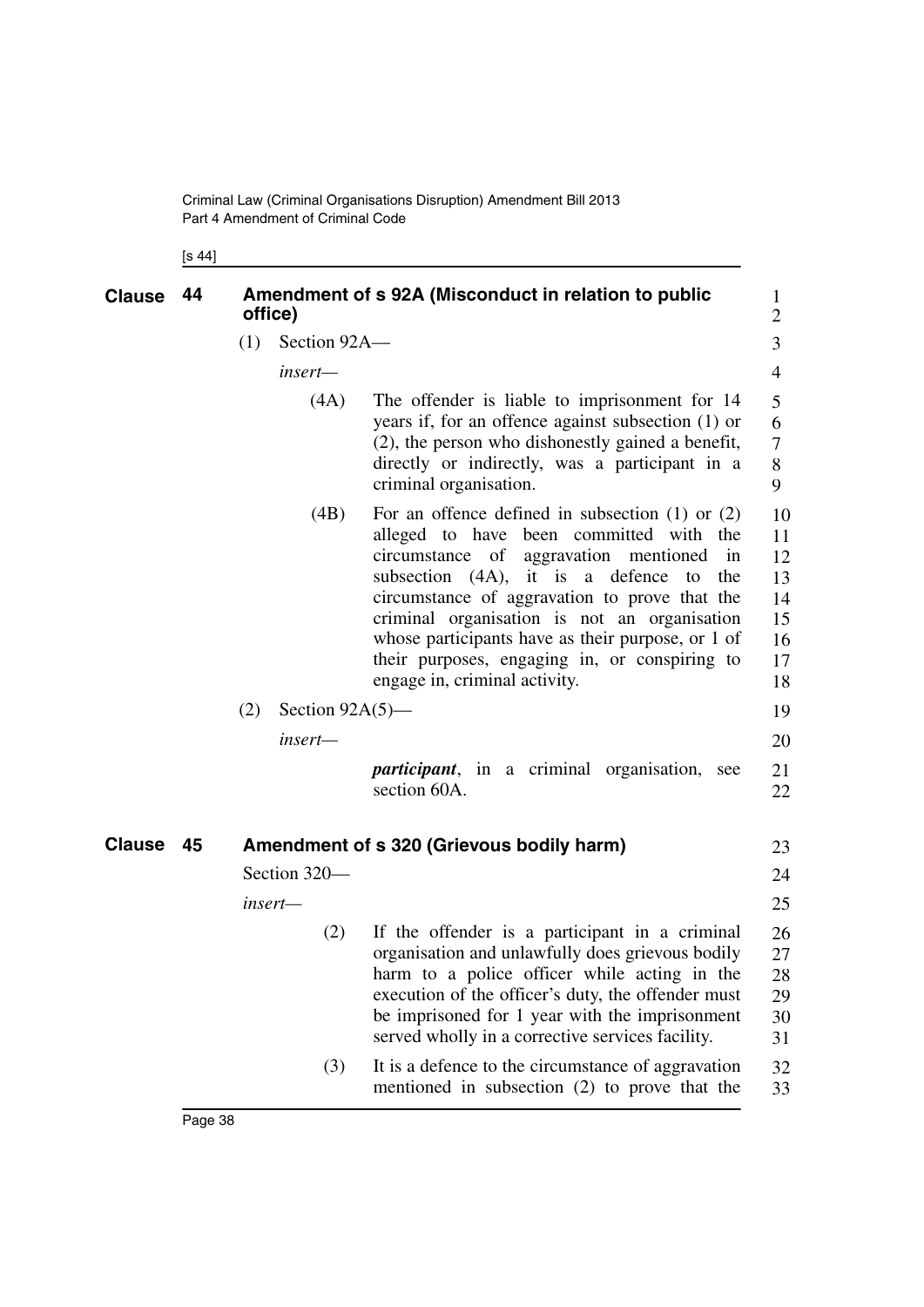Criminal Law (Criminal Organisations Disruption) Amendment Bill 2013 Part 4 Amendment of Criminal Code

[s 46]

|           |    |     | (4)                | criminal organisation is not an organisation<br>whose participants have as their purpose, or 1 of<br>their purposes, engaging in, or conspiring to<br>engage in, criminal activity.<br>In this section-<br><i>participant</i> , in a criminal organisation, see<br>section 60A.                                                    | $\mathbf{1}$<br>$\overline{2}$<br>$\overline{3}$<br>$\overline{4}$<br>5<br>6<br>$\overline{7}$ |
|-----------|----|-----|--------------------|------------------------------------------------------------------------------------------------------------------------------------------------------------------------------------------------------------------------------------------------------------------------------------------------------------------------------------|------------------------------------------------------------------------------------------------|
| Clause    | 46 |     |                    | <b>Amendment of s 340 (Serious assaults)</b>                                                                                                                                                                                                                                                                                       | 8                                                                                              |
|           |    | (1) | Section 340-       |                                                                                                                                                                                                                                                                                                                                    | 9                                                                                              |
|           |    |     | insert-            |                                                                                                                                                                                                                                                                                                                                    | 10                                                                                             |
|           |    |     | (1A)               | If the offender is a participant in a criminal<br>organisation and assaults a police officer in any<br>of the circumstances mentioned in paragraph (a)<br>of the maximum penalty for subsection $(1)$ , the<br>offender must be imprisoned for 1 year with the<br>imprisonment served wholly in a corrective<br>services facility. | 11<br>12<br>13<br>14<br>15<br>16<br>17                                                         |
|           |    |     | (1B)               | It is a defence to the circumstance of aggravation<br>mentioned in subsection (1A) to prove that the<br>criminal organisation is not an organisation<br>whose participants have as their purpose, or 1 of<br>their purposes, engaging in, or conspiring to<br>engage in, criminal activity.                                        | 18<br>19<br>20<br>21<br>22<br>23                                                               |
|           |    | (2) | Section $340(3)$ — |                                                                                                                                                                                                                                                                                                                                    | 24                                                                                             |
|           |    |     | insert-            |                                                                                                                                                                                                                                                                                                                                    | 25                                                                                             |
|           |    |     |                    | <i>participant</i> , in a criminal organisation,<br>see<br>section 60A.                                                                                                                                                                                                                                                            | 26<br>27                                                                                       |
| Clause 47 |    |     |                    | Amendment of s 408D (Obtaining or dealing with<br>identification information)                                                                                                                                                                                                                                                      | 28<br>29                                                                                       |
|           |    | (1) |                    | Section 408D, after subsection $(1)$ —                                                                                                                                                                                                                                                                                             | 30                                                                                             |
|           |    |     | insert-            |                                                                                                                                                                                                                                                                                                                                    | 31                                                                                             |
|           |    |     |                    | Dess 20                                                                                                                                                                                                                                                                                                                            |                                                                                                |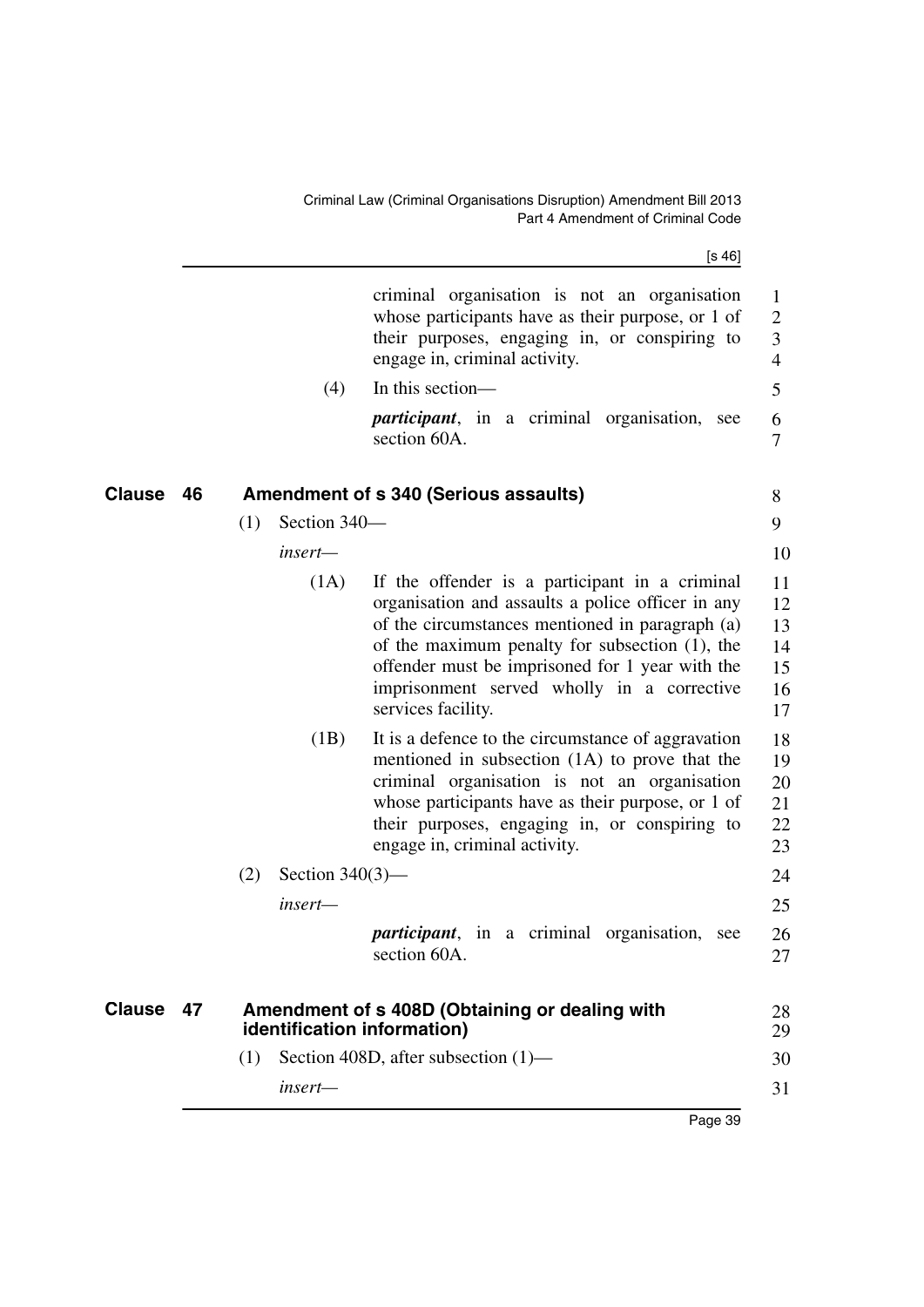Criminal Law (Criminal Organisations Disruption) Amendment Bill 2013 Part 4 Amendment of Criminal Code

[s 48]

|        |    | (1AA)                      | If the person obtaining or dealing with the<br>identification information supplies it to a<br>participant in a criminal organisation, the person<br>is liable to imprisonment for 7 years.                                                                                                                                                                                                                       | 1<br>$\overline{2}$<br>3<br>$\overline{4}$   |
|--------|----|----------------------------|------------------------------------------------------------------------------------------------------------------------------------------------------------------------------------------------------------------------------------------------------------------------------------------------------------------------------------------------------------------------------------------------------------------|----------------------------------------------|
|        |    | (1AB)                      | For an offence defined in subsection (1) alleged<br>to have been committed with the circumstance of<br>aggravation mentioned in subsection (1AA), it is<br>a defence to the circumstance of aggravation to<br>prove that the criminal organisation is not an<br>organisation whose participants have as their<br>purpose, or 1 of their purposes, engaging in, or<br>conspiring to engage in, criminal activity. | 5<br>6<br>$\tau$<br>8<br>9<br>10<br>11<br>12 |
|        |    | (2)<br>Section $408D(7)$ — |                                                                                                                                                                                                                                                                                                                                                                                                                  | 13                                           |
|        |    | insert—                    |                                                                                                                                                                                                                                                                                                                                                                                                                  | 14                                           |
|        |    |                            | <i>participant</i> , in a criminal organisation, see<br>section 60A.                                                                                                                                                                                                                                                                                                                                             | 15<br>16                                     |
| Clause | 48 | abstain from jurisdiction) | Amendment of s 552D (When Magistrates Court must                                                                                                                                                                                                                                                                                                                                                                 | 17<br>18                                     |
|        |    | Section 552D-              |                                                                                                                                                                                                                                                                                                                                                                                                                  | 19                                           |
|        |    | insert—                    |                                                                                                                                                                                                                                                                                                                                                                                                                  | 20                                           |
|        |    | (2A)                       | A Magistrates Court must abstain from dealing<br>summarily with a charge if the defendant is<br>alleged to be a vicious lawless associate under<br>the<br>Vicious<br>Lawless<br>Association<br>Disestablishment Act 2013.                                                                                                                                                                                        | 21<br>22<br>23<br>24<br>25                   |
| Clause | 49 | Insertion of new s 708A    |                                                                                                                                                                                                                                                                                                                                                                                                                  | 26                                           |
|        |    | Part 8, chapter 71—        |                                                                                                                                                                                                                                                                                                                                                                                                                  | 27                                           |
|        |    | insert—                    |                                                                                                                                                                                                                                                                                                                                                                                                                  | 28                                           |
|        |    |                            | 708A Criteria for recommending an entity be<br>declared a criminal organisation                                                                                                                                                                                                                                                                                                                                  | 29<br>30                                     |
|        |    | (1)                        | In deciding whether to recommend<br>an<br>amendment of the Criminal Code (Criminal                                                                                                                                                                                                                                                                                                                               | 31<br>32                                     |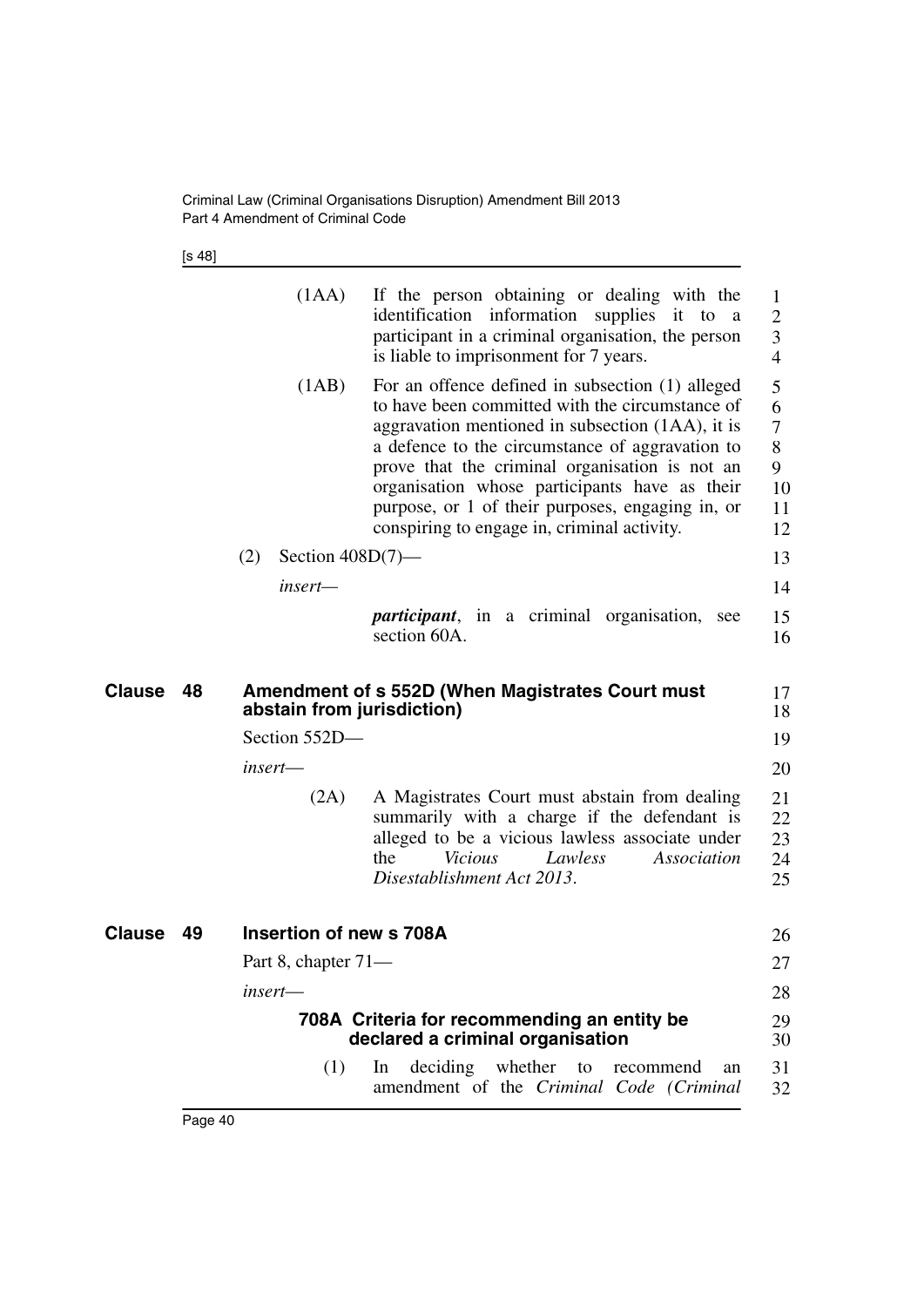[s 49]

| Organisations) Regulation 2013 to declare an<br>entity to be a criminal organisation, the Minister<br>may have regard to the following matters— |                                                                                                                                                                                                                                                                                 |                                  |
|-------------------------------------------------------------------------------------------------------------------------------------------------|---------------------------------------------------------------------------------------------------------------------------------------------------------------------------------------------------------------------------------------------------------------------------------|----------------------------------|
| (a)                                                                                                                                             | any information suggesting a link exists<br>between the entity and serious criminal<br>activity;                                                                                                                                                                                | $\overline{4}$<br>5<br>6         |
| (b)                                                                                                                                             | any convictions recorded in relation to-                                                                                                                                                                                                                                        | $\tau$                           |
|                                                                                                                                                 | current or former participants in the<br>(i)<br>entity; or                                                                                                                                                                                                                      | 8<br>9                           |
|                                                                                                                                                 | persons who associate, or have<br>(ii)<br>associated, with participants in the<br>entity;                                                                                                                                                                                       | 10<br>11<br>12                   |
| (c)                                                                                                                                             | any information suggesting current<br><b>or</b><br>former participants in the entity have been,<br>or are, involved in serious criminal activity<br>(whether directly or indirectly and whether<br>or not the involvement has resulted in any<br>convictions);                  | 13<br>14<br>15<br>16<br>17<br>18 |
| (d)                                                                                                                                             | any information suggesting participants in<br>an interstate or overseas chapter or branch<br>(however described) of the entity have as<br>their purpose, or 1 of their purposes,<br>organising, planning, facilitating, supporting<br>or engaging in serious criminal activity; | 19<br>20<br>21<br>22<br>23<br>24 |
| (e)                                                                                                                                             | any other matter the Minister considers<br>relevant.                                                                                                                                                                                                                            | 25<br>26                         |
|                                                                                                                                                 | In this section-                                                                                                                                                                                                                                                                | 27                               |
|                                                                                                                                                 | <i>conviction</i> means a finding of guilt by a court, or<br>the acceptance of a plea of guilty by a court,<br>whether or not a conviction is recorded.                                                                                                                         | 28<br>29<br>30                   |
|                                                                                                                                                 | serious criminal activity see the Criminal<br>Organisation Act 2009, section 6.                                                                                                                                                                                                 | 31<br>32                         |
|                                                                                                                                                 | <i>participant</i> , in an entity, means a person who-                                                                                                                                                                                                                          | 33                               |

 $(2)$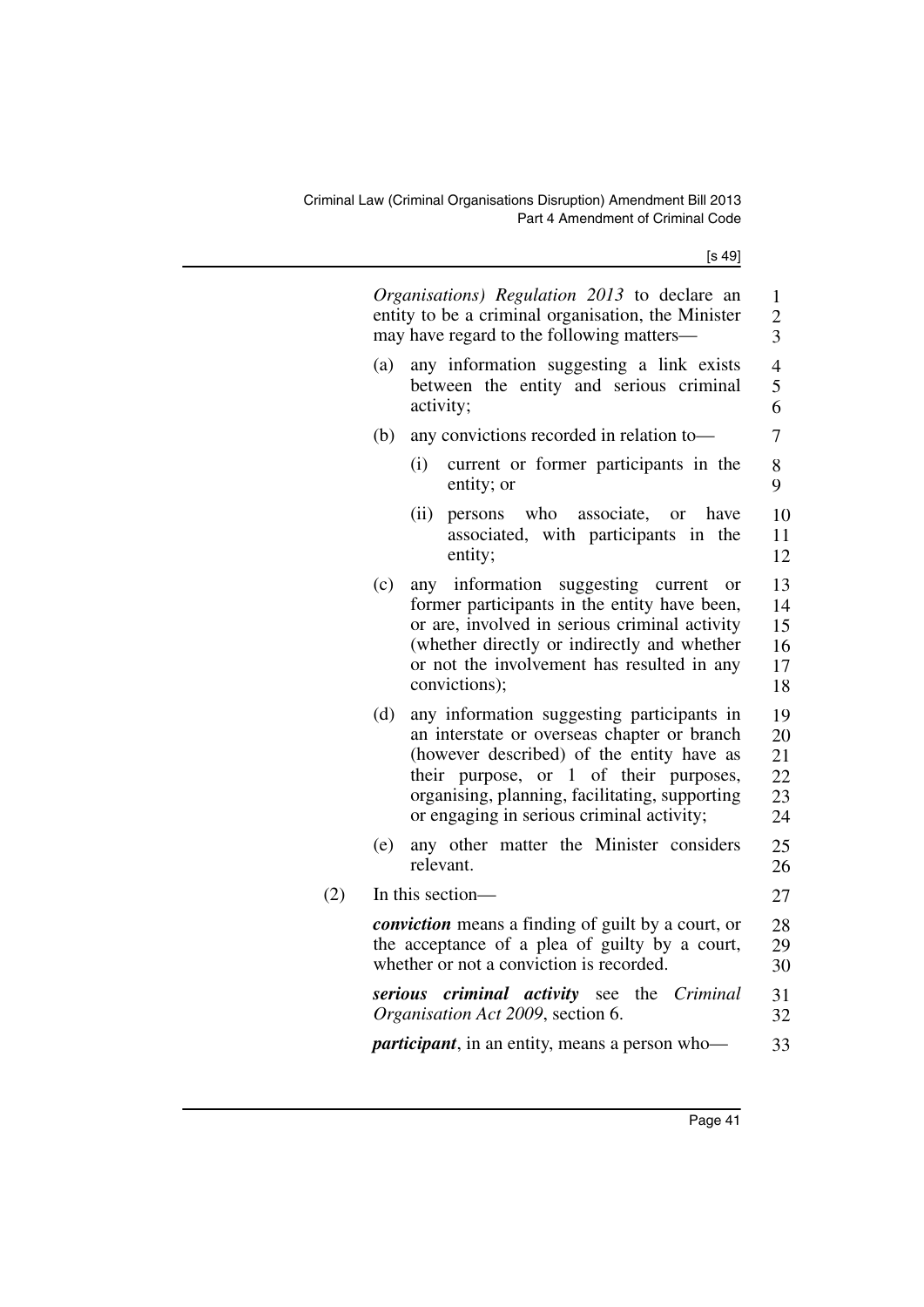Criminal Law (Criminal Organisations Disruption) Amendment Bill 2013 Part 5 Amendment of Penalties and Sentences Act 1992

| ٠<br>×<br>۰, |
|--------------|
|--------------|

|               |        | (a)                           | (whether by words or conduct, or in any<br>other way) asserts, declares or advertises his<br>or her membership of, or association with,<br>the entity; or | 1<br>$\overline{2}$<br>3<br>$\overline{4}$ |
|---------------|--------|-------------------------------|-----------------------------------------------------------------------------------------------------------------------------------------------------------|--------------------------------------------|
|               |        | (b)                           | (whether by words or conduct, or in any<br>other way) seeks to be a member of, or to be<br>associated with, the entity; or                                | 5<br>6<br>7                                |
|               |        | (c)                           | has attended more than 1 meeting<br><sub>or</sub><br>gathering of persons who participate in the<br>affairs of the entity in any way; or                  | 8<br>9<br>10                               |
|               |        | (d)                           | has taken part on any 1 or more occasions in<br>the affairs of the entity in any other way.                                                               | 11<br>12                                   |
|               | Part 5 |                               | <b>Amendment of Penalties and</b>                                                                                                                         | 13                                         |
|               |        |                               | <b>Sentences Act 1992</b>                                                                                                                                 | 14                                         |
| <b>Clause</b> | 50     | <b>Act amended</b>            |                                                                                                                                                           | 15                                         |
|               |        |                               | This part amends the <i>Penalties and Sentences Act 1992</i> .                                                                                            | 16                                         |
| <b>Clause</b> | 51     |                               | Amendment of s 160A (Application of ss 160B-160D)                                                                                                         | 17                                         |
|               |        | Section $160A(4)$ , examples— |                                                                                                                                                           | 18                                         |
|               |        | $insert$ —                    |                                                                                                                                                           | 19                                         |
|               |        |                               | a provision providing that a minimum term of<br>imprisonment be served                                                                                    | 20<br>21                                   |

| Clause<br>52 | Amendment of s 187 (Disqualification from holding<br><b>Queensland driver licence)</b> | 22<br>23 |
|--------------|----------------------------------------------------------------------------------------|----------|
|              | Section 187(2) and $(3)$ —                                                             | 24       |
|              | <i>renumber</i> as section $187(3)$ and (4).                                           | 25       |
|              | Section 187-                                                                           | 26       |
|              |                                                                                        |          |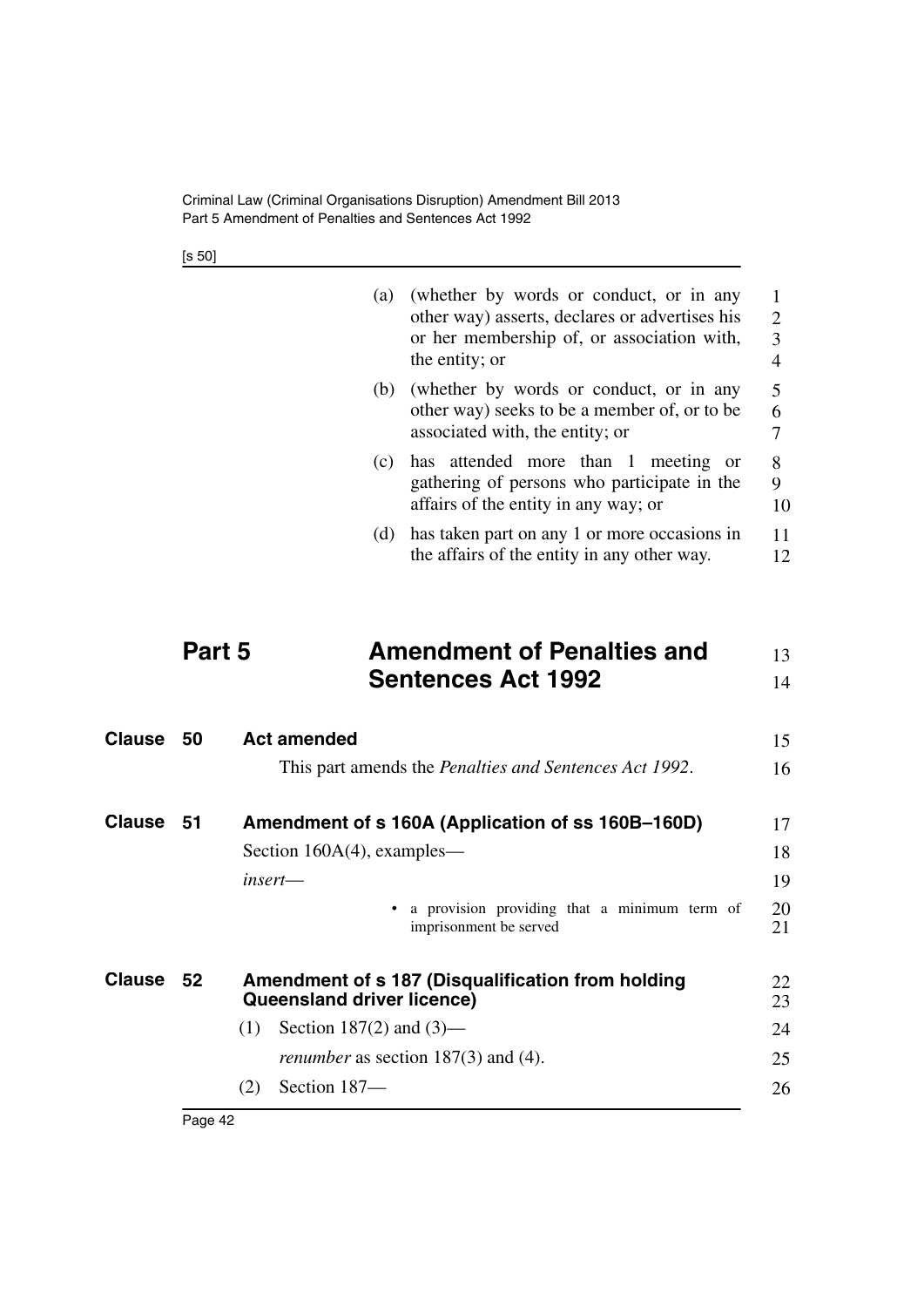[s 52]

|     | insert—       |                                                                                                                                                                                                                                                                                                                                                                                                                                                                                                             | $\mathbf{1}$                                                                               |
|-----|---------------|-------------------------------------------------------------------------------------------------------------------------------------------------------------------------------------------------------------------------------------------------------------------------------------------------------------------------------------------------------------------------------------------------------------------------------------------------------------------------------------------------------------|--------------------------------------------------------------------------------------------|
|     | (2)           | However, if the offender is convicted of a<br>prescribed offence (whether or not the offence<br>was committed in connection with, or arose out<br>of, the driving of a motor vehicle), the court<br>must, in addition to any sentence that it may<br>impose, order that the offender is, from the time<br>of the conviction, disqualified absolutely, or for a<br>period, not less than 3 months, as is ordered by<br>court, from holding or obtaining<br>the<br><sub>a</sub><br>Queensland driver licence. | $\overline{\mathbf{c}}$<br>$\frac{3}{4}$<br>5<br>6<br>$\sqrt{ }$<br>$8\,$<br>9<br>10<br>11 |
| (3) |               | Section 187(4), as renumbered, 'subsection $(1)$ '—                                                                                                                                                                                                                                                                                                                                                                                                                                                         | 12                                                                                         |
|     | omit, insert- |                                                                                                                                                                                                                                                                                                                                                                                                                                                                                                             | 13                                                                                         |
|     | this section  |                                                                                                                                                                                                                                                                                                                                                                                                                                                                                                             | 14                                                                                         |
| (4) |               | Section 187(4), as renumbered—                                                                                                                                                                                                                                                                                                                                                                                                                                                                              | 15                                                                                         |
|     | insert—       |                                                                                                                                                                                                                                                                                                                                                                                                                                                                                                             | 16                                                                                         |
|     |               | <i>prescribed offence</i> means an offence against any<br>of the following provisions of the Criminal<br>$Code-$                                                                                                                                                                                                                                                                                                                                                                                            | 17<br>18<br>19                                                                             |
|     | (a)           | section 60A;                                                                                                                                                                                                                                                                                                                                                                                                                                                                                                | 20                                                                                         |
|     | (b)           | section 60B;                                                                                                                                                                                                                                                                                                                                                                                                                                                                                                | 21                                                                                         |
|     | (c)           | section 60C;                                                                                                                                                                                                                                                                                                                                                                                                                                                                                                | 22                                                                                         |
|     |               | section 72, if the offender is convicted of the<br>(d)<br>with<br>the<br>offence<br>circumstance<br>of<br>aggravation mentioned in section $72(2)$ .                                                                                                                                                                                                                                                                                                                                                        | 23<br>24<br>25                                                                             |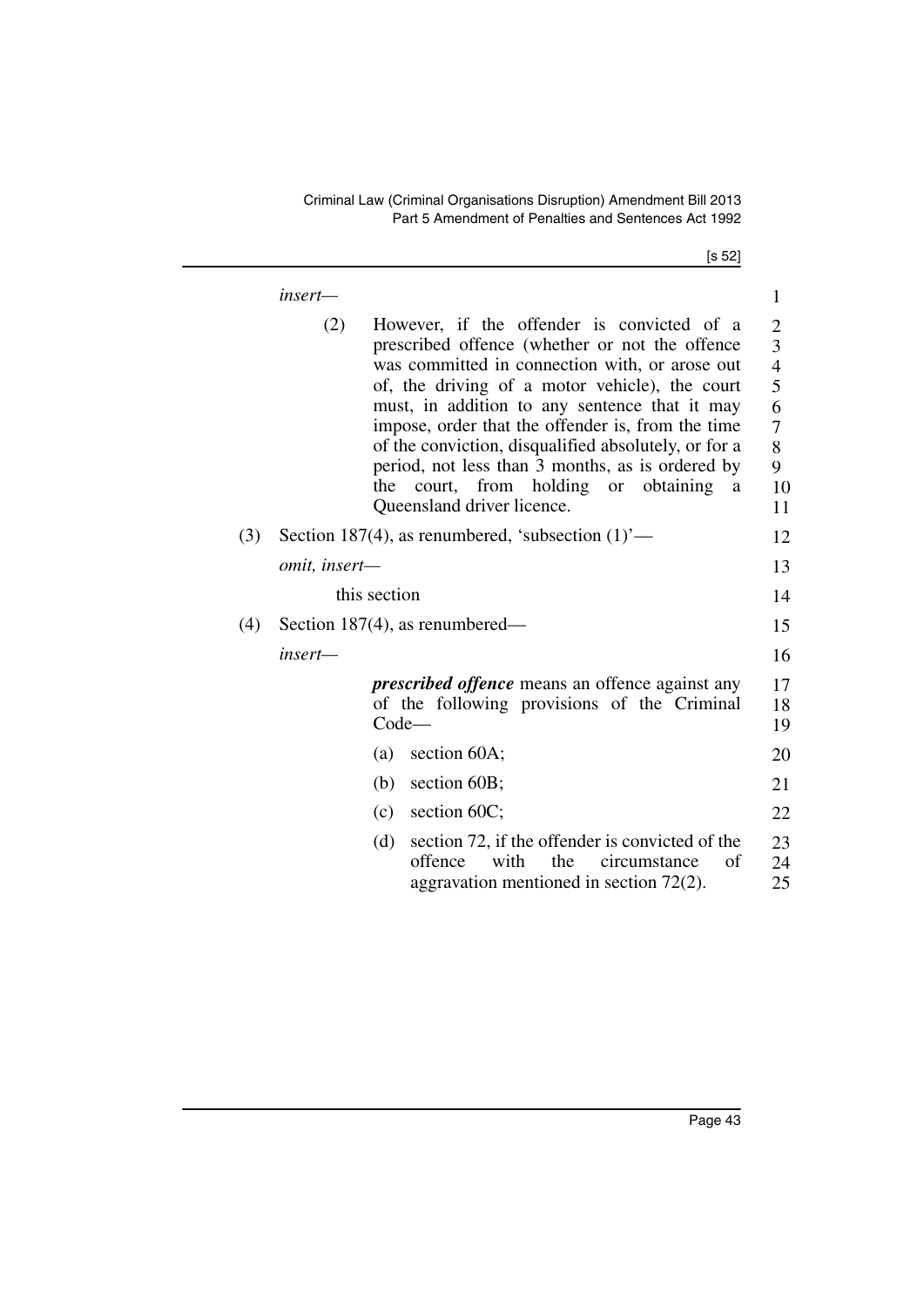[s 53]

| Part 6 |    |                    | <b>Amendment of Police Powers</b><br>and Responsibilities Act 2000                                                                                         |                      |
|--------|----|--------------------|------------------------------------------------------------------------------------------------------------------------------------------------------------|----------------------|
| Clause | 53 | <b>Act amended</b> |                                                                                                                                                            | 3                    |
|        |    | 2000.              | This part amends the <i>Police Powers and Responsibilities Act</i>                                                                                         | 4<br>5               |
| Clause | 54 |                    | Amendment of s 29 (Searching persons without warrant)                                                                                                      | 6                    |
|        |    | Section 29-        |                                                                                                                                                            | 7                    |
|        |    | insert—            |                                                                                                                                                            | 8                    |
|        |    | (1A)               | A police officer who reasonably suspects a<br>person is a participant in a criminal organisation<br>may, without a warrant,<br>do any of the<br>following— | 9<br>10<br>11<br>12  |
|        |    |                    | (a) stop and detain the person;                                                                                                                            | 13                   |
|        |    |                    | search the person and anything in the<br>(b)<br>person's possession for anything that may<br>provide evidence of the commission of an<br>offence.          | 14<br>15<br>16<br>17 |
| Clause | 55 |                    | Amendment of s 32 (Prescribed circumstances for<br>searching vehicle without warrant)                                                                      | 18<br>19             |
|        |    |                    | Section 32, after 'warrant are that'—                                                                                                                      | 20                   |
|        |    | insert—            |                                                                                                                                                            | 21                   |
|        |    |                    | the vehicle is being used by, or is in the possession of,<br>a participant in a criminal organisation or                                                   | 22<br>23             |
| Clause | 56 | name and address)  | Amendment of s 40 (Person may be required to state                                                                                                         | 24<br>25             |
|        |    | Section 40-        |                                                                                                                                                            | 26                   |
|        |    | insert—            |                                                                                                                                                            | 27                   |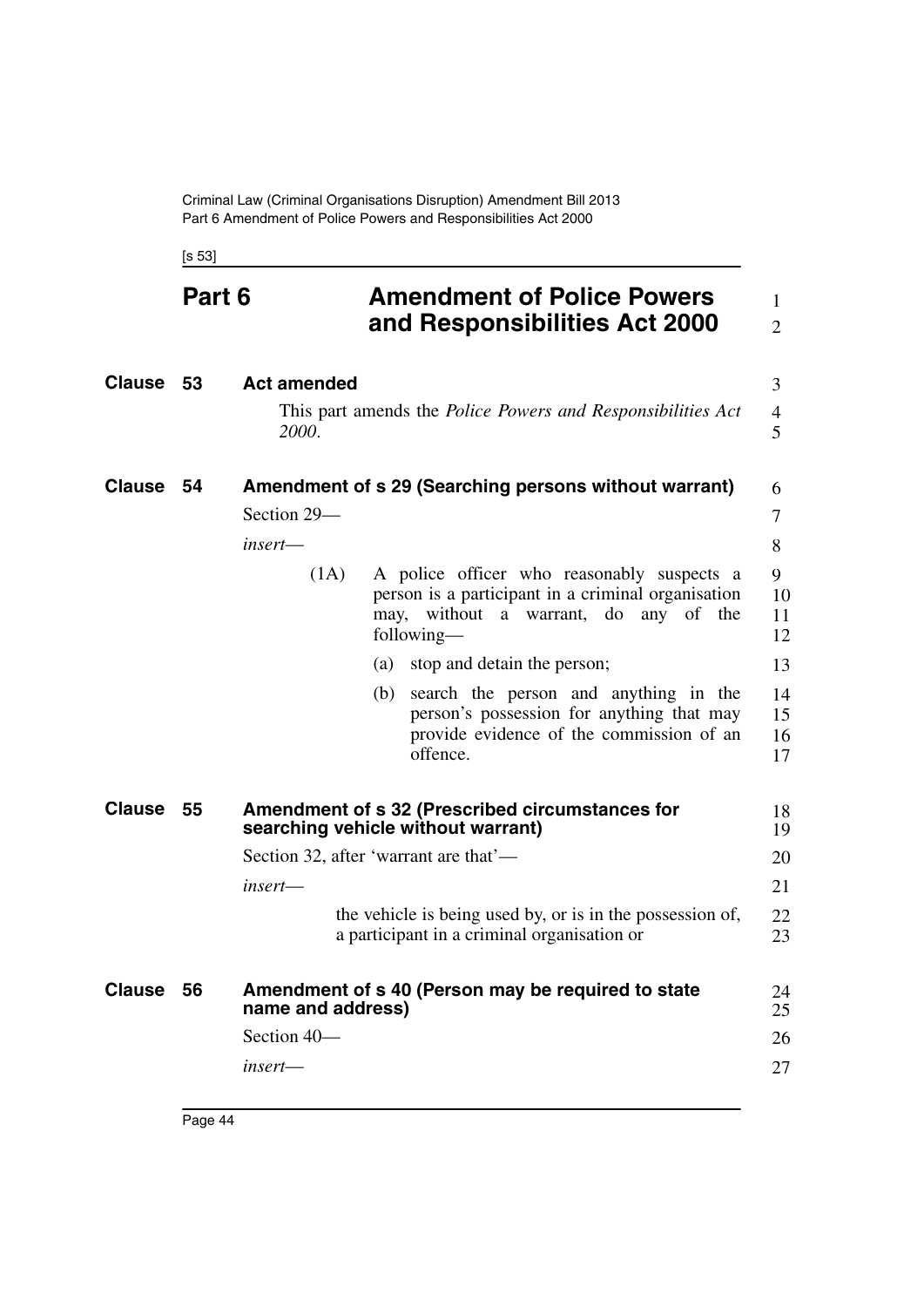Criminal Law (Criminal Organisations Disruption) Amendment Bill 2013 Part 6 Amendment of Police Powers and Responsibilities Act 2000

[s 57]

|              | (2A)        | $If$ —                                                                                                                                                                                                                                                                           | $\mathbf{1}$                     |
|--------------|-------------|----------------------------------------------------------------------------------------------------------------------------------------------------------------------------------------------------------------------------------------------------------------------------------|----------------------------------|
|              |             | a police officer reasonably suspects the<br>(a)                                                                                                                                                                                                                                  | $\overline{2}$                   |
|              |             | person is a person mentioned in section<br>$41(ba)(i)$ or is a person mentioned in section                                                                                                                                                                                       | 3<br>$\overline{4}$              |
|              |             | $41(ba)(ii)$ ; and                                                                                                                                                                                                                                                               | 5                                |
|              |             | (b) the person can not provide evidence of the<br>correctness of the stated name or address<br>when the requirement is made;                                                                                                                                                     | 6<br>7<br>8                      |
|              |             | the person may be detained for a reasonable time<br>to confirm the correctness of the stated name and<br>address.                                                                                                                                                                | 9<br>10<br>11                    |
|              | (2B)        | If the police officer reasonably suspects it is<br>necessary to do so to confirm the correctness of<br>the stated name given by a person mentioned in<br>subsection $(2A)$ , the police officer may take or<br>photograph all or any of the person's identifying<br>particulars. | 12<br>13<br>14<br>15<br>16<br>17 |
|              | (2C)        | If the person is not proceeded against for an<br>identifying particulars offence within 12 months,<br>the identifying particulars must be destroyed<br>within a reasonable time in the presence of a<br>justice.                                                                 | 18<br>19<br>20<br>21<br>22       |
| Clause<br>57 |             | Amendment of s 41 (Prescribed circumstances for<br>requiring name and address)                                                                                                                                                                                                   | 23<br>24                         |
|              | Section 41- |                                                                                                                                                                                                                                                                                  | 25                               |
|              | insert—     |                                                                                                                                                                                                                                                                                  | 26                               |
|              |             | (ba) a police officer—                                                                                                                                                                                                                                                           | 27                               |
|              |             | (i)<br>reasonably suspects the person is a<br>participant in a criminal organisation;<br><b>or</b>                                                                                                                                                                               | 28<br>29<br>30                   |
|              |             | finds the person at a prescribed place as<br>(ii)<br>defined under the Criminal Code,<br>section 60B; or                                                                                                                                                                         | 31<br>32<br>33                   |
|              |             |                                                                                                                                                                                                                                                                                  |                                  |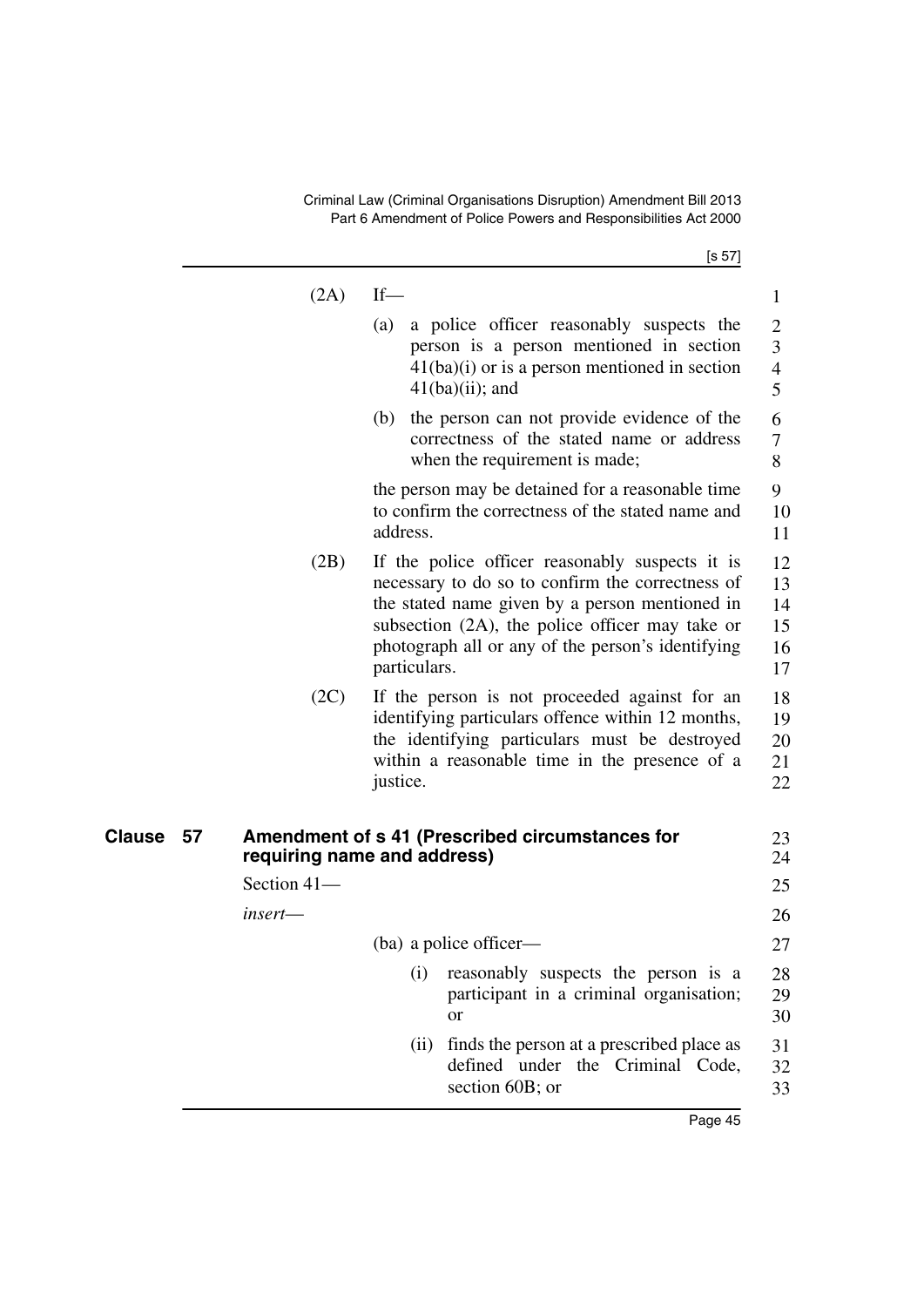|               |        | Part 6 Amendment of Police Powers and Responsibilities Act 2000                                         |                          |
|---------------|--------|---------------------------------------------------------------------------------------------------------|--------------------------|
|               | [s 58] |                                                                                                         |                          |
|               |        | (iii) finds the person at a prescribed event as<br>defined under the Criminal Code,<br>section 60B;     | 1<br>$\overline{2}$<br>3 |
| <b>Clause</b> | 58     | Amendment of s 42 (Power for age-related offences and<br>for particular motor vehicle related purposes) | 4<br>5                   |
|               |        | Section $42(1)(c)(i)$ , after 'chapter $4'$ —                                                           | 6                        |
|               |        | insert—                                                                                                 | 7                        |
|               |        | or $4A$                                                                                                 | 8                        |
| <b>Clause</b> | 59     | Amendment of s 60 (Stopping vehicles for prescribed<br>purposes)                                        | 9<br>10                  |
|               |        | Section $60(3)(h)$ , after 'chapter $4'$ —                                                              | 11                       |
|               |        | insert—                                                                                                 | 12                       |
|               |        | or $4A$                                                                                                 | 13                       |
| <b>Clause</b> | 60     | Insertion of new ch 4A                                                                                  | 14                       |
|               |        | After chapter 4—                                                                                        | 15                       |
|               |        | $insert$ —                                                                                              | 16                       |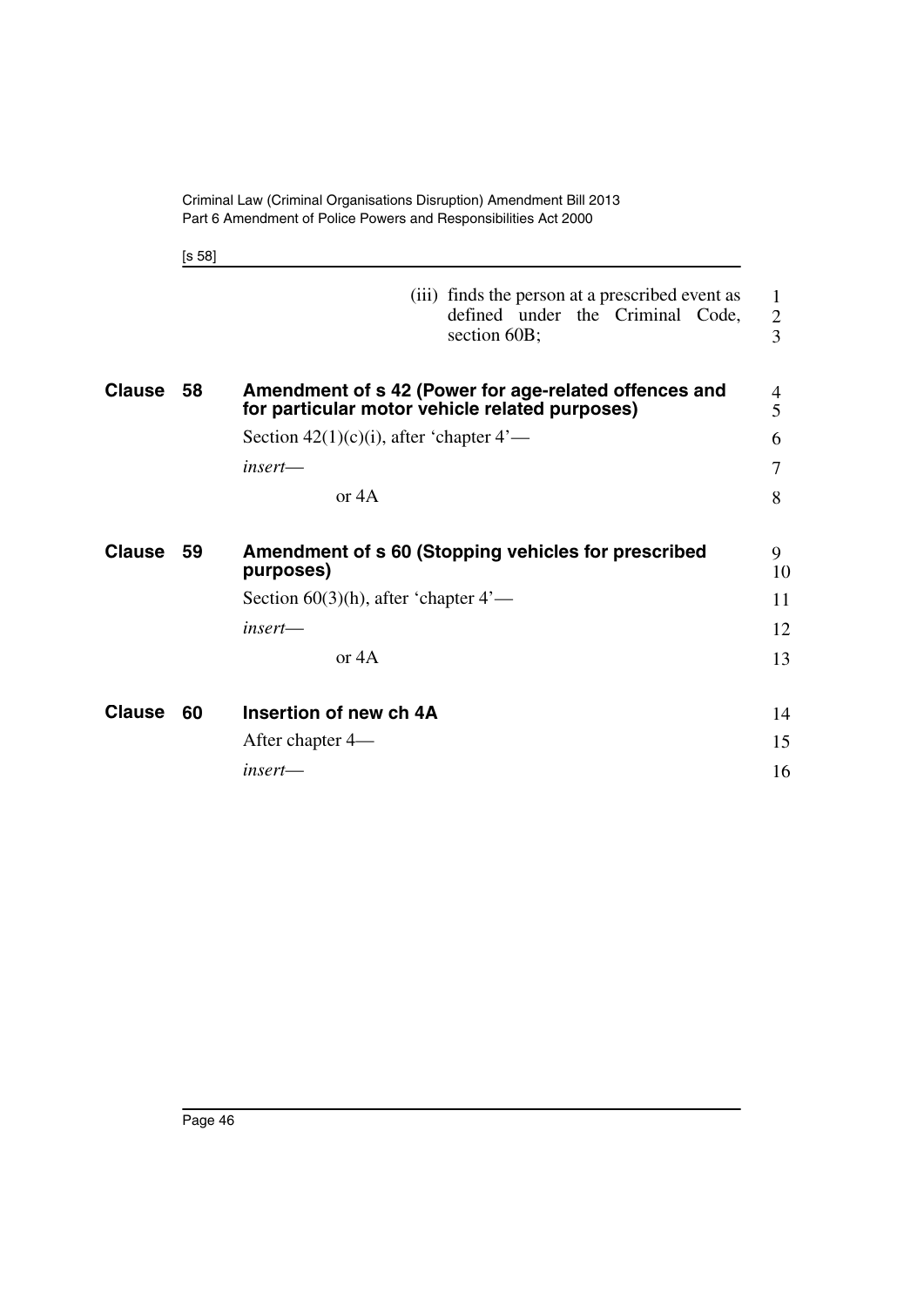Criminal Law (Criminal Organisations Disruption) Amendment Bill 2013 Part 6 Amendment of Police Powers and Responsibilities Act 2000

|                            | <b>Chapter 4A Motor vehicle</b><br>forfeiture for<br>particular criminal<br>organisation<br><b>offences</b>                                                                                                            | 1<br>$\overline{2}$<br>3<br>$\overline{4}$<br>5 |
|----------------------------|------------------------------------------------------------------------------------------------------------------------------------------------------------------------------------------------------------------------|-------------------------------------------------|
| Part 1                     | <b>Preliminary</b>                                                                                                                                                                                                     | 6                                               |
| <b>Division 1</b>          | Interpretation                                                                                                                                                                                                         | 7                                               |
| 123A Definitions for ch 4A |                                                                                                                                                                                                                        | 8                                               |
| In this chapter—           |                                                                                                                                                                                                                        | 9                                               |
|                            | <i>criminal organisation offence see section 123B.</i>                                                                                                                                                                 | 10                                              |
| plates.                    | <i>immobilise</i> , for a motor vehicle, includes restrict<br>the use of the motor vehicle by way of an<br>immobilising device<br><sub>or</sub><br>the<br>removal<br>and<br>confiscation of the motor vehicle's number | 11<br>12<br>13<br>14<br>15                      |
|                            | <i>immobilising device</i> , for a motor vehicle,<br>includes a wheel clamp.                                                                                                                                           | 16<br>17                                        |
|                            | <i>immobilising notice</i> , for a criminal organisation<br>offence, see section $123T(2)$ .                                                                                                                           | 18<br>19                                        |
|                            | <i>impounding notice</i> , for a criminal organisation<br>offence, see section $123T(2)$ .                                                                                                                             | 20<br>21                                        |
|                            | <i>number plate</i> means a plate or other device<br>designed to be attached to a motor vehicle to<br>identify the motor vehicle.                                                                                      | 22<br>23<br>24                                  |
| $123K(2)$ .                | number plate confiscation notice see section                                                                                                                                                                           | 25<br>26                                        |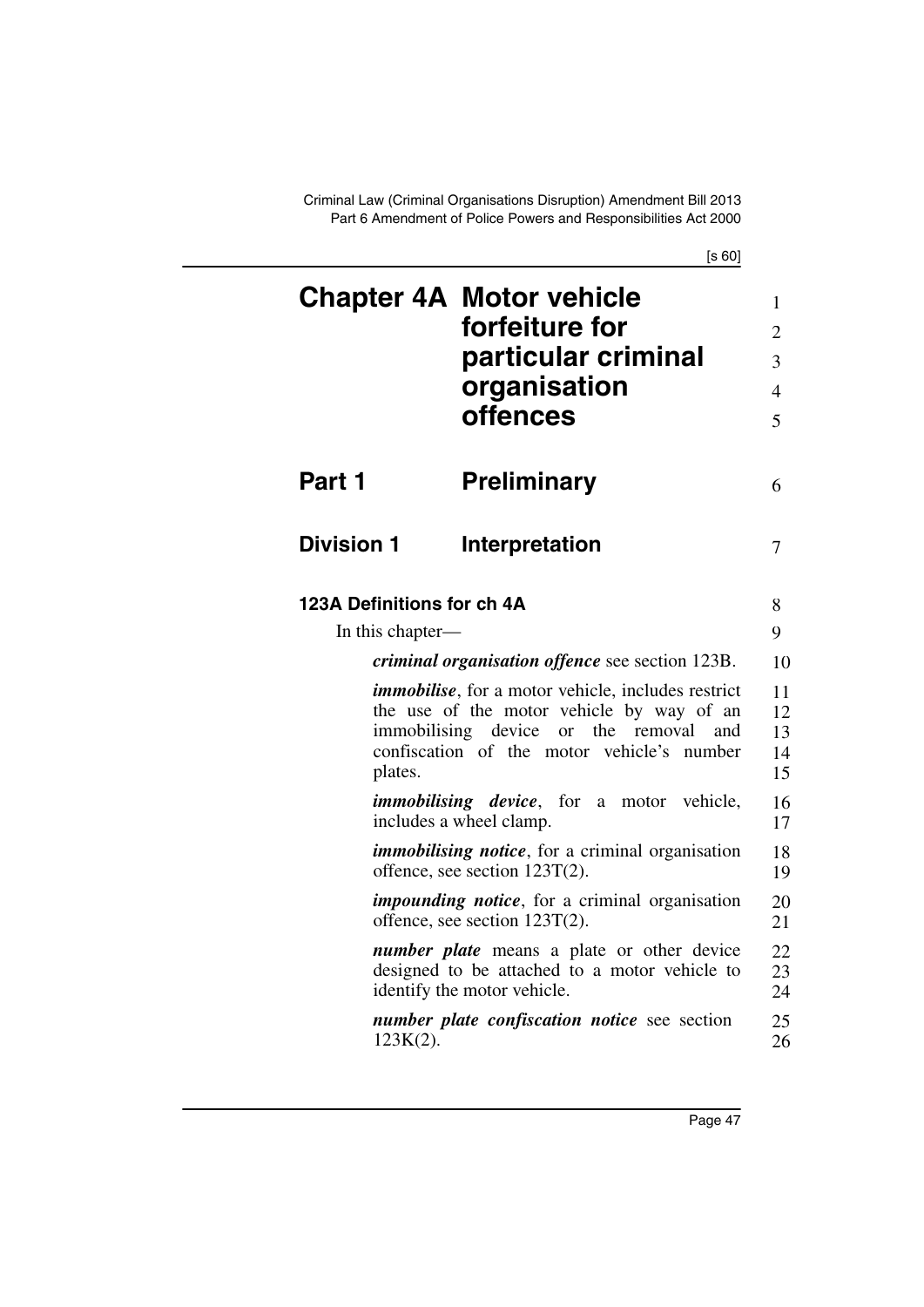<span id="page-49-0"></span>

|     | <i>usual possessor</i> , of a motor vehicle, means a<br>person other than an owner of the vehicle who<br>usually has lawful possession of the vehicle.                                                                                     | $\mathbf{1}$<br>$\overline{c}$<br>3 |
|-----|--------------------------------------------------------------------------------------------------------------------------------------------------------------------------------------------------------------------------------------------|-------------------------------------|
|     | <i>vehicle production notice</i> , for a<br>criminal<br>organisation offence, see section 123N(2).                                                                                                                                         | $\overline{4}$<br>5                 |
|     | 123B Meaning of criminal organisation offence                                                                                                                                                                                              | 6                                   |
| (1) | A criminal organisation offence means any of<br>the following offences-                                                                                                                                                                    | 7<br>8                              |
|     | an offence against the Criminal Code,<br>(a)<br>section 60A, 60B or 60C committed in<br>relation to a motor vehicle;                                                                                                                       | 9<br>10<br>11                       |
|     | an offence against the Criminal Code,<br>(b)<br>section 72 committed in relation to a motor<br>vehicle<br>and<br>with the circumstance<br>of<br>aggravation mentioned in section $72(2)$ ;                                                 | 12<br>13<br>14<br>15                |
|     | (c)<br>an offence against section 754 if the driver is<br>a participant in a criminal organisation.                                                                                                                                        | 16<br>17                            |
| (2) | For subsection $(1)(a)$ and $(b)$ , an offence is<br>committed in relation to a motor vehicle if the<br>vehicle is used by the offender in connection with<br>the commission of the offence, including, for<br>example, using the vehicle— | 18<br>19<br>20<br>21<br>22          |
|     | to drive to or from the place where the<br>(a)<br>offence is committed; or                                                                                                                                                                 | 23<br>24                            |
|     | during the commission of the offence.<br>(b)                                                                                                                                                                                               | 25                                  |
|     | 123C References to motor vehicle includes<br>motorbike                                                                                                                                                                                     | 26<br>27                            |
|     | To remove any doubt, it is declared that a reference in<br>this chapter to a motor vehicle in relation to a criminal<br>organisation<br>includes<br>offence<br>reference<br>$\rm{a}$<br>to<br>a<br>motorbike.                              | 28<br>29<br>30<br>31                |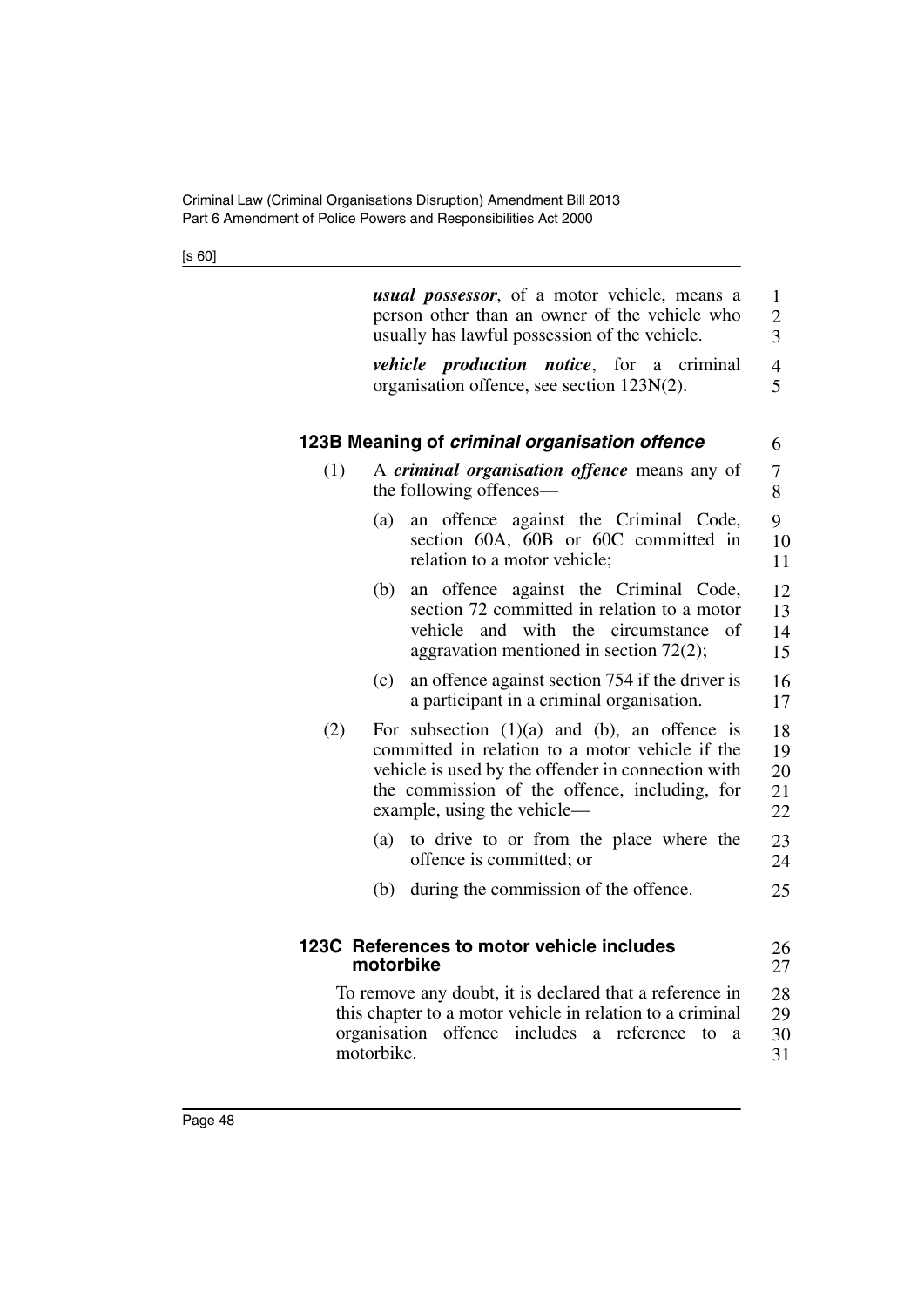Criminal Law (Criminal Organisations Disruption) Amendment Bill 2013 Part 6 Amendment of Police Powers and Responsibilities Act 2000

<span id="page-50-0"></span>

| 123D              | When a person is charged for this chapter in<br>relation to a criminal organisation offence                                                                                                                                                                  | $\mathbf{1}$<br>2             |
|-------------------|--------------------------------------------------------------------------------------------------------------------------------------------------------------------------------------------------------------------------------------------------------------|-------------------------------|
| (1)               | This section applies for this chapter if a<br>proceeding for a criminal organisation offence is<br>started against a person by notice to appear or<br>arrest.                                                                                                | 3<br>$\overline{4}$<br>5<br>6 |
| (2)               | If the proceeding is started by notice to appear,<br>the person is taken to be charged with having<br>committed the offence when the notice to appear<br>is issued and served on the person.                                                                 | $\tau$<br>8<br>9<br>10        |
| (3)               | If the proceeding is started by arrest, the person is<br>taken to be charged with having committed the<br>offence when the person is arrested.                                                                                                               | 11<br>12<br>13                |
|                   | 123E Punishment under this chapter is in addition<br>to other punishment for the same offence                                                                                                                                                                | 14<br>15                      |
|                   | The impounding or forfeiture of a motor vehicle under<br>this chapter arising out of the commission of a<br>criminal organisation offence is in addition to any<br>other penalty that may be imposed on the person for<br>the criminal organisation offence. | 16<br>17<br>18<br>19<br>20    |
| <b>Division 2</b> | <b>Relationship with other</b><br>legislation                                                                                                                                                                                                                | 21<br>22                      |
|                   | <b>123F National Credit Code</b>                                                                                                                                                                                                                             | 23                            |
|                   | Nothing in this chapter affects the rights of a credit                                                                                                                                                                                                       | 24                            |
|                   | provider to repossess a motor vehicle under the<br>National Credit Code and sell it.                                                                                                                                                                         | 25<br>26                      |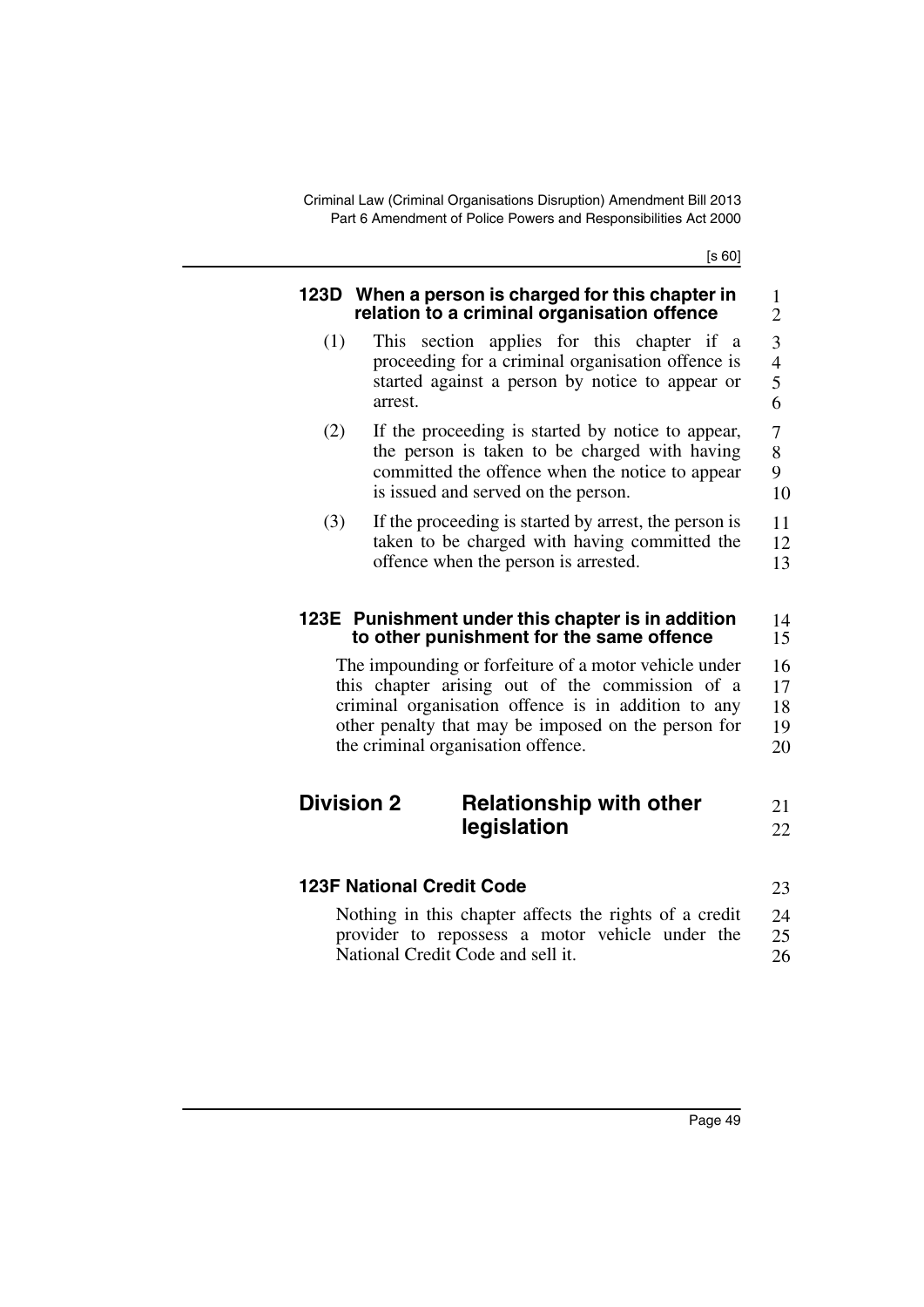<span id="page-51-0"></span>

| Part 2            |               | <b>Impounding motor</b><br>vehicles and forfeiture<br>of motor vehicles                                                                                                                                                                                                                                                                                                                                               | 1<br>$\overline{2}$<br>$\overline{3}$        |
|-------------------|---------------|-----------------------------------------------------------------------------------------------------------------------------------------------------------------------------------------------------------------------------------------------------------------------------------------------------------------------------------------------------------------------------------------------------------------------|----------------------------------------------|
| <b>Division 1</b> |               | Impounding powers and<br>forfeiture of vehicles in<br>particular circumstances                                                                                                                                                                                                                                                                                                                                        | 4<br>5<br>6                                  |
|                   |               | 123G Impounding motor vehicles for criminal<br>organisation offence                                                                                                                                                                                                                                                                                                                                                   | 7<br>8                                       |
| (1)               |               | A police officer may impound a motor vehicle if<br>the driver of the motor vehicle is charged with<br>having committed a criminal organisation<br>offence in relation to the motor vehicle.                                                                                                                                                                                                                           | 9<br>10<br>11<br>12                          |
|                   | Note—         |                                                                                                                                                                                                                                                                                                                                                                                                                       | 13                                           |
|                   | section 123D. | For when a person is charged with an offence, see                                                                                                                                                                                                                                                                                                                                                                     | 14<br>15                                     |
| (2)               | vehicle.      | A motor vehicle impounded under subsection (1)<br>may be impounded until the end of the<br>proceedings for<br>all charges of criminal<br>organisation offences in relation to the motor                                                                                                                                                                                                                               | 16<br>17<br>18<br>19<br>20                   |
|                   | Note—         |                                                                                                                                                                                                                                                                                                                                                                                                                       | 21                                           |
|                   | organisation. | See section 123ZX about the release of a motor vehicle<br>if the driver of the motor vehicle is found not guilty of<br>the criminal organisation offence, the proceeding for the<br>criminal organisation offence is discontinued, or the<br>driver is found guilty of an offence against a provision<br>mentioned in section $123B(1)(b)$ or (c) but not in the<br>circumstance of being a participant in a criminal | 22<br>23<br>24<br>25<br>26<br>27<br>28<br>29 |
| (3)               |               | This section applies subject to division 5.                                                                                                                                                                                                                                                                                                                                                                           | 30                                           |
|                   | Note—         |                                                                                                                                                                                                                                                                                                                                                                                                                       | 31                                           |
|                   |               | Division 5 contains provisions relating to applications<br>for release of impounded motor vehicles.                                                                                                                                                                                                                                                                                                                   | 32<br>33                                     |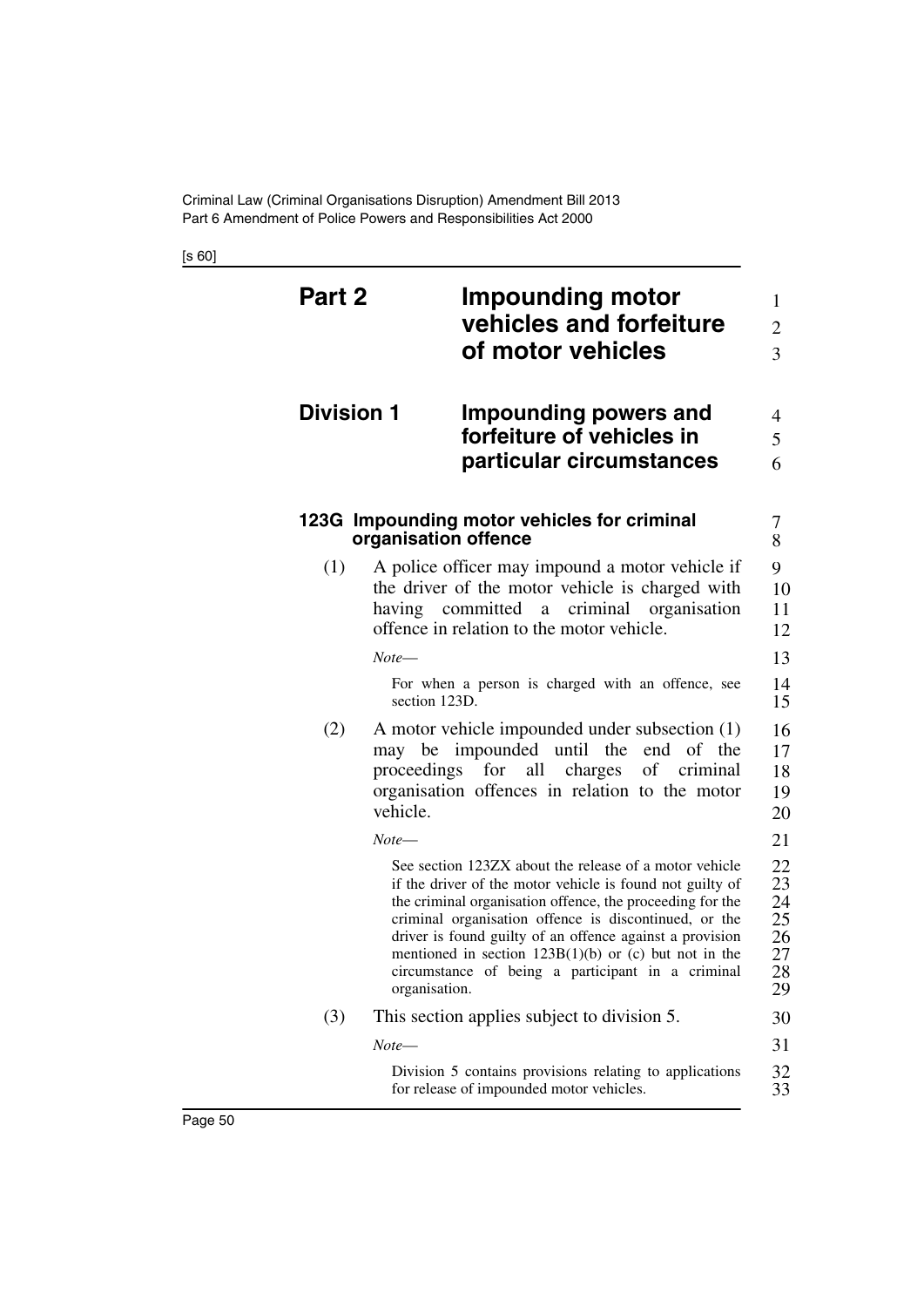<span id="page-52-0"></span>

|     | 123H Forfeiture of motor vehicles if driver found<br>guilty of criminal organisation offence                                                                                                                                           | 1<br>$\overline{2}$           |
|-----|----------------------------------------------------------------------------------------------------------------------------------------------------------------------------------------------------------------------------------------|-------------------------------|
| (1) | This section applies in relation to a motor vehicle<br>impounded under section 123G if the driver of<br>the motor vehicle is found guilty of the criminal<br>organisation offence.                                                     | 3<br>$\overline{4}$<br>5<br>6 |
| (2) | On the driver being found guilty—                                                                                                                                                                                                      | 7                             |
|     | (a)<br>the motor vehicle becomes the property of<br>the State; and                                                                                                                                                                     | 8<br>9                        |
|     | any right of a person to enforce a security<br>(b)<br>under<br>the<br>Personal<br>interest<br>Property<br>Securities Act 2009 (Cwlth) against a person<br>other than the State by taking possession of<br>the vehicle is extinguished. | 10<br>11<br>12<br>13<br>14    |
| (3) | This section applies subject to division 5.                                                                                                                                                                                            | 15                            |
|     | Note—                                                                                                                                                                                                                                  | 16                            |
|     | Under division 5 the commissioner may grant an<br>application for the release of an impounded motor<br>vehicle.                                                                                                                        | 17<br>18<br>19                |
| (4) | However, subsection (5) applies if—                                                                                                                                                                                                    | 20                            |
|     | before the driver of the motor vehicle is<br>(a)<br>found guilty of the criminal organisation<br>offence, the motor vehicle is released under<br>section 123X, 123Z or 123ZB with<br><sub>a</sub><br>condition; and                    | 21<br>22<br>23<br>24<br>25    |
|     | the motor vehicle is later impounded under<br>(b)<br>section 123ZJ because of a breach of the<br>condition.                                                                                                                            | 26<br>27<br>28                |
| (5) | Subsection (2) applies in relation to the motor<br>vehicle as if the motor vehicle had not been<br>released under section 123X, 123Z or 123ZB.                                                                                         | 29<br>30<br>31                |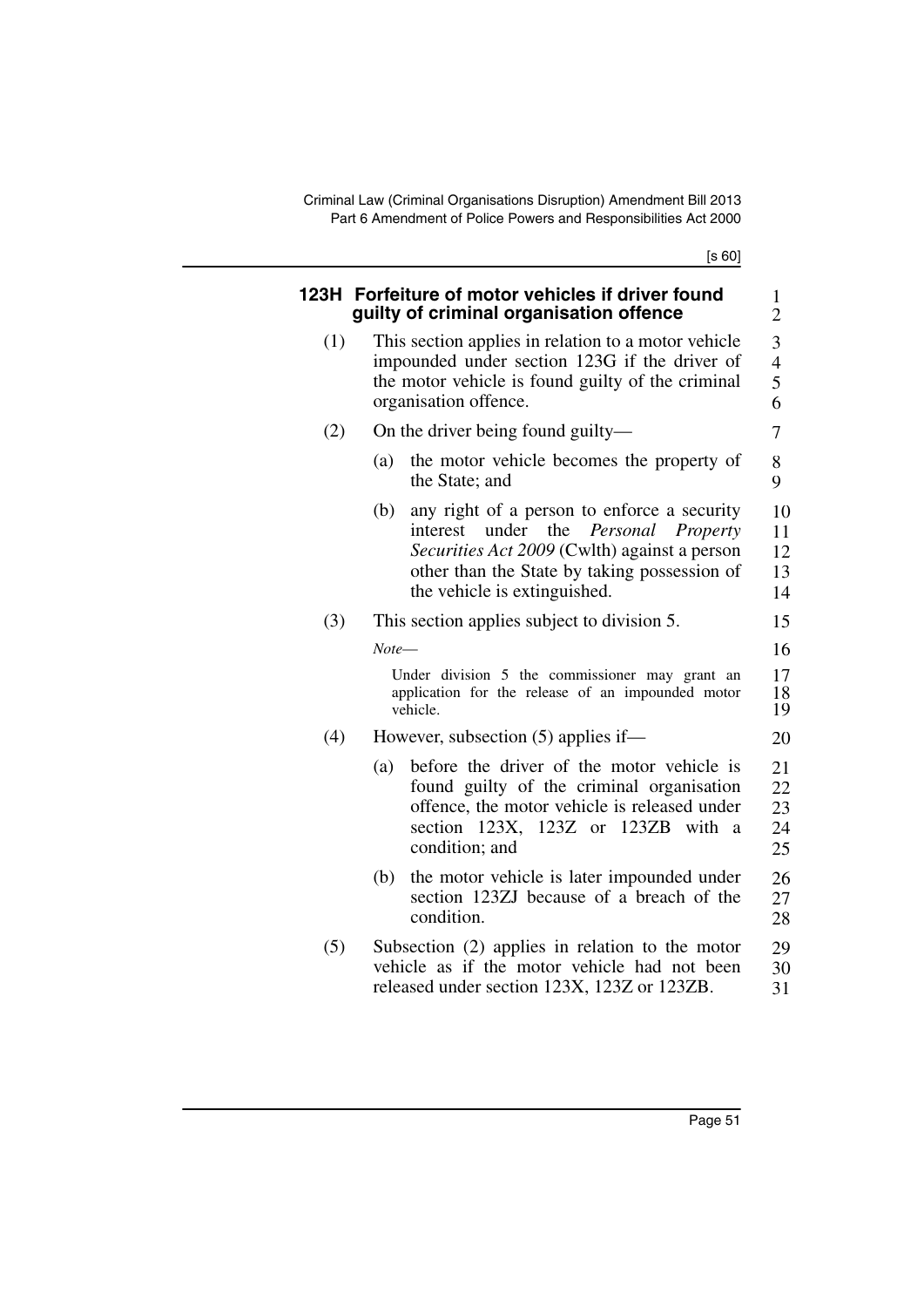<span id="page-53-0"></span>

| <b>Division 2</b> |                       | <b>Immobilising powers</b>                                                                                                                                                                             |
|-------------------|-----------------------|--------------------------------------------------------------------------------------------------------------------------------------------------------------------------------------------------------|
|                   |                       | <b>Subdivision 1 Preliminary</b>                                                                                                                                                                       |
|                   | 123I Purpose of div 2 |                                                                                                                                                                                                        |
|                   |                       | The purpose of this division is to provide for keeping a<br>motor vehicle that is to be impounded under division 1<br>at a place other than a holding yard before it is<br>impounded under division 1. |
|                   |                       | 123J References to impounding a motor vehicle<br>includes reference to immobilising vehicle                                                                                                            |
|                   |                       | In this chapter, if the context permits, a reference to<br>impounding under this chapter in relation to a motor                                                                                        |
|                   |                       | vehicle includes a reference to immobilising the motor<br>vehicle under this division.                                                                                                                 |
|                   | <b>Subdivision 2</b>  | <b>Removal and confiscation</b><br>of number plate powers                                                                                                                                              |
|                   | plates                | 123K Power to remove and confiscate number                                                                                                                                                             |
| (1)               |                       | This section applies if-                                                                                                                                                                               |
|                   | (a)                   | a police officer intends to impound a motor<br>vehicle under division 1; and                                                                                                                           |
|                   | (b)                   | the police officer decides that it is<br>appropriate in the circumstances for the<br>motor vehicle to be kept at a place other<br>than a holding yard before it is impounded<br>under division 1.      |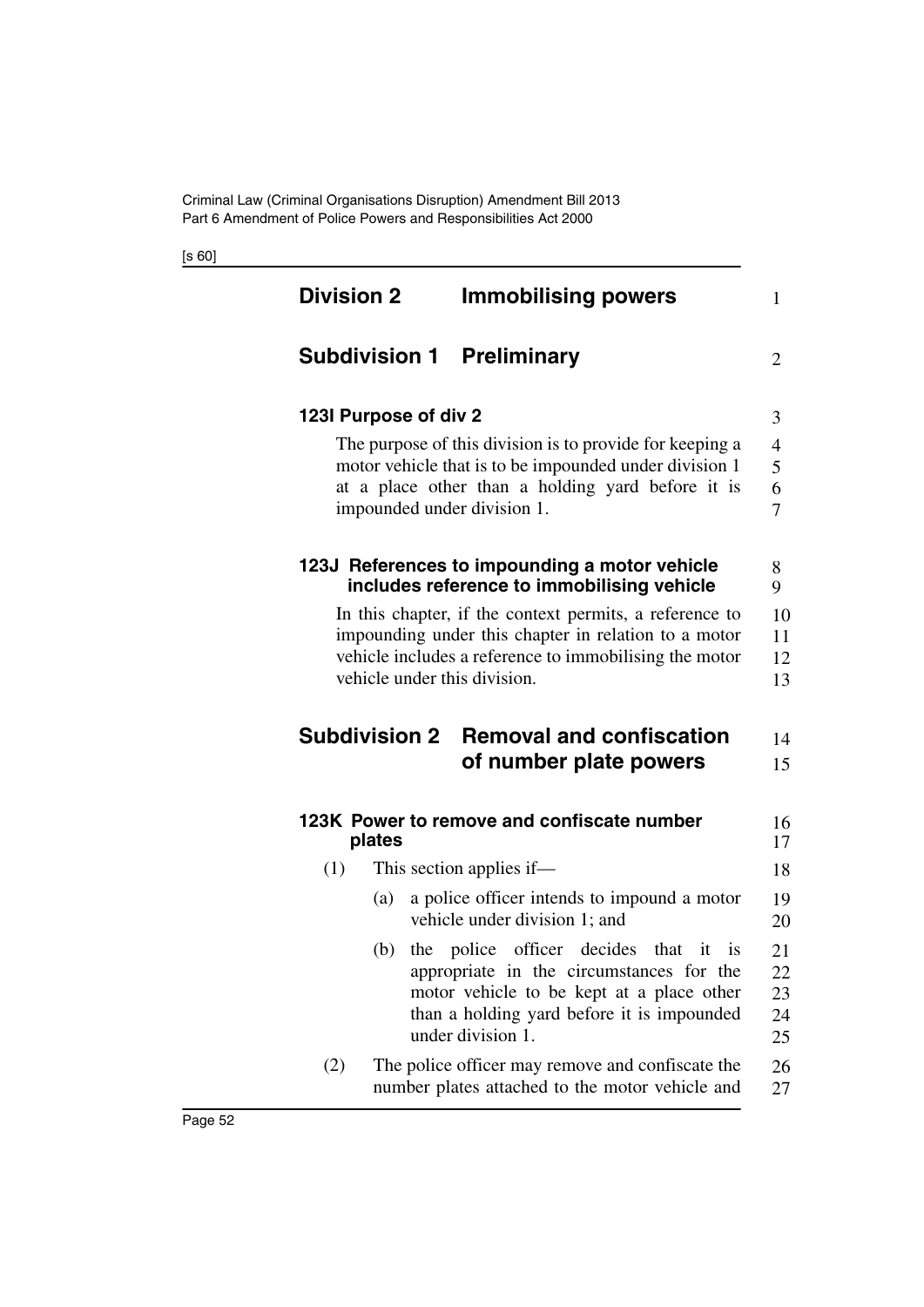| (3)<br>(4) | attach a notice (a <i>number plate confiscation</i><br><i>notice</i> ) to the motor vehicle.<br>Except as provided under this chapter, a motor<br>vehicle to which a number plate confiscation<br>notice is attached under this section is prohibited<br>from being operated from the day the notice is<br>attached to the vehicle.<br>Note—<br>See sections 123ZM and 123ZN for number plate<br>offences.<br>A motor vehicle to which a number plate<br>confiscation notice is attached under this section | $\mathbf{1}$<br>$\overline{2}$<br>3<br>$\overline{\mathcal{L}}$<br>5<br>6<br>7<br>8<br>9<br>10<br>11 |
|------------|-------------------------------------------------------------------------------------------------------------------------------------------------------------------------------------------------------------------------------------------------------------------------------------------------------------------------------------------------------------------------------------------------------------------------------------------------------------------------------------------------------------|------------------------------------------------------------------------------------------------------|
|            | is taken to be impounded under this chapter from                                                                                                                                                                                                                                                                                                                                                                                                                                                            | 12<br>13                                                                                             |
|            | the day the notice is attached to the vehicle.                                                                                                                                                                                                                                                                                                                                                                                                                                                              | 14                                                                                                   |
|            |                                                                                                                                                                                                                                                                                                                                                                                                                                                                                                             |                                                                                                      |
|            | 123L Moving motor vehicle to which number plate<br>confiscation notice is attached                                                                                                                                                                                                                                                                                                                                                                                                                          | 15<br>16                                                                                             |
|            | A motor vehicle to which a number plate confiscation                                                                                                                                                                                                                                                                                                                                                                                                                                                        | 17                                                                                                   |
|            | notice is attached under section 123K may be moved<br>(for example, by being driven or towed) to a place                                                                                                                                                                                                                                                                                                                                                                                                    | 18<br>19                                                                                             |
|            | authorised by a police officer where the motor vehicle                                                                                                                                                                                                                                                                                                                                                                                                                                                      | 20                                                                                                   |
|            | may lawfully stand.                                                                                                                                                                                                                                                                                                                                                                                                                                                                                         | 21                                                                                                   |
|            |                                                                                                                                                                                                                                                                                                                                                                                                                                                                                                             |                                                                                                      |
|            | <b>Subdivision 3</b><br><b>Immobilising device</b>                                                                                                                                                                                                                                                                                                                                                                                                                                                          | 22                                                                                                   |
|            | powers                                                                                                                                                                                                                                                                                                                                                                                                                                                                                                      | 23                                                                                                   |
|            | 123M Power to attach immobilising device                                                                                                                                                                                                                                                                                                                                                                                                                                                                    | 24                                                                                                   |
| (1)        | This section applies if—                                                                                                                                                                                                                                                                                                                                                                                                                                                                                    | 25                                                                                                   |
|            | (a) a police officer intends to impound a motor                                                                                                                                                                                                                                                                                                                                                                                                                                                             | 26                                                                                                   |
|            | vehicle under division 1; and                                                                                                                                                                                                                                                                                                                                                                                                                                                                               | 27                                                                                                   |
|            | officer decides<br>(b)<br>police<br>that it<br>the<br>$-1S$                                                                                                                                                                                                                                                                                                                                                                                                                                                 | 28                                                                                                   |
|            | appropriate in the circumstances for the                                                                                                                                                                                                                                                                                                                                                                                                                                                                    | 29                                                                                                   |
|            | motor vehicle to be kept at a place other                                                                                                                                                                                                                                                                                                                                                                                                                                                                   | 30                                                                                                   |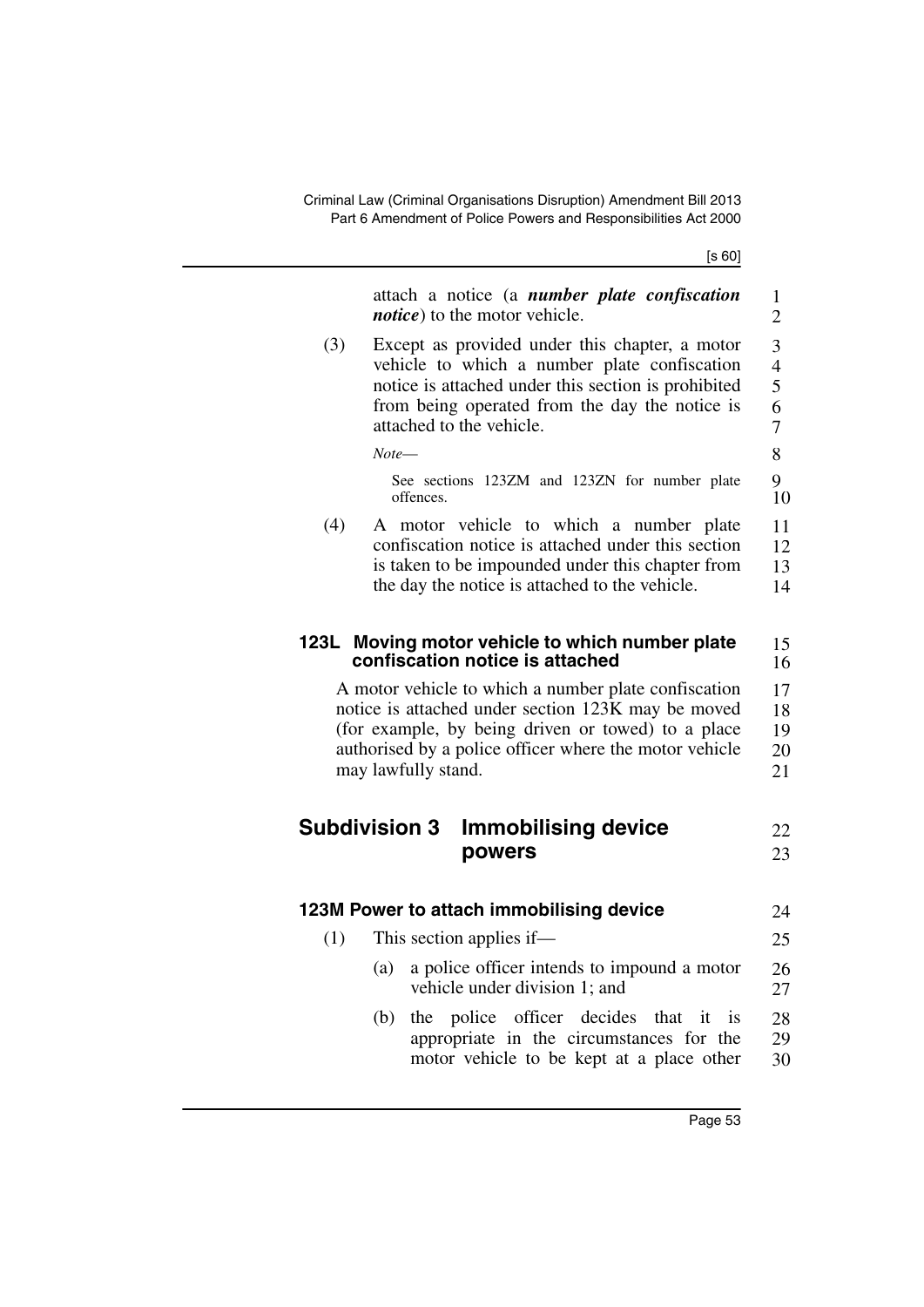<span id="page-55-0"></span>

|      | than a holding yard before it is impounded<br>under division 1.                                                                                                                                                         |
|------|-------------------------------------------------------------------------------------------------------------------------------------------------------------------------------------------------------------------------|
|      |                                                                                                                                                                                                                         |
| (2)  | The police officer may attach an immobilising<br>device, or arrange for an immobilising device to<br>be attached, to the motor vehicle.                                                                                 |
| (3)  | Except as provided under this chapter, a motor<br>vehicle to which an immobilising device is<br>attached under this section is prohibited from<br>being operated from the day the device is<br>attached to the vehicle. |
|      | Note—                                                                                                                                                                                                                   |
|      | See sections 123ZO and 123ZP for immobilising device<br>offences.                                                                                                                                                       |
| (4)  | A motor vehicle to which an immobilising device<br>is attached under this section is taken to be                                                                                                                        |
|      |                                                                                                                                                                                                                         |
|      | impounded under this chapter from the day the<br>device is attached to the vehicle.<br><b>Division 3</b><br><b>Vehicle production notices</b>                                                                           |
|      | Power to require motor vehicle to be                                                                                                                                                                                    |
| (1)  | produced<br>This section applies if a police officer may<br>impound a motor vehicle under division 1.                                                                                                                   |
| (2)  | The police officer may require the owner or                                                                                                                                                                             |
|      | driver by notice in the approved form (a vehicle                                                                                                                                                                        |
| 123N | <i>production notice</i> ) to produce the vehicle at a<br>stated place and stated time for impoundment or<br>immobilisation.                                                                                            |
| (3)  | The time or place stated in the notice must be<br>reasonable in the circumstances.                                                                                                                                      |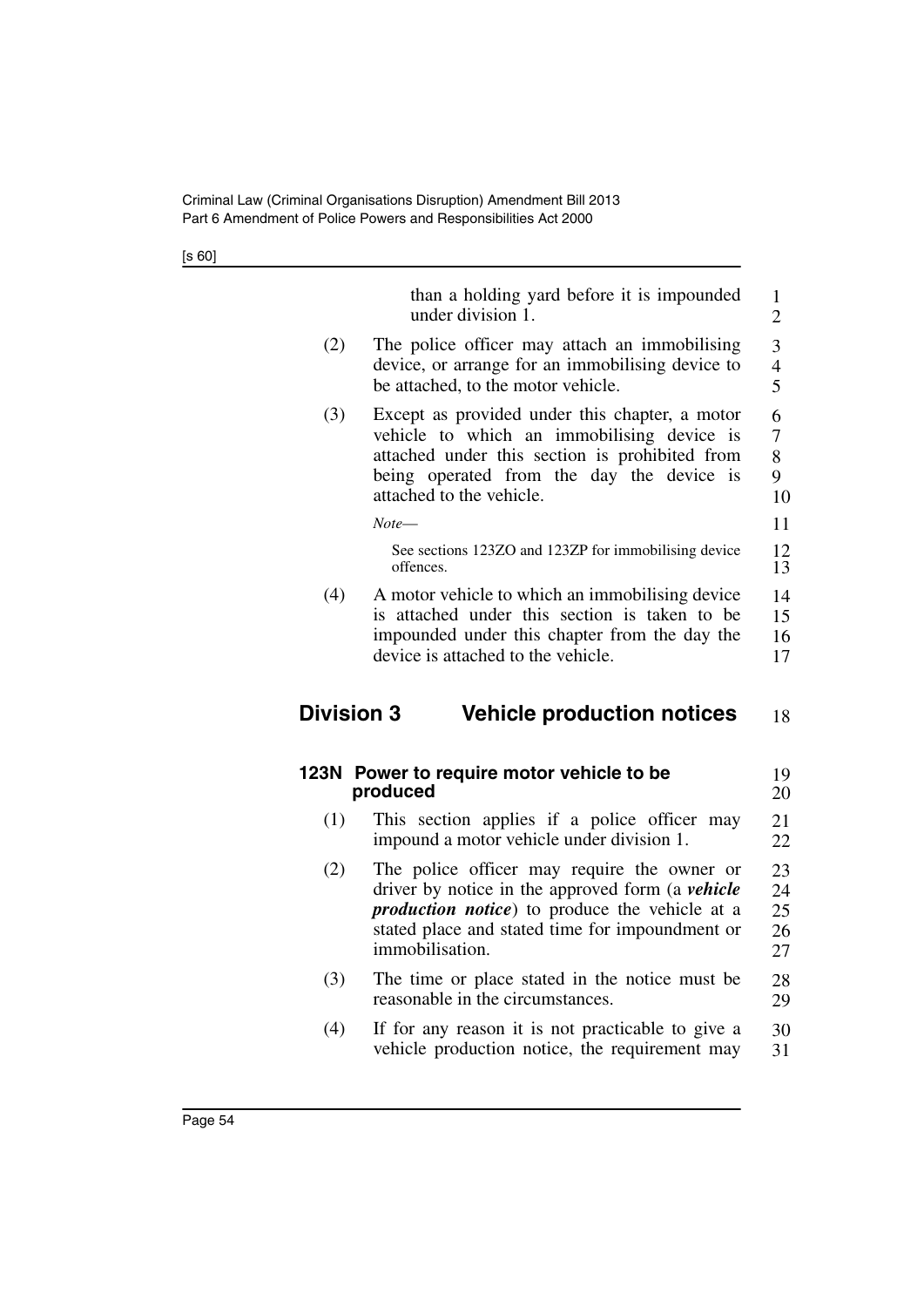|     | be made orally and confirmed by a vehicle<br>production notice as soon as practicable.                                                                                                                                                                                                   | 1<br>$\overline{2}$              |
|-----|------------------------------------------------------------------------------------------------------------------------------------------------------------------------------------------------------------------------------------------------------------------------------------------|----------------------------------|
|     | 1230 Impoundment starts when motor vehicle<br>produced                                                                                                                                                                                                                                   | 3<br>$\overline{4}$              |
| (1) | This section applies to a motor vehicle in relation<br>to which a vehicle production notice has been<br>given under section 123N.                                                                                                                                                        | 5<br>6<br>$\overline{7}$         |
| (2) | The motor vehicle is impounded under division 1<br>from when the motor vehicle is produced at the<br>place stated in the notice.                                                                                                                                                         | 8<br>9<br>10                     |
|     | 123P Vehicle production notices generally                                                                                                                                                                                                                                                | 11                               |
| (1) | The date stated in a vehicle production notice for<br>production of a motor vehicle must be a date that<br>is no later than the first business day occurring 5<br>days after the notice is given.                                                                                        | 12<br>13<br>14<br>15             |
| (2) | The disposal of a motor vehicle within the period<br>of 5 days after a vehicle production notice is<br>given in relation to the motor vehicle does not<br>affect the requirement to produce the motor<br>vehicle in accordance with the notice, except as<br>provided by subsection (3). |                                  |
| (3) | A vehicle production notice ceases to have effect<br>in relation to a motor vehicle if it is withdrawn by<br>the commissioner by notice in writing given to-                                                                                                                             | 22<br>23<br>24                   |
|     | the owner or driver of the motor vehicle to<br>(a)<br>whom the vehicle production notice was<br>given; or                                                                                                                                                                                | 25<br>26<br>27                   |
|     | (b)<br>a person who purchased the motor vehicle<br>after the production notice was given who<br>satisfies the commissioner that the purchase<br>was made in good faith for value and<br>without notice, at the time of the purchase,<br>of the production notice.                        | 28<br>29<br>30<br>31<br>32<br>33 |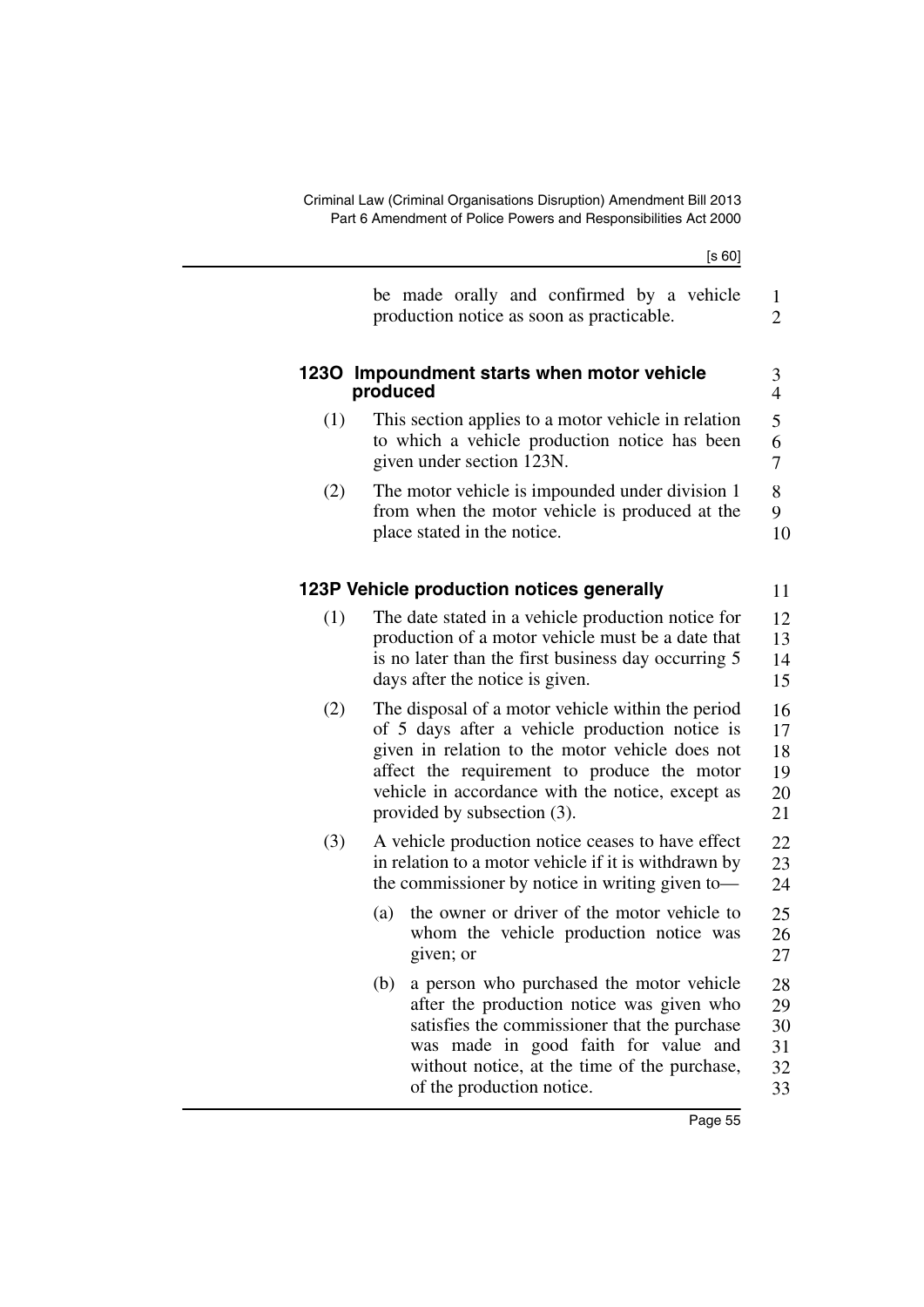| <b>Division 4</b> |          | <b>General provisions relating</b><br>to impounding motor<br>vehicles                                                                                            | 1<br>$\overline{2}$<br>3 |
|-------------------|----------|------------------------------------------------------------------------------------------------------------------------------------------------------------------|--------------------------|
|                   | vehicles | 123Q Particular powers for impounding motor                                                                                                                      | 4<br>5                   |
| (1)               |          | To impound or immobilise a motor vehicle under<br>this chapter a police officer may—                                                                             | 6<br>7                   |
|                   | (a)      | stop the motor vehicle if it is moving,<br>whether or not the motor vehicle is on a<br>road; or                                                                  | 8<br>9<br>10             |
|                   | (b)      | require the driver of the motor vehicle if it is<br>stationary to remain at the place where it is<br>stopped for the time reasonably necessary;<br><sub>or</sub> | 11<br>12<br>13<br>14     |
|                   | (c)      | direct the person who has the key needed to<br>move the motor vehicle—                                                                                           | 15<br>16                 |
|                   |          | to give the key to a police officer; or<br>(i)                                                                                                                   | 17                       |
|                   |          | if the motor vehicle is in a dwelling, to<br>(ii)<br>move the motor vehicle out of the<br>dwelling, and to give the key to a<br>police officer; or               | 18<br>19<br>20<br>21     |
|                   | (d)      | if it is necessary to enter the motor vehicle<br>to impound or immobilise it, enter the motor<br>vehicle to impound or immobilise it; or                         | 22<br>23<br>24           |
|                   | (e)      | enter a place, other than the part of the place<br>that is a dwelling, and stay for a reasonable<br>time on the place; or                                        | 25<br>26<br>27           |
|                   | (f)      | do anything else reasonably necessary for<br>impounding or immobilising the motor<br>vehicle.                                                                    | 28<br>29<br>30           |
| (2)               |          | Also, when impounding or immobilising a motor<br>vehicle that is not registered under a transport<br>Act, a police officer may require the driver of the         | 31<br>32<br>33           |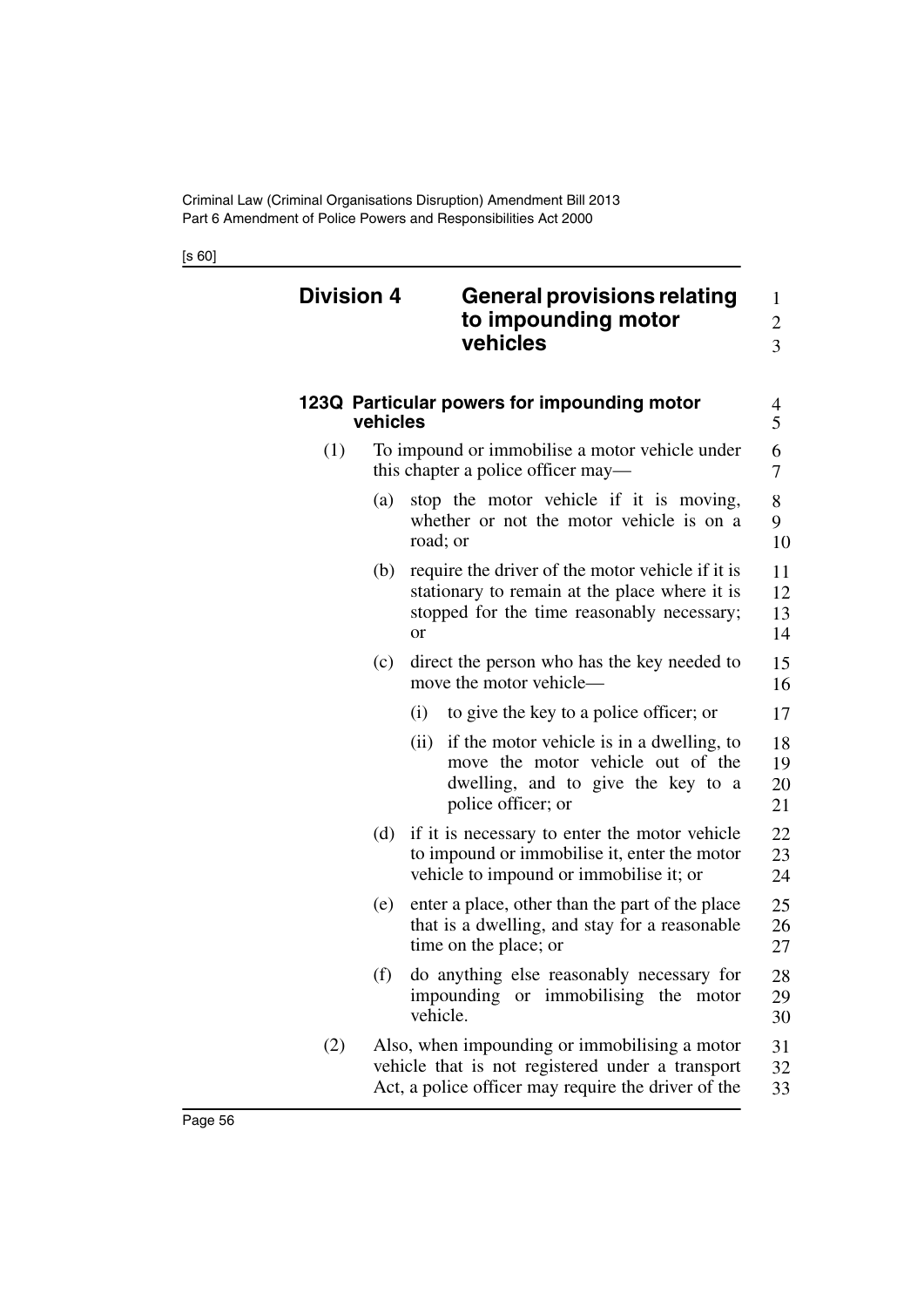motor vehicle to state the name and address of the owner of the motor vehicle. *Note*— Failure to comply with a direction or requirement given or made under this section is an offence against section 791. (3) After impounding a motor vehicle, a police officer may move the motor vehicle, or arrange for the motor vehicle to be moved, to a holding yard in the way the police officer considers appropriate. *Example of ways of moving a motor vehicle after it is impounded* driving, pushing, towing or transporting the motor vehicle (4) Subsection (1)(a) and (b) are in addition to, and do not limit, sections 60 and 61. (5) Also, the powers exercisable under subsection (1)(a) and (b) may be exercised before or after the motor vehicle is impounded or immobilised. **123R Release of motor vehicle in particular circumstances** (1) If a motor vehicle that is impounded is a motor vehicle that is being unlawfully used or has been stolen or is a rental motor vehicle, the motor vehicle must be released to the owner as soon as reasonably practicable. (2) In this section *rental motor vehicle* means a motor vehicle made available by a person in the course of a business in which the person rents vehicles to members of the public. 1 2 3 4 5 6 7 8 9 10 11 12 13 14 15 16 17 18 19 20 21 22 23 24 25 26 27 28 29 30 31 32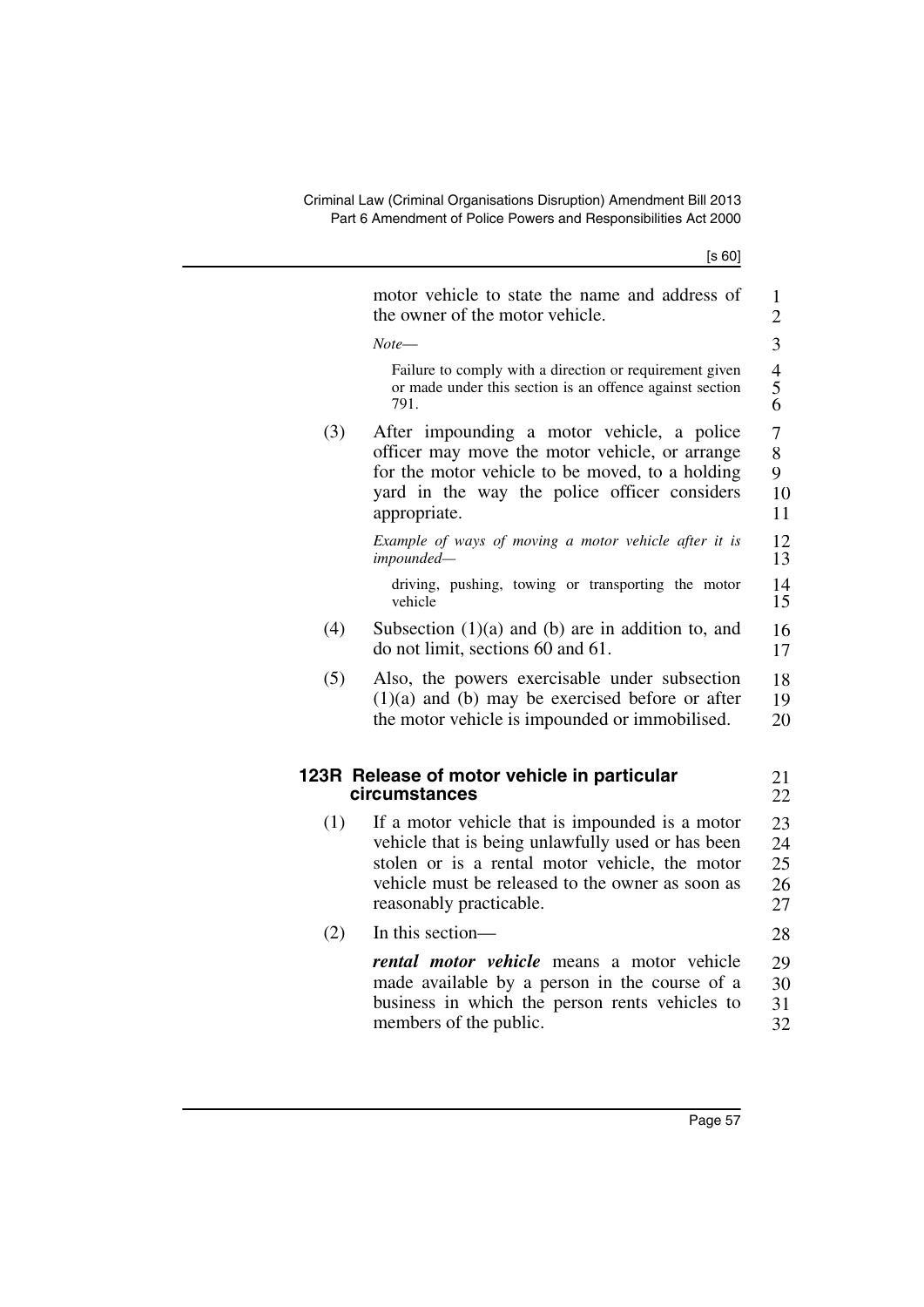<span id="page-59-0"></span>

|     | <i>unlawfully</i> , in relation to the use of a motor<br>vehicle, means in contravention of the Summary<br>Offences Act 2005, section 25.                | 1<br>$\overline{\mathbf{c}}$<br>$\overline{3}$ |
|-----|----------------------------------------------------------------------------------------------------------------------------------------------------------|------------------------------------------------|
|     | 123S Police officer may authorise tow                                                                                                                    | 4                                              |
| (1) | This section applies if a police officer arranges<br>for an impounded motor vehicle to be towed to a<br>holding yard.                                    | 5<br>6<br>$\tau$                               |
| (2) | A police officer may sign a towing authority for<br>the impounded motor vehicle.                                                                         | 8<br>9                                         |
| (3) | The driver of a tow truck towing the impounded<br>motor vehicle under a towing authority must tow<br>the motor vehicle to-                               | 10<br>11<br>12                                 |
|     | (a) if the police officer directs the driver to tow<br>the motor vehicle to a particular holding<br>yard or place—the holding yard or the<br>place; or   | 13<br>14<br>15<br>16                           |
|     | if paragraph (a) does not apply—the holding<br>(b)<br>yard to which the driver ordinarily tows<br>motor vehicles.                                        | 17<br>18<br>19                                 |
| (4) | In this section—                                                                                                                                         | 20                                             |
|     | towing authority means-                                                                                                                                  | 21                                             |
|     | a towing authority under the Tow Truck Act<br>(a)<br>$1973$ ; or                                                                                         | 22<br>23                                       |
|     | another document authorising a person to<br>(b)<br>tow a motor vehicle.                                                                                  | 24<br>25                                       |
|     | 123T Impounding notice or immobilising notice                                                                                                            | 26                                             |
| (1) | This section applies if a motor vehicle is<br>impounded or immobilised under this chapter.                                                               | 27<br>28                                       |
| (2) | As soon as reasonably practicable, a police<br>officer must give written notice in the approved<br>form <i>(impounding notice)</i> of the impounding, or | 29<br>30<br>31                                 |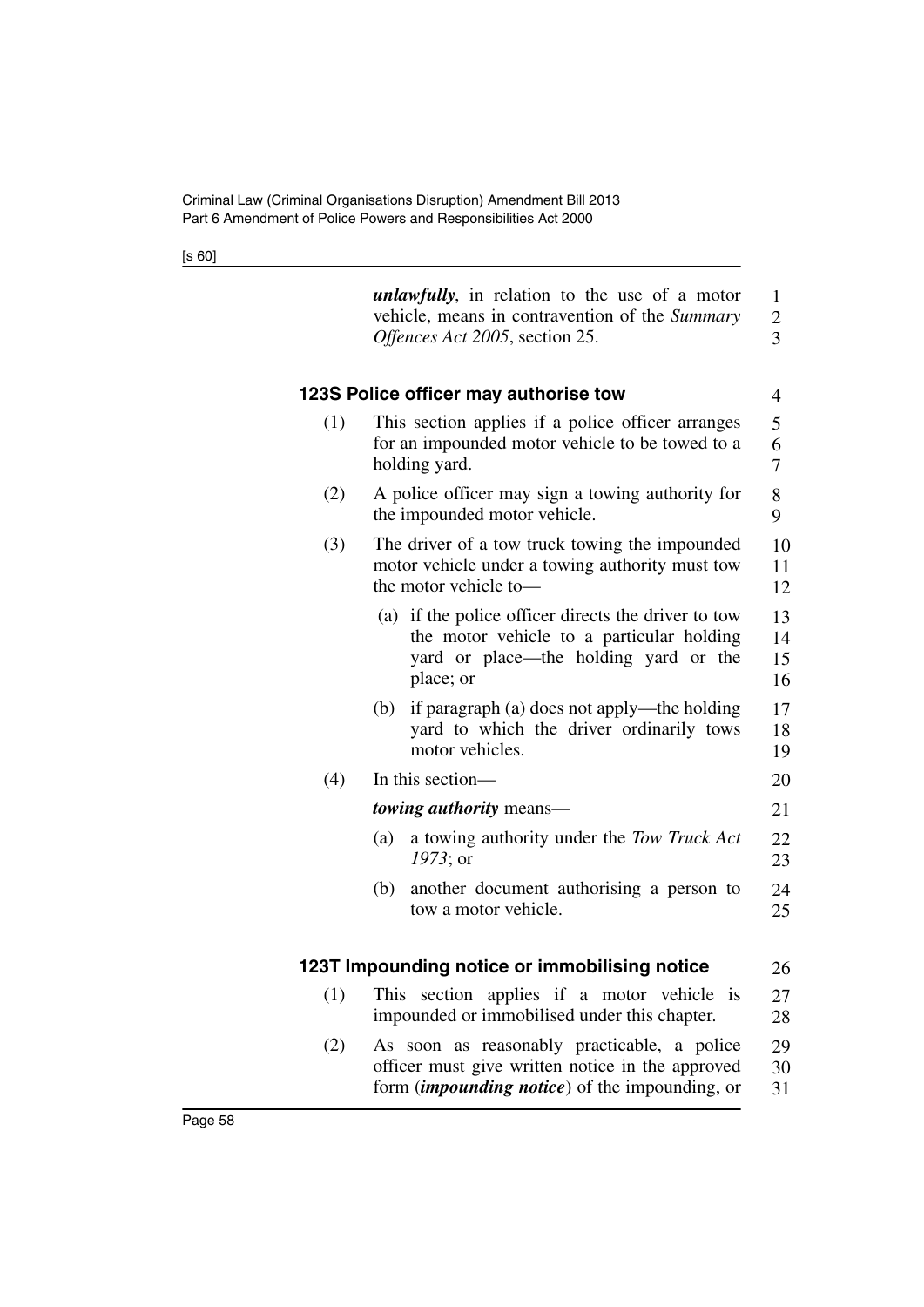|     | written<br>notice<br>in<br>the<br>approved<br>form<br><i>(immobilising notice)</i> of the immobilising, to-                                                                                                                                                                                                 | 1<br>$\overline{2}$                  |
|-----|-------------------------------------------------------------------------------------------------------------------------------------------------------------------------------------------------------------------------------------------------------------------------------------------------------------|--------------------------------------|
|     | the driver of the motor vehicle; and<br>(a)                                                                                                                                                                                                                                                                 | 3                                    |
|     | (b)<br>if the driver is not the owner or not the only<br>owner of the motor vehicle—the owner or<br>each other owner of the motor vehicle.                                                                                                                                                                  | $\overline{4}$<br>5<br>6             |
| (3) | If the driver is a child, the impounding notice or<br>the immobilising notice must also be given to the<br>child's parent or guardian if it is reasonably<br>practicable to do so, unless the parent or guardian<br>is given notice under subsection (2).                                                   | $\overline{7}$<br>8<br>9<br>10<br>11 |
| (4) | The impounding notice or the immobilising<br>notice must state—                                                                                                                                                                                                                                             | 12<br>13                             |
|     | that the motor vehicle is impounded under<br>(a)<br>this chapter until the end of the proceedings<br>for all charges of criminal organisation<br>offences in relation to the motor vehicle; and                                                                                                             | 14<br>15<br>16<br>17                 |
|     | that, if the driver of the motor vehicle is<br>(b)<br>found guilty of the criminal organisation<br>offence<br>for<br>which<br>the<br>vehicle<br>was<br>impounded, the motor vehicle may be<br>forfeited to the State under section 123H;<br>and                                                             | 18<br>19<br>20<br>21<br>22<br>23     |
|     | the prescribed impoundment information.<br>(c)                                                                                                                                                                                                                                                              | 24                                   |
| (5) | giving<br>When<br>impounding<br>notice<br>an<br>or<br>immobilising notice under this section to a child<br>or the child's parent or guardian, the police<br>officer giving the notice must also give the person<br>an explanation of the matters stated in the<br>impounding notice or immobilising notice. | 25<br>26<br>27<br>28<br>29<br>30     |
| (6) | The police officer may give the explanation by<br>giving the person a statement, in the approved<br>containing the explanation<br>if<br>it<br>$\frac{1}{1}$<br>form,<br>appropriate in the circumstances to do so.                                                                                          | 31<br>32<br>33<br>34                 |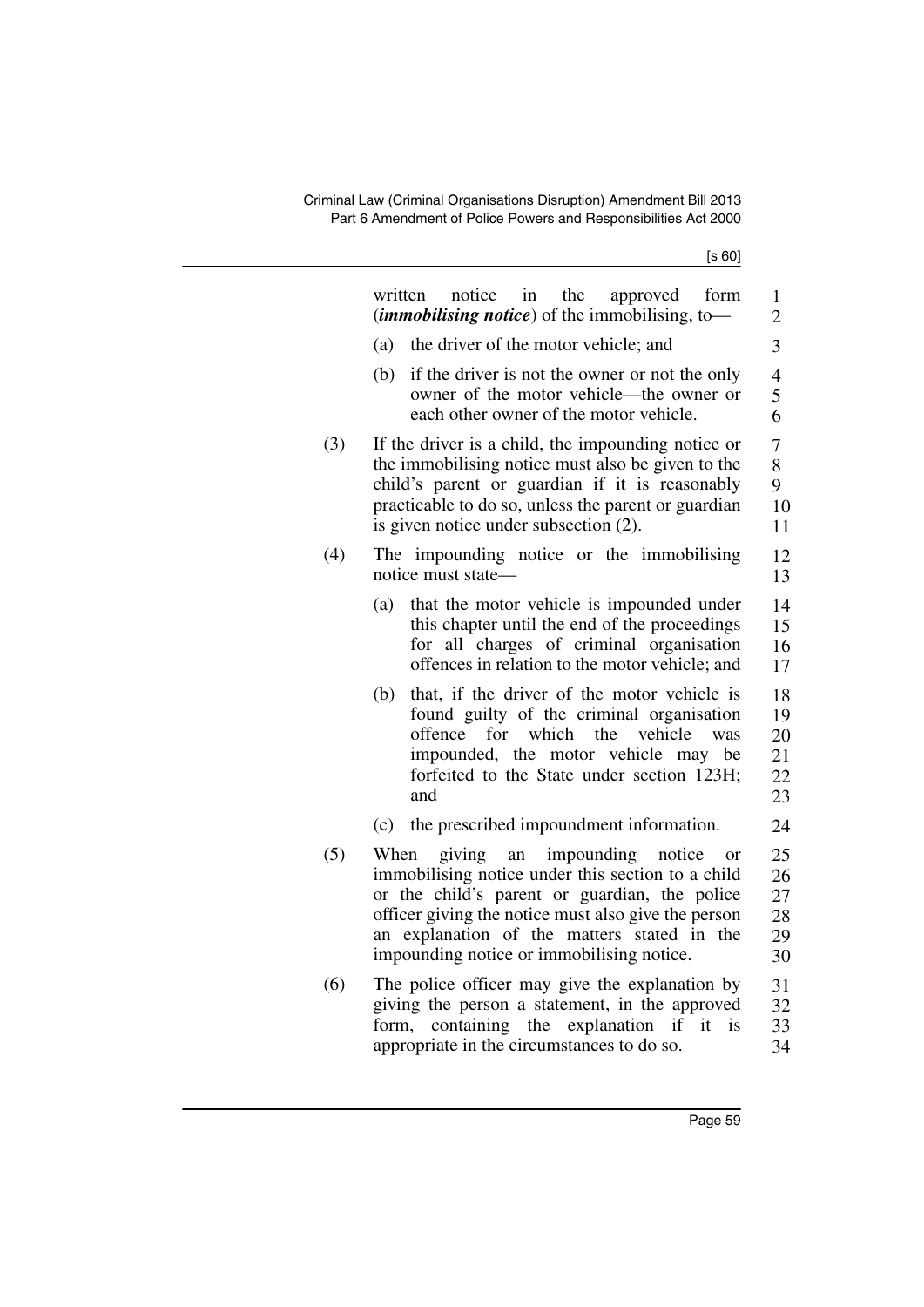| (7) | An impounding notice or immobilising notice<br>given to a driver under subsection $(2)(a)$ must be<br>given personally to the driver.                                                                                                                                                                                                                                                                                       | $\mathbf{1}$<br>$\overline{c}$<br>$\overline{3}$ |
|-----|-----------------------------------------------------------------------------------------------------------------------------------------------------------------------------------------------------------------------------------------------------------------------------------------------------------------------------------------------------------------------------------------------------------------------------|--------------------------------------------------|
| (8) | If the name of an owner of the motor vehicle is<br>impounding<br>notice<br>known,<br>not<br>an<br><b>or</b><br>immobilising notice required to be given to the<br>owner under subsection $(2)(b)$ may be given by<br>making the information required to be included<br>on the impounding notice or immobilising notice,<br>other than the owner's name<br>and address,<br>available on the police service internet website. | 4<br>5<br>6<br>7<br>8<br>9<br>10<br>11           |
| (9) | In this section—                                                                                                                                                                                                                                                                                                                                                                                                            | 12                                               |
|     | <i>prescribed impoundment information means—</i>                                                                                                                                                                                                                                                                                                                                                                            | 13                                               |
|     | information about how the owner of a motor<br>(a)<br>vehicle impounded under this chapter may<br>recover the motor vehicle; and                                                                                                                                                                                                                                                                                             | 14<br>15<br>16                                   |
|     | a statement that, before the motor vehicle<br>(b)<br>may be recovered, the owner may be<br>required to produce satisfactory evidence of<br>the ownership of the motor vehicle; and                                                                                                                                                                                                                                          | 17<br>18<br>19<br>20                             |
|     | a statement that, if the driver is an adult, the<br>(c)<br>driver will be required to pay the costs of<br>removing and keeping the motor vehicle;<br>and                                                                                                                                                                                                                                                                    | 21<br>22<br>23<br>24                             |
|     | a statement that, if the driver is a child and<br>(d)<br>the child is found guilty of the offence for<br>which the motor vehicle was impounded,<br>the court may order the child or the child's<br>parent or guardian to pay the costs of<br>removing and keeping the motor vehicle;<br>and                                                                                                                                 | 25<br>26<br>27<br>28<br>29<br>30<br>31           |
|     | (e)<br>a statement that, if the owner of a motor<br>vehicle fails to recover the motor vehicle<br>after the impoundment ends under this<br>chapter and the owner was the driver of the<br>motor vehicle when it was impounded, the                                                                                                                                                                                          | 32<br>33<br>34<br>35<br>36                       |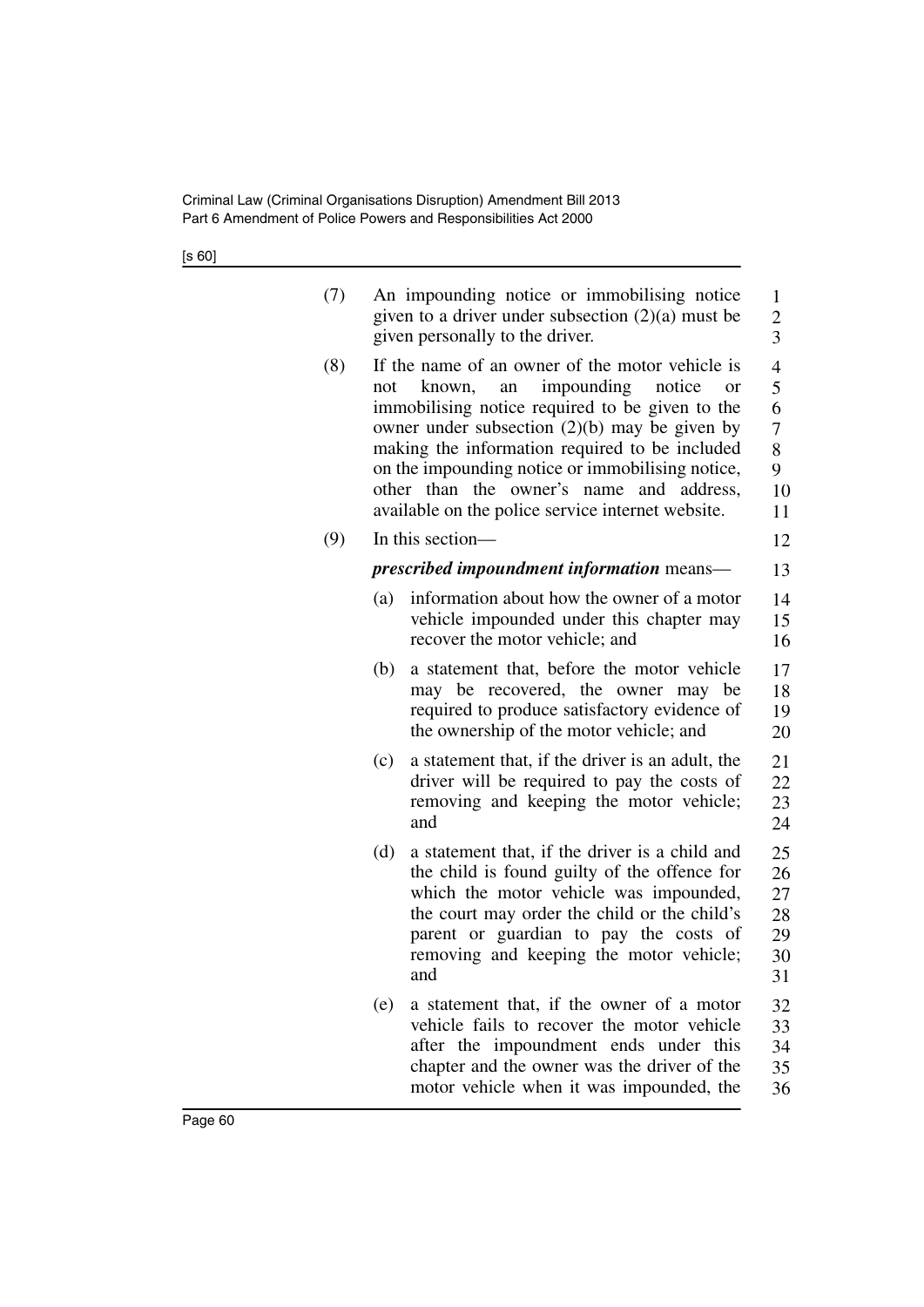|                   | owner is liable to pay the costs of keeping<br>the motor vehicle for each day after the<br>impoundment ends, whether or not<br>the<br>driver is found guilty of the offence for<br>which the motor vehicle is impounded; and                                                                                                                                                                                                                | $\mathbf{1}$<br>$\overline{2}$<br>3<br>$\overline{4}$<br>5        |
|-------------------|---------------------------------------------------------------------------------------------------------------------------------------------------------------------------------------------------------------------------------------------------------------------------------------------------------------------------------------------------------------------------------------------------------------------------------------------|-------------------------------------------------------------------|
| (f)               | a statement that, if the owner of the motor<br>vehicle fails to recover the motor vehicle<br>after the impounding ends under this chapter<br>and the owner was not the driver of the<br>motor vehicle when it was impounded, the<br>owner is liable to pay the costs of keeping<br>the motor vehicle for each day after the<br>impoundment ends that is more than 2<br>business days after the owner is given the<br>impounding notice; and | 6<br>$\overline{7}$<br>8<br>9<br>10<br>11<br>12<br>13<br>14<br>15 |
| (g)               | the penalty for unlawfully removing the<br>motor vehicle from the place at which it is<br>held; and                                                                                                                                                                                                                                                                                                                                         | 16<br>17<br>18                                                    |
| (h)               | any other information prescribed under a<br>regulation.                                                                                                                                                                                                                                                                                                                                                                                     | 19<br>20                                                          |
| <b>Division 5</b> | <b>Other provisions relating</b><br>to impounded motor<br>vehicles                                                                                                                                                                                                                                                                                                                                                                          | 21<br>22<br>23                                                    |
|                   | <b>Subdivision 1 Preliminary</b>                                                                                                                                                                                                                                                                                                                                                                                                            | 24                                                                |
| In this division— | 123U Definitions for div 5                                                                                                                                                                                                                                                                                                                                                                                                                  | 25<br>26                                                          |
|                   | <i>eligible person</i> , for a motor vehicle, means an<br>owner, usual driver or usual possessor of the<br>motor vehicle.                                                                                                                                                                                                                                                                                                                   | 27<br>28<br>29                                                    |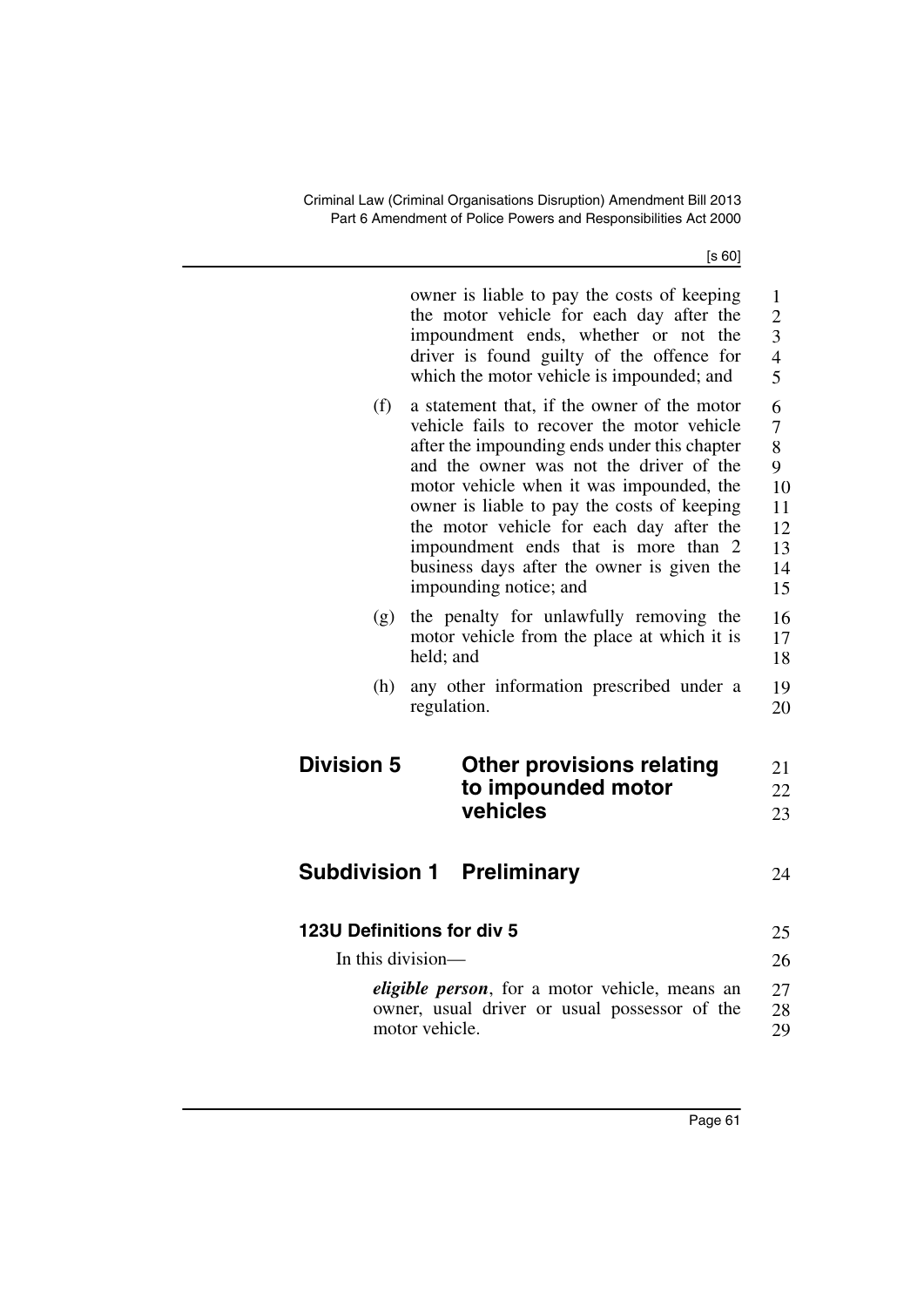|     |     | <i>information notice</i> , for a decision of the<br>commissioner under this division, means a notice<br>stating-                                                                                                                                                                                                                  | 1<br>$\overline{c}$<br>$\overline{3}$  |
|-----|-----|------------------------------------------------------------------------------------------------------------------------------------------------------------------------------------------------------------------------------------------------------------------------------------------------------------------------------------|----------------------------------------|
|     | (a) | the decision; and                                                                                                                                                                                                                                                                                                                  | 4                                      |
|     | (b) | the reasons for the decision; and                                                                                                                                                                                                                                                                                                  | 5                                      |
|     | (c) | that the person to whom the notice is given<br>may appeal against the decision within 28<br>days after the person receives the notice; and                                                                                                                                                                                         | 6<br>7<br>8                            |
|     | (d) | how the person may appeal against the<br>decision.                                                                                                                                                                                                                                                                                 | 9<br>10                                |
|     |     | <i>vehicle release notice</i> , for a motor vehicle,<br>means a notice stating-                                                                                                                                                                                                                                                    | 11<br>12                               |
|     | (a) | the decision of the commissioner made<br>under this division; and                                                                                                                                                                                                                                                                  | 13<br>14                               |
|     | (b) | the time and date when the impoundment of<br>the vehicle ends under this division; and                                                                                                                                                                                                                                             | 15<br>16                               |
|     | (c) | any conditions to which the release of the<br>motor vehicle is subject.                                                                                                                                                                                                                                                            | 17<br>18                               |
|     |     | 123V Application of div 5                                                                                                                                                                                                                                                                                                          | 19                                     |
| (1) |     | This division applies in relation to a motor<br>vehicle impounded under this chapter other than<br>a motor vehicle registered under a transport Act<br>in the name of an entity that was a declared<br>criminal organisation when<br>the<br>criminal<br>organisation offence for which the vehicle was<br>impounded was committed. | 20<br>21<br>22<br>23<br>24<br>25<br>26 |
| (2) |     | In this section-                                                                                                                                                                                                                                                                                                                   | 27                                     |
|     |     | <i>declared criminal organisation</i> means an entity<br>declared under a regulation under the Criminal<br>Code to be a criminal organisation.                                                                                                                                                                                     | 28<br>29<br>30                         |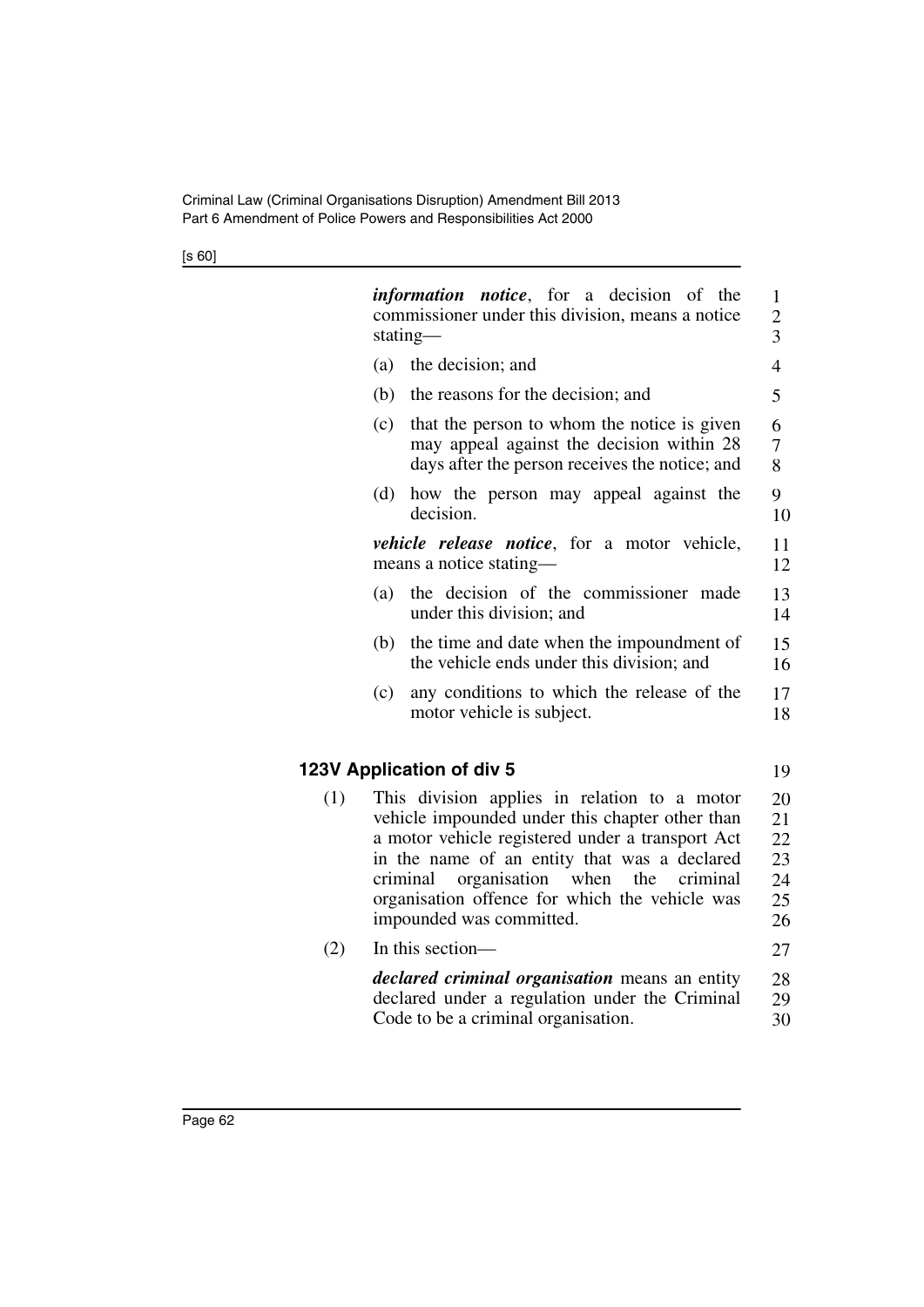3

## **Subdivision 2 Application for release of impounded motor vehicle** 1 2

## <span id="page-64-1"></span>**123W Application for release of impounded motor vehicle on basis of severe hardship**

<span id="page-64-0"></span>

|     | vehicle on basis of severe hardship                                                                                                                                                                                                        | 4                          |
|-----|--------------------------------------------------------------------------------------------------------------------------------------------------------------------------------------------------------------------------------------------|----------------------------|
| (1) | eligible<br>person may apply<br>the<br>An<br>to<br>commissioner for the release of a motor vehicle<br>impounded under this chapter, on the basis that<br>the person would suffer severe hardship if the<br>motor vehicle was not released. | 5<br>6<br>$\tau$<br>8<br>9 |
| (2) | The application must be—                                                                                                                                                                                                                   | 10                         |
|     | made in the approved form; and<br>(a)                                                                                                                                                                                                      | 11                         |
|     | supported by enough information to enable<br>(b)<br>the commissioner to decide the application.                                                                                                                                            | 12<br>13                   |
|     | Note—                                                                                                                                                                                                                                      | 14                         |
|     | See section $123X(4)$ and (5) for particular information<br>the applicant must give to the commissioner.                                                                                                                                   | 15<br>16                   |
|     | 123X Decision on application for release of<br>impounded motor vehicle on basis of severe<br>hardship                                                                                                                                      | 17<br>18<br>19             |
| (1) | The commissioner must consider an application<br>for the release of a motor vehicle under section<br>123W after receiving all necessary information<br>relevant to the application and either—                                             | 20<br>21<br>22<br>23       |
|     | (a) grant the application; or                                                                                                                                                                                                              | 24                         |
|     | refuse to grant the application.<br>(b)                                                                                                                                                                                                    | 25                         |
| (2) | commissioner<br>must, if<br>The<br>reasonably                                                                                                                                                                                              | 26                         |
|     | practicable, decide the application within 5<br>business days of receiving the application and<br>other documents required under this subdivision.                                                                                         | 27<br>28<br>29             |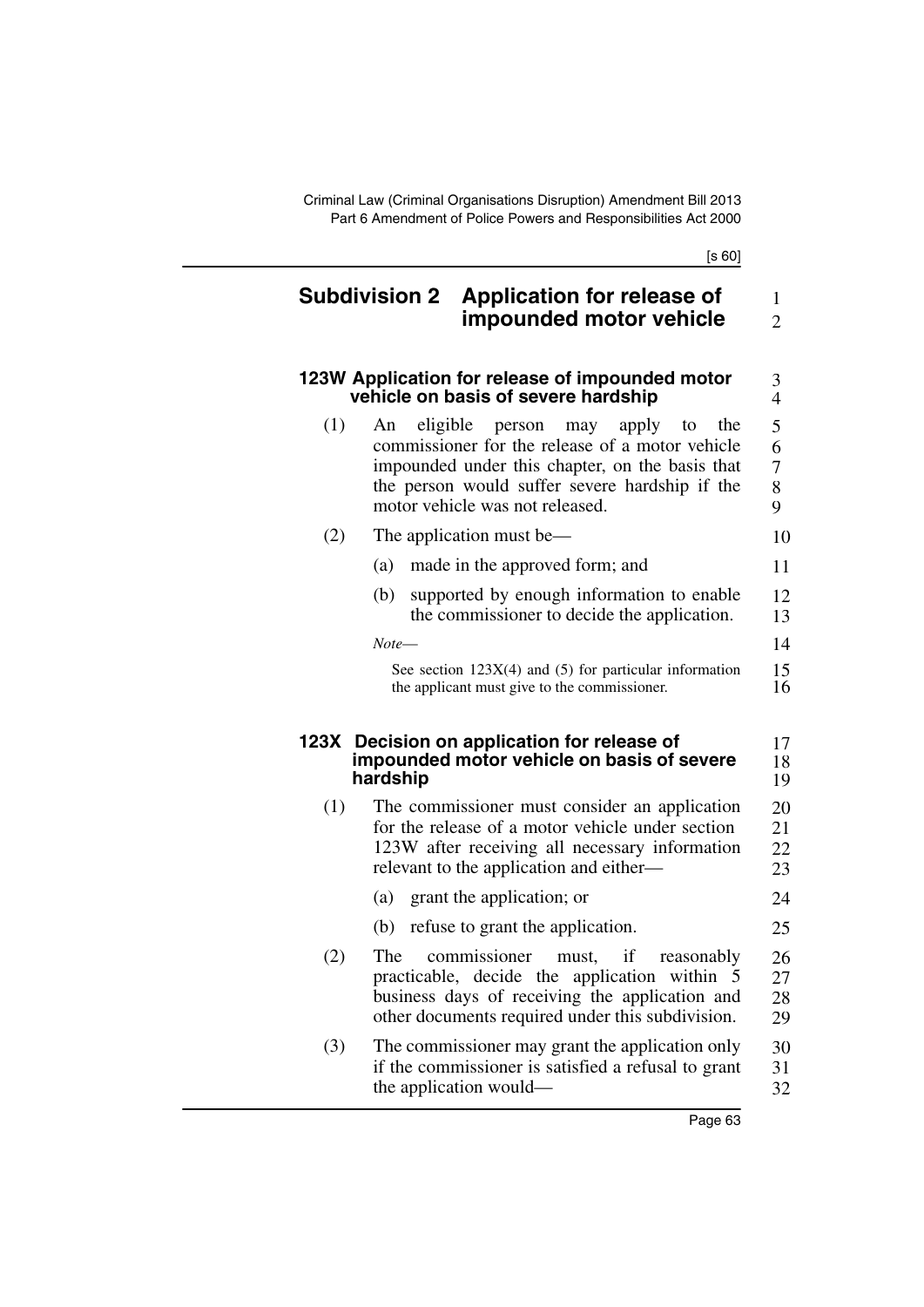|     | cause severe financial hardship to<br>(a)<br>the<br>applicant or the applicant's family<br>by<br>depriving the applicant of the applicant's<br>means of earning a living; or                                                    | $\mathbf{1}$<br>$\overline{\mathbf{c}}$<br>$\overline{3}$<br>$\overline{4}$ |
|-----|---------------------------------------------------------------------------------------------------------------------------------------------------------------------------------------------------------------------------------|-----------------------------------------------------------------------------|
|     | severe physical hardship<br>(b)<br>to<br>the<br>cause<br>applicant or the applicant's family.                                                                                                                                   | 5<br>6                                                                      |
| (4) | For subsection $(3)(a)$ , the applicant must give the<br>following to the commissioner—                                                                                                                                         | 7<br>8                                                                      |
|     | a statement made by the applicant outlining<br>(a)<br>how a refusal to grant the application would<br>financial hardship<br>severe<br>to<br>the<br>cause<br>applicant or the applicant's family;                                | 9<br>10<br>11<br>12                                                         |
|     | (b) if the applicant is not self-employed—a<br>statement made by the applicant's employer<br>confirming the applicant would be deprived<br>of the applicant's means of earning a living<br>if the application is refused.       | 13<br>14<br>15<br>16<br>17                                                  |
| (5) | For subsection $(3)(b)$ , the applicant must give the<br>commissioner a statement made by the applicant<br>that-                                                                                                                | 18<br>19<br>20                                                              |
|     | how<br>refusal<br>(a)<br>outlines<br>to<br>grant<br>a a<br>the<br>application would cause severe physical<br>hardship to the applicant or the applicant's<br>family; and                                                        | 21<br>22<br>23<br>24                                                        |
|     | has attached to it statutory declarations from<br>(b)<br>persons other than the applicant, other<br>documentary evidence, or certified copies of<br>documentary evidence, in support of each<br>matter stated in the statement. | 25<br>26<br>27<br>28<br>29                                                  |
| (6) | The commissioner may grant the application with<br>or without conditions.                                                                                                                                                       | 30<br>31                                                                    |
|     | Examples of conditions-                                                                                                                                                                                                         | 32                                                                          |
|     | 1 a condition that the owner of the motor vehicle does<br>not allow the person who is alleged to have<br>committed the offence for which the motor vehicle<br>was impounded to use the motor vehicle                            | 33<br>34<br>35<br>36                                                        |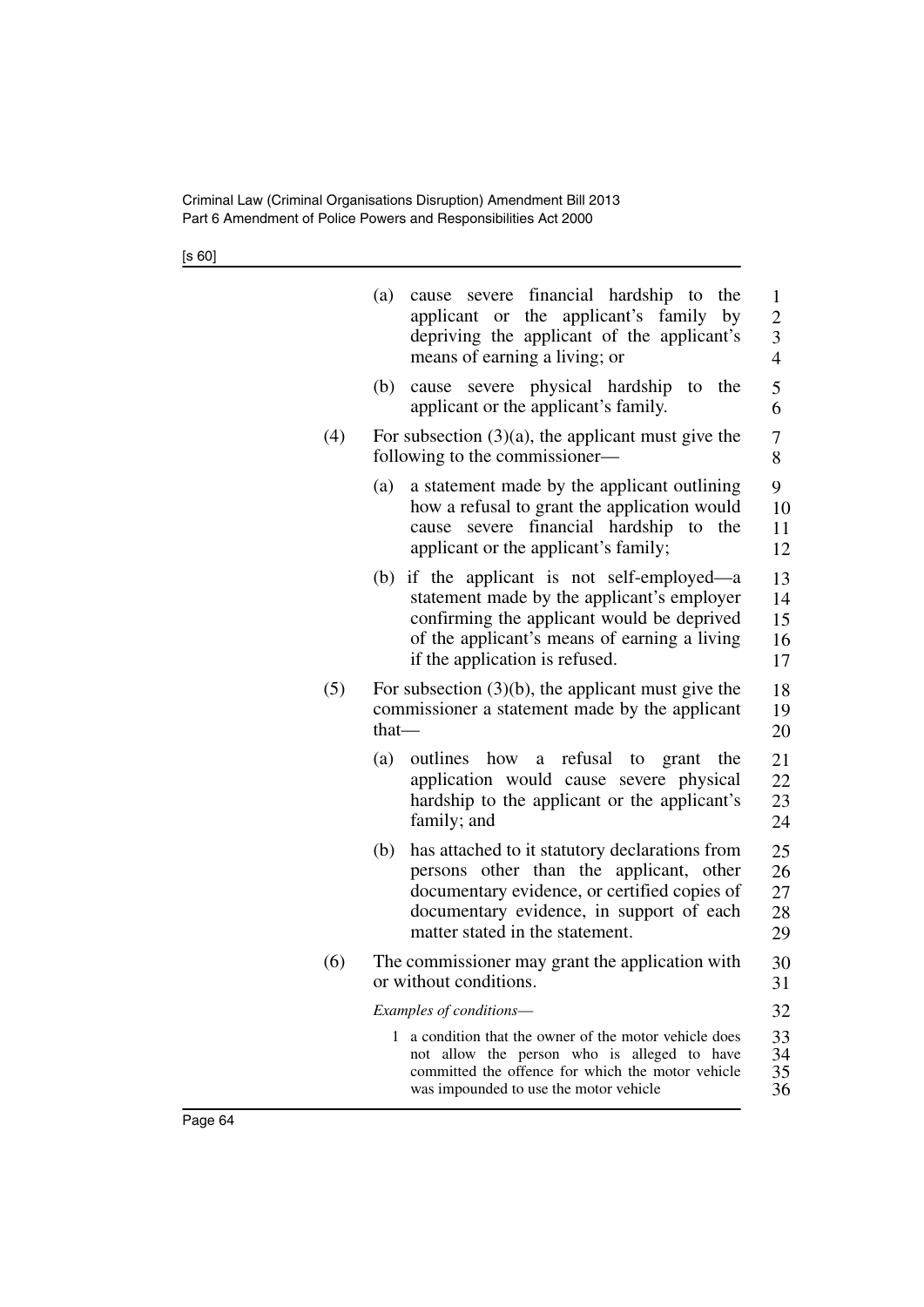|      | 2 a condition that the owner of the motor vehicle who<br>is alleged to have committed the offence for which<br>the motor vehicle was impounded, is to only use the<br>motor vehicle for work related purposes                                                         | $\mathbf{1}$<br>$\begin{array}{c} 2 \\ 3 \\ 4 \end{array}$ |
|------|-----------------------------------------------------------------------------------------------------------------------------------------------------------------------------------------------------------------------------------------------------------------------|------------------------------------------------------------|
| (7)  | If<br>the commissioner decides<br>to<br>grant<br>the<br>application, the commissioner must give the<br>applicant a vehicle release notice for the motor<br>vehicle.                                                                                                   | 5<br>6<br>7<br>8                                           |
| (8)  | If the commissioner decides to refuse to grant the<br>application or to grant the application with a<br>condition, the commissioner must as soon as<br>practicable give the applicant an information<br>notice for the decision.                                      | 9<br>10<br>11<br>12<br>13                                  |
| (9)  | A condition made by the commissioner under<br>this section expires if, and on the day, any of the<br>following happens-                                                                                                                                               | 14<br>15<br>16                                             |
|      | the driver is found not guilty of the relevant<br>(a)<br>offence;                                                                                                                                                                                                     | 17<br>18                                                   |
|      | (b)<br>the proceeding for the relevant offence is<br>discontinued;                                                                                                                                                                                                    | 19<br>20                                                   |
|      | for a relevant offence mentioned in section<br>(c)<br>$123B(1)(b)$ or (c)—the driver is found guilty<br>of an offence against a provision mentioned<br>in the paragraph but not in the circumstance<br>being a participant in<br>of<br>criminal<br>a<br>organisation. | 21<br>22<br>23<br>24<br>25<br>26                           |
| (10) | In this section-                                                                                                                                                                                                                                                      | 27                                                         |
|      | certified copy, of documentary evidence, means<br>of the peace<br>certified by<br>a justice<br>or<br>commissioner for declarations in writing to be a<br>true copy of the documentary evidence.                                                                       | 28<br>29<br>30<br>31                                       |
|      | <i>relevant offence</i> means the criminal organisation<br>offence because of which the impoundment has<br>happened.                                                                                                                                                  | 32<br>33<br>34                                             |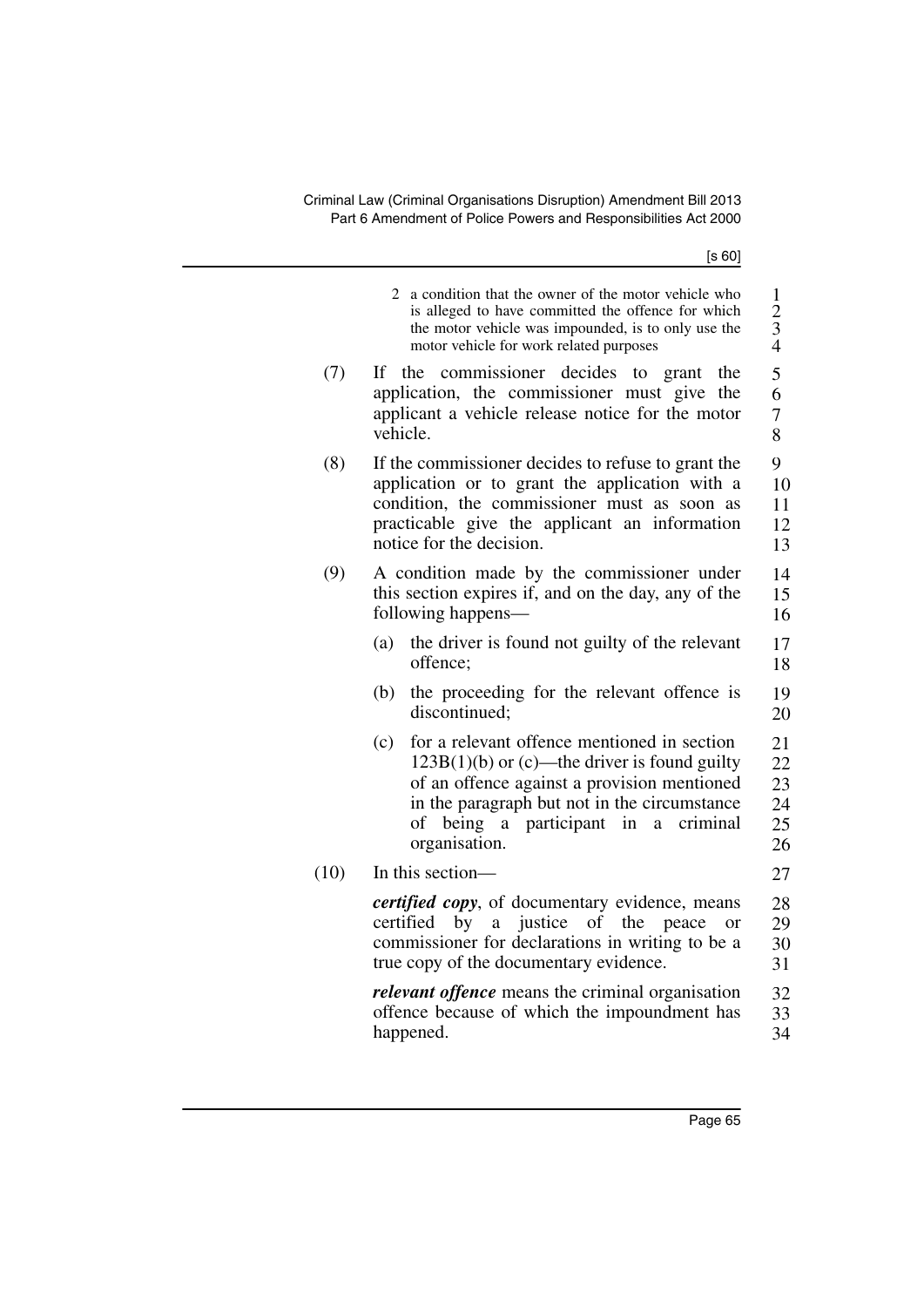<span id="page-67-1"></span><span id="page-67-0"></span>

| 123Y | Application for release of impounded motor<br>vehicle on basis criminal organisation<br>offence happened without owner's consent                                                                       | 1<br>$\overline{c}$<br>3                             |
|------|--------------------------------------------------------------------------------------------------------------------------------------------------------------------------------------------------------|------------------------------------------------------|
| (1)  | The owner of a motor vehicle impounded under<br>this chapter may apply to the commissioner for<br>the release of the motor vehicle on the basis that<br>the criminal organisation offence—             | $\overline{\mathcal{L}}$<br>5<br>6<br>$\overline{7}$ |
|      | was committed by a person other than the<br>(a)<br>owner, usual driver or usual possessor of the<br>motor vehicle; and                                                                                 | 8<br>9<br>10                                         |
|      | happened without the consent of the owner.<br>(b)                                                                                                                                                      | 11                                                   |
| (2)  | The application must be—                                                                                                                                                                               | 12                                                   |
|      | made in the approved form; and<br>(a)                                                                                                                                                                  | 13                                                   |
|      | (b)<br>supported by enough information to enable<br>the commissioner to decide the application.                                                                                                        | 14<br>15                                             |
|      |                                                                                                                                                                                                        |                                                      |
| 123Z | Decision on application for release of<br>impounded motor vehicle on basis criminal<br>organisation offence happened without<br>owner's consent                                                        | 16<br>17<br>18<br>19                                 |
| (1)  | The commissioner must consider an application<br>for the release of a motor vehicle under section<br>123Y after receiving all necessary information<br>relevant to the application and either—         | 20<br>21<br>22<br>23                                 |
|      | (a)<br>grant the application; or                                                                                                                                                                       | 24                                                   |
|      | refuse to grant the application.<br>(b)                                                                                                                                                                | 25                                                   |
| (2)  | The<br>if<br>commissioner<br>must,<br>reasonably<br>practicable, decide the application within 5<br>business days of receiving the application and<br>other documents required under this subdivision. | 26<br>27<br>28<br>29                                 |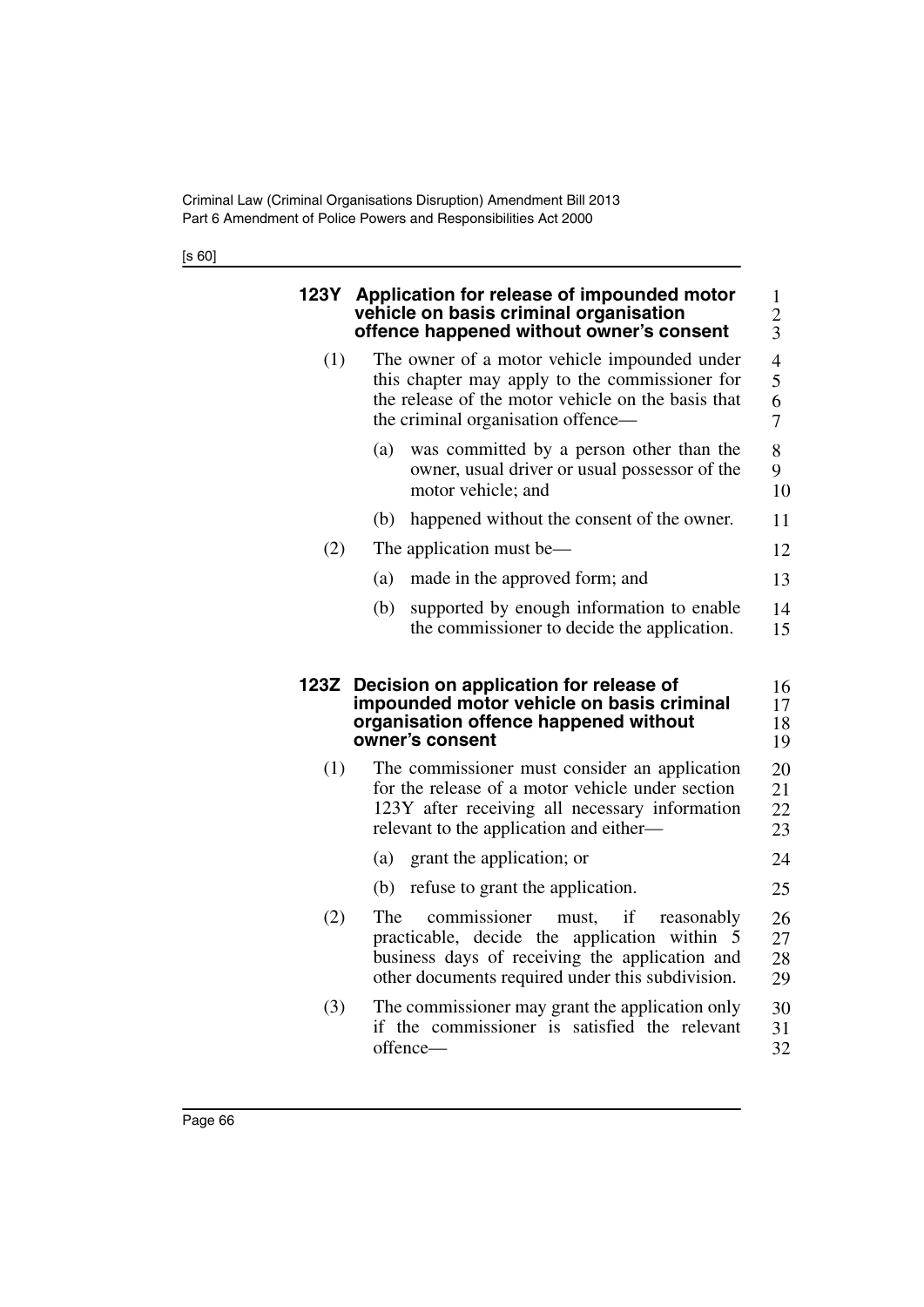|     | [s 60]                                                                                                                                                                                                                           |                            |
|-----|----------------------------------------------------------------------------------------------------------------------------------------------------------------------------------------------------------------------------------|----------------------------|
|     | (a)<br>was committed by a person other than the<br>owner, usual driver or usual possessor of the<br>motor vehicle; and                                                                                                           | 1<br>$\overline{2}$<br>3   |
|     | happened without the consent of the owner.<br>(b)                                                                                                                                                                                | 4                          |
| (4) | The commissioner may grant the application with<br>or without conditions.                                                                                                                                                        | 5<br>6                     |
|     | Examples of conditions-                                                                                                                                                                                                          | 7                          |
|     | 1 a condition that the owner of the motor vehicle does<br>not allow the person who is alleged to have<br>committed the offence for which the motor vehicle<br>was impounded to use the motor vehicle                             | 8<br>9<br>10<br>11         |
|     | 2 a condition that the owner of the motor vehicle who<br>is alleged to have committed the offence for which<br>the motor vehicle was impounded, is to only use the<br>motor vehicle for work related purposes                    | 12<br>13<br>14<br>15       |
| (5) | If the commissioner decides to grant<br>the<br>application, the commissioner must give<br>the<br>applicant a vehicle release notice for the motor<br>vehicle.                                                                    | 16<br>17<br>18<br>19       |
| (6) | If the commissioner decides to refuse to grant the<br>application or to grant the application with a<br>condition, the commissioner must as soon as<br>practicable give the applicant an information<br>notice for the decision. | 20<br>21<br>22<br>23<br>24 |
| (7) | A condition made by the commissioner under<br>this section expires if, and on the day, any of the<br>following happens—                                                                                                          | 25<br>26<br>27             |
|     | the driver is found not guilty of the relevant<br>(a)<br>offence:                                                                                                                                                                | 28<br>29                   |
|     | the proceeding for the relevant offence is<br>(b)<br>discontinued;                                                                                                                                                               | 30<br>31                   |
|     | for a relevant offence mentioned in section<br>(c)<br>$123B(1)(b)$ or (c)—the driver is found guilty<br>of an offence against a provision mentioned<br>in the paragraph but not in the circumstance                              | 32<br>33<br>34<br>35       |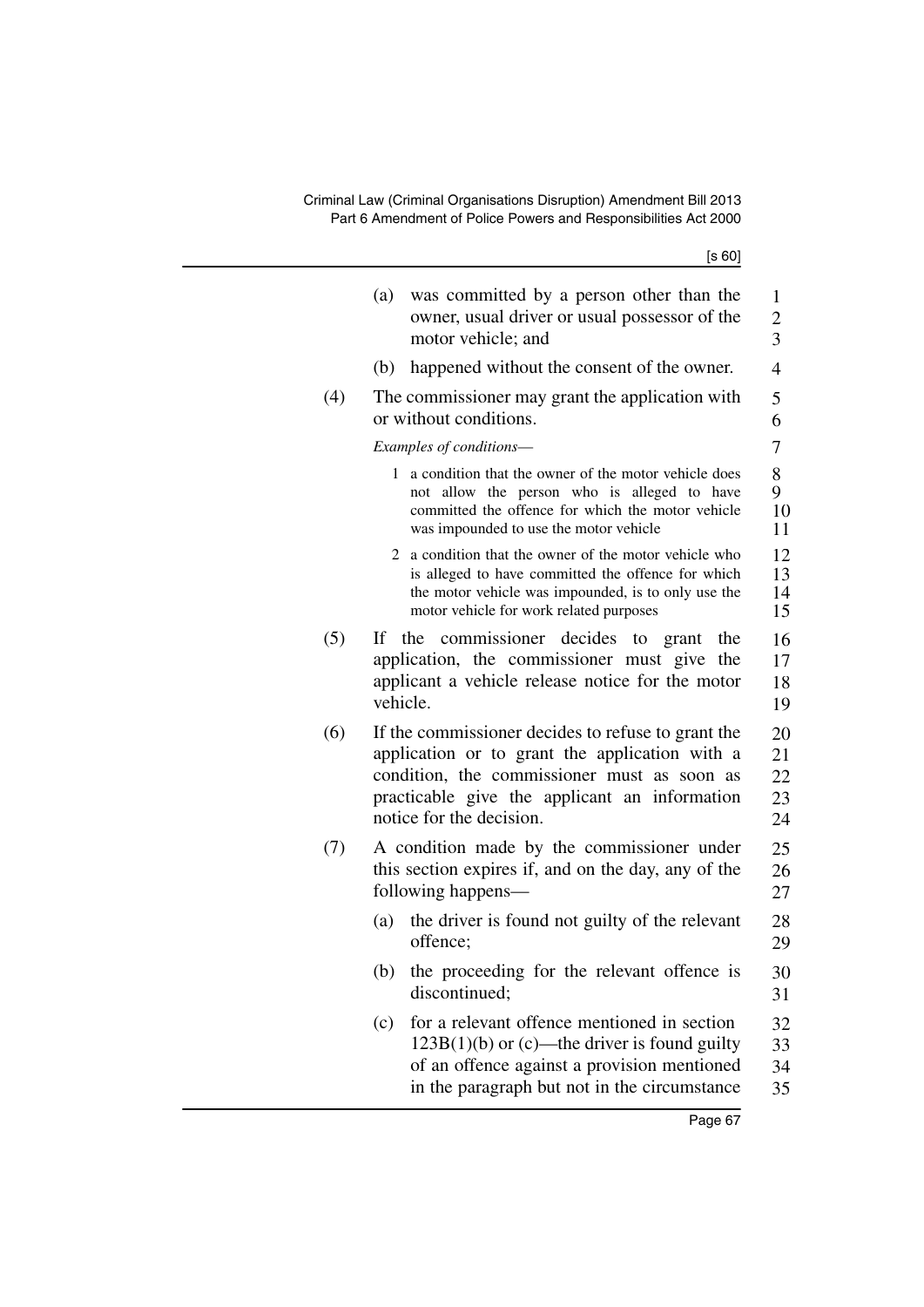<span id="page-69-1"></span><span id="page-69-0"></span>

|     | of being a participant in a criminal<br>organisation.                                                                                                                                                                          | $\mathbf{1}$<br>2          |
|-----|--------------------------------------------------------------------------------------------------------------------------------------------------------------------------------------------------------------------------------|----------------------------|
| (8) | In this section—                                                                                                                                                                                                               | 3                          |
|     | <i>relevant offence</i> means the criminal organisation<br>offence because of which the impoundment has<br>happened.                                                                                                           | 4<br>5<br>6                |
|     | 123ZA Application for release of impounded<br>motor vehicle on basis that offender not a<br>participant in a criminal organisation                                                                                             | 7<br>8<br>9                |
| (1) | eligible<br>An<br>person<br>may<br>apply<br>the<br>to<br>commissioner for the release of a motor vehicle<br>impounded under this chapter on the basis that<br>the offender is not a participant in a criminal<br>organisation. | 10<br>11<br>12<br>13<br>14 |
| (2) | The application must be—                                                                                                                                                                                                       | 15                         |
|     | made in the approved form; and<br>(a)                                                                                                                                                                                          | 16                         |
|     | supported by enough information to enable<br>(b)<br>the commissioner to decide the application.                                                                                                                                | 17<br>18                   |
|     | 123ZB Decision on application for release of<br>impounded motor vehicle on basis that<br>offender not a participant in<br>a criminal organisation                                                                              | 19<br>20<br>21<br>22       |
| (1) | The commissioner must consider an application<br>for the release of a motor vehicle under section<br>123ZA after receiving all necessary information<br>relevant to the application and either—                                | 23<br>24<br>25<br>26       |
|     | (a) grant the application; or                                                                                                                                                                                                  | 27                         |
|     | (b) refuse to grant the application.                                                                                                                                                                                           | 28                         |
| (2) | commissioner<br>must, if<br>The<br>reasonably<br>practicable, decide the application within 5<br>business days of receiving the application and<br>other documents required under this subdivision.                            | 29<br>30<br>31<br>32       |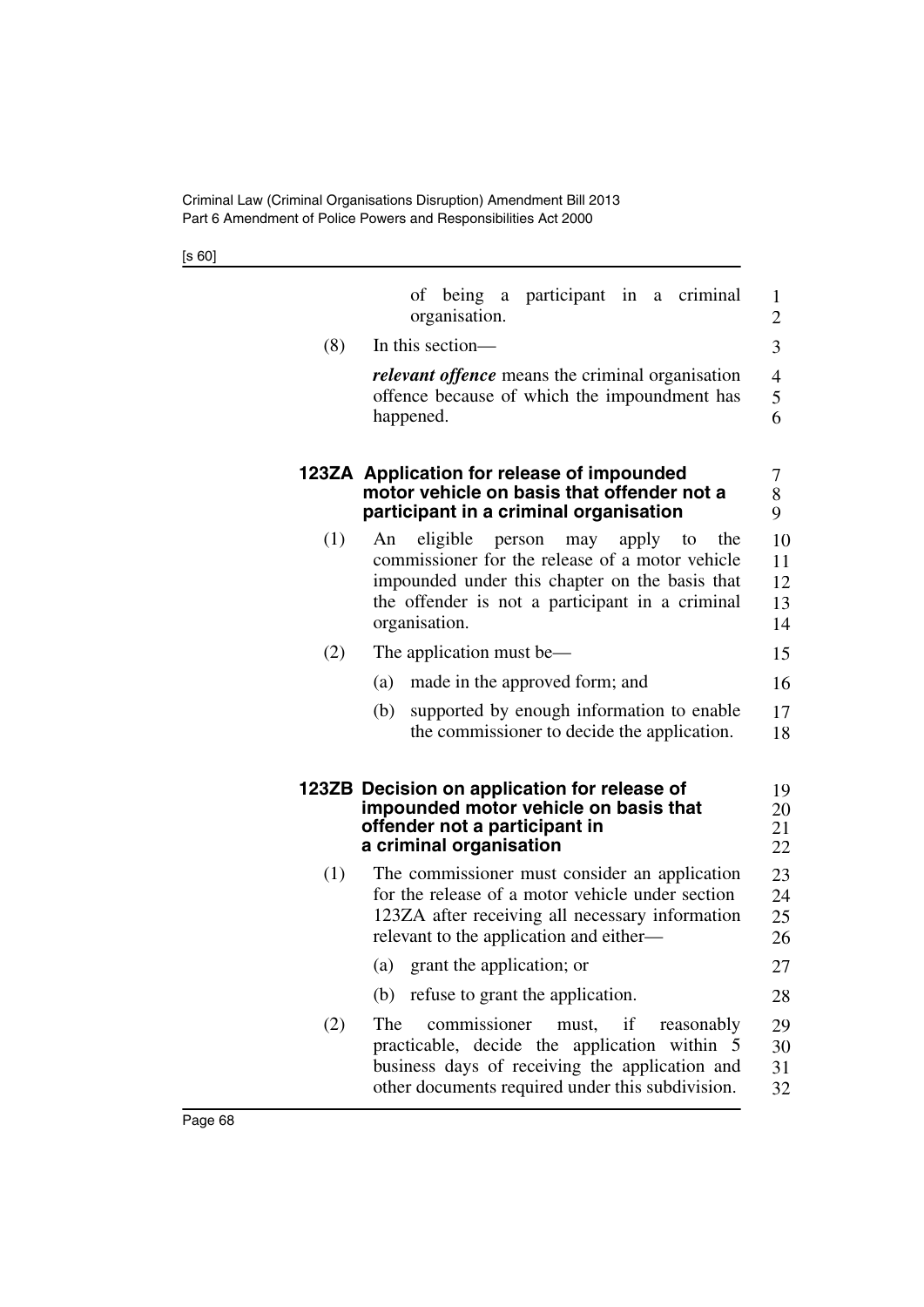Criminal Law (Criminal Organisations Disruption) Amendment Bill 2013 Part 6 Amendment of Police Powers and Responsibilities Act 2000

| (3) | The commissioner may grant the application if<br>the commissioner is not satisfied that the offender<br>is a participant in a criminal organisation.                                                                                                               | 1<br>$\overline{c}$<br>3         |
|-----|--------------------------------------------------------------------------------------------------------------------------------------------------------------------------------------------------------------------------------------------------------------------|----------------------------------|
| (4) | The commissioner may grant the application with<br>or without conditions.                                                                                                                                                                                          | 4<br>5                           |
|     | Examples of conditions-                                                                                                                                                                                                                                            | 6                                |
|     | 1 a condition that the owner of the motor vehicle does<br>not allow the person who committed, or is alleged to<br>have committed, the offence for which the motor<br>vehicle was impounded to use the motor vehicle                                                | 7<br>8<br>9<br>10                |
|     | 2 a condition that the owner of the motor vehicle who<br>committed, or is alleged to have committed, the<br>offence for which the motor vehicle was impounded,<br>is to only use the motor vehicle for work related<br>purposes                                    | 11<br>12<br>13<br>14<br>15       |
| (5) | the commissioner decides<br>If -<br>to<br>grant the<br>application, the commissioner must give the<br>applicant a vehicle release notice for the motor<br>vehicle.                                                                                                 | 16<br>17<br>18<br>19             |
| (6) | If the commissioner decides to refuse to grant the<br>application or to grant the application with a<br>condition, the commissioner must as soon as<br>practicable give the applicant an information<br>notice for the decision.                                   | 20<br>21<br>22<br>23<br>24       |
| (7) | A condition made by the commissioner under<br>this section expires if, and on the day, any of the<br>following happens—                                                                                                                                            | 25<br>26<br>27                   |
|     | the driver is found not guilty of the relevant<br>(a)<br>offence;                                                                                                                                                                                                  | 28<br>29                         |
|     | the proceeding for the relevant offence is<br>(b)<br>discontinued;                                                                                                                                                                                                 | 30<br>31                         |
|     | for a relevant offence mentioned in section<br>(c)<br>$123B(1)(b)$ or (c)—the driver is found guilty<br>of an offence against a provision mentioned<br>in the paragraph but not in the circumstance<br>of being a participant in<br>criminal<br>a<br>organisation. | 32<br>33<br>34<br>35<br>36<br>37 |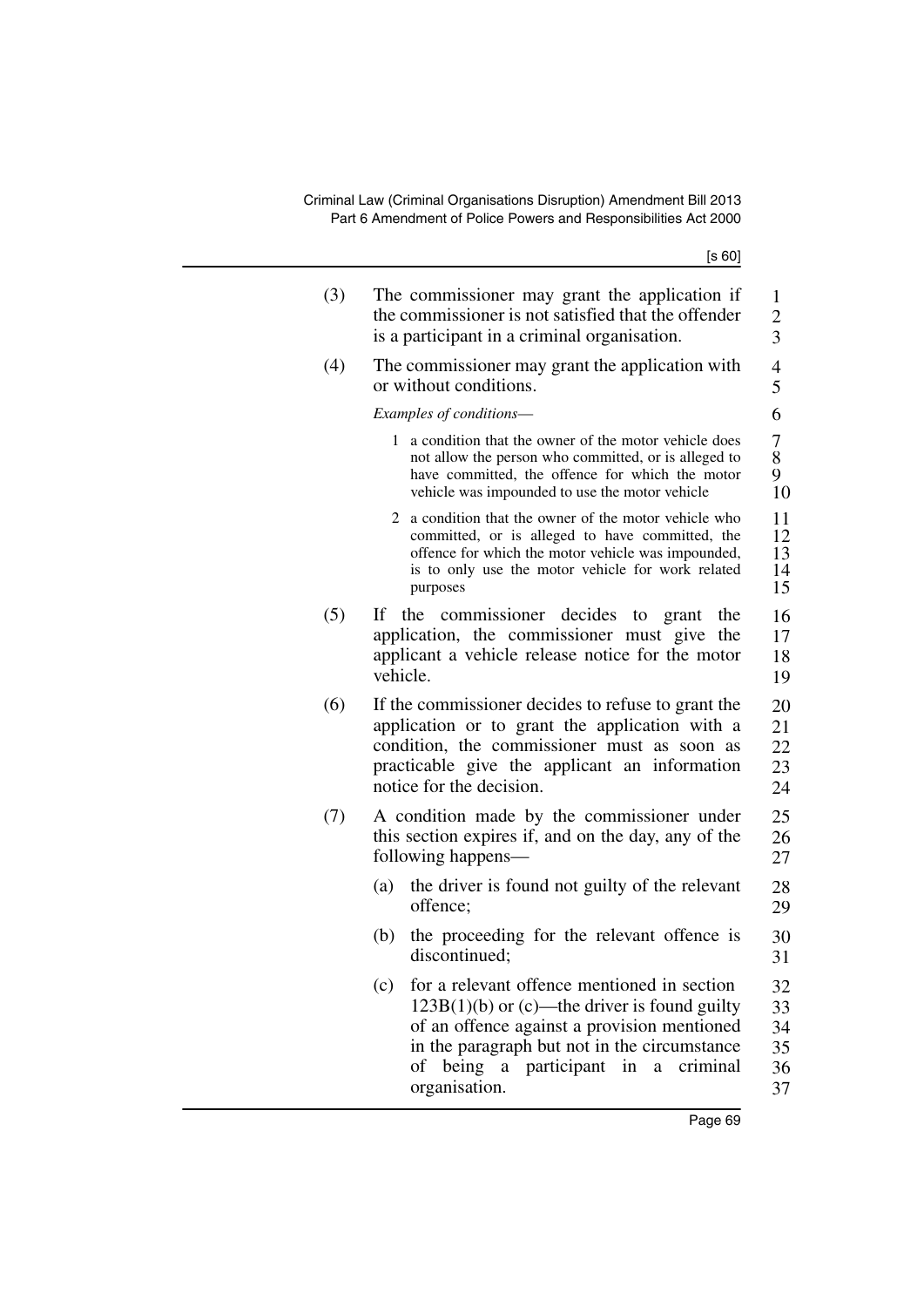| (8) | In this section-                                                                                                                                                                    |
|-----|-------------------------------------------------------------------------------------------------------------------------------------------------------------------------------------|
|     | <i>relevant offence</i> means the criminal organisation<br>offence because of which the impoundment has<br>happened.                                                                |
|     | 123ZC Impoundment ends if application for release<br>of motor vehicle granted                                                                                                       |
| (1) | If the commissioner grants an application for the<br>release of a motor vehicle under this division, the<br>impoundment of the motor vehicle under this<br>chapter ends.            |
| (2) | This section applies subject to section 123ZJ.                                                                                                                                      |
|     |                                                                                                                                                                                     |
|     |                                                                                                                                                                                     |
| (1) | 123ZD Who may appeal<br>A person who is aggrieved by a decision of the                                                                                                              |
|     | commissioner under section 123X, 123Z or<br>123ZB may appeal against the decision.                                                                                                  |
| (2) | In this section-                                                                                                                                                                    |
|     | <i>decision</i> includes a condition made by the<br>commissioner under section 123X, 123Z or<br>123ZB in relation to granting an application for<br>the release of a motor vehicle. |
|     | 123ZE How to start appeal                                                                                                                                                           |
| (1) | The appeal is started by filing a notice of appeal<br>with the clerk of a Magistrates Court.                                                                                        |
| (2) | The appellant must serve a copy of the notice<br>$on-$                                                                                                                              |
|     | the other persons entitled to appeal against<br>(a)<br>the decision; and                                                                                                            |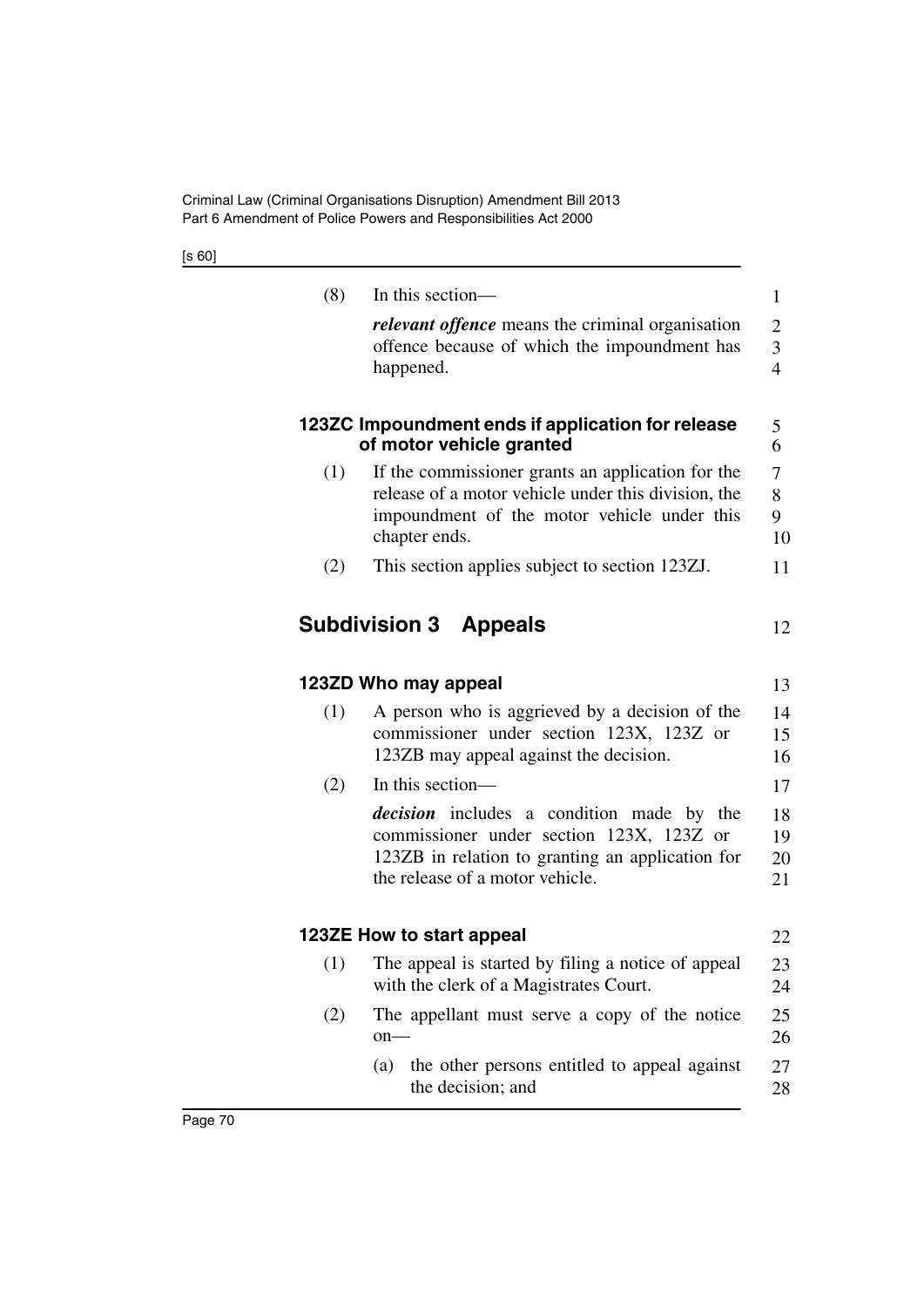|     | (b) the commissioner.                                                                              | $\mathbf{1}$        |
|-----|----------------------------------------------------------------------------------------------------|---------------------|
| (3) | Despite subsection $(2)$ , the clerk of the court may                                              | $\overline{c}$      |
|     | ask the commissioner to serve a copy of the<br>notice on a person mentioned in subsection $(2)(a)$ | 3<br>$\overline{4}$ |
|     | whom the appellant is unable to serve.                                                             | 5                   |
| (4) | The notice of appeal must be filed within 28 days                                                  | 6                   |
|     | after the person is given an information notice for<br>the decision.                               | 7<br>8              |
| (5) | The court may at any time extend the period for                                                    | 9                   |
|     | filing the notice of appeal.                                                                       | 10                  |
| (6) | The notice of appeal must state fully the grounds<br>of the appeal and the facts relied on.        | 11<br>12            |
|     |                                                                                                    |                     |
|     | 123ZF Effect of appeal on decision                                                                 | 13                  |
| (1) | The start of an appeal against a decision of the                                                   | 14                  |
|     | commissioner does not affect the operation of the                                                  | 15                  |
|     | decision or prevent the taking of action to                                                        | 16                  |
|     | implement the decision.                                                                            | 17                  |
| (2) | However, the court may make an order staying                                                       | 18                  |
|     | the operation of the decision being appealed<br>against until the appeal is finally decided.       | 19<br>20            |
| (3) | The court may act under subsection $(2)$ on the                                                    | 21                  |
|     | application of the appellant or on its own                                                         | 22                  |
|     | initiative.                                                                                        | 23                  |
|     |                                                                                                    |                     |
|     | 123ZG Commissioner has right of appearance                                                         | 24                  |
|     | The commissioner has a right to appear and be heard                                                | 25                  |
|     | before the court on an appeal under this subdivision.                                              | 26                  |
|     |                                                                                                    |                     |
|     | <b>123ZH Hearing procedures</b>                                                                    | 27                  |
| (1) | An appeal must be decided on the evidence<br>before the commissioner.                              | 28<br>29            |
|     |                                                                                                    |                     |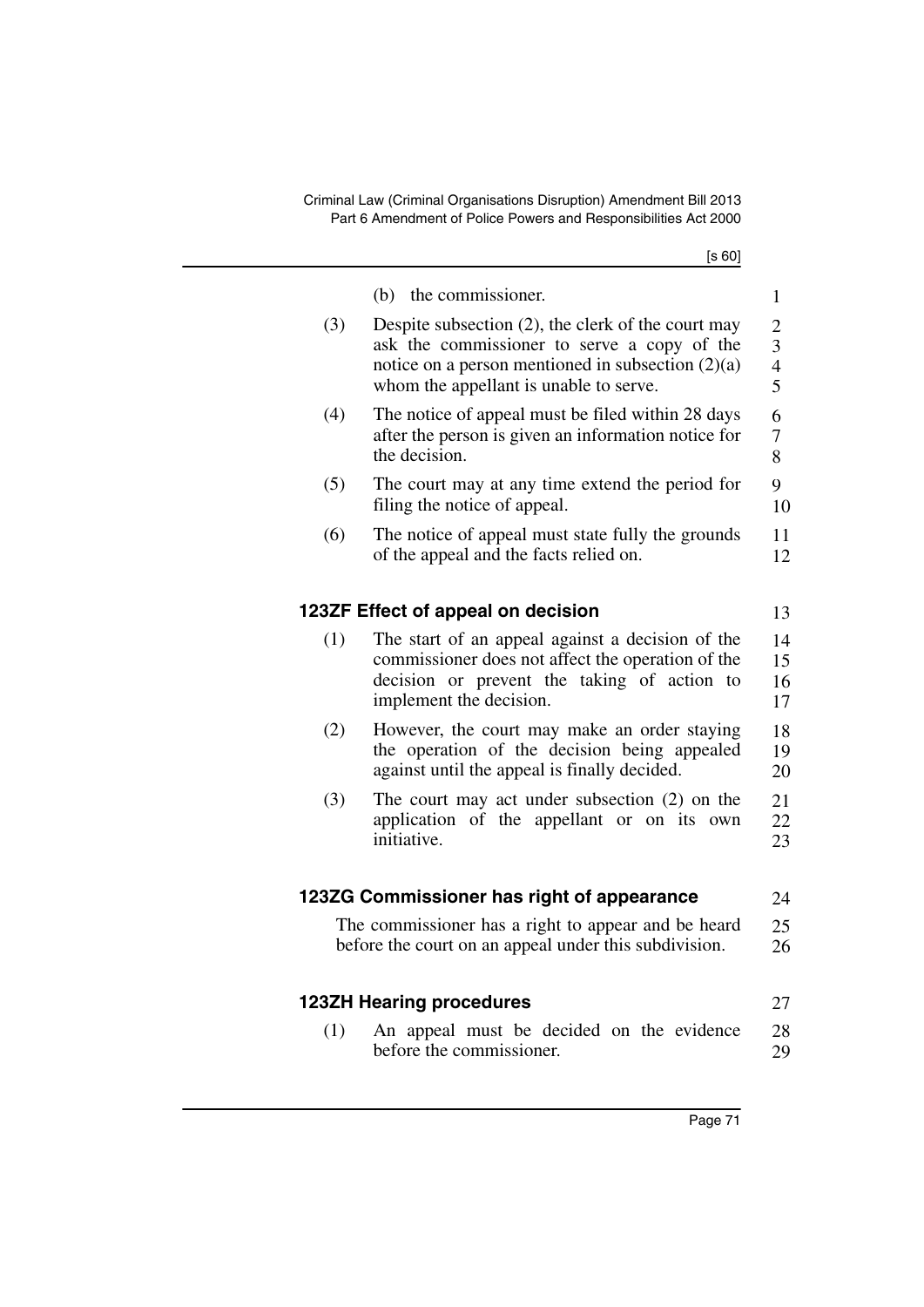| (2)   | However, the court may order that the appeal be<br>heard afresh, in whole or part.                                                                                           | $\mathbf{1}$<br>$\overline{2}$ |
|-------|------------------------------------------------------------------------------------------------------------------------------------------------------------------------------|--------------------------------|
|       | <b>123ZI Powers of Magistrates Court</b>                                                                                                                                     | 3                              |
|       | In deciding an appeal, the court may—                                                                                                                                        | 4                              |
|       | confirm the decision appealed against; or<br>(a)                                                                                                                             | 5                              |
|       | set aside the decision and substitute another<br>(b)<br>decision that it considers appropriate.                                                                              | 6<br>7                         |
|       | <b>Subdivision 4 Miscellaneous</b>                                                                                                                                           | 8                              |
| 123ZJ | Power to take certain action if breach of<br>condition                                                                                                                       | 9<br>10                        |
| (1)   | This section applies if-                                                                                                                                                     | 11                             |
|       | (a)<br>the commissioner grants an application<br>under this division for the release of an<br>impounded motor vehicle with a condition;<br>and                               | 12<br>13<br>14<br>15           |
|       | the commissioner is satisfied the condition<br>(b)<br>has been breached.                                                                                                     | 16<br>17                       |
| (2)   | A police officer may impound the motor vehicle<br>until the end of the proceedings for all charges of<br>criminal organisation offences in relation to the<br>motor vehicle. | 18<br>19<br>20<br>21           |
| (3)   | For impounding a motor vehicle under this<br>section, a police officer may exercise any of the<br>powers under section 123Q or division 2.                                   | 22<br>23<br>24                 |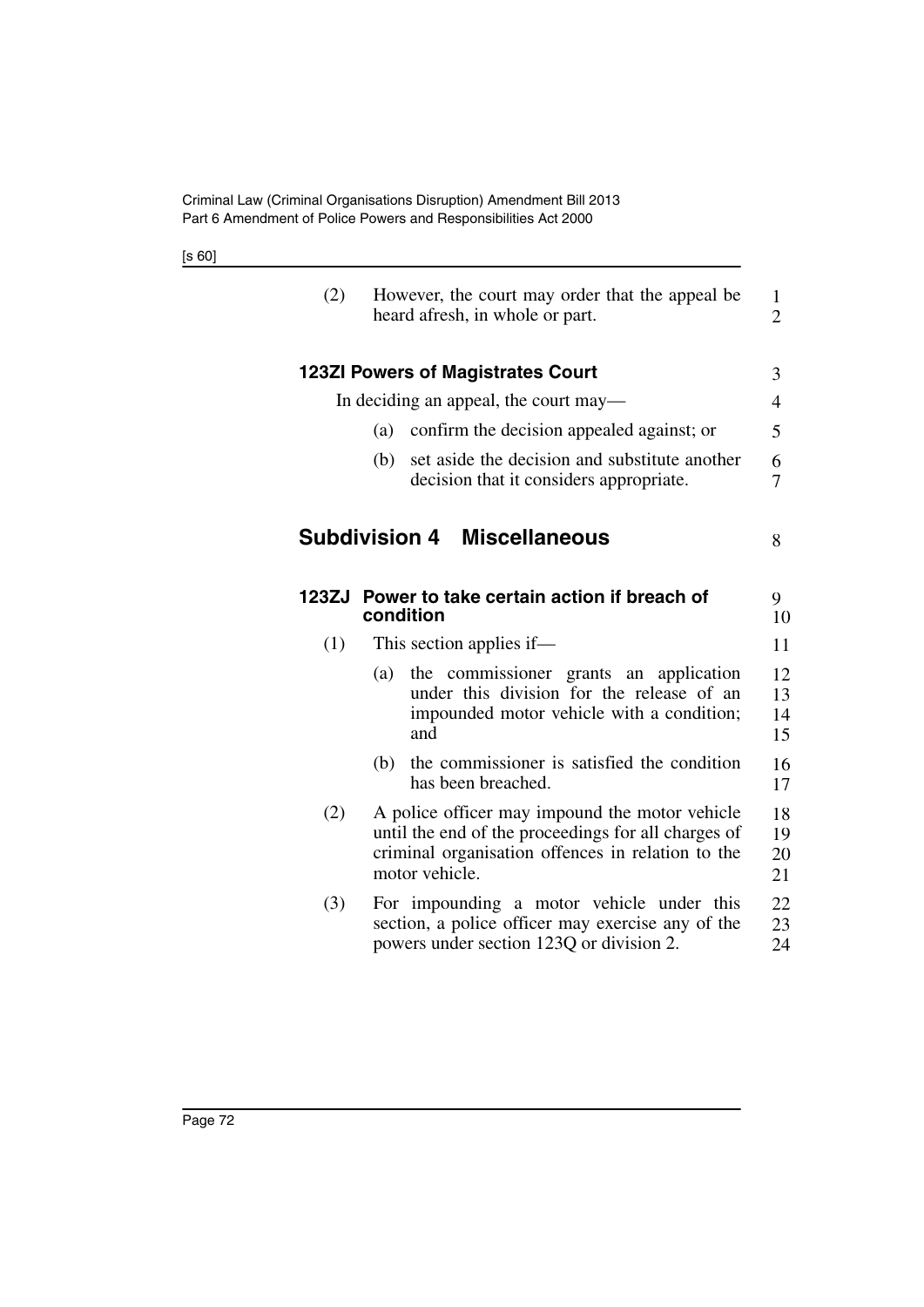| Part 3 | <b>Offences</b>                                                                                                                                                                                 | 1                        |
|--------|-------------------------------------------------------------------------------------------------------------------------------------------------------------------------------------------------|--------------------------|
|        | 123ZK Offence to remove vehicle from holding<br>yard                                                                                                                                            | $\frac{2}{3}$            |
| (1)    | A person must not unlawfully remove a motor<br>vehicle impounded under this chapter from a<br>holding yard.                                                                                     | $\overline{4}$<br>5<br>6 |
|        | Maximum penalty—40 penalty units.                                                                                                                                                               | 7                        |
| (2)    | For subsection $(1)$ , it does not matter how the<br>motor vehicle came to be in the holding yard.                                                                                              | 8<br>9                   |
|        | 123ZL Failure to comply with requirement to<br>produce motor vehicle                                                                                                                            | 10<br>11                 |
|        | A person must comply with a requirement under<br>section 123N, unless the person has a reasonable<br>excuse.                                                                                    | 12<br>13<br>14           |
|        | Maximum penalty—40 penalty units.                                                                                                                                                               | 15                       |
|        | 123ZM Offence to operate vehicle to which number<br>plate confiscation notice attached                                                                                                          | 16<br>17                 |
|        | A person must not operate a motor vehicle to which a<br>a number plate confiscation notice is attached without<br>reasonable excuse or unless the motor vehicle is<br>moved under section 123K. | 18<br>19<br>20<br>21     |
|        | Maximum penalty—40 penalty units.                                                                                                                                                               | 22                       |
|        | 123ZN Offence to remove, tamper with or modify<br>number plate confiscation notice                                                                                                              | 23<br>24                 |
|        | A person must not, without reasonable excuse,<br>remove, tamper with, or modify a number plate<br>confiscation notice attached to a motor vehicle under<br>section 123K.                        | 25<br>26<br>27<br>28     |
|        | Maximum penalty—40 penalty units.                                                                                                                                                               | 29                       |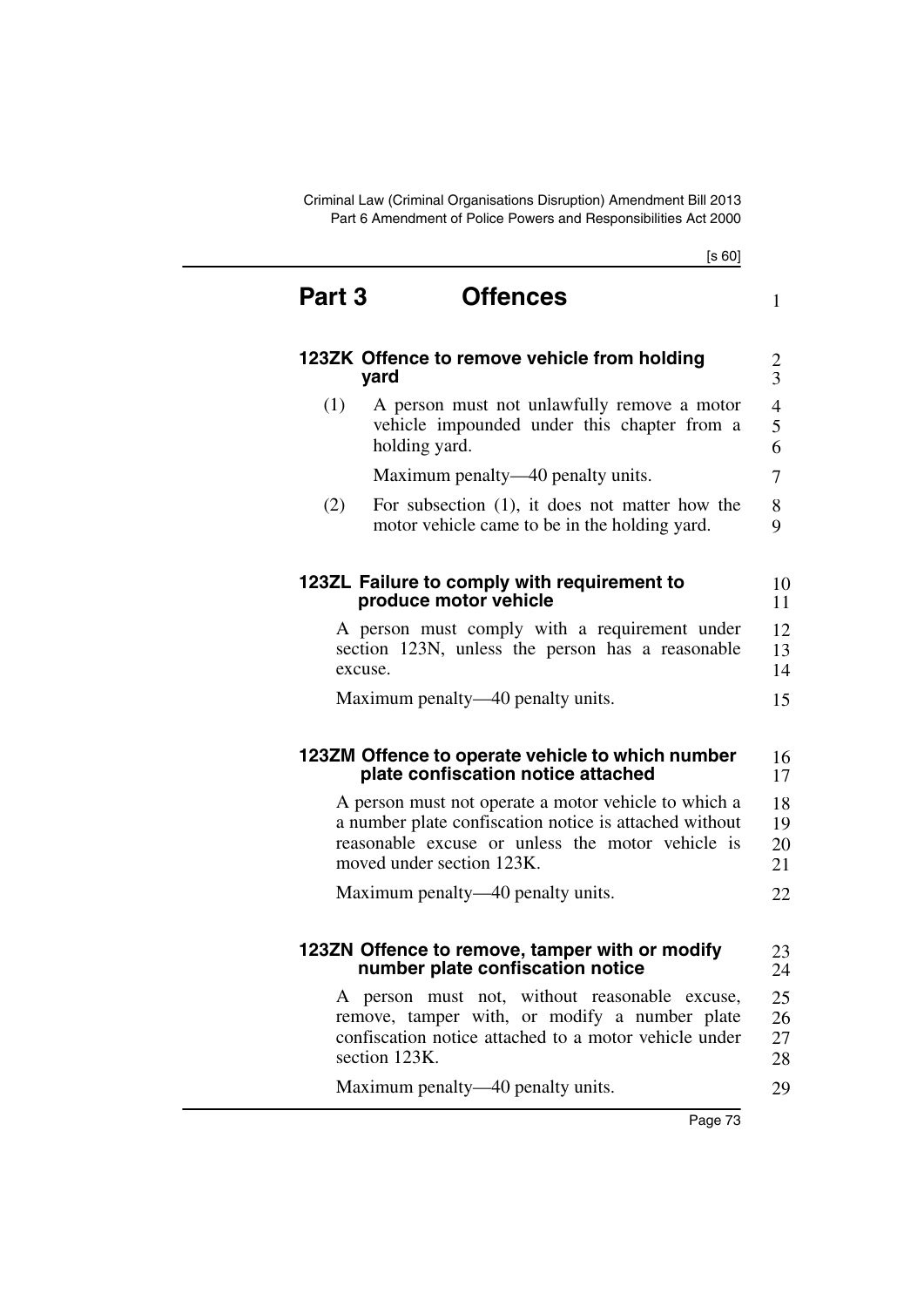|     | 123ZO Offence to remove, tamper with or modify<br>immobilising device                                                                                                                                                                                                                           |
|-----|-------------------------------------------------------------------------------------------------------------------------------------------------------------------------------------------------------------------------------------------------------------------------------------------------|
|     | A person must not, without reasonable excuse,<br>remove, tamper with, or modify an immobilising<br>device attached to a motor vehicle under section<br>123M.                                                                                                                                    |
|     | Maximum penalty—40 penalty units.                                                                                                                                                                                                                                                               |
|     | 123ZP Offence to operate motor vehicle if<br>immobilising device unlawfully removed,<br>tampered with or modified                                                                                                                                                                               |
|     | A person must not, without reasonable excuse, operate<br>a motor vehicle if an immobilising device attached to<br>the motor vehicle has been unlawfully removed,<br>tampered with or modified.                                                                                                  |
|     | Maximum penalty—40 penalty units.                                                                                                                                                                                                                                                               |
|     |                                                                                                                                                                                                                                                                                                 |
|     | 123ZQ Offence to breach condition made on<br>release of motor vehicle                                                                                                                                                                                                                           |
|     | excuse.                                                                                                                                                                                                                                                                                         |
|     | Maximum penalty—40 penalty units.                                                                                                                                                                                                                                                               |
|     | 123ZR Offence to modify, sell or dispose of motor<br>vehicle subject to vehicle production notice                                                                                                                                                                                               |
| (1) | A person must not contravene a condition made on the<br>release of a motor vehicle by the commissioner under<br>part 2, division 5 unless the person has a reasonable<br>This section applies if a motor vehicle is the<br>subject of an vehicle production notice given<br>under section 123N. |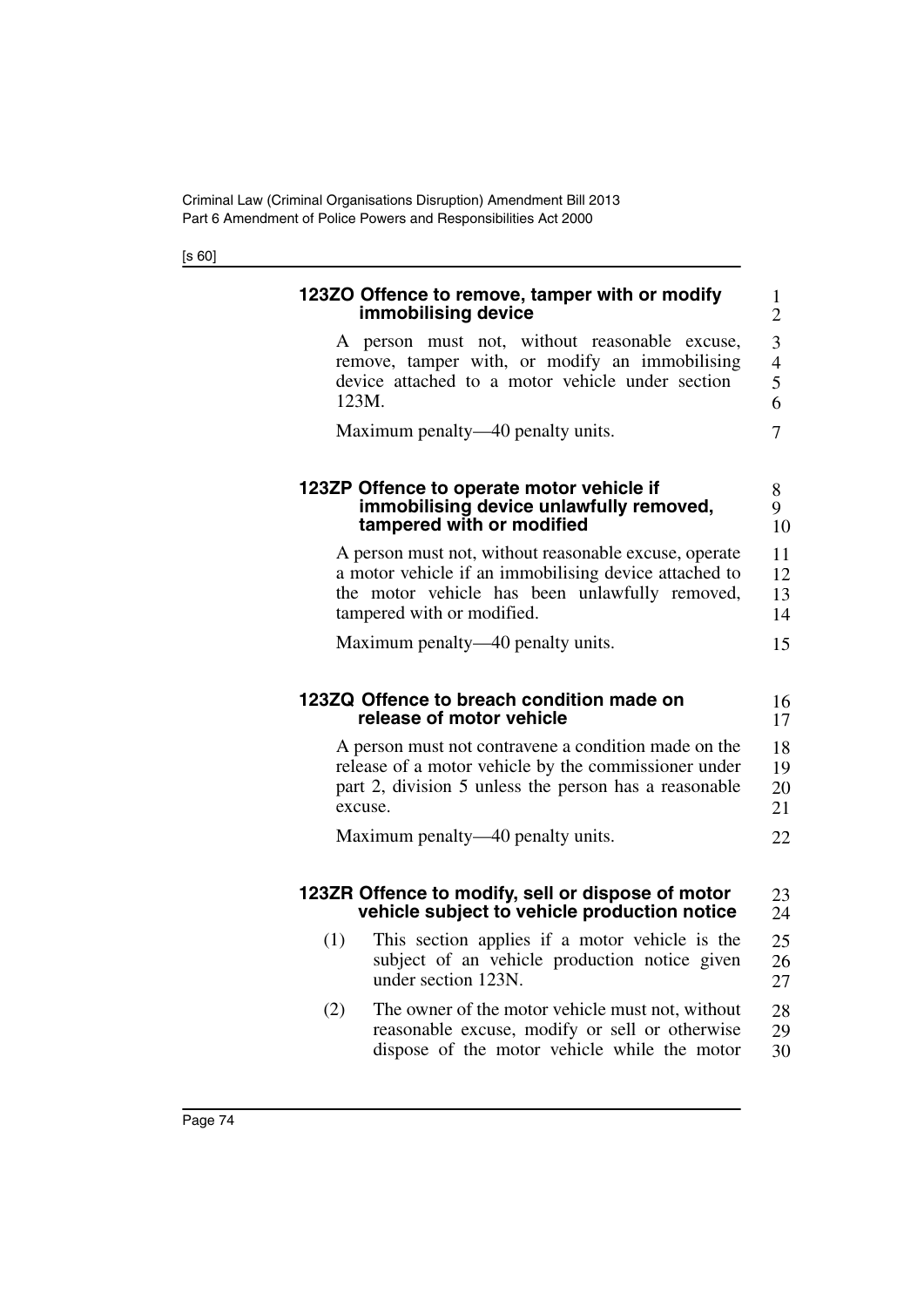|     | vehicle is the subject of the vehicle production<br>notice.                                       | $\mathcal{D}$ |
|-----|---------------------------------------------------------------------------------------------------|---------------|
|     | Maximum penalty—40 penalty units.                                                                 | 3             |
| (3) | In this section—                                                                                  | 4             |
|     | <i>modify</i> , a motor vehicle, includes remove the<br>engine or gearbox from the motor vehicle. | $\mathcal{F}$ |

### **Part 4 Other provisions** 7

#### **Division 1 Liability for cost of impounding** 8 9

#### <span id="page-76-0"></span>**123ZS State's liability to pay costs of impounding** 10

- (1) Unless otherwise expressly provided by this division, the State is not liable to pay the costs of removing a motor vehicle impounded under this chapter and keeping it for the period for which it is impounded. 11 12 13 14 15
- (2) However, the State is liable to pay the costs of removing an impounded vehicle and keeping it if— 16 17 18
	- (a) the driver of the motor vehicle— 19
		- (i) was a child when he or she committed the offence for which it was impounded; or 20 21 22
		- (ii) is found not guilty of the criminal organisation offence for which the motor vehicle was impounded; or 23 24 25
	- (b) the proceeding for the offence for which the motor vehicle was impounded is withdrawn; or 26 27 28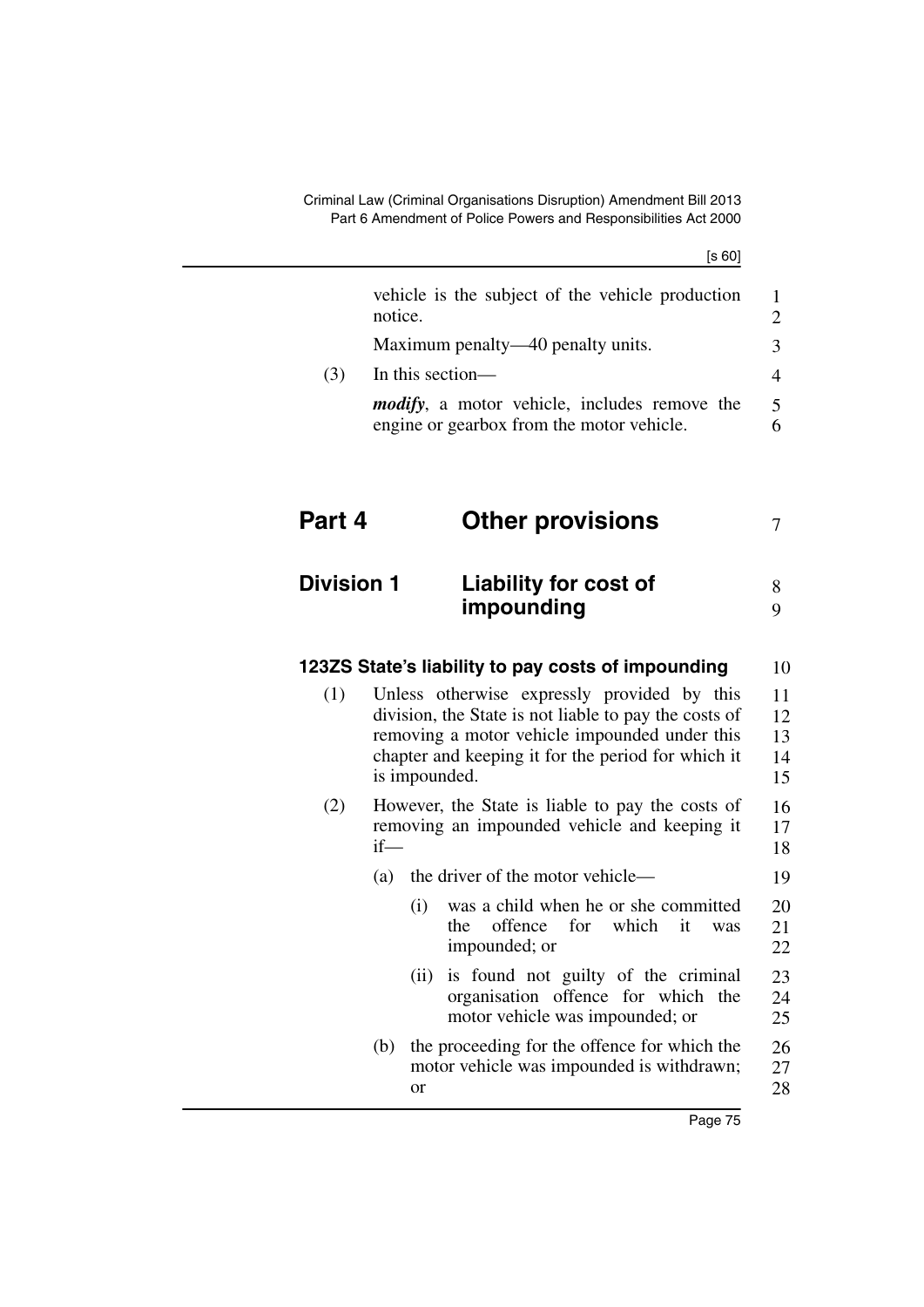(c) the motor vehicle was impounded for an offence mentioned in section [123B\(](#page-49-0)1)(b) or (c), and the driver is found guilty of an offence against a provision mentioned in the paragraph but not in the circumstance of being a participant in a criminal organisation. 1 2 3 4 5 6 7

> 8 9

23 24

## **123ZT Liability to pay costs of impounding—adult driver**

- (1) This section applies in relation to a motor vehicle impounded for a criminal organisation offence if the driver of the motor vehicle was an adult when he or she committed the offence for which it was impounded. 10 11 12 13 14
- (2) If the driver is found guilty of a criminal organisation offence in relation to the motor vehicle— 15 16 17
	- (a) the driver is liable to pay the costs of removing or keeping the motor vehicle; and 18 19
	- (b) any costs paid by someone else on the driver's behalf become a debt payable to the other person by the driver. 20 21 22

# <span id="page-77-0"></span>**123ZU Liability to pay costs of impounding—child driver**

- (1) This section applies in relation to a motor vehicle impounded because of a criminal organisation offence if the driver of the motor vehicle was a child when he or she committed the offence for which it was impounded. 25 26 27 28 29
- (2) If a court finds the child guilty of a criminal organisation offence in relation to the motor vehicle, the court must consider whether the child has the capacity to pay the costs of removing or keeping the motor vehicle. 30 31 32 33 34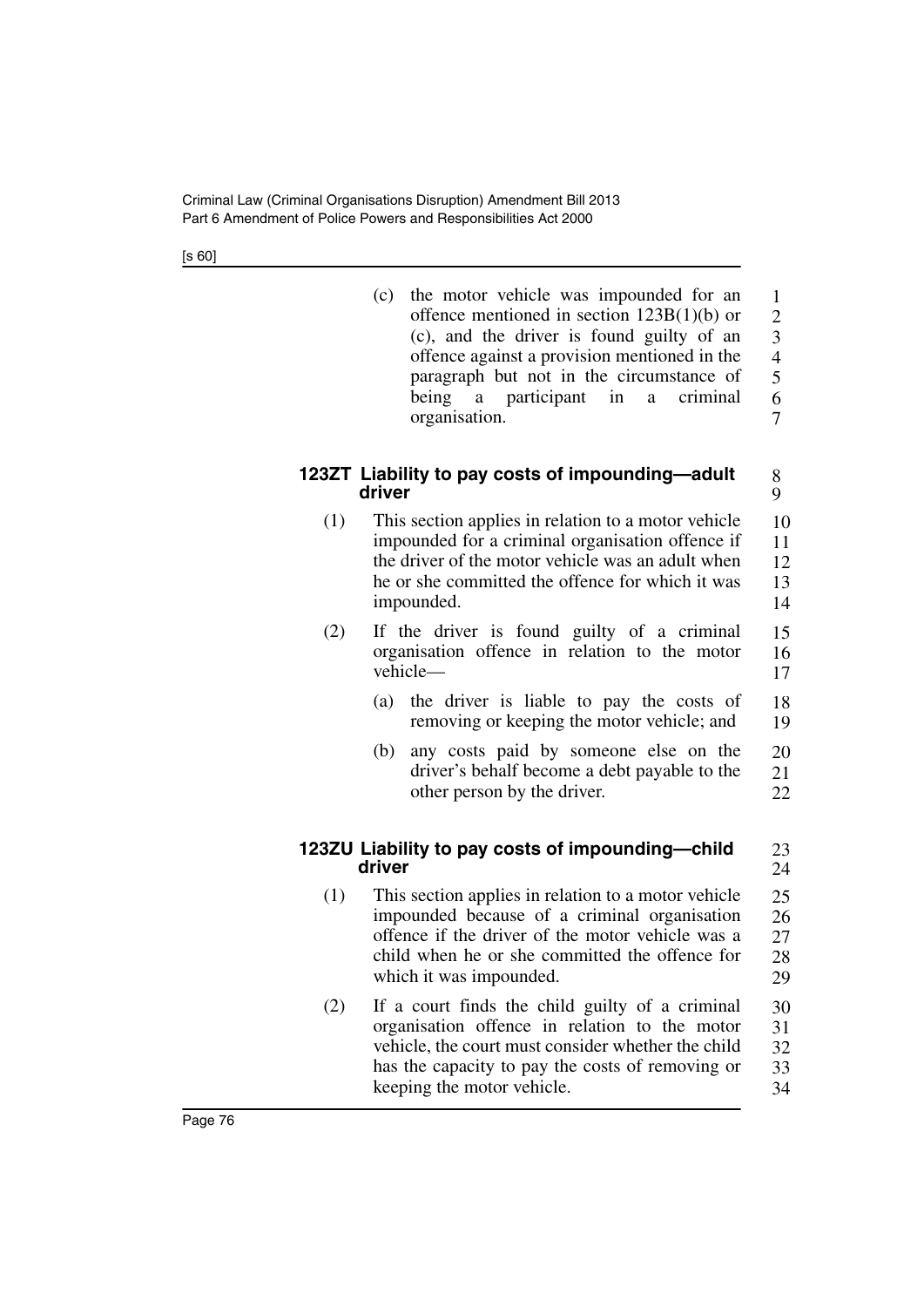| (3) | vehicle. | If the court considers the child has the capacity to<br>pay those costs, the court may order the child to<br>pay the costs of removing and keeping the motor                                                                                                                                             | 1<br>$\overline{c}$<br>3<br>$\overline{4}$ |
|-----|----------|----------------------------------------------------------------------------------------------------------------------------------------------------------------------------------------------------------------------------------------------------------------------------------------------------------|--------------------------------------------|
| (4) | State.   | An order made by the court under subsection (3)<br>is taken to be an order under the Youth Justice Act<br>1992, section 310, requiring a payment to the                                                                                                                                                  | 5<br>6<br>7<br>8                           |
| (5) |          | If the court considers the child does not have the<br>capacity to pay the costs of removing and<br>keeping the motor vehicle, the court may call on<br>the child's parent or guardian to show cause why<br>the parent or guardian should not pay the costs of<br>removing and keeping the motor vehicle. | 9<br>10<br>11<br>12<br>13<br>14            |
| (6) |          | If the court decides to call on the child's parent or<br>guardian to show cause—                                                                                                                                                                                                                         | 15<br>16                                   |
|     | (a)      | the <i>Youth Justice Act 1992</i> , section 258(4) to<br>(8) apply to the call; and                                                                                                                                                                                                                      | 17<br>18                                   |
|     | (b)      | the show cause hearing must be conducted<br>in the way required under the Youth Justice<br>Act 1992, section 259(1) to (4); and                                                                                                                                                                          | 19<br>20<br>21                             |
|     | (c)      | the Youth Justice Act 1992, section 259(5)<br>applies as if the reference to section<br>$258(1)(a)$ , (b) and (c) were a reference to<br>subsection $(8)(a)$ and $(b)$ of this section; and                                                                                                              | 22<br>23<br>24<br>25                       |
|     | (d)      | the Youth Justice Act 1992, section 259(6) to<br>(12) applies to the court's decision and<br>orders.                                                                                                                                                                                                     | 26<br>27<br>28                             |
| (7) |          | For applying subsection $(6)$ —                                                                                                                                                                                                                                                                          | 29                                         |
|     | (a)      | a reference to compensation in the Youth<br>Justice Act 1992, sections 258 and 259 is<br>taken to be a reference to the costs of<br>removing and keeping the motor vehicle;<br>and                                                                                                                       | 30<br>31<br>32<br>33<br>34                 |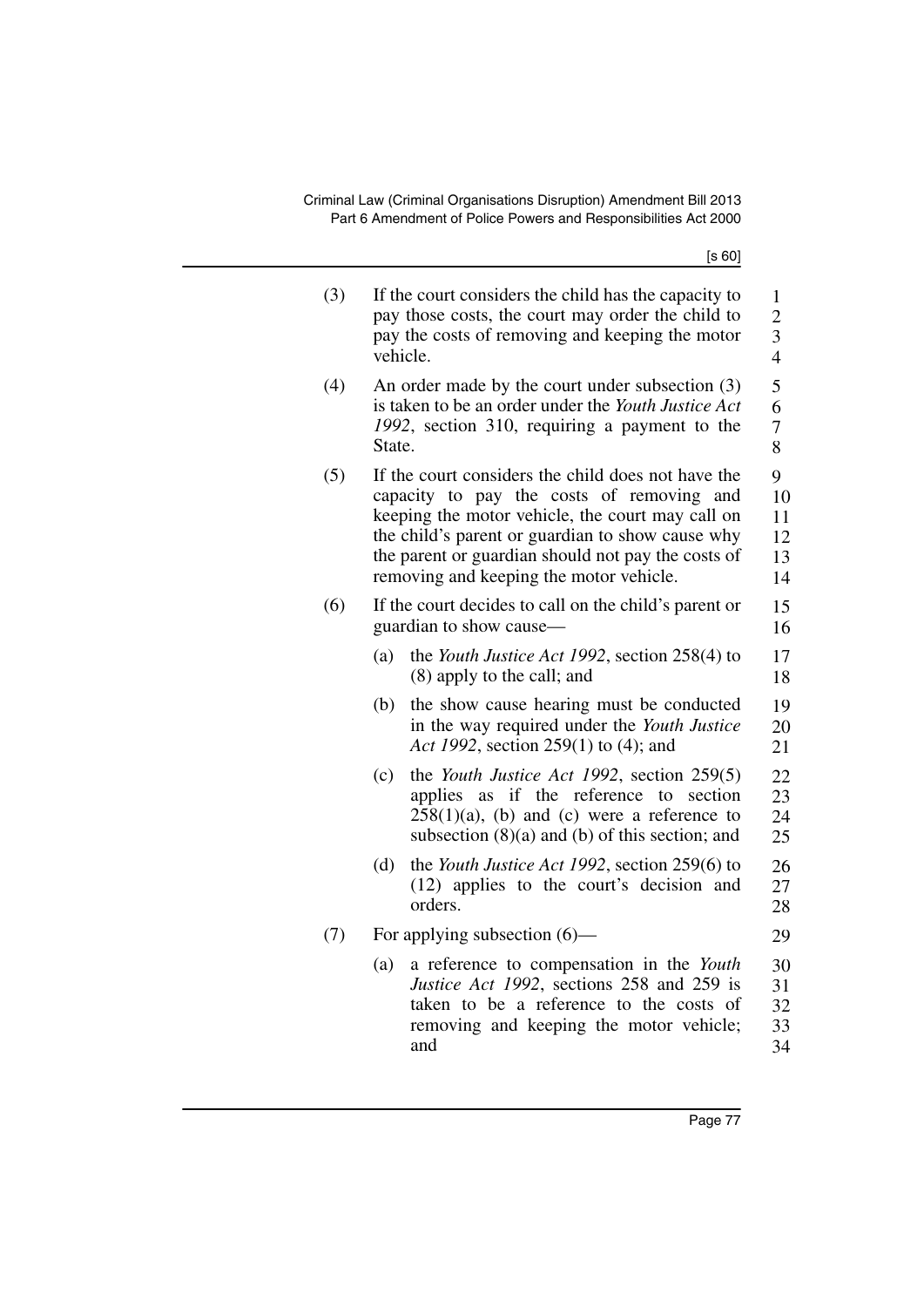|      | (b)<br>a reference to the prosecution in the Youth<br>Justice Act 1992, sections 258 and 259 is<br>taken to be a reference to the commissioner.                                                                                                                                                      | $\mathbf{1}$<br>$\overline{c}$<br>$\overline{3}$ |
|------|------------------------------------------------------------------------------------------------------------------------------------------------------------------------------------------------------------------------------------------------------------------------------------------------------|--------------------------------------------------|
| (8)  | For subsection $(6)(c)$ , the matters are—                                                                                                                                                                                                                                                           | $\overline{\mathcal{A}}$                         |
|      | the parent or guardian contributed to the fact<br>(a)<br>the offence happened by not adequately<br>supervising the child; and                                                                                                                                                                        | 5<br>6<br>7                                      |
|      | it is reasonable the parent or guardian pay<br>(b)<br>the costs of removing and keeping the motor<br>vehicle.                                                                                                                                                                                        | 8<br>9<br>10                                     |
| (9)  | The Youth Justice Act 1992, section 260 applies<br>to the costs of removing and keeping the motor<br>vehicle ordered to be paid under this section as if<br>the order under this section were an order for<br>compensation to be paid to the State under the<br>Youth Justice Act 1992, section 259. | 11<br>12<br>13<br>14<br>15<br>16                 |
| (10) | If the court orders the child to pay the costs of<br>removing or keeping the motor vehicle, any costs<br>paid by the State under section 123ZS(2) become<br>a debt payable to the State by the child.                                                                                                | 17<br>18<br>19<br>20                             |
| (11) | If the court orders the child's parent or guardian<br>to pay the costs of removing or keeping the motor<br>vehicle, any costs paid by the State under section<br>$123ZS(2)$ become a debt payable to the State by<br>the child's parent or guardian.                                                 | 21<br>22<br>23<br>24<br>25                       |
|      | 123ZV Payment of costs if motor vehicle not<br>recovered                                                                                                                                                                                                                                             | 26<br>27                                         |
| (1)  | This section applies if a person who is entitled to<br>recover a motor vehicle fails to recover the motor<br>vehicle after the person becomes entitled.                                                                                                                                              | 28<br>29<br>30                                   |
| (2)  | $If$ —                                                                                                                                                                                                                                                                                               | 31                                               |
|      | before the impoundment ends under this<br>(a)<br>chapter, the owner was personally given an                                                                                                                                                                                                          | 32<br>33                                         |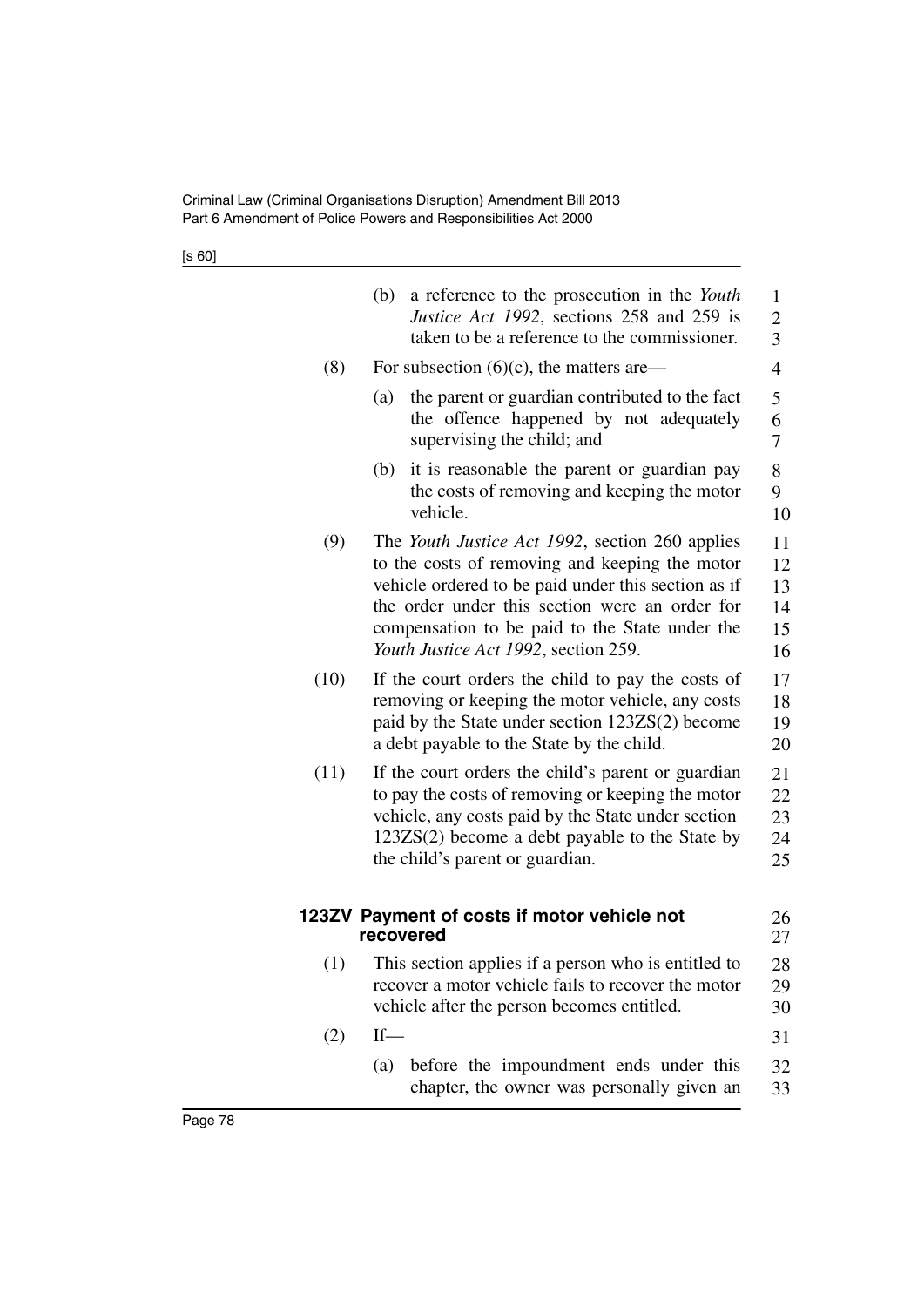|     | [s 60]                                                                                                                                                                                                                         |                            |
|-----|--------------------------------------------------------------------------------------------------------------------------------------------------------------------------------------------------------------------------------|----------------------------|
|     | impounding notice for the motor vehicle;<br>and                                                                                                                                                                                | 1<br>$\overline{c}$        |
|     | the owner was the driver when the vehicle<br>(b)<br>was impounded;                                                                                                                                                             | 3<br>$\overline{4}$        |
|     | the owner is liable to pay the costs of keeping the<br>motor vehicle for each day after the impounding<br>ends.                                                                                                                | 5<br>6<br>$\overline{7}$   |
| (3) | If                                                                                                                                                                                                                             | 8                          |
|     | (a)<br>before the impoundment ends under this<br>chapter, the owner was given an impounding<br>notice for the motor vehicle; and                                                                                               | 9<br>10<br>11              |
|     | the owner was not the driver of the motor<br>(b)<br>vehicle when it was impounded;                                                                                                                                             | 12<br>13                   |
|     | the owner is liable to pay the costs of keeping the<br>vehicle for each day that is more than 2 business<br>days after the owner is given the impounding<br>notice.                                                            | 14<br>15<br>16<br>17       |
| (4) | If the owner was not the driver of the motor<br>vehicle and pays the costs of keeping the motor<br>vehicle as required under subsection $(2)$ or $(3)$ ,<br>the owner may recover the costs paid from the<br>driver as a debt. | 18<br>19<br>20<br>21<br>22 |
|     | 123ZW Registration of costs under State Penalties<br><b>Enforcement Act 1999</b>                                                                                                                                               | 23<br>24                   |
| (1) | If an adult who is liable to pay costs under<br>$\mathcal{L}$ = $\mathcal{L}$ 1007II/11) $\mathcal{L}$ 1. $\mathcal{L}$ = $\mathcal{L}$ = $\mathcal{L}$ = $\mathcal{L}$ = $\mathcal{L}$ = $\mathcal{L}$                        | 25<br>$\sim$               |

- section [123ZU](#page-77-0)(11) fails to pay the costs, the commissioner may give particulars of the costs to<br>the registrar under the *State Penalties* the registrar under the *State Penalties Enforcement Act 1999* for registration under that Act as if— 26 27 28 29 30
	- (a) the commissioner were the registrar of a court; and 31 32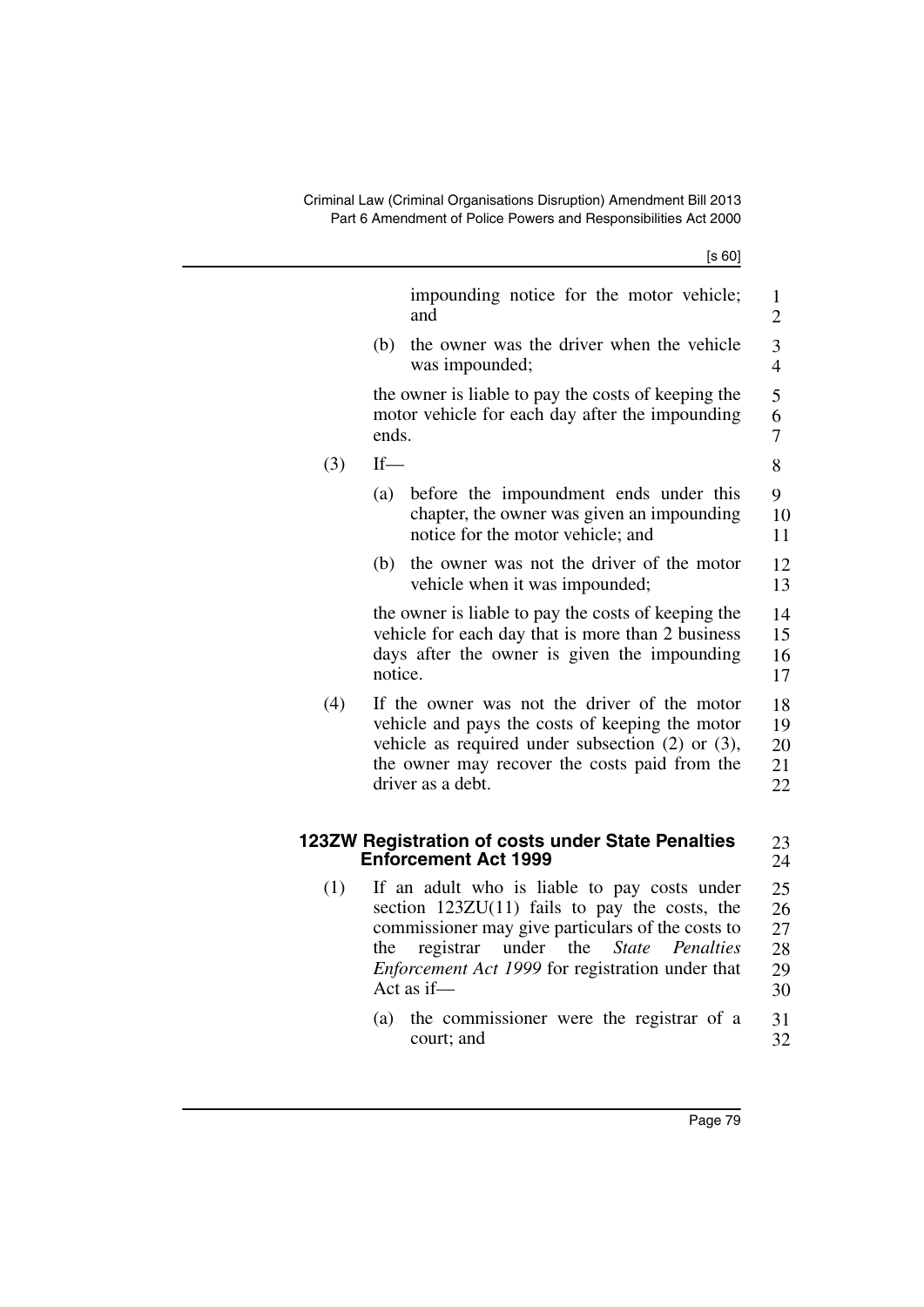|                   | (b) | the particulars were particulars of a fine<br>imposed by a court and the amount of the<br>fine were unpaid after the time allowed by<br>the court for payment.                | 1<br>$\overline{c}$<br>3<br>$\overline{4}$ |
|-------------------|-----|-------------------------------------------------------------------------------------------------------------------------------------------------------------------------------|--------------------------------------------|
| (2)               | 34. | The registrar must register the particulars under<br>the State Penalties Enforcement Act 1999, section                                                                        | 5<br>6<br>$\overline{7}$                   |
| (3)               |     | For this section, the adult who is liable to pay<br>costs under this division fails to pay the costs if—                                                                      | 8<br>9                                     |
|                   | (a) | the commissioner obtains an order for<br>payment of costs against the person; and                                                                                             | 10<br>11                                   |
|                   | (b) | the commissioner gives the person a copy of<br>the order and a letter of demand for payment<br>of the costs; and                                                              | 12<br>13<br>14                             |
|                   | (c) | the person fails to pay the costs within 28<br>days after receiving the copy of the order<br>and the letter of demand, or the longer<br>period agreed to by the commissioner. | 15<br>16<br>17<br>18                       |
| <b>Division 2</b> |     | Release of impounded<br>vehicle                                                                                                                                               | 19<br>20                                   |
|                   |     | 123ZX Release of motor vehicle if driver found not<br>guilty etc.                                                                                                             | 21<br>22                                   |
| (1)               |     | This section applies in relation to a motor vehicle<br>impounded under section 123G if—                                                                                       | 23<br>24                                   |
|                   | (a) | the driver of the motor vehicle is found not<br>guilty of the criminal organisation offence;<br>or                                                                            | 25<br>26<br>27                             |
|                   | (b) | the proceeding for the criminal organisation<br>offence is discontinued; or                                                                                                   | 28<br>29                                   |
|                   | (c) | for<br>criminal<br>organisation<br>offence<br>a<br>mentioned in section 123B(1)(b) or (c)—the<br>driver is found guilty of an offence against a                               | 30<br>31<br>32                             |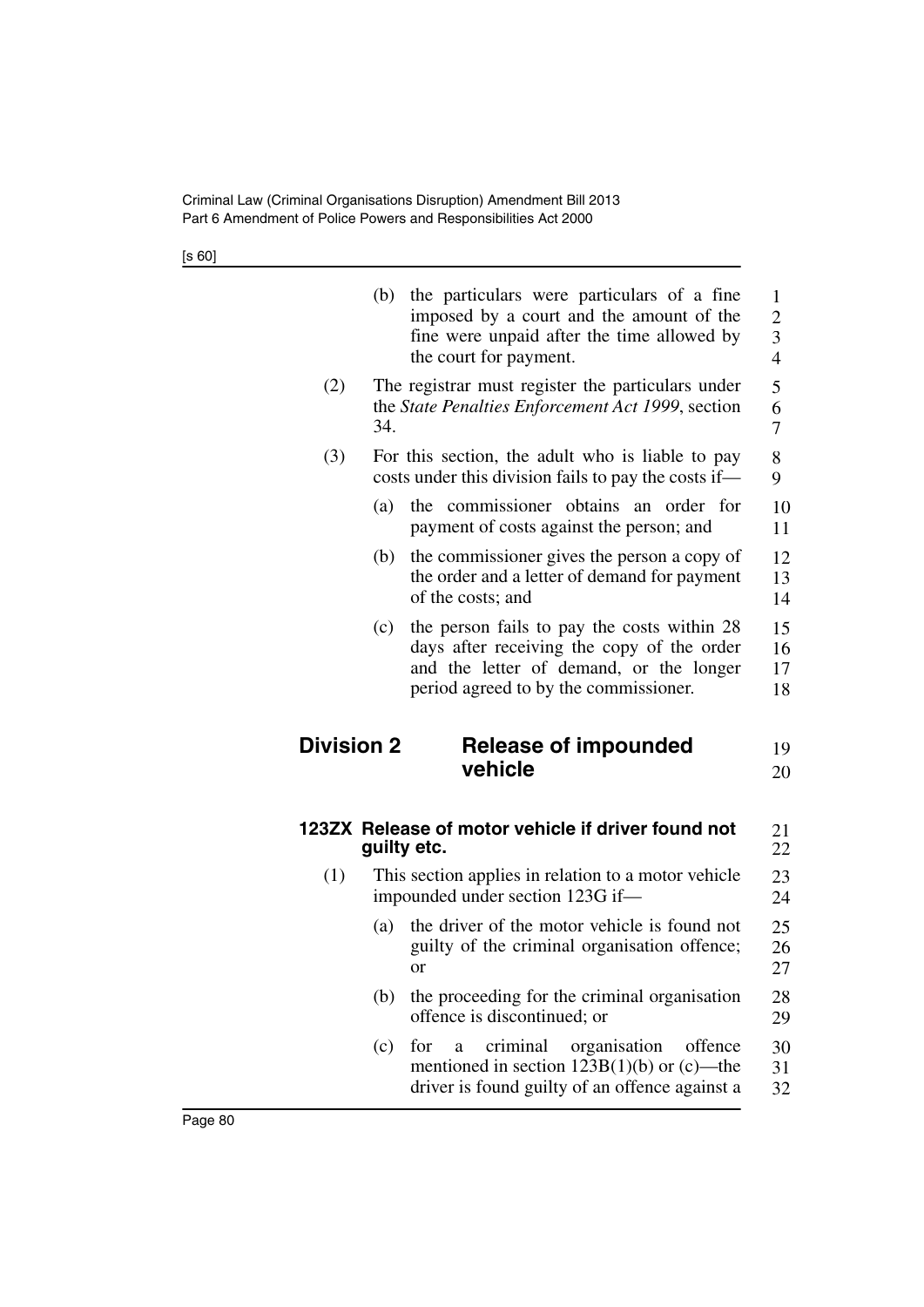<span id="page-82-0"></span>

|                   | provision mentioned in the paragraph but<br>in<br>circumstance of being<br>the<br>not<br>a<br>participant in a criminal organisation.                                                                                                                                                      | 1<br>$\overline{c}$<br>$\overline{3}$ |
|-------------------|--------------------------------------------------------------------------------------------------------------------------------------------------------------------------------------------------------------------------------------------------------------------------------------------|---------------------------------------|
| (2)               | Subject to subsections $(3)$ and $(4)$ , the motor<br>vehicle must be released to the owner as soon as<br>reasonably practicable.                                                                                                                                                          | $\overline{\mathcal{A}}$<br>5<br>6    |
| (3)               | A motor vehicle may not be released under<br>subsection (2) if the driver has been charged with<br>having committed another criminal organisation<br>offence for which the motor vehicle may be<br>impounded under this chapter.                                                           | 7<br>8<br>9<br>10<br>11               |
| (4)               | Also, if the driver has been charged with having<br>committed a prescribed offence for which the<br>vehicle may be impounded under chapter 4, the<br>motor vehicle may be impounded or immobilised<br>under that chapter as if it had not previously been<br>impounded under this chapter. | 12<br>13<br>14<br>15<br>16<br>17      |
| <b>Division 3</b> | Sale, transfer or disposal                                                                                                                                                                                                                                                                 | 18                                    |
|                   | of impounded or forfeited                                                                                                                                                                                                                                                                  | 19                                    |
|                   | motor vehicle                                                                                                                                                                                                                                                                              | 20                                    |
|                   | 123ZY Sale of motor vehicle if not recovered after<br>impounding ends                                                                                                                                                                                                                      | 21<br>22                              |
| (1)               | This section applies if, within 30 days after the<br>impoundment of a motor vehicle ends under this                                                                                                                                                                                        | 23<br>24<br>25                        |
|                   | chapter-                                                                                                                                                                                                                                                                                   |                                       |
|                   | the owner of the motor vehicle does not<br>(a)<br>recover the motor vehicle; or                                                                                                                                                                                                            | 26<br>27                              |
|                   | after making reasonable inquiries, a police<br>(b)<br>officer can not find out who owns the motor<br>vehicle.                                                                                                                                                                              | 28<br>29<br>30                        |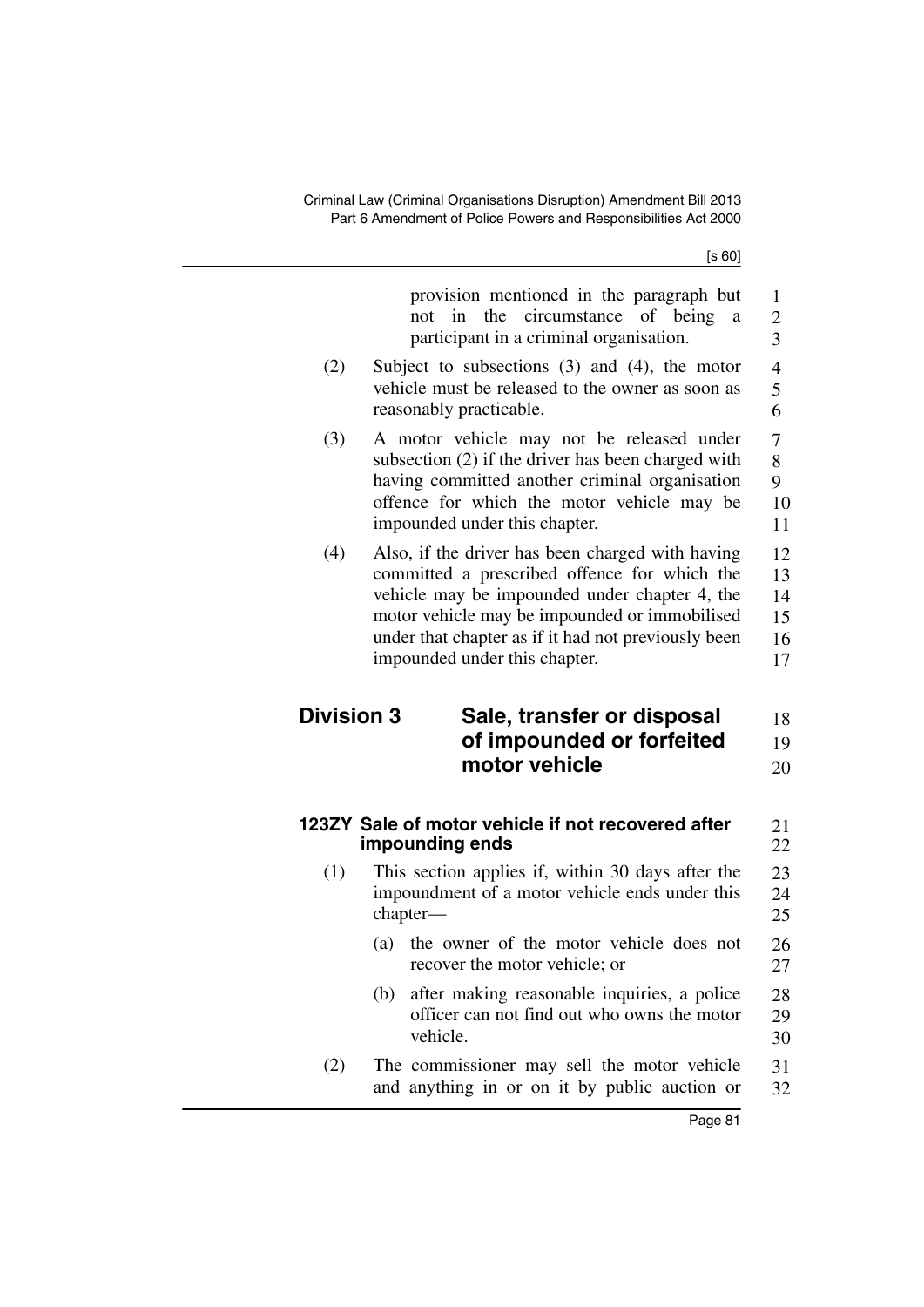<span id="page-83-0"></span>

|     | dispose of it in the way the commissioner<br>considers appropriate.                                                                                                                                                                                                                                                                                                                                         | 1<br>$\overline{2}$                          |
|-----|-------------------------------------------------------------------------------------------------------------------------------------------------------------------------------------------------------------------------------------------------------------------------------------------------------------------------------------------------------------------------------------------------------------|----------------------------------------------|
| (3) | For subsection $(2)$ , the motor vehicle is taken to<br>have been forfeited to the State.                                                                                                                                                                                                                                                                                                                   | 3<br>$\overline{4}$                          |
| (4) | Notice of the proposed sale or disposal must be<br>published on the police service internet website.                                                                                                                                                                                                                                                                                                        | 5<br>6                                       |
| (5) | If the name and address of the owner of the motor<br>vehicle is known—                                                                                                                                                                                                                                                                                                                                      | 7<br>8                                       |
|     | the commissioner must also give written<br>(a)<br>notice of the proposed sale or disposal to the<br>owner; and                                                                                                                                                                                                                                                                                              | 9<br>10<br>11                                |
|     | the owner's name and address must not be<br>(b)<br>published on the police service website.                                                                                                                                                                                                                                                                                                                 | 12<br>13                                     |
|     | 123ZZ Sale of impounded motor vehicle if driver<br>fails to appear                                                                                                                                                                                                                                                                                                                                          | 14<br>15                                     |
| (1) | This section applies in relation to a motor vehicle<br>impounded under this chapter if a court orders<br>that a warrant issue for the arrest of the driver of<br>the motor vehicle to be brought before the court<br>to be dealt with according to law because the<br>driver has failed to appear before the court in<br>relation<br>the<br>charge<br>for<br>the<br>criminal<br>to<br>organisation offence. | 16<br>17<br>18<br>19<br>20<br>21<br>22<br>23 |
| (2) | On the warrant being issued the motor vehicle is<br>taken to have been forfeited to the State.                                                                                                                                                                                                                                                                                                              | 24<br>25                                     |
| (3) | The commissioner may sell the motor vehicle<br>and anything in or on it by public auction or<br>dispose of it in the way the commissioner<br>considers appropriate.                                                                                                                                                                                                                                         | 26<br>27<br>28<br>29                         |
| (4) | Notice of the proposed sale or disposal must be<br>published on the police service internet website.                                                                                                                                                                                                                                                                                                        | 30<br>31                                     |
| (5) | If the name and address of the owner of the motor<br>vehicle is known—                                                                                                                                                                                                                                                                                                                                      | 32<br>33                                     |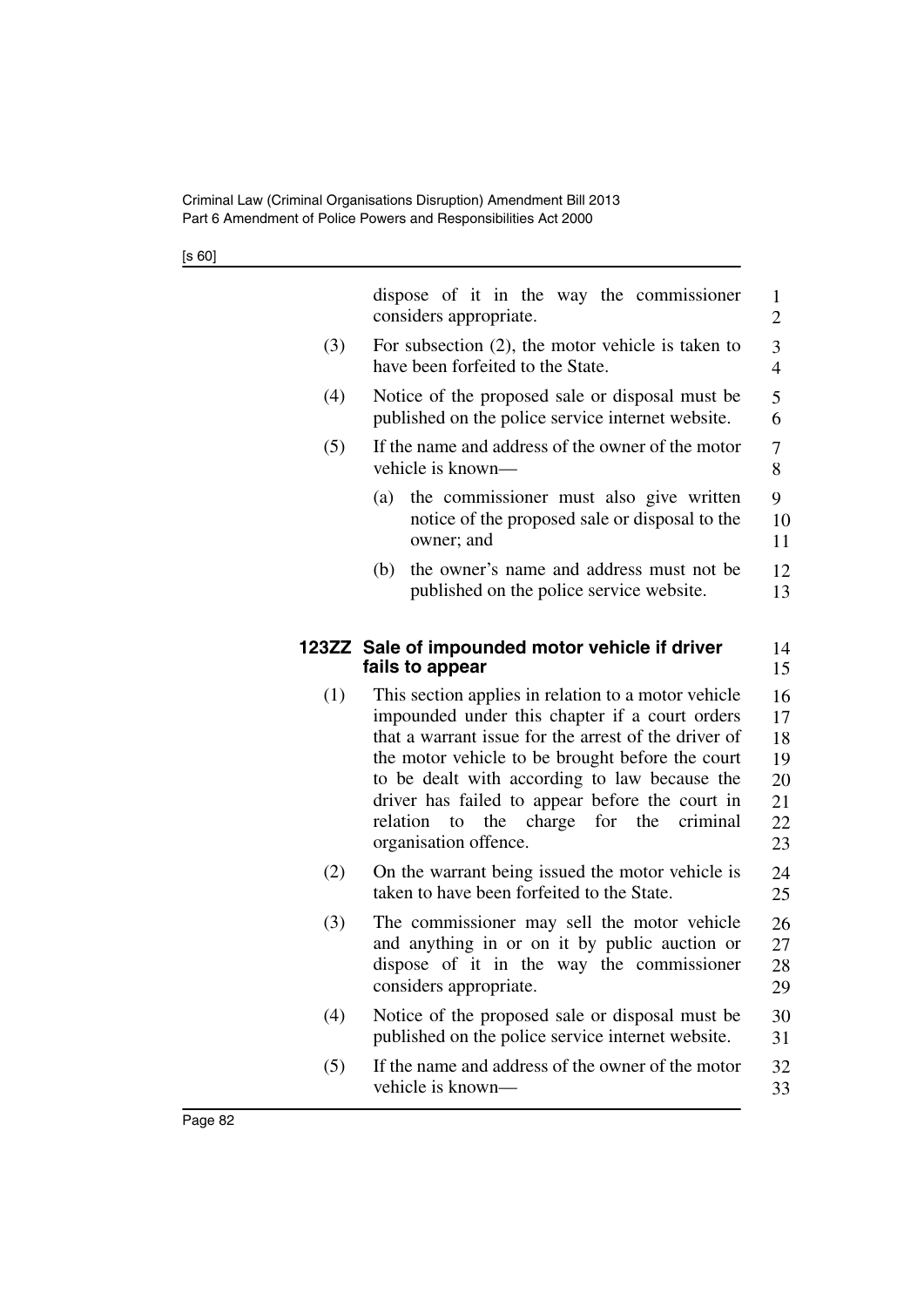<span id="page-84-1"></span><span id="page-84-0"></span>

| [s 60]                                                                                                                                                                                                                                                  |             |
|---------------------------------------------------------------------------------------------------------------------------------------------------------------------------------------------------------------------------------------------------------|-------------|
| the commissioner must also give written<br>(a)<br>notice of the proposed sale or disposal to the<br>owner; and                                                                                                                                          |             |
| the owner's name and address must not be<br>(b)<br>published on the police service website.                                                                                                                                                             |             |
| 123ZZA Disposal of forfeited motor vehicle                                                                                                                                                                                                              |             |
| The commissioner may dispose of a motor vehicle<br>forfeited to the State under this chapter in the way the<br>commissioner considers appropriate, including by                                                                                         | selling it. |
| 123ZZB Application of proceeds of sale                                                                                                                                                                                                                  |             |
| This section applies if the commissioner sells a<br>motor vehicle under section 123ZY, 123ZZ or<br>123ZZA.                                                                                                                                              | (1)         |
| The proceeds of the sale are to be applied in the<br>following order—                                                                                                                                                                                   | (2)         |
| (a)<br>in payment of the expenses of the sale;                                                                                                                                                                                                          |             |
| in payment of the costs of removing and<br>(b)<br>keeping the motor vehicle and for searching<br>registers for giving notice of the motor<br>vehicle's impounding or immobilisation;                                                                    |             |
| if there is an amount owing to a person<br>(c)<br>under a security interest registered for the<br>motor vehicle under the Personal Property<br>Securities Act 2009 (Cwlth)—in payment of<br>the amount owing to the holder of the<br>security interest; |             |
| if the motor vehicle is sold under section<br>(d)<br>123ZY-in payment of any balance to the<br>owner;                                                                                                                                                   |             |
| if the motor vehicle is sold under section<br>(e)<br>$123ZZ-$                                                                                                                                                                                           |             |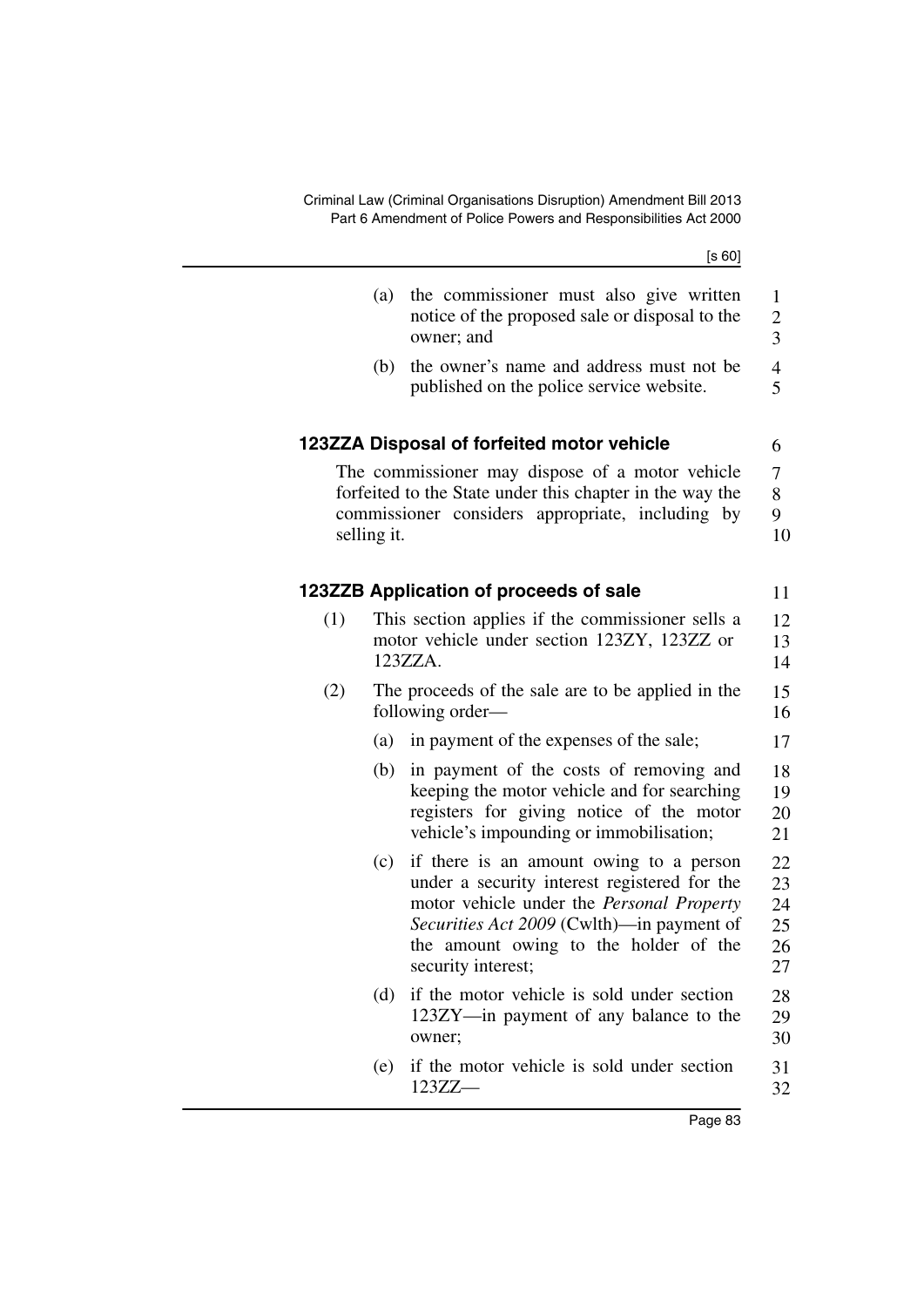|     |     | (i)          | if the person the subject of the warrant<br>mentioned in section 123ZZ is not the<br>owner, usual driver or usual possessor<br>of the vehicle—in payment of any<br>balance to the owner; or              | 1<br>$\overline{c}$<br>3<br>$\overline{\mathcal{L}}$<br>5 |
|-----|-----|--------------|----------------------------------------------------------------------------------------------------------------------------------------------------------------------------------------------------------|-----------------------------------------------------------|
|     |     | (ii)         | otherwise—in<br>the<br>payment<br>to<br>consolidated fund;                                                                                                                                               | 6<br>7                                                    |
|     | (f) | fund.        | if the motor vehicle is sold under section<br>123ZZA—in payment to the consolidated                                                                                                                      | 8<br>9<br>10                                              |
|     |     |              | 123ZZC Compensation for disposal of motor<br>vehicle if driver found not guilty etc.                                                                                                                     | 11<br>12                                                  |
| (1) |     |              | This section applies if—                                                                                                                                                                                 | 13                                                        |
|     | (a) |              | any of the following happens—                                                                                                                                                                            | 14                                                        |
|     |     | (i)          | a driver is found not guilty of a<br>criminal organisation offence;                                                                                                                                      | 15<br>16                                                  |
|     |     | (ii)         | proceeding for<br>the<br>criminal<br>a a<br>organisation offence is discontinued;                                                                                                                        | 17<br>18                                                  |
|     |     |              | (iii) a driver is found guilty of an offence<br>against a provision mentioned in<br>section $123B(1)(b)$ or (c) but not in the<br>circumstance of being a participant in a<br>criminal organisation; and | 19<br>20<br>21<br>22<br>23                                |
|     | (b) |              | the commissioner has before the happening<br>of the event mentioned in paragraph (a)<br>received the motor vehicle to which the<br>offence relates under this chapter; and                               | 24<br>25<br>26<br>27                                      |
|     | (c) |              | the commissioner has—                                                                                                                                                                                    | 28                                                        |
|     |     | (i)          | sold the motor vehicle; or                                                                                                                                                                               | 29                                                        |
|     |     | (ii)         | otherwise disposed of the vehicle.                                                                                                                                                                       | 30                                                        |
| (2) |     | disposed of. | Compensation is payable by the State to the<br>person whose motor vehicle is sold or otherwise                                                                                                           | 31<br>32<br>33                                            |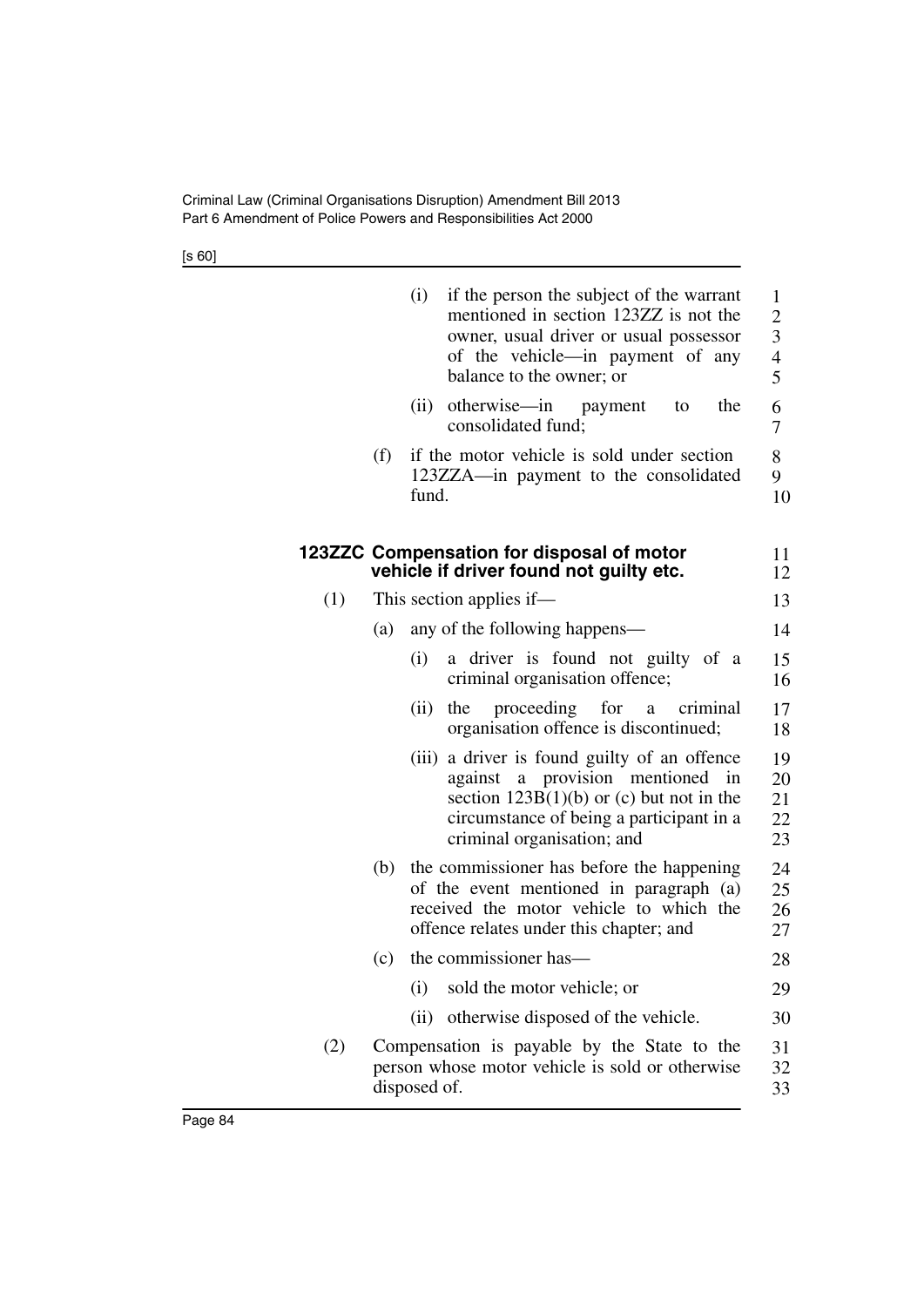| (3)               | The Minister is to decide the amount of the<br>compensation.                                                                                                                                                                                                                                                                                                                       | $\mathbf{1}$<br>$\overline{2}$               |  |  |  |  |
|-------------------|------------------------------------------------------------------------------------------------------------------------------------------------------------------------------------------------------------------------------------------------------------------------------------------------------------------------------------------------------------------------------------|----------------------------------------------|--|--|--|--|
| (4)               | A person who is dissatisfied with the Minister's<br>decision under subsection (3) may apply to a<br>court, within 28 days, for compensation under<br>this section.                                                                                                                                                                                                                 |                                              |  |  |  |  |
| (5)               | If the person applies under subsection $(4)$ , the<br>decide<br>the<br>of<br>the<br>may<br>amount<br>court<br>compensation.                                                                                                                                                                                                                                                        | 7<br>8<br>9                                  |  |  |  |  |
| <b>Division 4</b> | <b>Other provisions</b>                                                                                                                                                                                                                                                                                                                                                            | 10                                           |  |  |  |  |
|                   | <b>123ZZD Protection from liability</b>                                                                                                                                                                                                                                                                                                                                            | 11                                           |  |  |  |  |
| (1)               | A police officer acting in good faith and without<br>negligence is not liable for any damage, loss or<br>depreciation to a motor vehicle, including the<br>motor vehicle's<br>number plates,<br>during<br>the<br>impounding of the motor vehicle.                                                                                                                                  | 12<br>13<br>14<br>15<br>16                   |  |  |  |  |
| (2)               | If subsection (1) prevents liability attaching to a<br>police officer, liability instead attaches to the<br>State.                                                                                                                                                                                                                                                                 | 17<br>18<br>19                               |  |  |  |  |
| (3)               | Also, if a police officer signs a towing authority<br>under section 123S for the motor vehicle, the<br>State is not liable for any damage, loss or<br>depreciation to the motor vehicle while it is being<br>moved under the towing authority and while it is<br>impounded in the holding yard of the person<br>authorised under the towing authority to tow the<br>motor vehicle. | 20<br>21<br>22<br>23<br>24<br>25<br>26<br>27 |  |  |  |  |
|                   | 123ZZE Third party protection relating to forfeiture                                                                                                                                                                                                                                                                                                                               | 28                                           |  |  |  |  |

(1) This section applies in relation to a person, other than a defendant, who has an interest in a motor vehicle forfeited to the State under this chapter. 29 30 31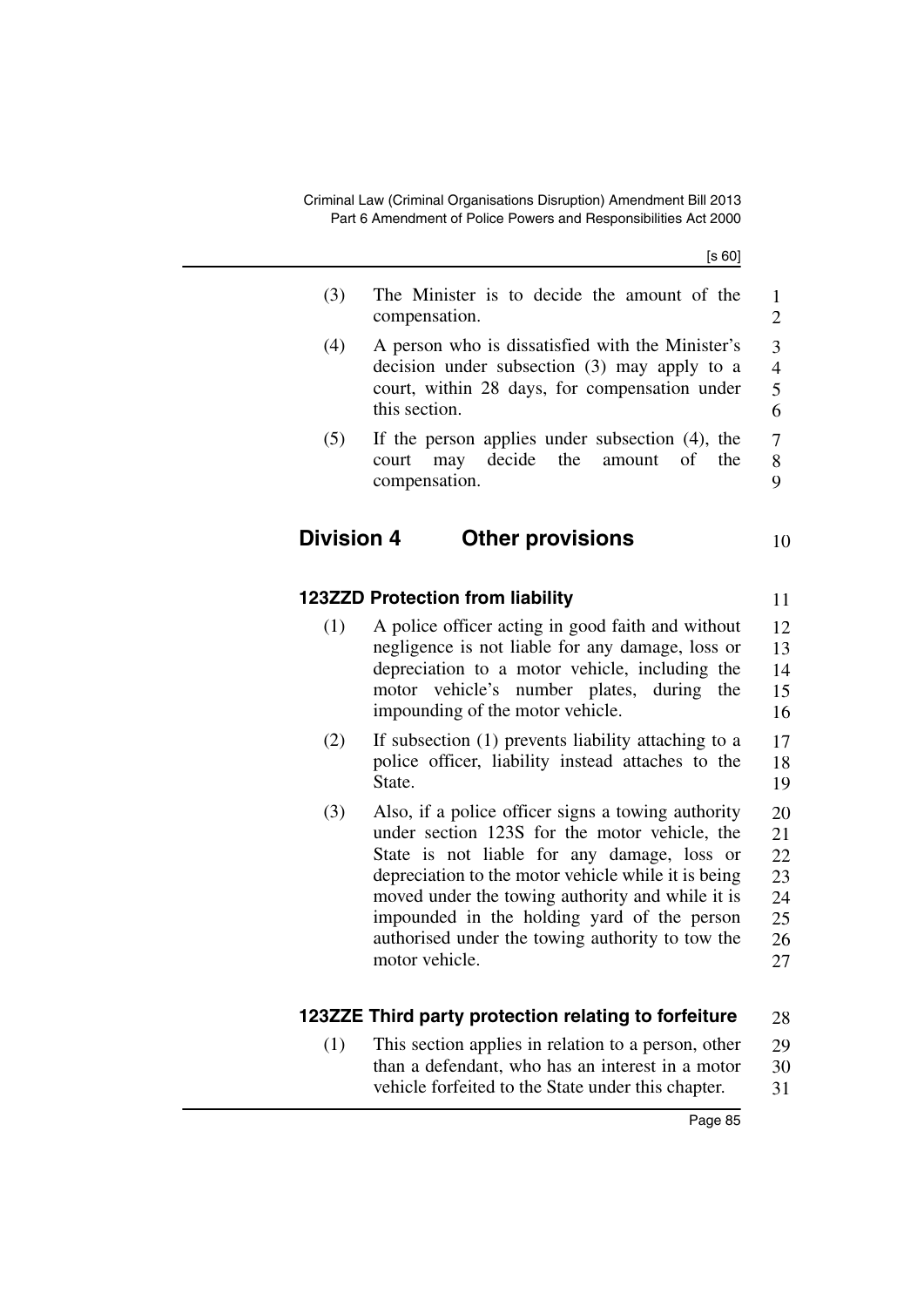| (2) |            | The person may apply to a determining court for<br>an order under subsection (7).                                                                                                                                                                                                                    | $\mathbf{1}$<br>$\overline{2}$         |
|-----|------------|------------------------------------------------------------------------------------------------------------------------------------------------------------------------------------------------------------------------------------------------------------------------------------------------------|----------------------------------------|
| (3) |            | Subsection (2) applies even though the value of<br>the motor vehicle may be more than the<br>maximum amount that may be claimed in a<br>personal action in the civil jurisdiction of a<br>Magistrates Court.                                                                                         | 3<br>$\overline{4}$<br>5<br>6<br>7     |
| (4) | the State. | Unless the determining court gives leave, the<br>application must be made within 6 months after<br>the day the motor vehicle became the property of                                                                                                                                                  | 8<br>9<br>10<br>11                     |
| (5) | neglect.   | The determining court may give leave for a later<br>application if it is satisfied that the delay in<br>applying was not because of the applicant's                                                                                                                                                  | 12<br>13<br>14<br>15                   |
| (6) |            | Unless the determining court gives leave, a<br>person who was given notice of the hearing of the<br>charge for the criminal organisation offence can<br>not apply to the court for an order under<br>subsection (7).                                                                                 | 16<br>17<br>18<br>19<br>20             |
| (7) |            | On an application, an order may be made—                                                                                                                                                                                                                                                             | 21                                     |
|     | (a)        | declaring the nature, extent and, if necessary<br>the<br>order,<br>the<br>value<br>(when<br>for<br>the<br>declaration is made) of the applicant's<br>interest in the motor vehicle; and                                                                                                              | 22<br>23<br>24<br>25                   |
|     | (b)        | directing the State—                                                                                                                                                                                                                                                                                 | 26                                     |
|     |            | if the motor vehicle is still vested in the<br>(i)<br>State—to transfer the motor vehicle to<br>the applicant; or                                                                                                                                                                                    | 27<br>28<br>29                         |
|     |            | if the motor vehicle is no longer vested<br>(ii)<br>in the State—to pay to the applicant the<br>value of the applicant's interest in the<br>motor vehicle after taking into account<br>any amount paid to the holder of a<br>security<br>registered<br>interest<br>under<br>section $123ZZB(2)(c)$ . | 30<br>31<br>32<br>33<br>34<br>35<br>36 |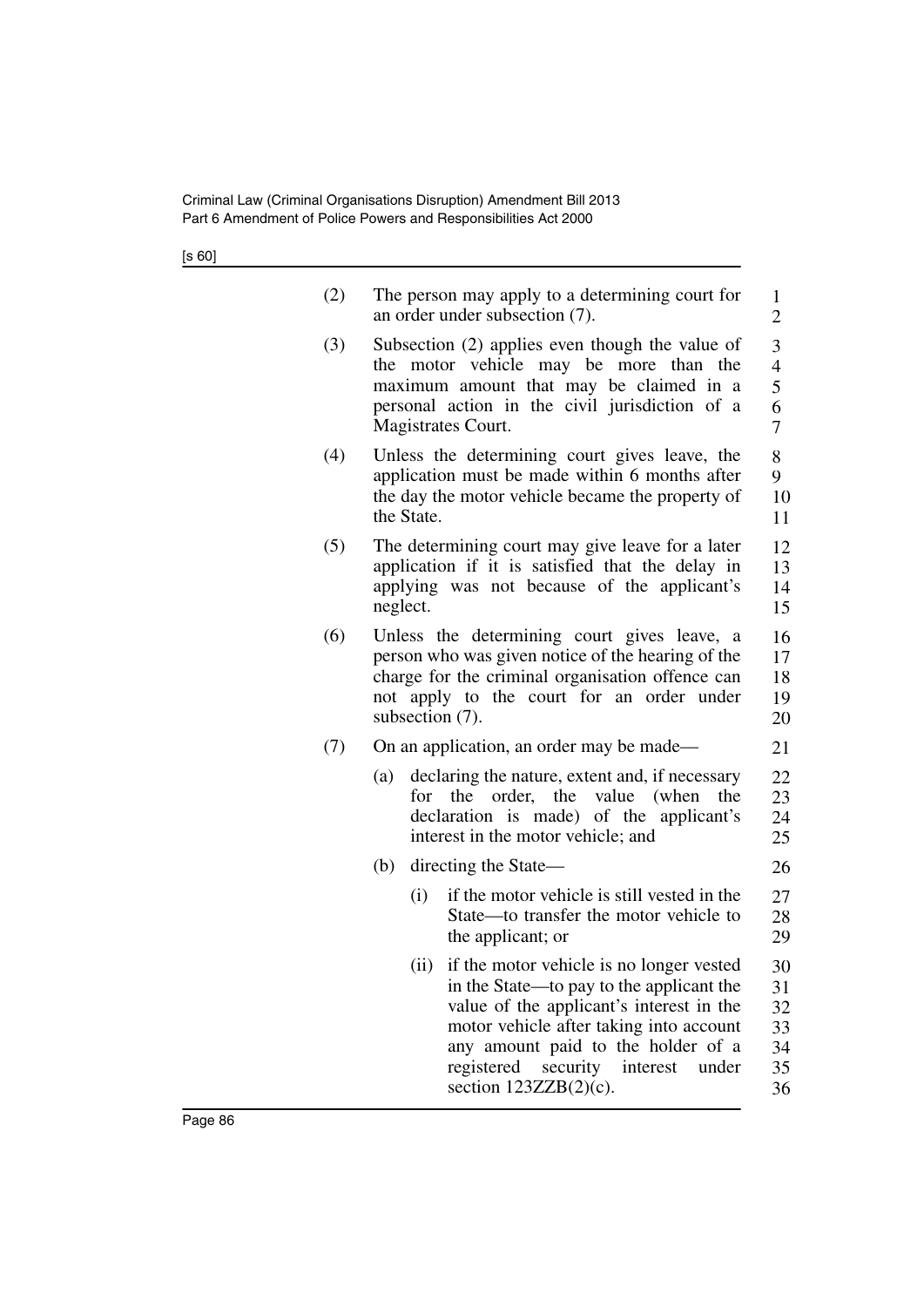| (8)  | The determining court must, and may only, make<br>the order if it is satisfied—                                                                                                                                                                                                                                               | 1<br>$\overline{2}$              |
|------|-------------------------------------------------------------------------------------------------------------------------------------------------------------------------------------------------------------------------------------------------------------------------------------------------------------------------------|----------------------------------|
|      | the applicant has or, apart from<br>(a)<br>the<br>forfeiture, would have a genuine interest in<br>the motor vehicle; and                                                                                                                                                                                                      | 3<br>$\overline{4}$<br>5         |
|      | the relevant criminal organisation offence<br>(b)<br>happened without the knowledge<br>and<br>consent of the applicant.                                                                                                                                                                                                       | 6<br>$\overline{7}$<br>8         |
| (9)  | For all applications, including applications for<br>leave to apply, the applicant must give notice of<br>application<br>the<br>making<br>of the<br>the<br>to<br>commissioner.                                                                                                                                                 | 9<br>10<br>11<br>12              |
| (10) | In this section-                                                                                                                                                                                                                                                                                                              | 13                               |
|      | <i>defendant</i> means a person found guilty of the<br>criminal organisation offence because of which<br>the forfeiture under this chapter happened.                                                                                                                                                                          | 14<br>15<br>16                   |
|      | <i>determining court</i> means—                                                                                                                                                                                                                                                                                               | 17                               |
|      | the Magistrates Court for the Magistrates<br>(a)<br>Court district, or division of the district, in<br>which the motor vehicle was impounded for<br>the criminal organisation offence; or                                                                                                                                     | 18<br>19<br>20<br>21             |
|      | the court before which the defendant was<br>(b)<br>convicted of the criminal organisation<br>offence.                                                                                                                                                                                                                         | 22<br>23<br>24                   |
|      | 123ZZF Delegation-commissioner                                                                                                                                                                                                                                                                                                | 25                               |
| The  | commissioner<br>may delegate<br>any of<br>the<br>commissioner's powers under this chapter including,<br>for example, considering an application for the release<br>of an impounded vehicle under part 2, division 5 and<br>making a decision about the application, to a police<br>officer of at least the rank of inspector. | 26<br>27<br>28<br>29<br>30<br>31 |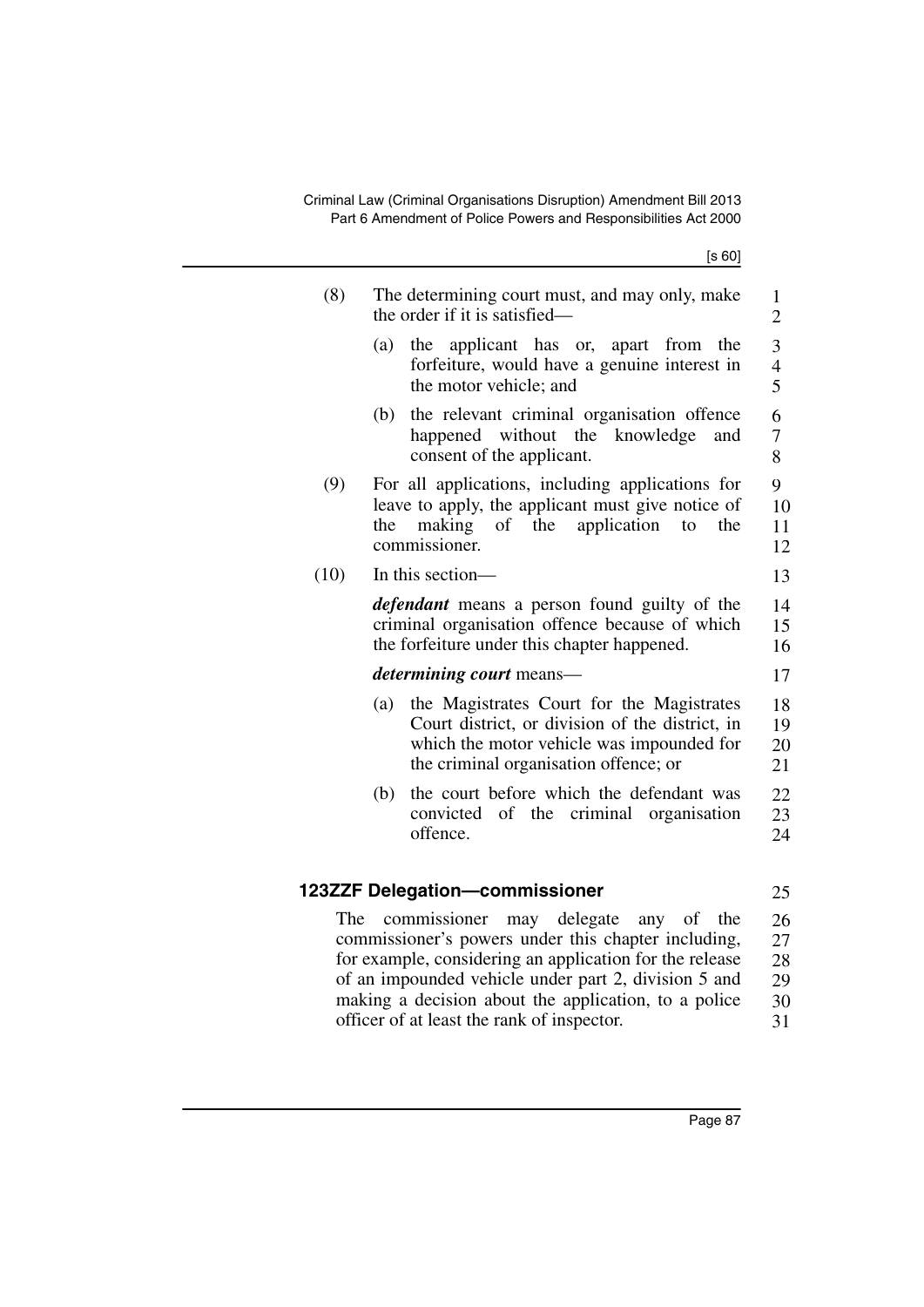[s 61]

| <b>Clause</b> | 61 |                                              | Amendment of s 150 (Search warrant application)                                                                                                                                                                               | $\mathbf{1}$               |
|---------------|----|----------------------------------------------|-------------------------------------------------------------------------------------------------------------------------------------------------------------------------------------------------------------------------------|----------------------------|
|               |    | Section 150(1)(c), after 'chapter $4'$ —     |                                                                                                                                                                                                                               | $\overline{2}$             |
|               |    | insert-                                      |                                                                                                                                                                                                                               | $\overline{3}$             |
|               |    | , 4A                                         |                                                                                                                                                                                                                               | $\overline{4}$             |
| <b>Clause</b> | 62 |                                              | Amendment of s 156 (What search warrant must state)                                                                                                                                                                           | 5                          |
|               |    | Section 156(1)(b)(iv), after 'chapter $4'$ — |                                                                                                                                                                                                                               | 6                          |
|               |    | insert-                                      |                                                                                                                                                                                                                               | $\overline{7}$             |
|               |    | , 4A                                         |                                                                                                                                                                                                                               | 8                          |
| <b>Clause</b> | 63 |                                              | Amendment of s 686 (Application of pt 3)                                                                                                                                                                                      | 9                          |
|               |    | Section $686(2)(a)$ , after 'chapter $4'$ —  |                                                                                                                                                                                                                               | 10                         |
|               |    | insert-                                      |                                                                                                                                                                                                                               | 11                         |
|               |    | , 4A                                         |                                                                                                                                                                                                                               | 12                         |
| <b>Clause</b> | 64 | to fail to stop motor vehicle)               | Amendment of s 754 (Offence for driver of motor vehicle                                                                                                                                                                       | 13<br>14                   |
|               |    |                                              | Section 754(2), 'Minimum penalty—50 penalty units.'—                                                                                                                                                                          | 15                         |
|               |    | omit, insert-                                |                                                                                                                                                                                                                               | 16                         |
|               |    |                                              | Minimum penalty—                                                                                                                                                                                                              | 17                         |
|               |    |                                              | (a) if the driver is a participant in a criminal<br>organisation within the meaning of the<br>Criminal Code, section 60A-100 penalty<br>units or 100 days imprisonment served<br>wholly in a corrective services facility; or | 18<br>19<br>20<br>21<br>22 |
|               |    | (b)                                          | otherwise—50 penalty units or 50 days<br>imprisonment served wholly in a corrective<br>services facility.                                                                                                                     | 23<br>24<br>25             |
|               |    |                                              |                                                                                                                                                                                                                               |                            |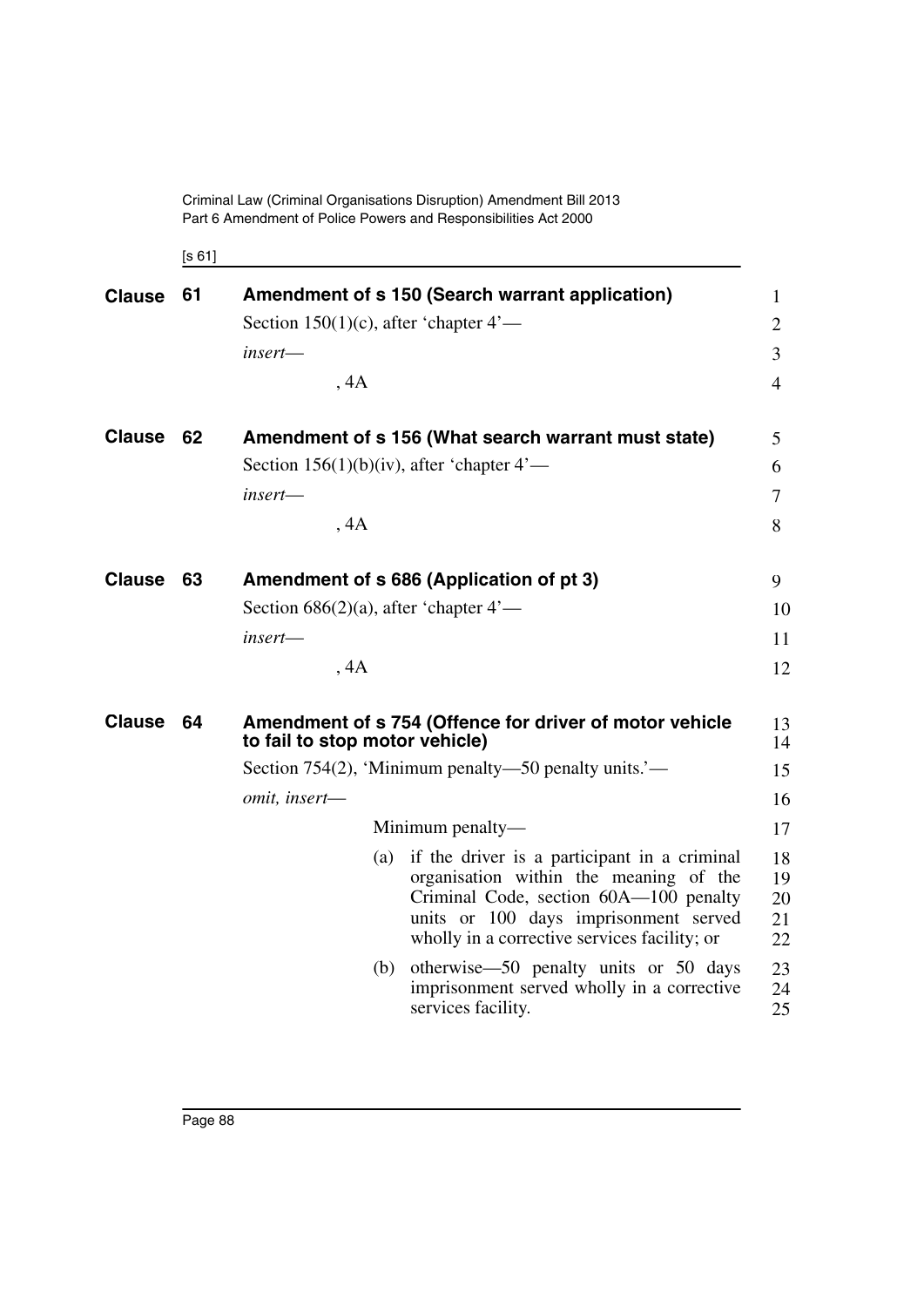[s 65]

| <b>Clause</b> | 65 |     |                    |       | Amendment of s 809 (Regulation-making power)                                                   | 1           |
|---------------|----|-----|--------------------|-------|------------------------------------------------------------------------------------------------|-------------|
|               |    | (1) |                    |       | Section 809(2)(b), after $\dot{ }$ , 4'—                                                       | 2           |
|               |    |     | insert-            |       |                                                                                                | 3           |
|               |    |     | , 4A               |       |                                                                                                | 4           |
|               |    | (2) | Section $809(2)$ — |       |                                                                                                | 5           |
|               |    |     | insert-            |       |                                                                                                | 6           |
|               |    |     |                    | (d)   | notice requirements for impounding<br>- or<br>immobilising motor vehicles under chapter<br>4A. | 7<br>8<br>9 |
| <b>Clause</b> | 66 |     |                    |       | <b>Amendment of sch 6 (Dictionary)</b>                                                         | 10          |
|               |    | (1) |                    |       | Schedule 6, definition <i>participant</i> —                                                    | 11          |
|               |    |     | <i>omit.</i>       |       |                                                                                                | 12          |
|               |    | (2) | Schedule 6-        |       |                                                                                                | 13          |
|               |    |     | insert-            |       |                                                                                                | 14          |
|               |    |     |                    |       | criminal organisation-                                                                         | 15          |
|               |    |     |                    | (a)   | generally, see Criminal Code, section 1; and                                                   | 16          |
|               |    |     |                    | (b)   | in relation to an offence against the Criminal<br>Code, section 60C—see that section.          | 17<br>18    |
|               |    |     |                    |       | <i>criminal organisation offence</i> , for chapter 4A,<br>see section 123B.                    | 19<br>20    |
|               |    |     |                    |       | <i>eligible person</i> , for chapter 4A, part 2, division 5,<br>see section 123U.              | 21<br>22    |
|               |    |     |                    |       | <i>immobilise</i> , for chapter 4A, see section 123A.                                          | 23          |
|               |    |     |                    | 123A. | <i>immobilising device</i> , for chapter 4A, see section                                       | 24<br>25    |
|               |    |     |                    |       | <i>immobilising notice</i> , for chapter 4A, see section<br>$123T(2)$ .                        | 26<br>27    |
|               |    |     |                    |       | <i>impounding notice</i> , for chapter 4A, see section<br>$123T(2)$ .                          | 28<br>29    |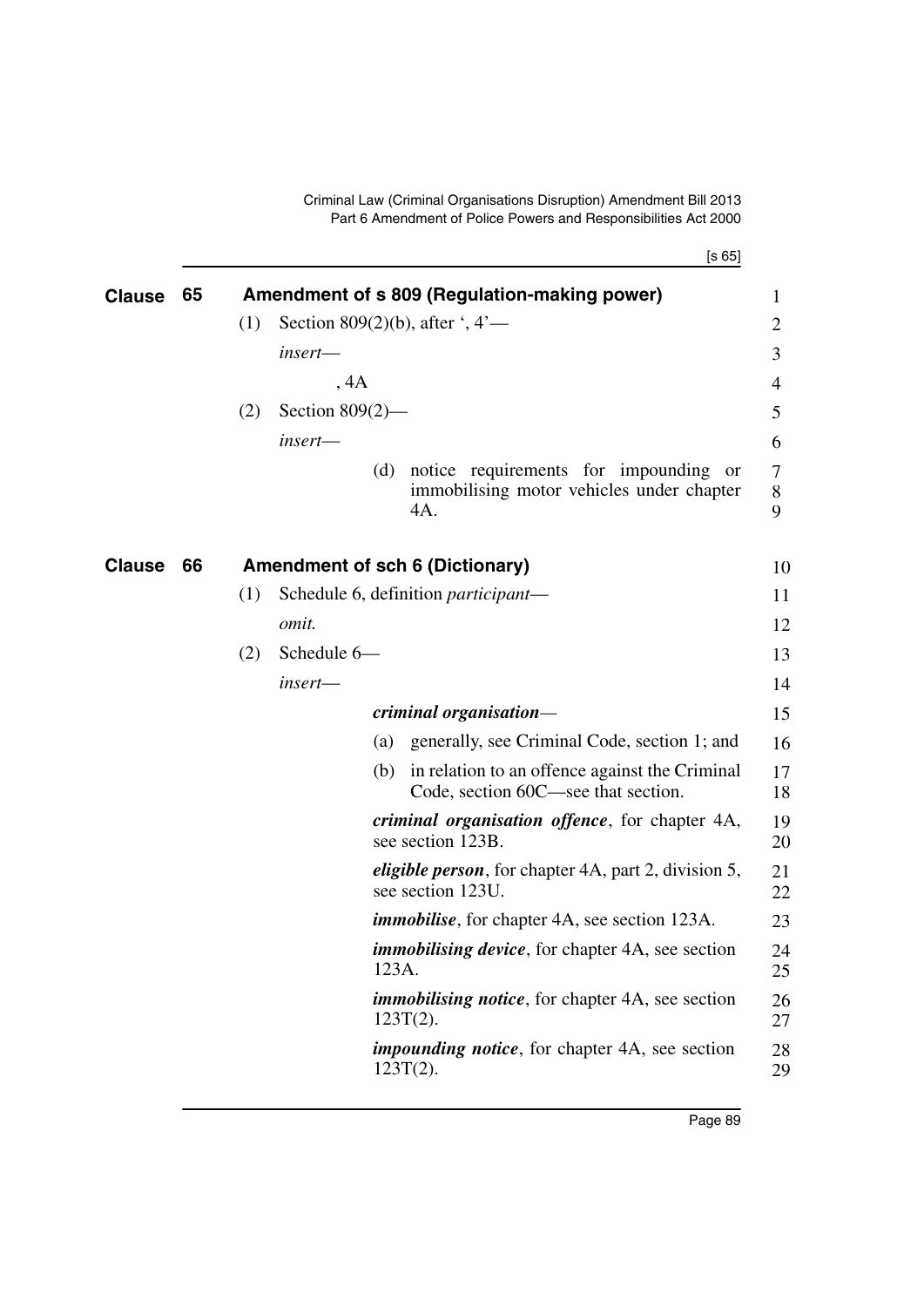[s 67]

|     |         | <i>information notice</i> , for chapter 4A, part 2,<br>division 5, see section 123U.     | 1<br>2   |
|-----|---------|------------------------------------------------------------------------------------------|----------|
|     |         | <i>number plate</i> , for chapter 4A, see section 123A.                                  | 3        |
|     |         | number plate confiscation notice, for chapter<br>4A, see section $123K(2)$ .             | 4<br>5   |
|     |         | <i>participant—</i>                                                                      | 6        |
|     |         | in a criminal organisation, see Criminal<br>(a)<br>Code, section 60A; or                 | 7<br>8   |
|     |         | (b) for chapter 11, see section 229.                                                     | 9        |
|     |         | <i>usual possessor</i> , for chapter 4A, see section<br>123A.                            | 10<br>11 |
|     |         | <i>vehicle production notice</i> , for chapter 4A, see<br>section $123N(2)$ .            | 12<br>13 |
|     |         | <i>vehicle release notice</i> , for chapter 4A, part 2,<br>division 5, see section 123U. | 14<br>15 |
| (3) |         | Schedule 6, definition <i>owner</i> , after 'chapter 4'—                                 | 16       |
|     | insert- |                                                                                          | 17       |
|     | , 4A    |                                                                                          | 18       |
|     |         |                                                                                          |          |

| Part 7 | <b>Amendment of Tow Truck Act</b> | 19 |
|--------|-----------------------------------|----|
|        | 1973                              | 20 |
|        |                                   |    |

| Clause 67     |    | <b>Act amended</b>                       | 21  |
|---------------|----|------------------------------------------|-----|
|               |    | This part amends the Tow Truck Act 1973. | 22. |
| <b>Clause</b> | 68 | <b>Amendment of s 38 (Exemptions)</b>    | 23  |
|               |    | Section 38(2), after 'chapter $4, -$     | 24  |
|               |    | $insert$ —                               | 25  |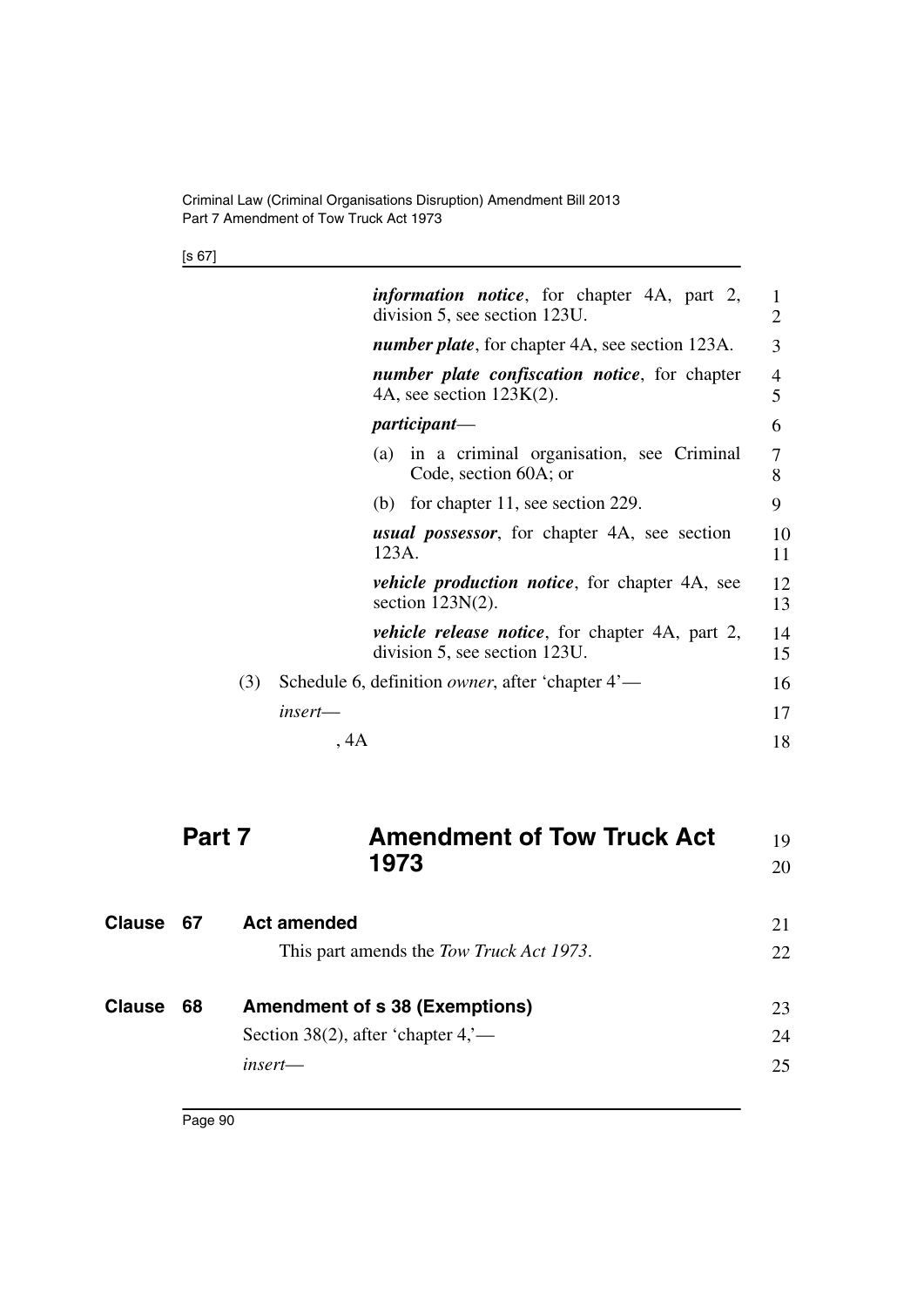[s 69] 4A, **69 Amendment of s 43 (Regulation-making power) Clause** 2 Section 43(2)(r), after 'chapter 4' *insert*— , 4A **Part 8 Other matters** 1 3 4 5 6

<span id="page-92-1"></span><span id="page-92-0"></span>

| <b>Clause</b> | 70   | <b>Making of Criminal Code (Criminal Organisations)</b><br><b>Regulation 2013</b>                                                                                                                                                                            | 8                    |
|---------------|------|--------------------------------------------------------------------------------------------------------------------------------------------------------------------------------------------------------------------------------------------------------------|----------------------|
|               |      | Schedule 1 has effect to make the Criminal Code (Criminal<br>(1)<br><i>Organisations</i> ) <i>Regulation 2013</i> that is set out in schedule 1 as<br>a regulation under the Criminal Code.                                                                  | 9<br>10<br>11        |
|               |      | To remove any doubt, it is declared that the <i>Criminal Code</i><br>(2)<br>(Criminal Organisations) Regulation 2013, on<br>the<br>commencement of schedule 1, stops being a provision of this<br>Act and becomes a regulation made under the Criminal Code. | 12<br>13<br>14<br>15 |
| <b>Clause</b> | - 71 | <b>Regulation amended</b>                                                                                                                                                                                                                                    | 16                   |
|               |      | Schedule 2 amends the Crime and Misconduct Regulation<br>2005.                                                                                                                                                                                               | 17<br>18             |
| Clause 72     |      | <b>Automatic repeal</b>                                                                                                                                                                                                                                      | 19                   |
|               |      | For the purpose of the <i>Acts Interpretation Act 1954</i> , section<br>22C, this Act is an amending Act.                                                                                                                                                    | 20<br>21             |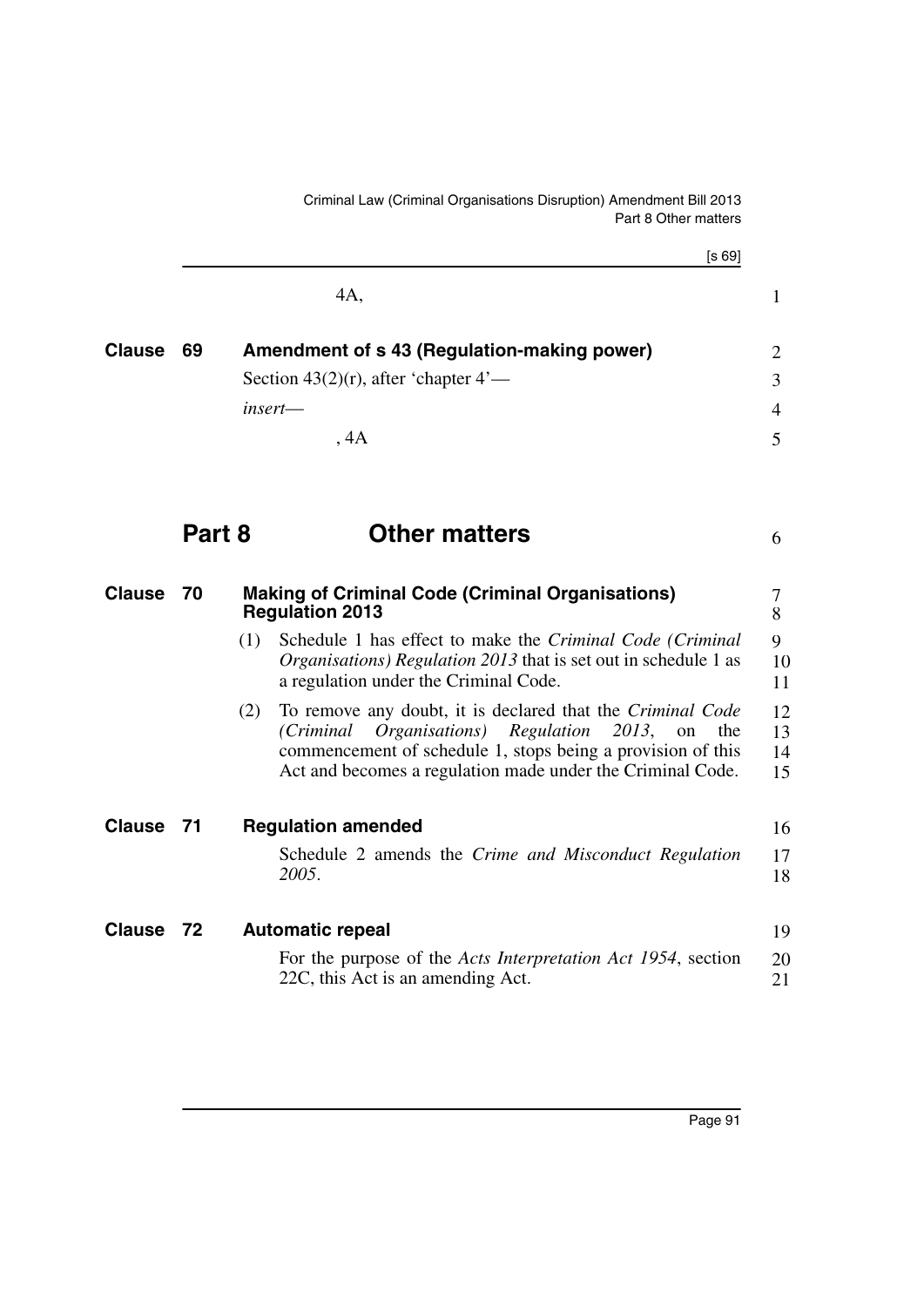### **Schedule 1 Criminal Code (Criminal Organisations) Regulation 2013** 1 2

section [70](#page-92-0) 3

| 1 | <b>Short title</b> |                                                                                                                                                                      | $\overline{4}$ |
|---|--------------------|----------------------------------------------------------------------------------------------------------------------------------------------------------------------|----------------|
|   |                    | This regulation may be cited as the Criminal Code (Criminal<br>Organisations) Regulation 2013.                                                                       | 5<br>6         |
| 2 |                    | Entities declared to be criminal organisations                                                                                                                       | $\overline{7}$ |
|   |                    | For the Criminal Code, section 1, definition <i>criminal</i><br>organisation, paragraph (c), the following entities<br>are<br>declared to be criminal organisations— | 8<br>9<br>10   |
|   |                    | the motorcycle club known as the Bandidos                                                                                                                            | 11             |
|   |                    | the motorcycle club known as the Black Uhlans                                                                                                                        | 12             |
|   |                    | the motorcycle club known as the Coffin Cheaters                                                                                                                     | 13             |
|   |                    | the motorcycle club known as the Comancheros                                                                                                                         | 14             |
|   |                    | the motorcycle club known as the Finks                                                                                                                               | 15             |
|   |                    | the motorcycle club known as the Fourth Reich                                                                                                                        | 16             |
|   |                    | the motorcycle club known as the Gladiators                                                                                                                          | 17             |
|   |                    | the motorcycle club known as the Gypsy Jokers                                                                                                                        | 18             |
|   |                    | the motorcycle club known as the Hells Angels                                                                                                                        | 19             |
|   |                    | the motorcycle club known as the Highway 61                                                                                                                          | 20             |
|   |                    | the motorcycle club known as the Iron Horsemen                                                                                                                       | 21             |
|   | ٠                  | the motorcycle club known as the Life and Death                                                                                                                      | 22             |
|   |                    | the motorcycle club known as the Lone Wolf                                                                                                                           | 23             |
|   |                    | the motorcycle club known as the Mobshitters                                                                                                                         | 24             |
|   |                    | the motorcycle club known as the Mongols                                                                                                                             | 25             |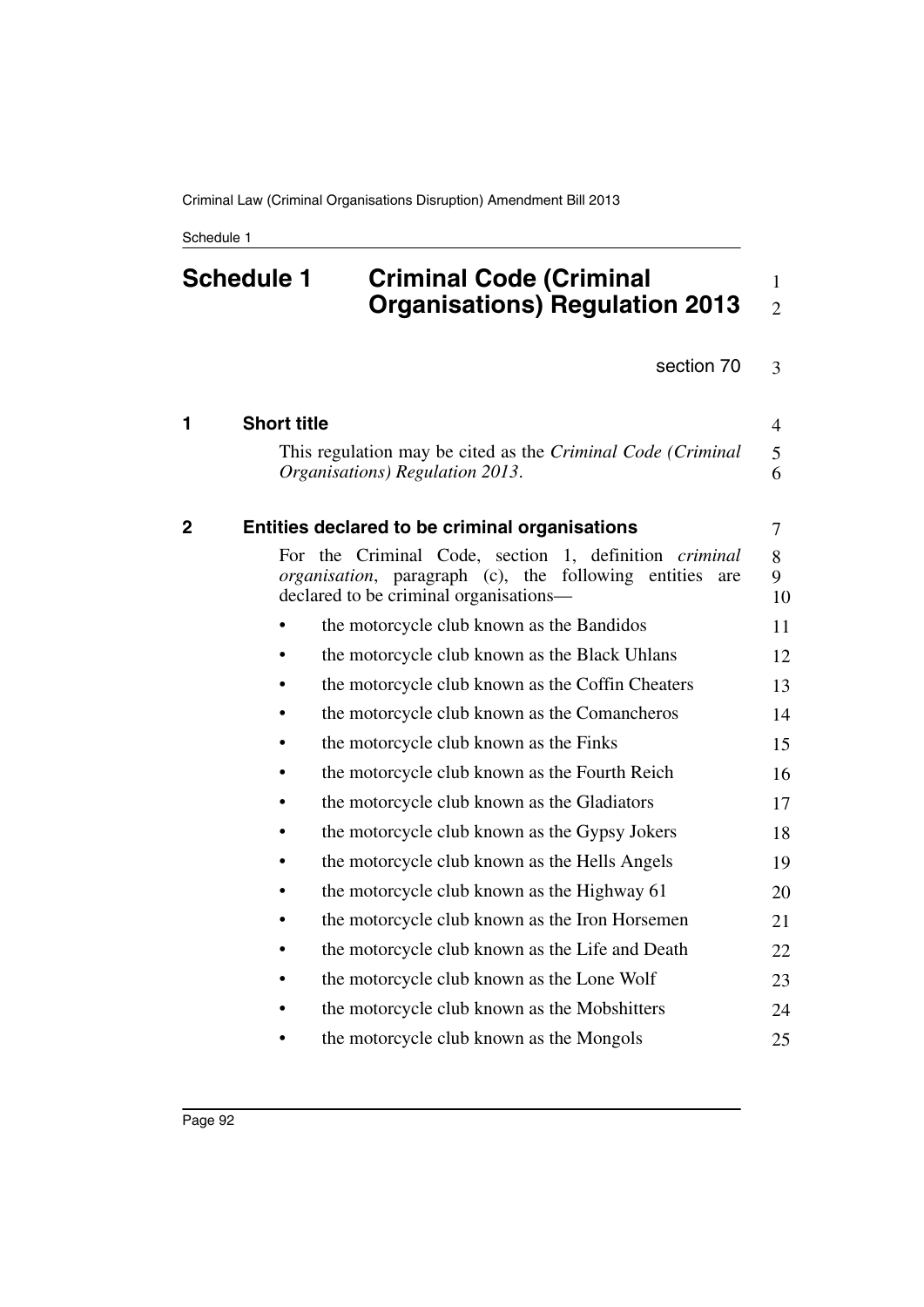| Schedule 1 |  |
|------------|--|
|------------|--|

|   |         | the motorcycle club known as the Muslim Brotherhood<br>Movement                                                                                                                     | 1<br>$\overline{2}$  |
|---|---------|-------------------------------------------------------------------------------------------------------------------------------------------------------------------------------------|----------------------|
|   |         | the motorcycle club known as the Nomads                                                                                                                                             | 3                    |
|   |         | the motorcycle club known as the Notorious                                                                                                                                          | 4                    |
|   |         | the motorcycle club known as the Odins Warriors                                                                                                                                     | 5                    |
|   |         | the motorcycle club known as the Outcasts                                                                                                                                           | 6                    |
|   |         | the motorcycle club known as the Outlaws                                                                                                                                            | 7                    |
|   |         | the motorcycle club known as the Phoenix                                                                                                                                            | 8                    |
|   |         | the motorcycle club known as the Rebels                                                                                                                                             | 9                    |
|   |         | the motorcycle club known as the Red Devils                                                                                                                                         | 10                   |
|   |         | the motorcycle club known as the Renegades                                                                                                                                          | 11                   |
|   |         | the motorcycle club known as the Scorpions                                                                                                                                          | 12                   |
| 3 | places— | Places declared to be prescribed places<br>For the Criminal Code, section 60B(4), definition <i>prescribed</i><br><i>place</i> , the following places are declared to be prescribed | 13<br>14<br>15<br>16 |
|   |         | 11 Frodsham Street, Albion                                                                                                                                                          | 17                   |
|   |         | shop 5/1 Thorsborne Street, Beenleigh                                                                                                                                               | 18                   |
|   |         | 6 Enterprise Street, Boyne Island                                                                                                                                                   | 19                   |
|   |         | shed 14/136 Aumuller Street, Bungalow                                                                                                                                               | 20                   |
|   |         | 200 Hartley Street, Bungalow                                                                                                                                                        | 21                   |
|   |         | 1/16 Ern Harley Drive, Burleigh Heads                                                                                                                                               | 22                   |
|   |         | 34 Lemana Lane, Burleigh Heads                                                                                                                                                      | 23                   |
|   |         | unit 3/7 Lear Jet Drive, Caboolture                                                                                                                                                 | 24                   |
|   |         | 104 Spence Street, Cairns                                                                                                                                                           | 25                   |
|   |         | unit 3/37 Caloundra Road, Caloundra West                                                                                                                                            | 26                   |
|   |         | shed 1/5 Garema Street, Cannonvale                                                                                                                                                  | 27                   |
|   |         | shed 4/11 Ryecroft Street, Carrara                                                                                                                                                  | 28                   |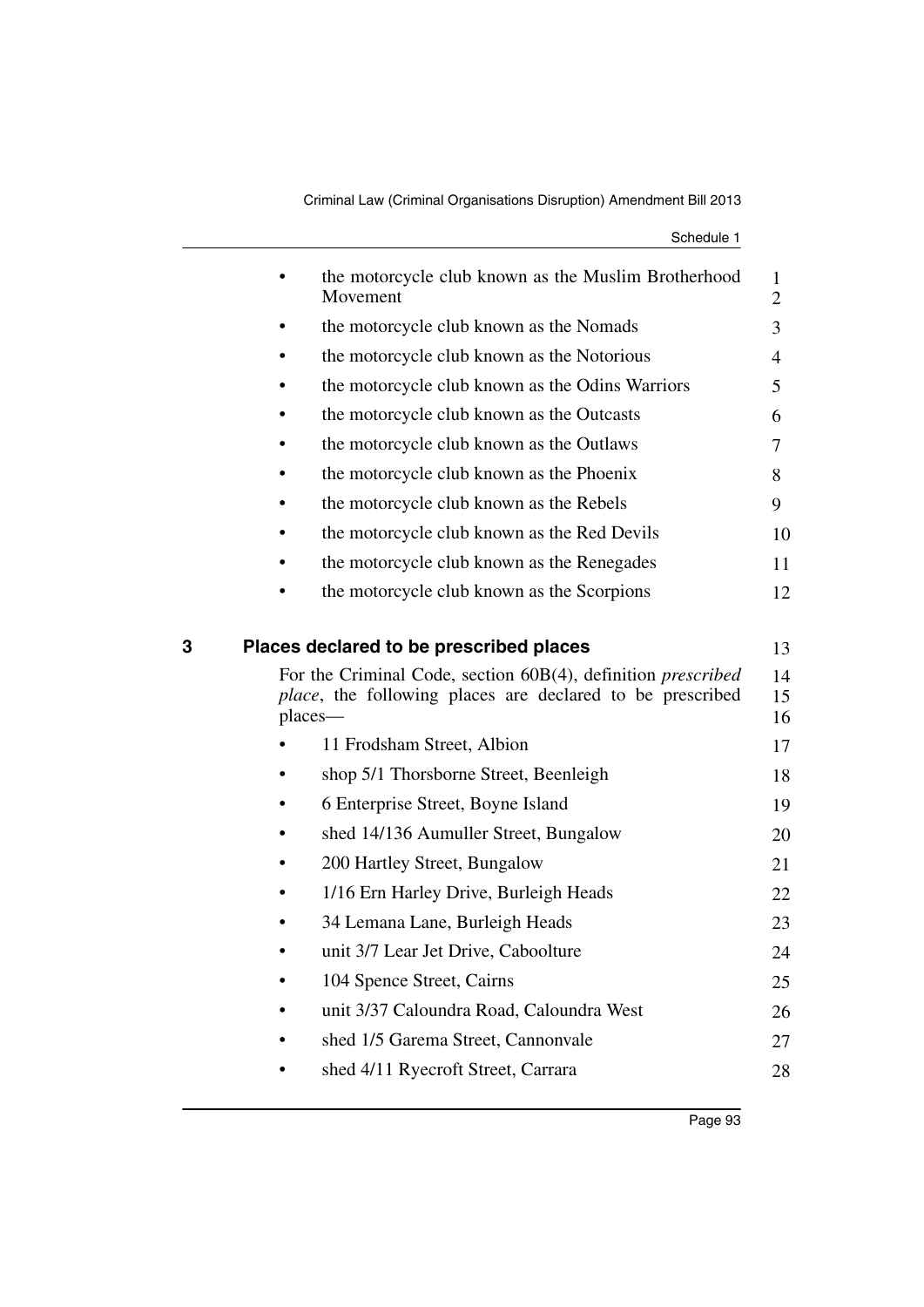| 31 Selhurst Street, Coopers Plains          | 1              |
|---------------------------------------------|----------------|
| unit 7/12 Hayter Street, Currumbin Waters   | 2              |
| unit 5/17 Cottonview Street, Emerald        | 3              |
| 11 Greer Lane, Eumundi                      | $\overline{4}$ |
| shed 3/85 Hanson Road, Gladstone            | 5              |
| unit 3/31 Tradelink Drive, Hillcrest        | 6              |
| unit 5/29 Pound Street, Kingaroy            | 7              |
| 15–17 Avian Street, Kunda Park              | 8              |
| unit 5/1 Chain Street, Mackay               | 9              |
| 4 Keats Street, Mackay                      | 10             |
| unit 4/55 Cronulla Avenue, Mermaid Beach    | 11             |
| 4 Ellen Street, Moorooka                    | 12             |
| 31 Unwin Street, Moorooka                   | 13             |
| 1 Zena Street, Mt Isa                       | 14             |
| unit 2/12 Lawrence Drive, Nerang            | 15             |
| unit 5/144 Eumundi Noosa Road, Noosaville   | 16             |
| 2 Millchester Road, Queenton                | 17             |
| 26252 Peak Downs Highway, Racecourse        | 18             |
| shed 12/13 Turley Street, Raceview          | 19             |
| 36 East Lane, Rockhampton                   | 20             |
| unit 1/26 Rowland Street, Slacks Creek      | 21             |
| unit 2/8 Proprietary Drive, Tingalpa        | 22             |
| shed 4/14 Civil Court, Toowoomba            | 23             |
| 209 James Street, Toowoomba                 | 24             |
| units 3 and 4/82 Leyland Street, Townsville | 25             |
| 29 Matheson Street, Virginia                | 26             |
| 81 Ingham Road, West End                    | 27             |
| 391 Montague Road, West End                 | 28             |
|                                             |                |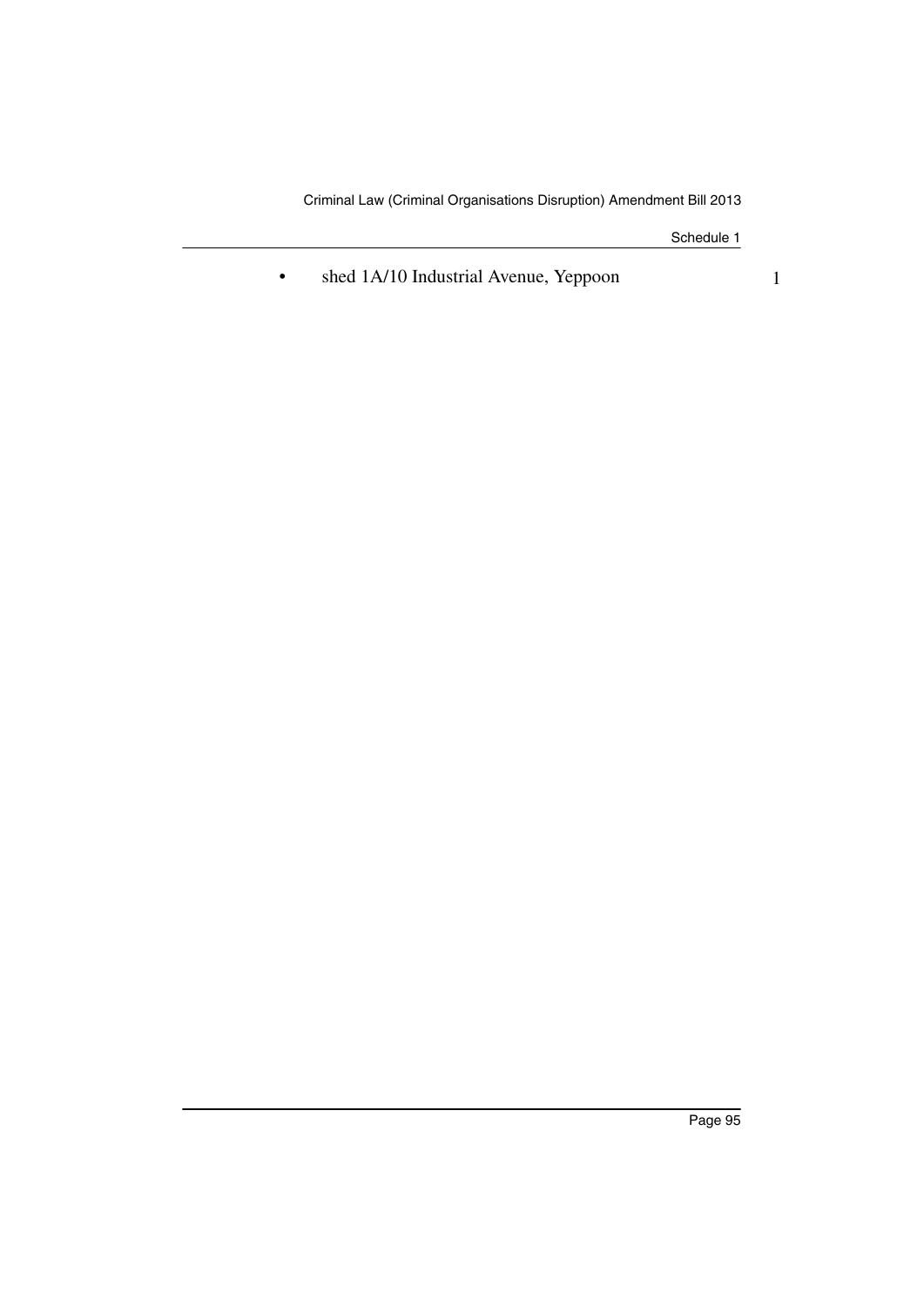| <b>Schedule 2</b> |         | <b>Other amendments</b>                                              |          |
|-------------------|---------|----------------------------------------------------------------------|----------|
|                   |         | section 71                                                           | 2        |
| 1                 |         | <b>Regulation amended</b>                                            | 3        |
|                   | 2005.   | This schedule amends the Crime and Misconduct Regulation             | 4<br>5   |
| 2                 |         | Insertion of new s 18                                                | 6        |
|                   | Part 5- |                                                                      | 7        |
|                   | insert- |                                                                      | 8        |
|                   | 18      | Entities declared to be criminal organisations                       | 9        |
|                   |         | The following entities are declared to be criminal<br>organisations- | 10<br>11 |
|                   |         | the motorcycle club known as the Bandidos                            | 12       |
|                   |         | the motorcycle club known as the Black Uhlans                        | 13       |
|                   |         | the motorcycle club known as the Coffin Cheaters                     | 14       |
|                   |         | the motorcycle club known as the Comancheros                         | 15       |
|                   |         | the motorcycle club known as the Finks                               | 16       |
|                   |         | the motorcycle club known as the Fourth Reich                        | 17       |
|                   |         | the motorcycle club known as the Gladiators                          | 18       |
|                   |         | the motorcycle club known as the Gypsy Jokers                        | 19       |
|                   |         | the motorcycle club known as the Hells Angels                        | 20       |
|                   |         | the motorcycle club known as the Highway 61                          | 21       |
|                   |         | the motorcycle club known as the Iron Horsemen                       | 22       |
|                   |         | the motorcycle club known as the Life and Death                      | 23       |
|                   |         | the motorcycle club known as the Lone Wolf                           | 24       |
|                   |         | the motorcycle club known as the Mobshitters                         | 25       |
|                   |         | the motorcycle club known as the Mongols                             | 26       |